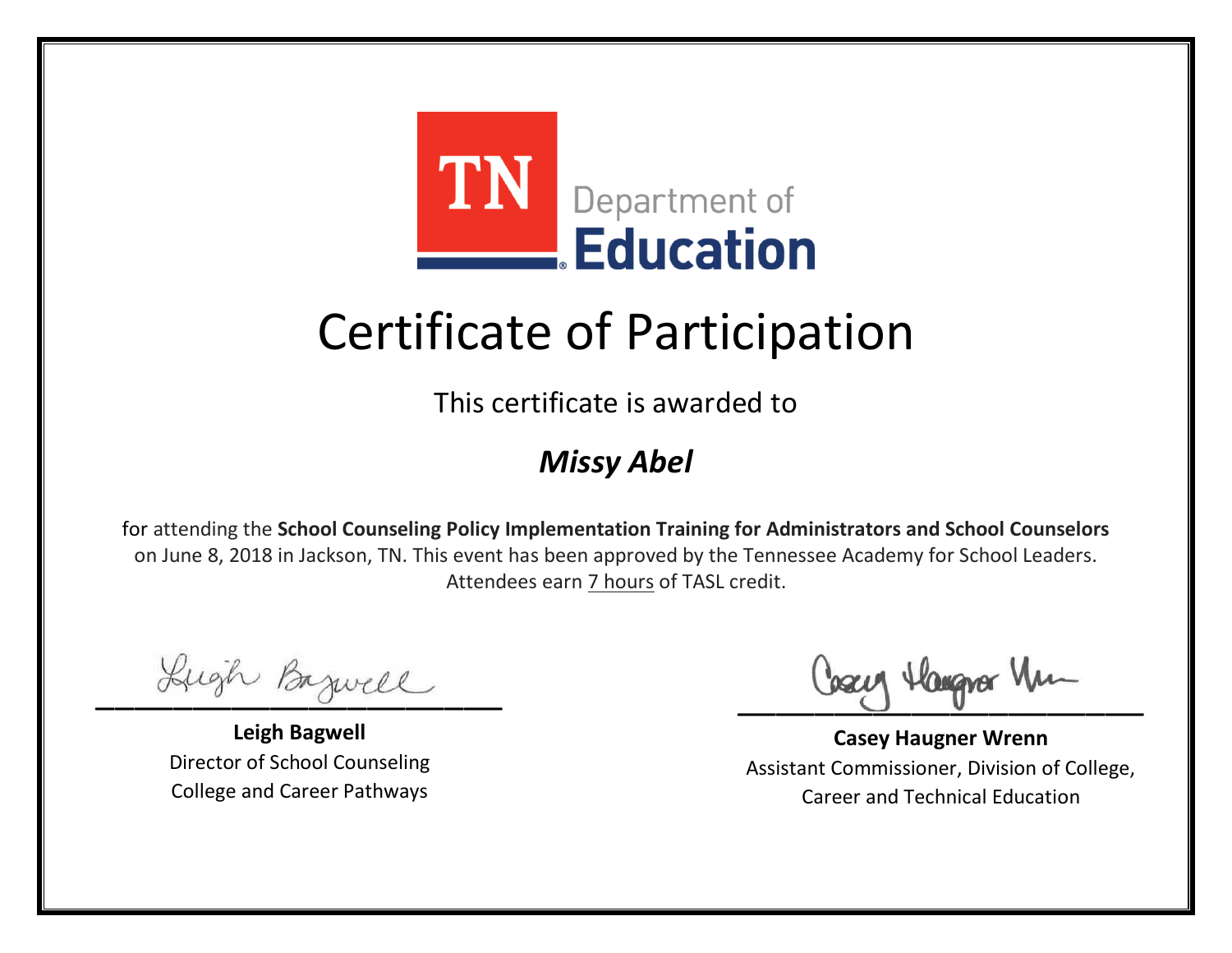

This certificate is awarded to

#### *Belinda Anderson*

Lugh Bazwell

**Leigh Bagwell** Director of School Counseling College and Career Pathways

Losey Hangra Um

**Casey Haugner Wrenn** Assistant Commissioner, Division of College, Career and Technical Education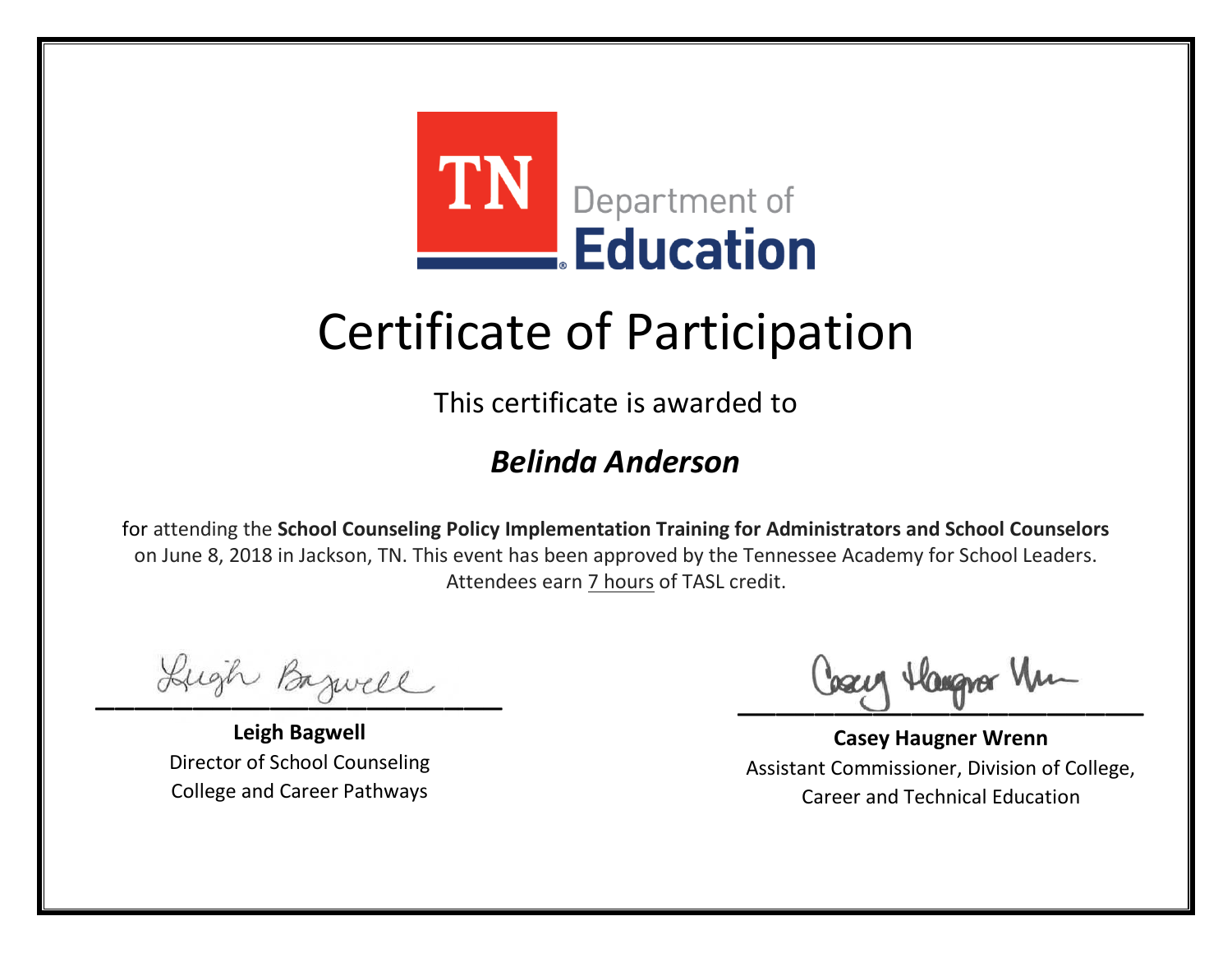

This certificate is awarded to

### *Cindy Anderson*

Lugh Bazwell

**Leigh Bagwell** Director of School Counseling College and Career Pathways

Losey Hangra Um

**Casey Haugner Wrenn** Assistant Commissioner, Division of College, Career and Technical Education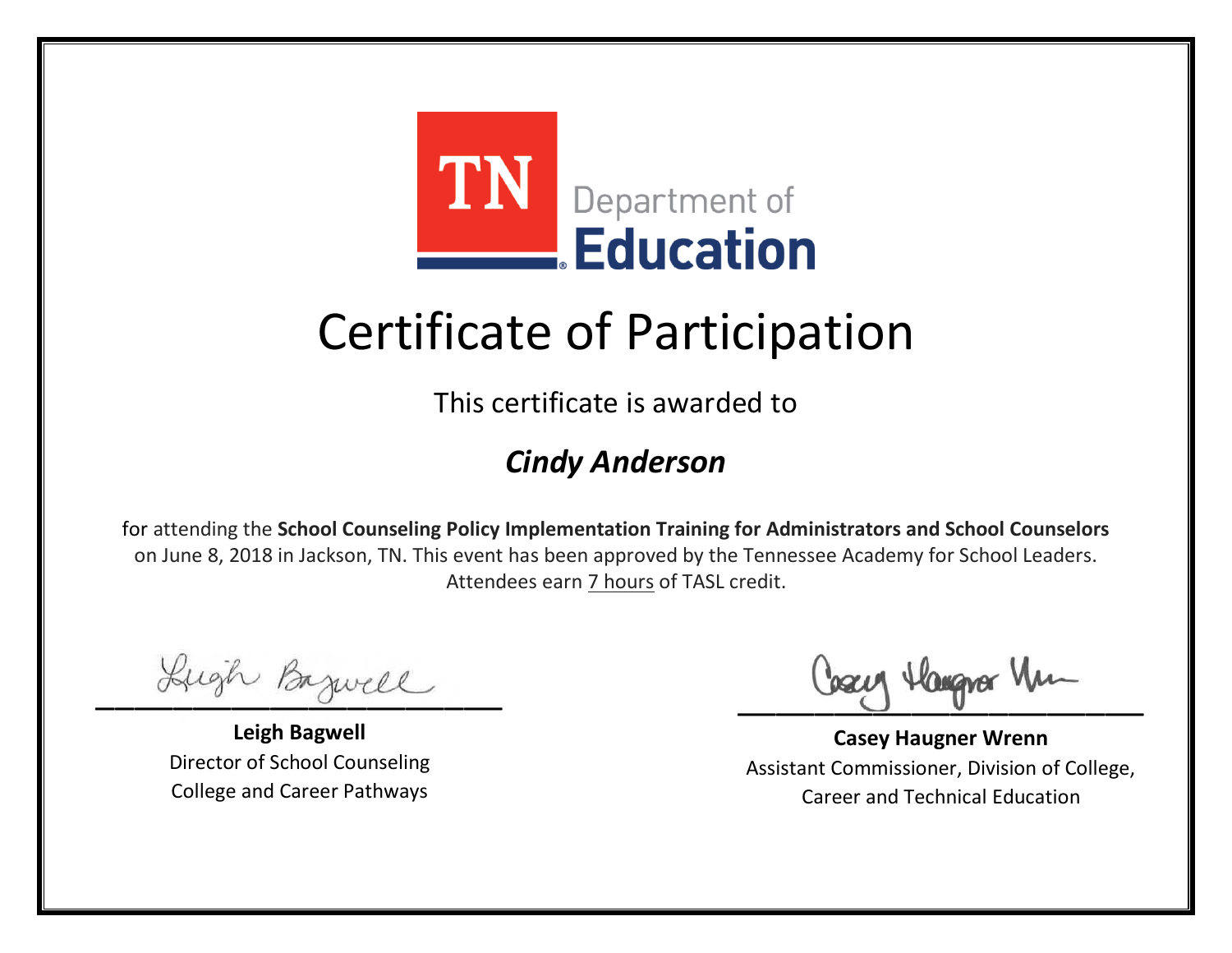

This certificate is awarded to

### *Andy Campbell*

Lugh Bazwell

**Leigh Bagwell** Director of School Counseling College and Career Pathways

Losey Hangra Um

**Casey Haugner Wrenn** Assistant Commissioner, Division of College, Career and Technical Education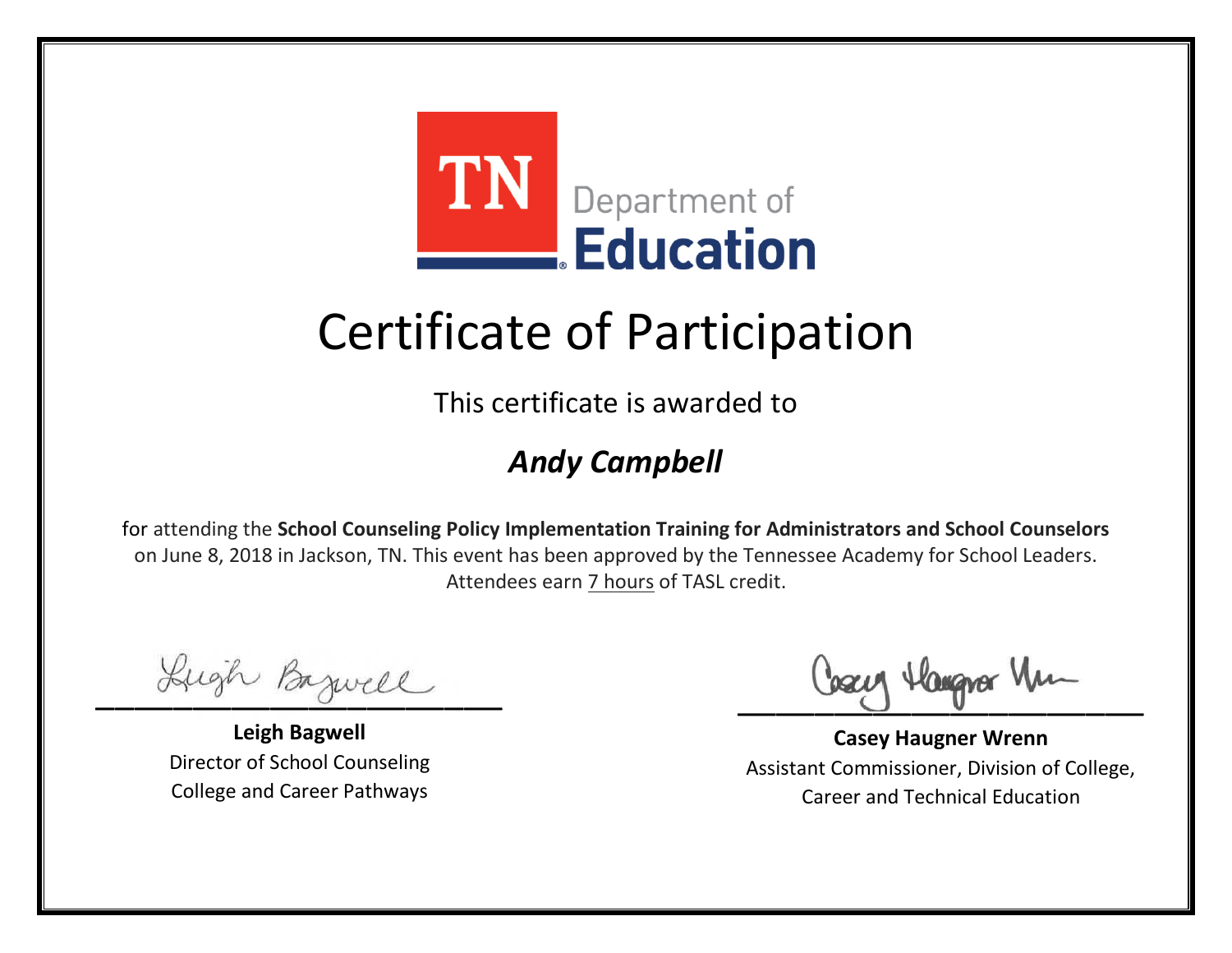

This certificate is awarded to

### *Brenda Eison*

Lugh Bazwell

**Leigh Bagwell** Director of School Counseling College and Career Pathways

Losey Hangra Um

**Casey Haugner Wrenn** Assistant Commissioner, Division of College, Career and Technical Education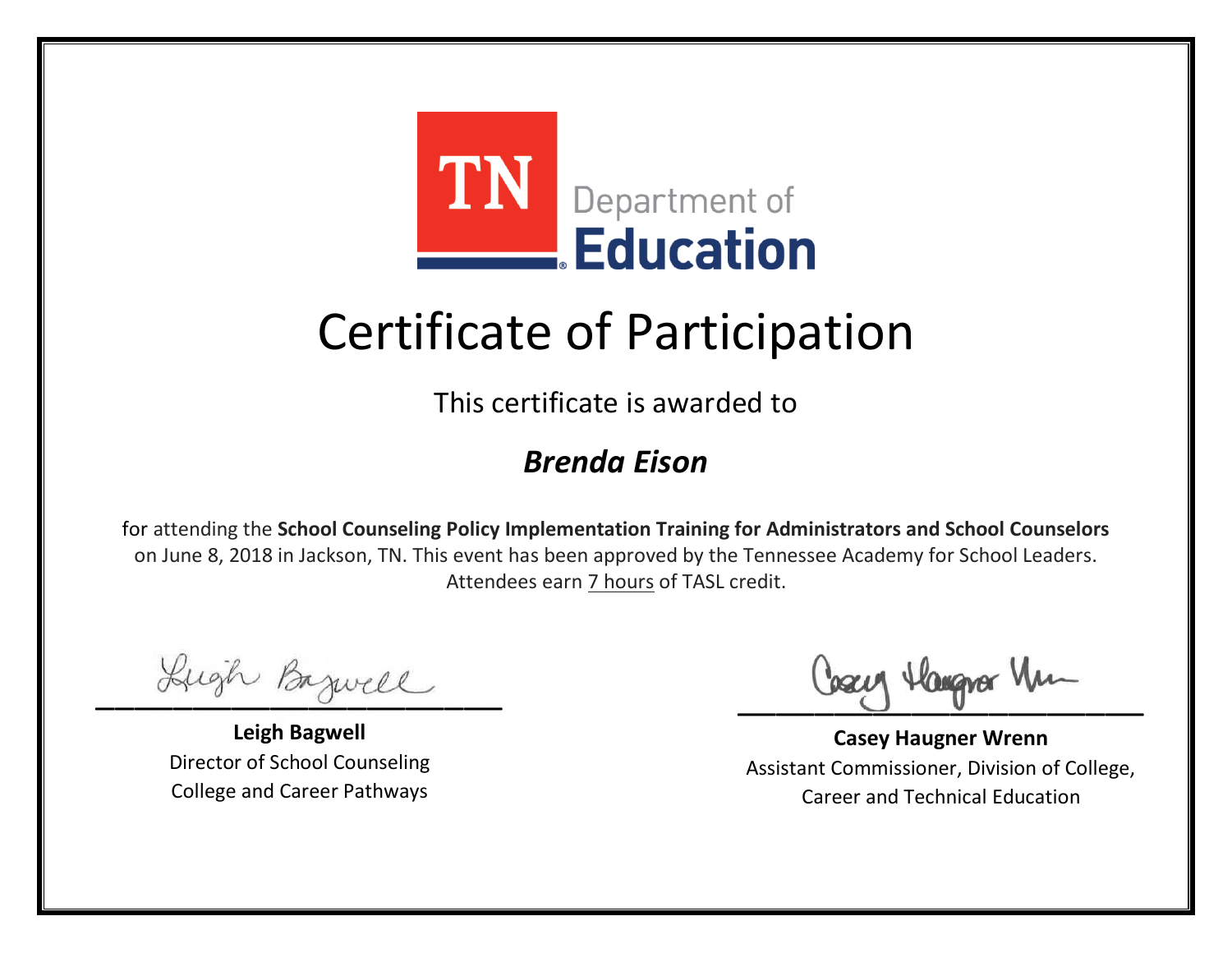

This certificate is awarded to

### *Brett Heinrich*

Lugh Bazwell

**Leigh Bagwell** Director of School Counseling College and Career Pathways

Losey Hangra Um

**Casey Haugner Wrenn** Assistant Commissioner, Division of College, Career and Technical Education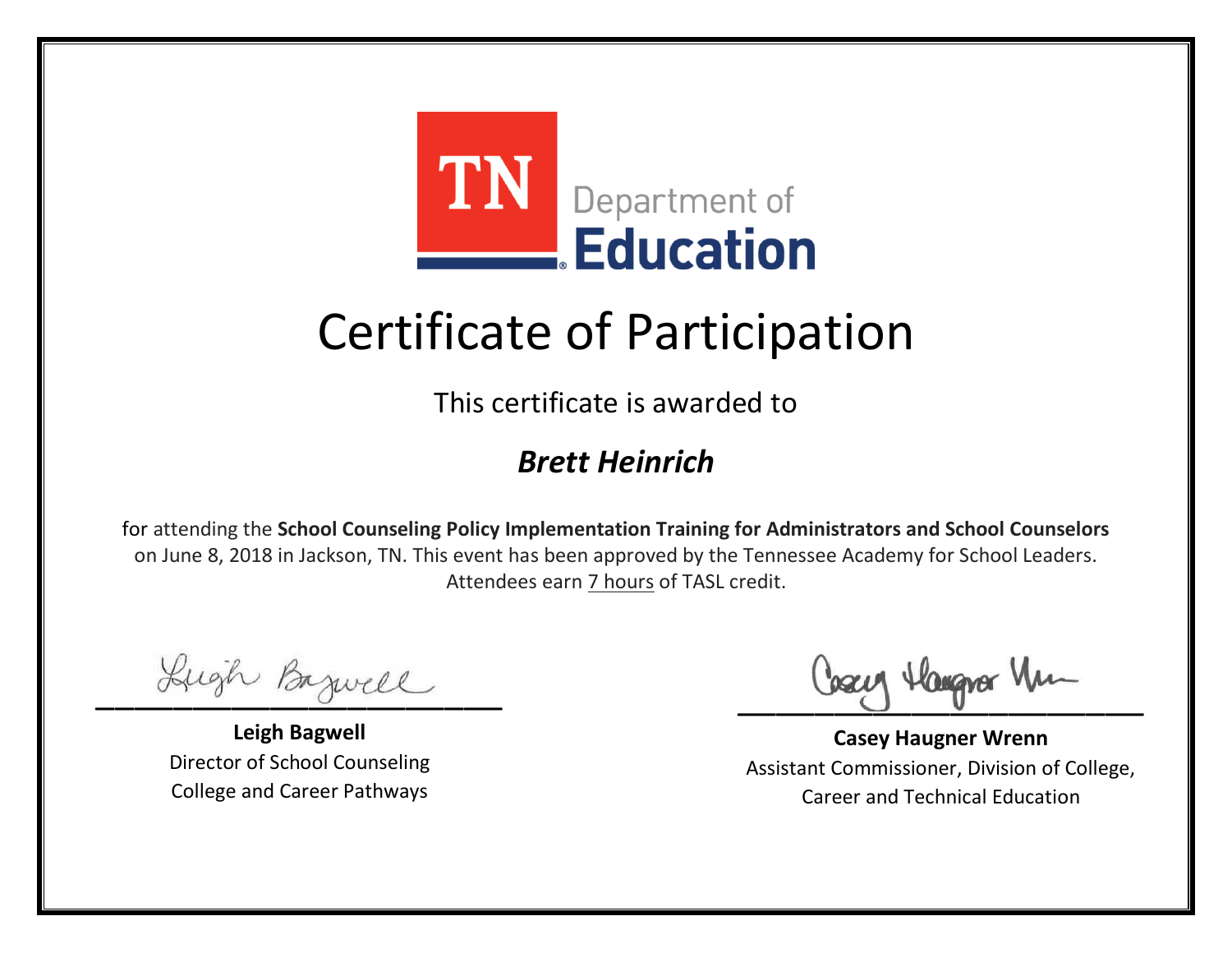

This certificate is awarded to

### *Michael Huffman*

Lugh Bazwell

**Leigh Bagwell** Director of School Counseling College and Career Pathways

Losey Hangra Um

**Casey Haugner Wrenn** Assistant Commissioner, Division of College, Career and Technical Education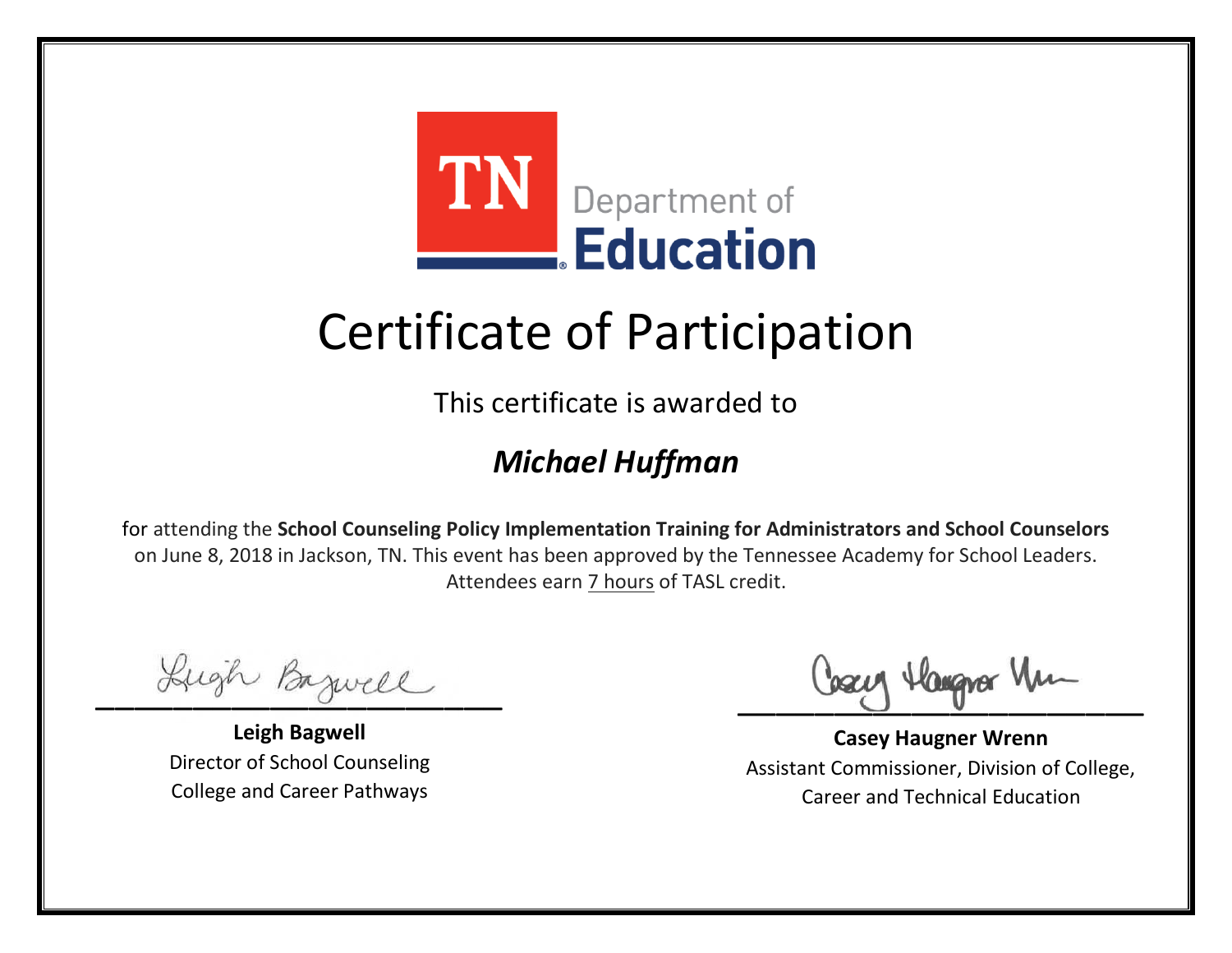

This certificate is awarded to

### *Suzanne Keefe*

Lugh Bazwell

**Leigh Bagwell** Director of School Counseling College and Career Pathways

Losey Hangra Um

**Casey Haugner Wrenn** Assistant Commissioner, Division of College, Career and Technical Education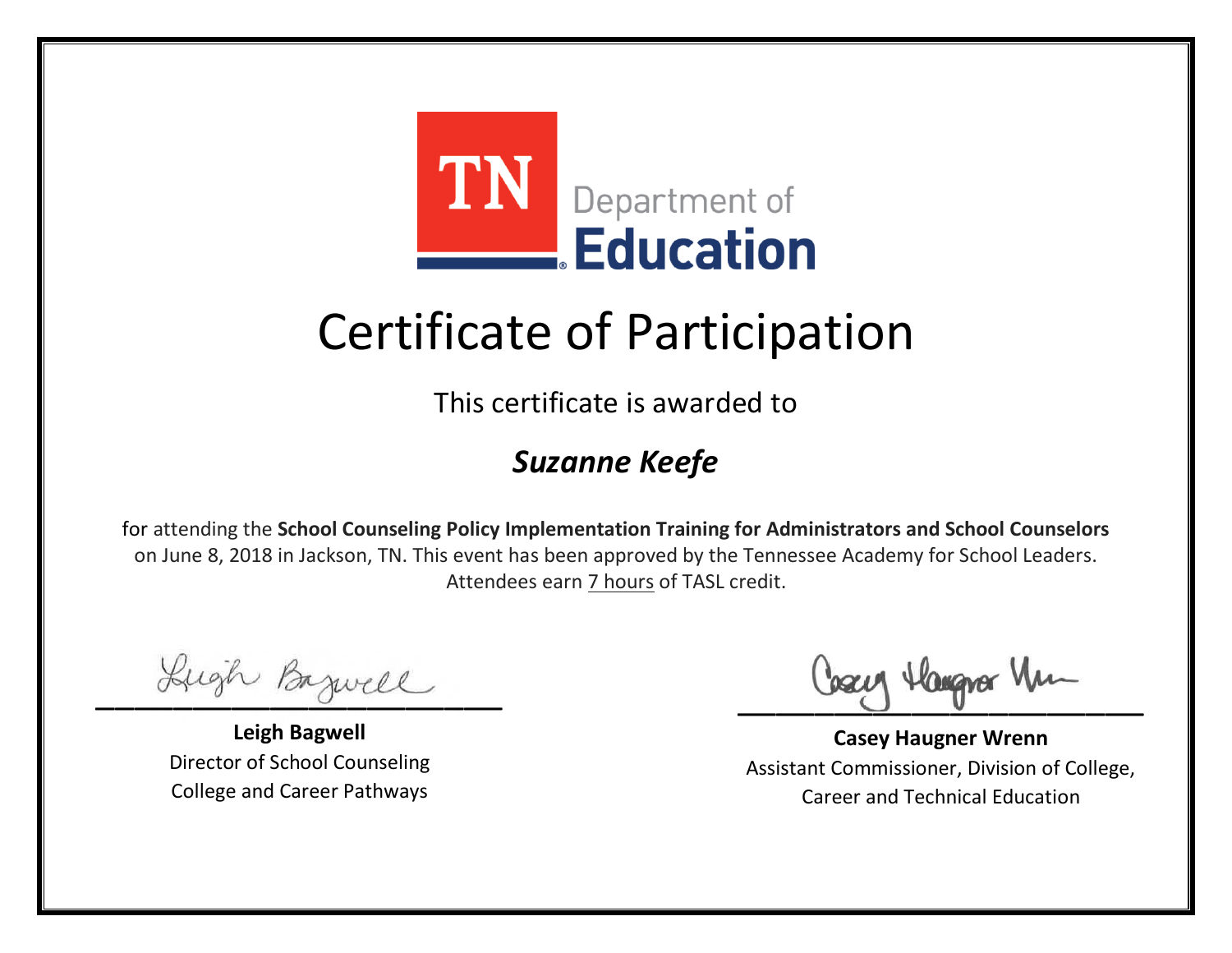

This certificate is awarded to

### *Tommie Kirk*

Lugh Bazwell

**Leigh Bagwell** Director of School Counseling College and Career Pathways

Losey Hangra Um

**Casey Haugner Wrenn** Assistant Commissioner, Division of College, Career and Technical Education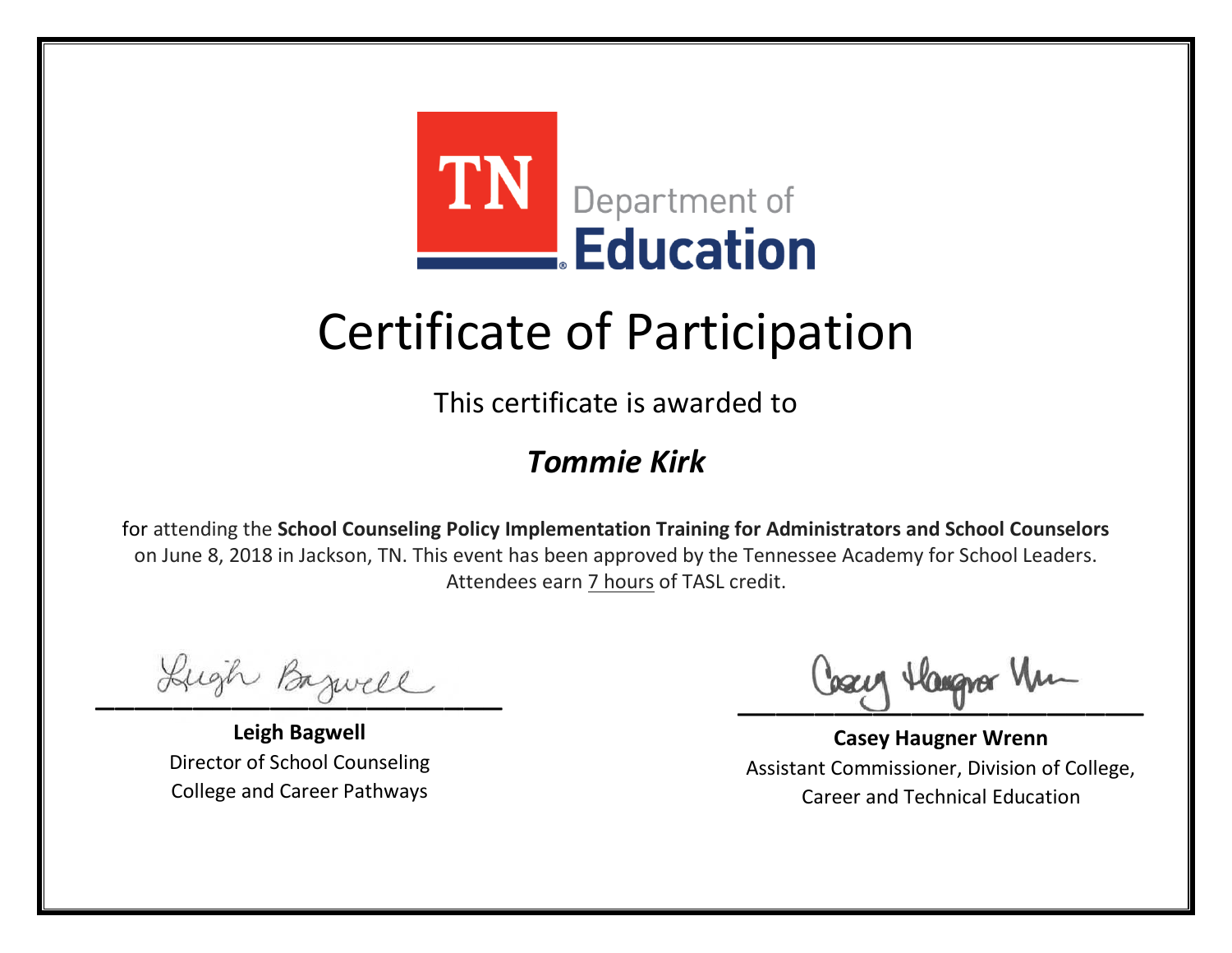

This certificate is awarded to

### *Michael Kreeger*

Lugh Bazwell

**Leigh Bagwell** Director of School Counseling College and Career Pathways

Losey Hangra Um

**Casey Haugner Wrenn** Assistant Commissioner, Division of College, Career and Technical Education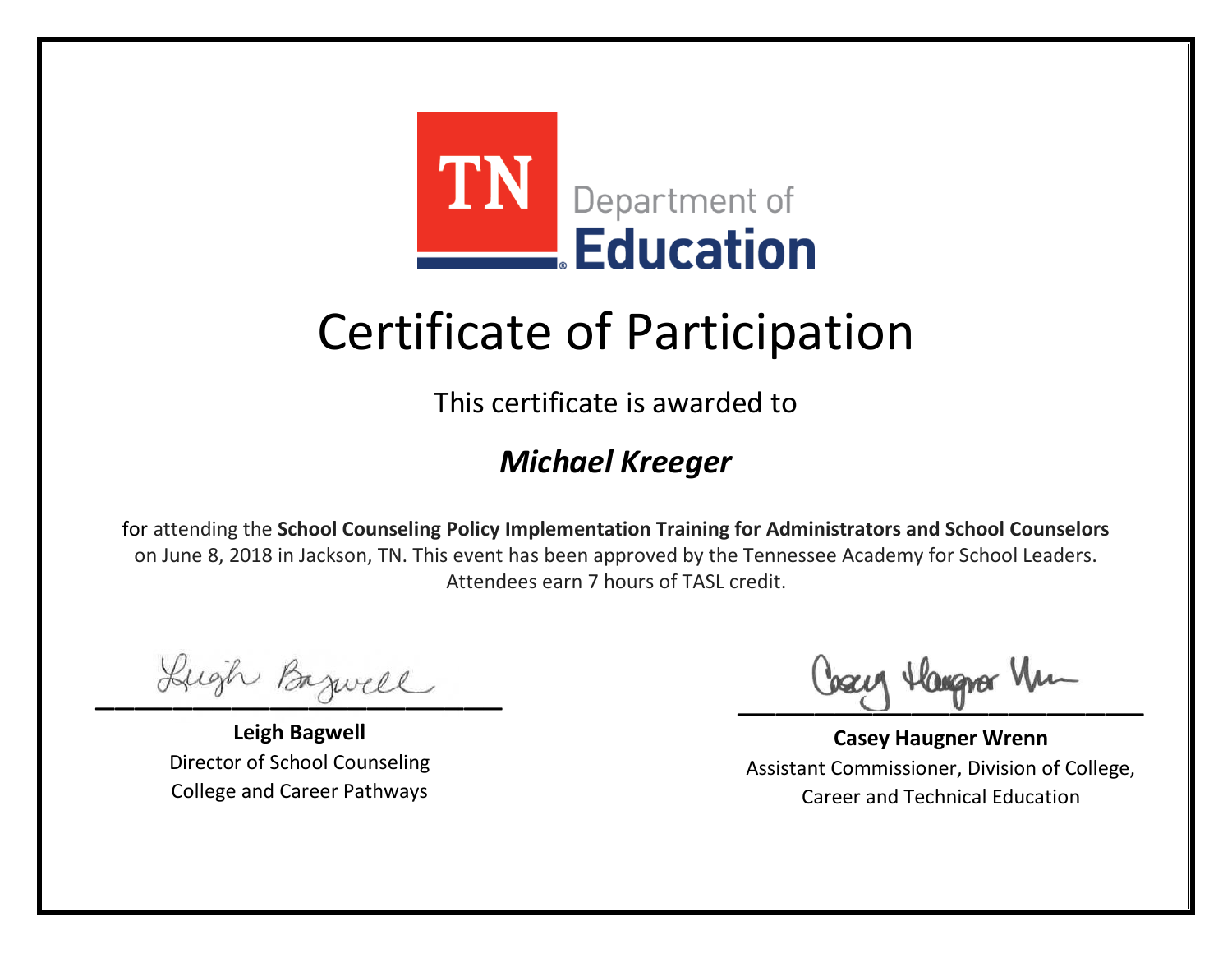

This certificate is awarded to

### *David Matykiewicz*

Lugh Bazwell

**Leigh Bagwell** Director of School Counseling College and Career Pathways

Losey Hangra Um

**Casey Haugner Wrenn** Assistant Commissioner, Division of College, Career and Technical Education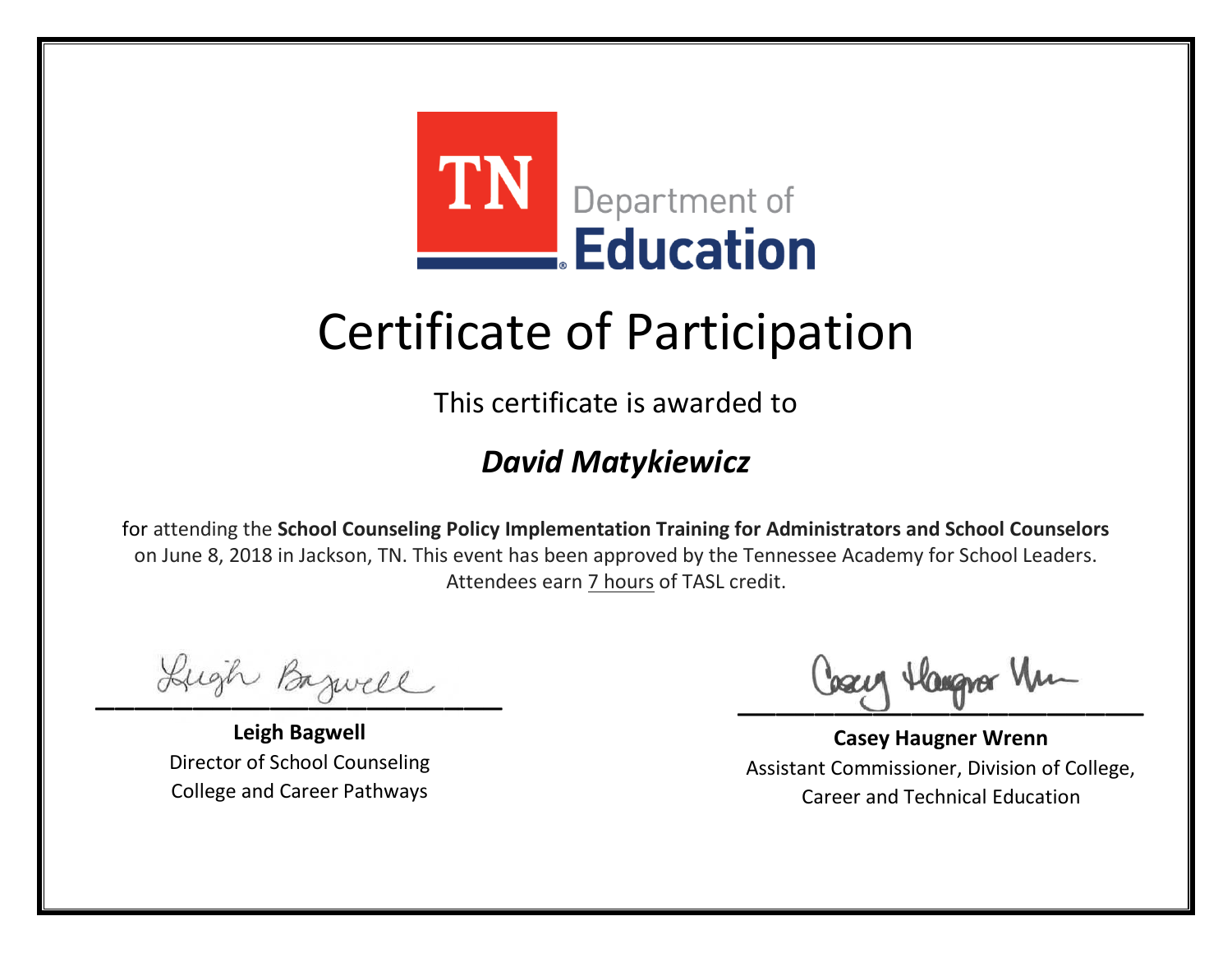

This certificate is awarded to

### *Janna Matykiewicz*

Lugh Bazwell

**Leigh Bagwell** Director of School Counseling College and Career Pathways

Losey Hangra Um

**Casey Haugner Wrenn** Assistant Commissioner, Division of College, Career and Technical Education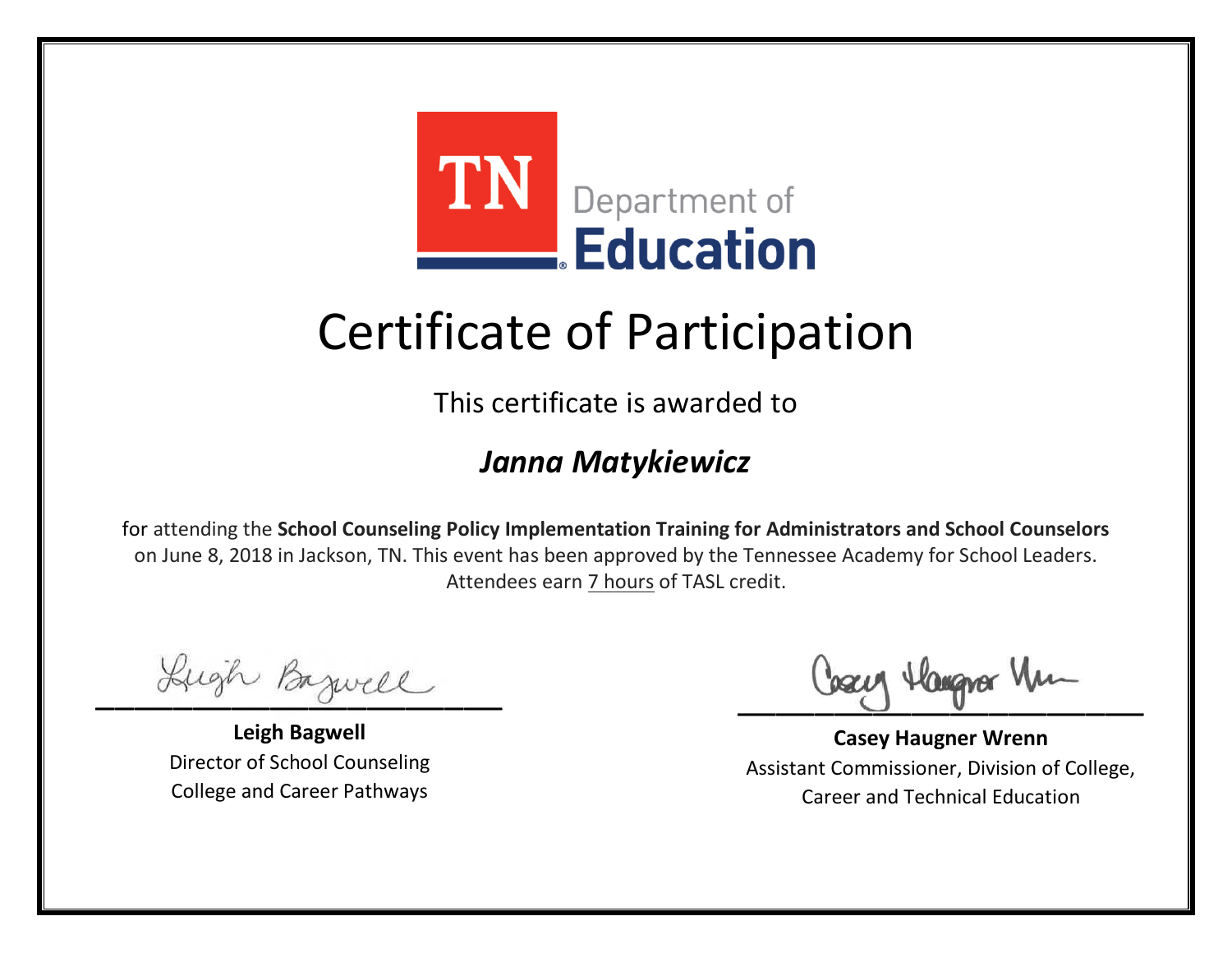

This certificate is awarded to

#### *Jessica Myers*

Lugh Bazwell

**Leigh Bagwell** Director of School Counseling College and Career Pathways

Losey Hangra Um

**Casey Haugner Wrenn** Assistant Commissioner, Division of College, Career and Technical Education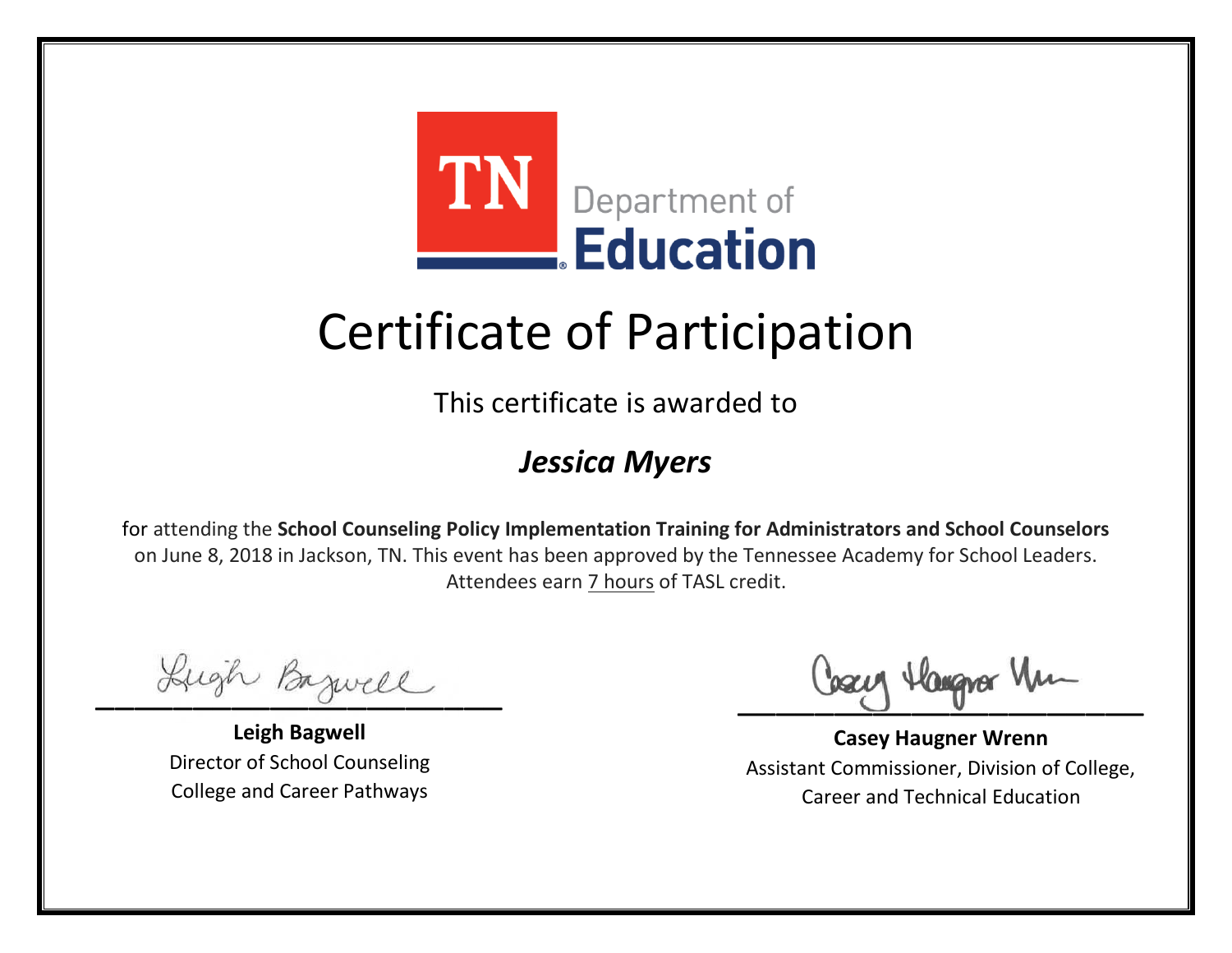

This certificate is awarded to

### *Tyler Salyer*

Lugh Bazwell

**Leigh Bagwell** Director of School Counseling College and Career Pathways

Losey Hangra Um

**Casey Haugner Wrenn** Assistant Commissioner, Division of College, Career and Technical Education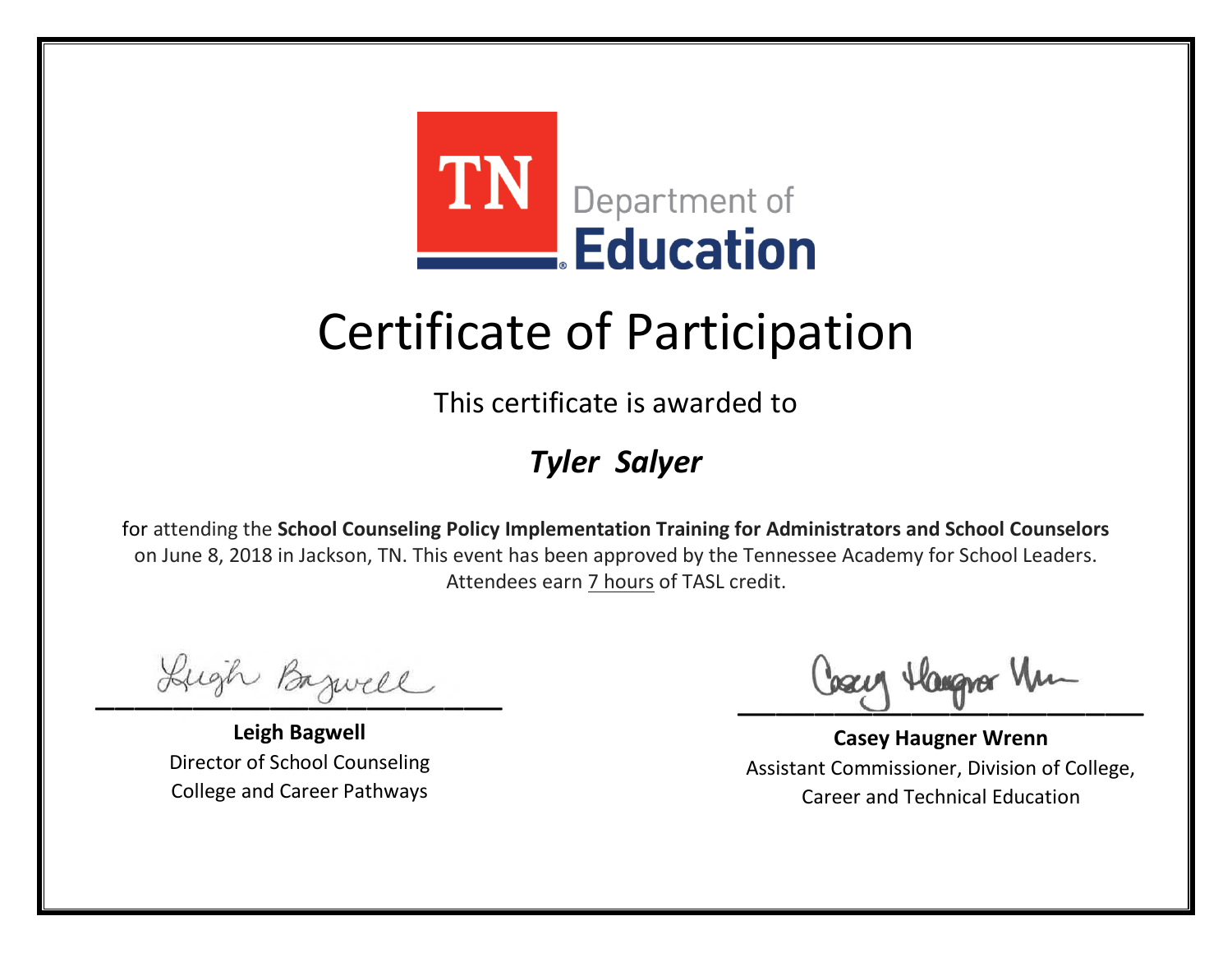

This certificate is awarded to

#### *Darren Walker*

Lugh Bazwell

**Leigh Bagwell** Director of School Counseling College and Career Pathways

Losey Hangra Um

**Casey Haugner Wrenn** Assistant Commissioner, Division of College, Career and Technical Education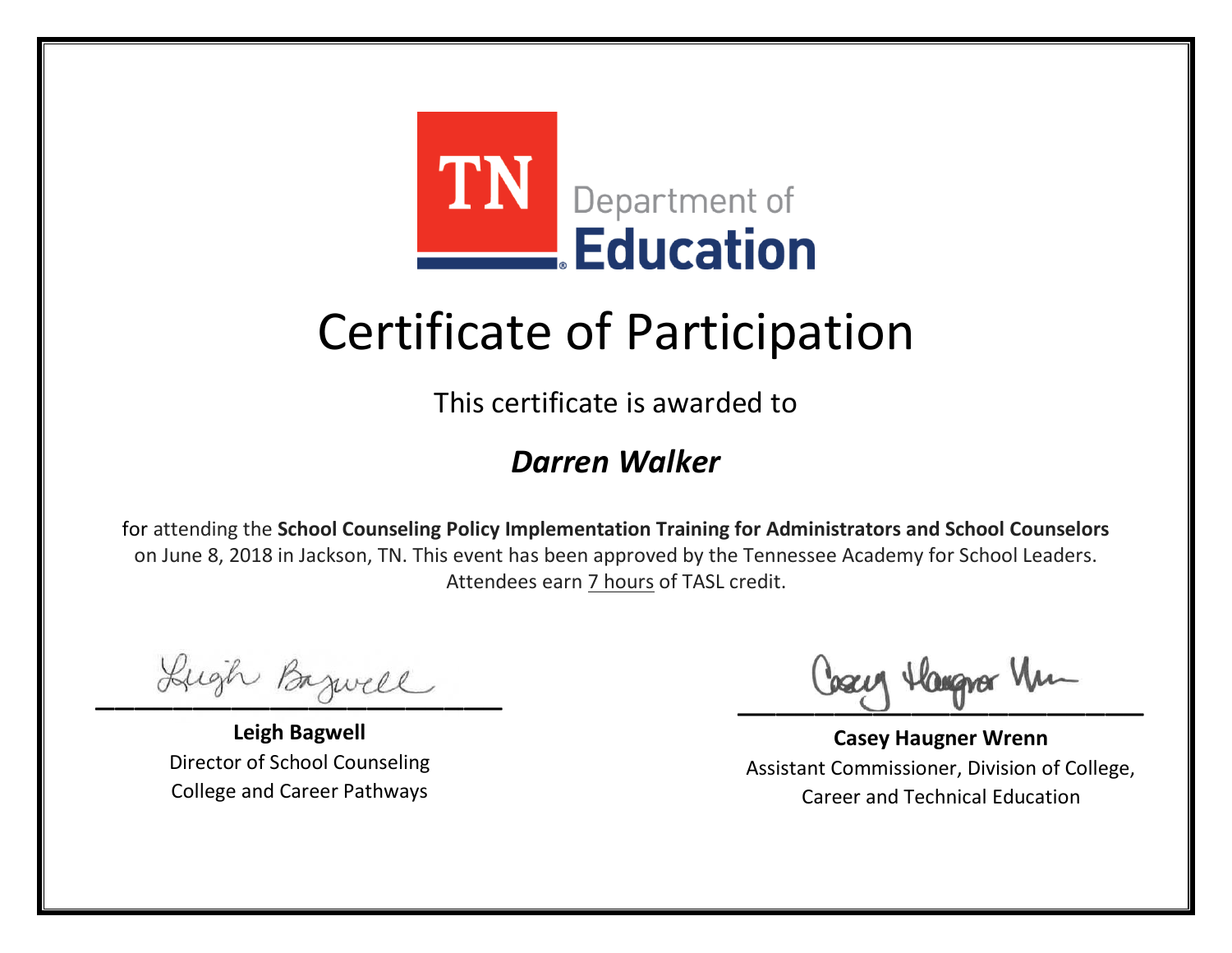

This certificate is awarded to

### *Shelly White*

Lugh Bazwell

**Leigh Bagwell** Director of School Counseling College and Career Pathways

Losey Hangra Um

**Casey Haugner Wrenn** Assistant Commissioner, Division of College, Career and Technical Education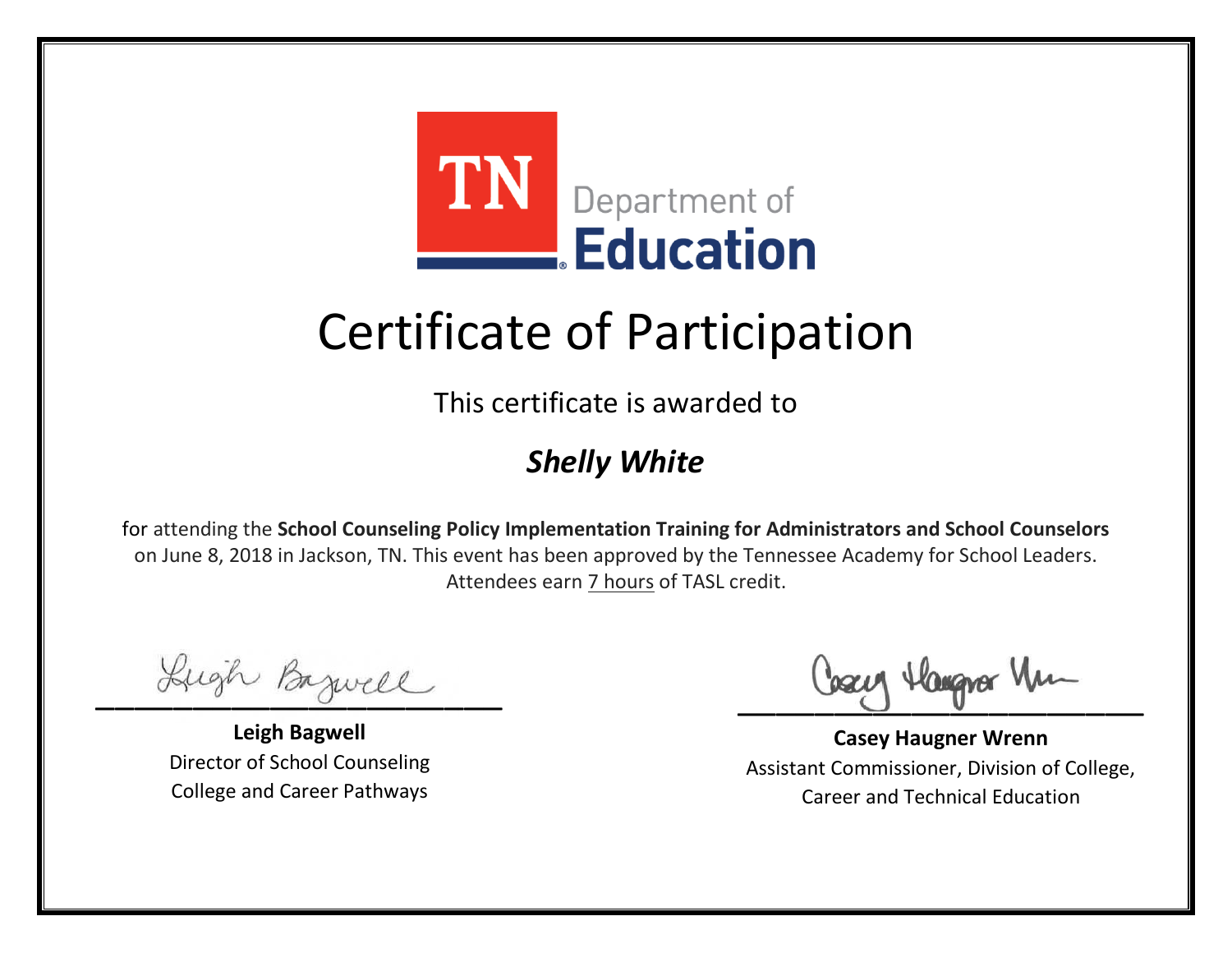

This certificate is awarded to

### *Teresa White*

Lugh Bazwell

**Leigh Bagwell** Director of School Counseling College and Career Pathways

Losey Hangra Um

**Casey Haugner Wrenn** Assistant Commissioner, Division of College, Career and Technical Education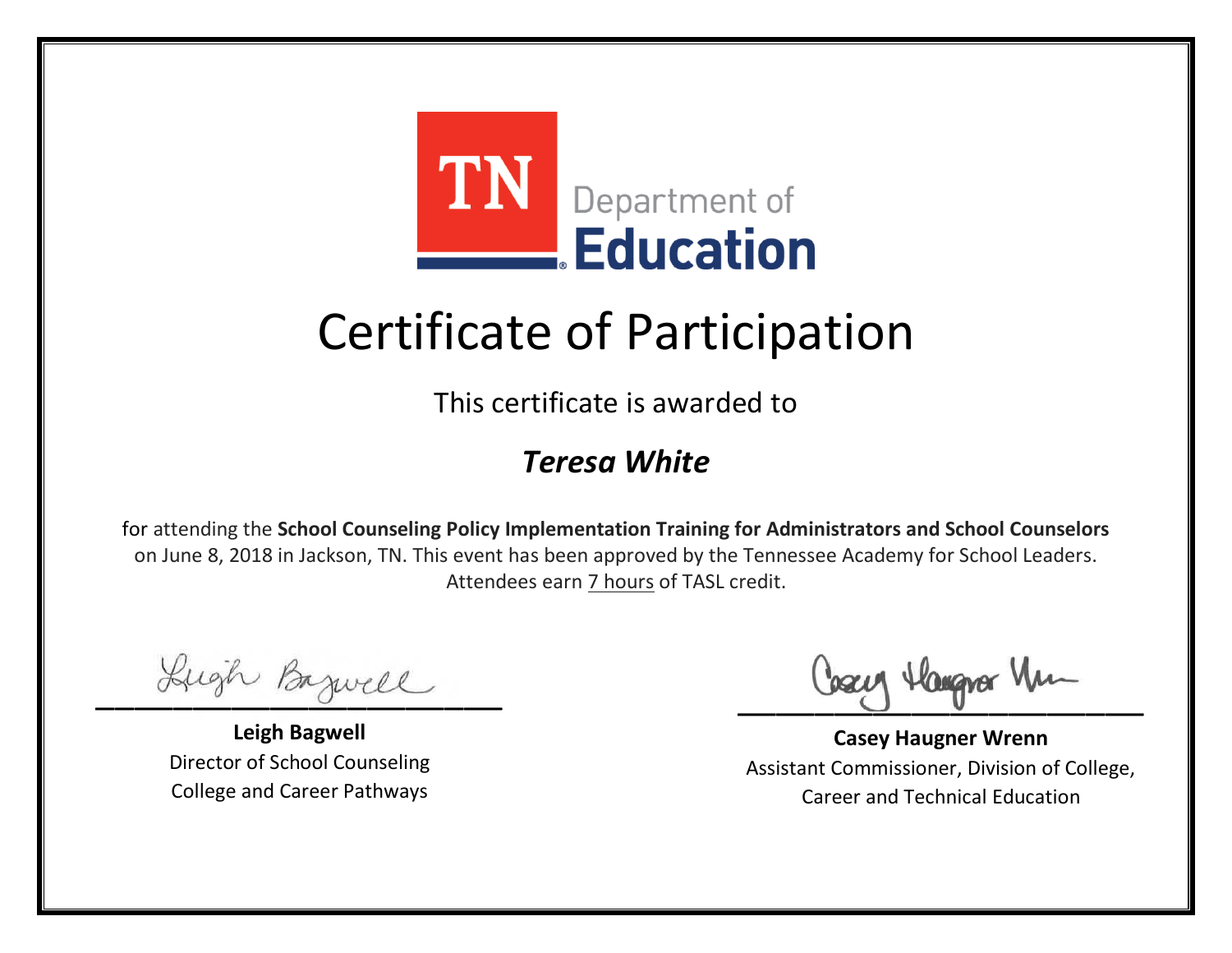

This certificate is awarded to

### *Lela Williams*

Lugh Bazwell

**Leigh Bagwell** Director of School Counseling College and Career Pathways

Losey Hangra Um

**Casey Haugner Wrenn** Assistant Commissioner, Division of College, Career and Technical Education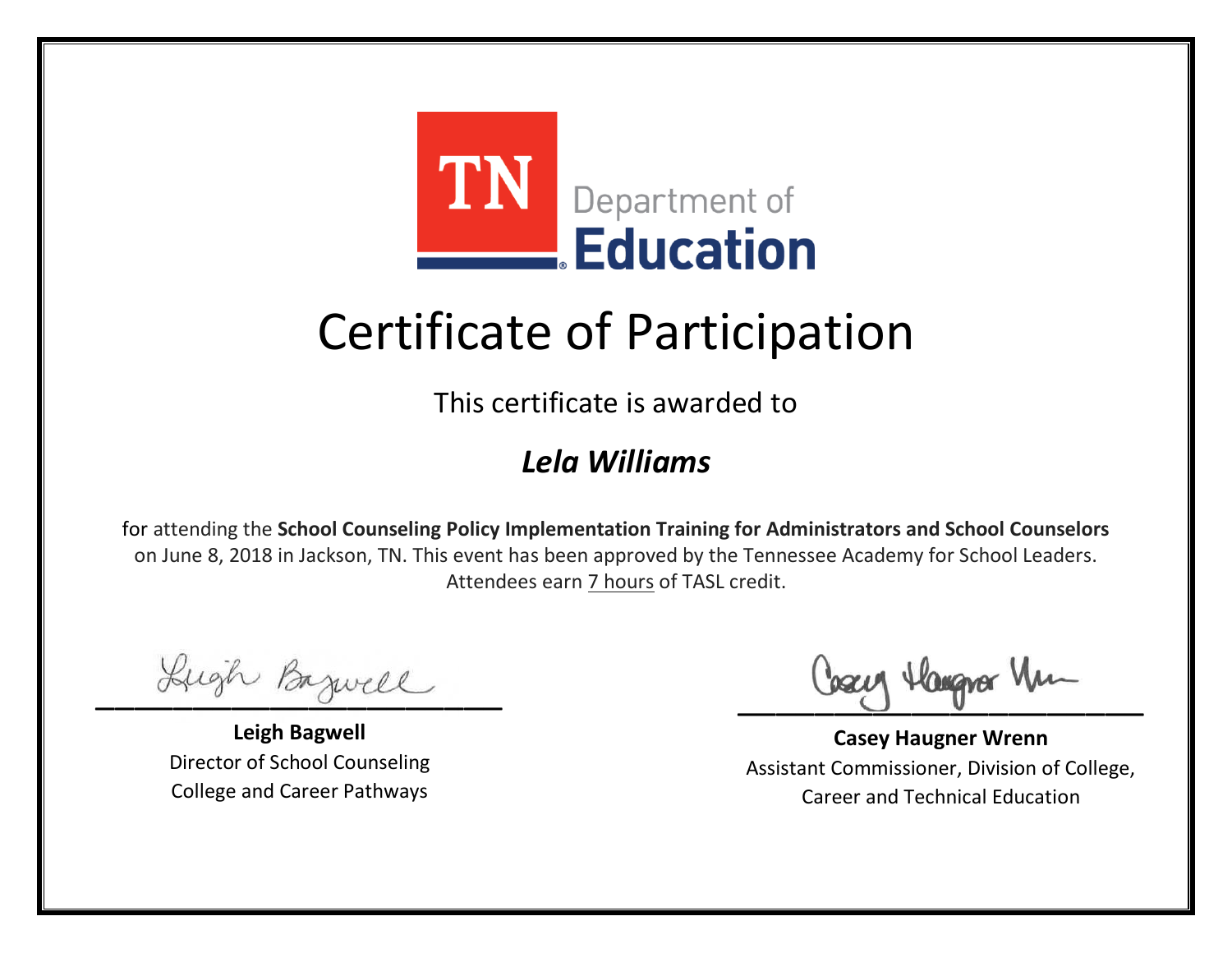

This certificate is awarded to

### *John Yarbrough*

Lugh Bazwell

**Leigh Bagwell** Director of School Counseling College and Career Pathways

Losey Hangra Um

**Casey Haugner Wrenn** Assistant Commissioner, Division of College, Career and Technical Education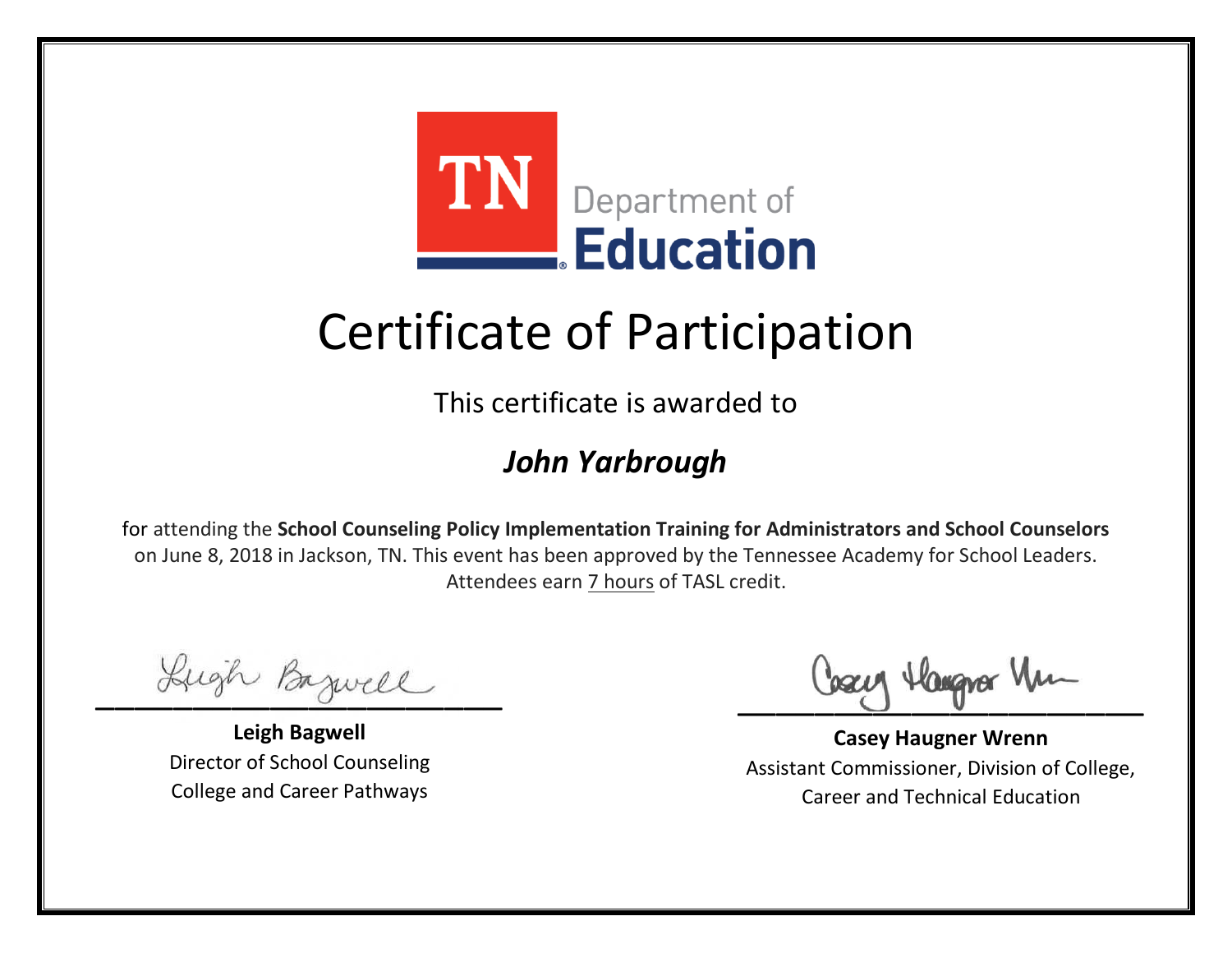

This certificate is awarded to

### *Kellye Bender*

Lugh Bazwell

**Leigh Bagwell** Director of School Counseling College and Career Pathways

Losey Hangra Um

**Casey Haugner Wrenn** Assistant Commissioner, Division of College, Career and Technical Education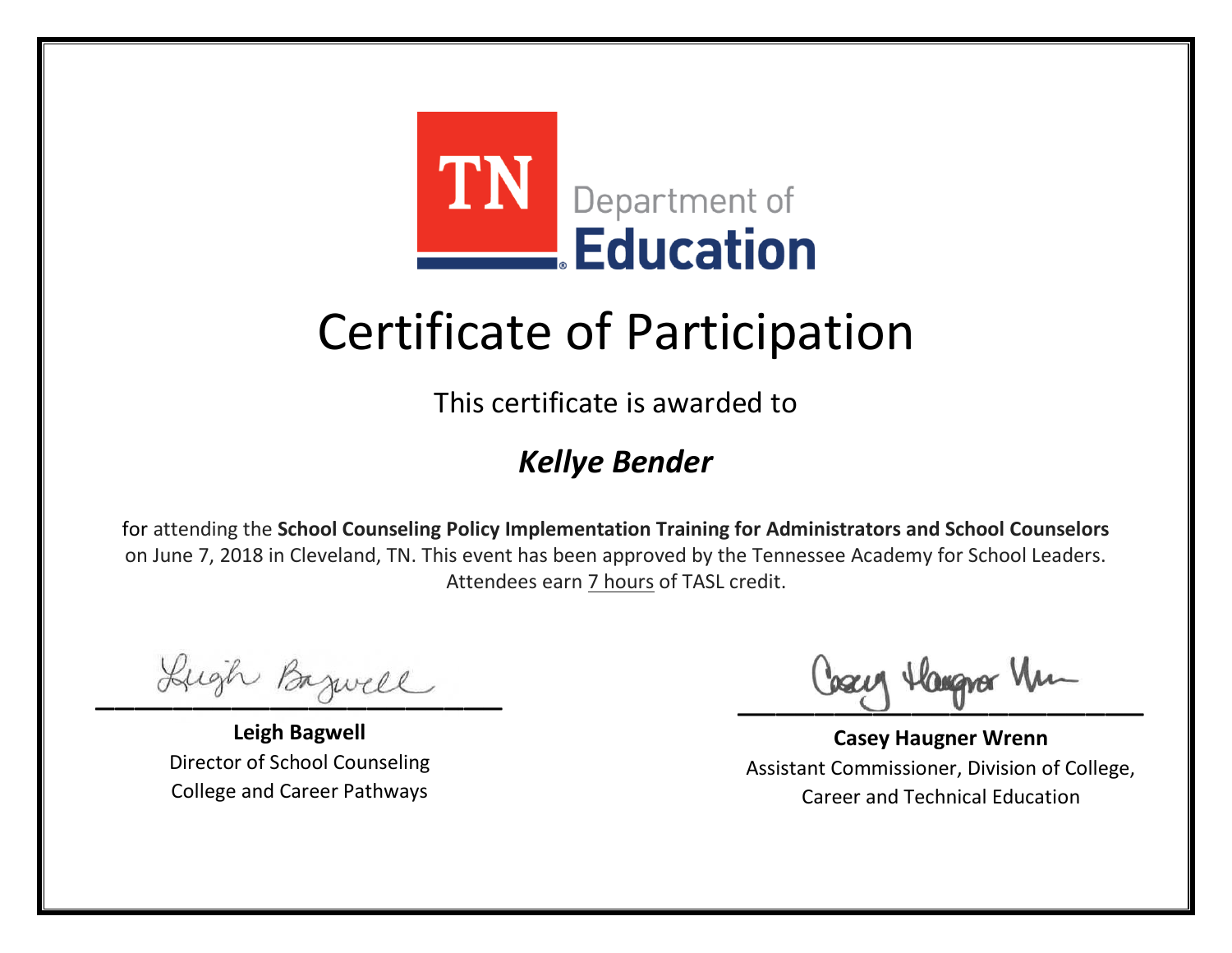

This certificate is awarded to

#### *Valerie Brown*

Lugh Bazwell

**Leigh Bagwell** Director of School Counseling College and Career Pathways

Losey Hangra Um

**Casey Haugner Wrenn** Assistant Commissioner, Division of College, Career and Technical Education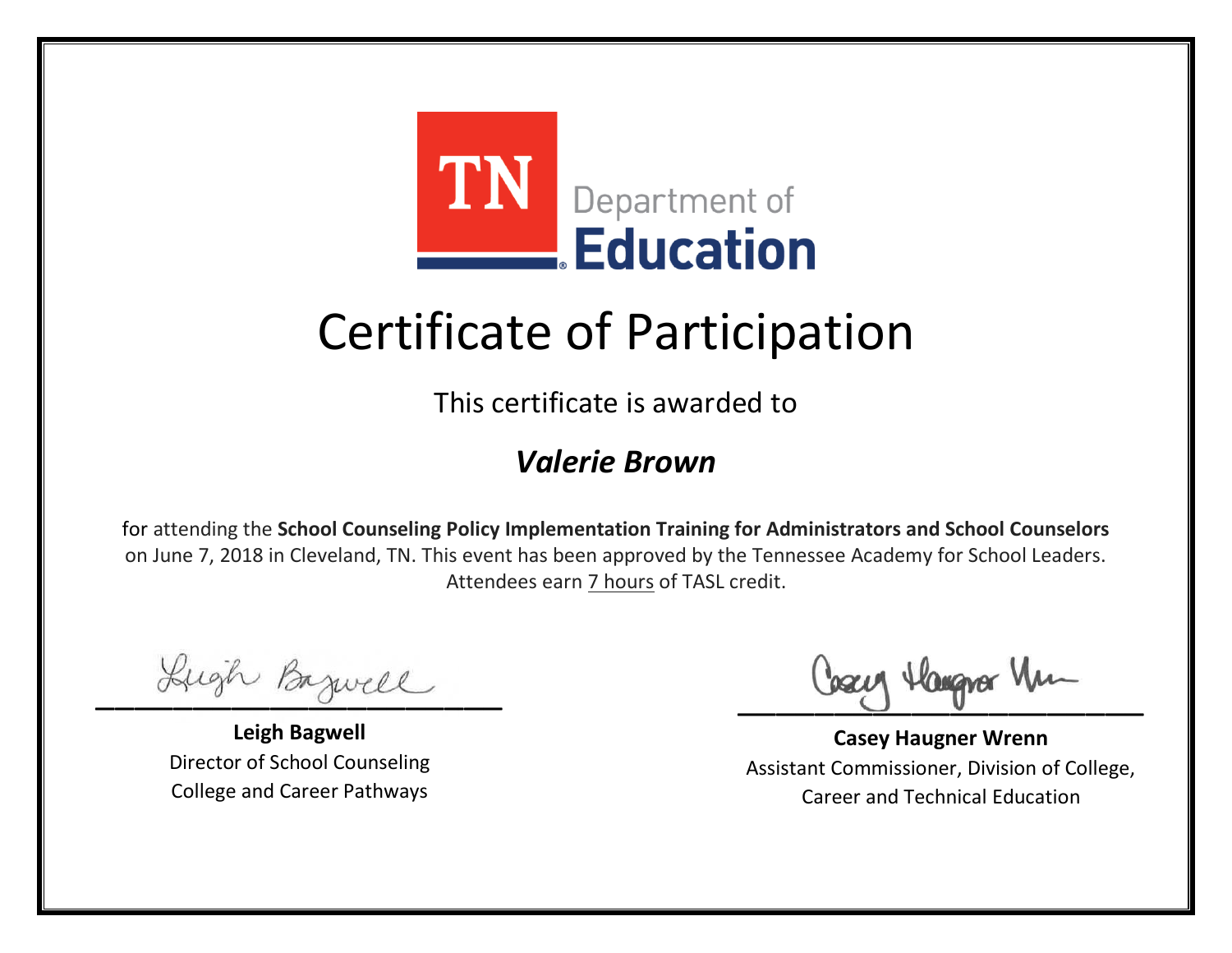

This certificate is awarded to

### *Deborah Caudle*

Lugh Bazwell

**Leigh Bagwell** Director of School Counseling College and Career Pathways

Losey Hangra Um

**Casey Haugner Wrenn** Assistant Commissioner, Division of College, Career and Technical Education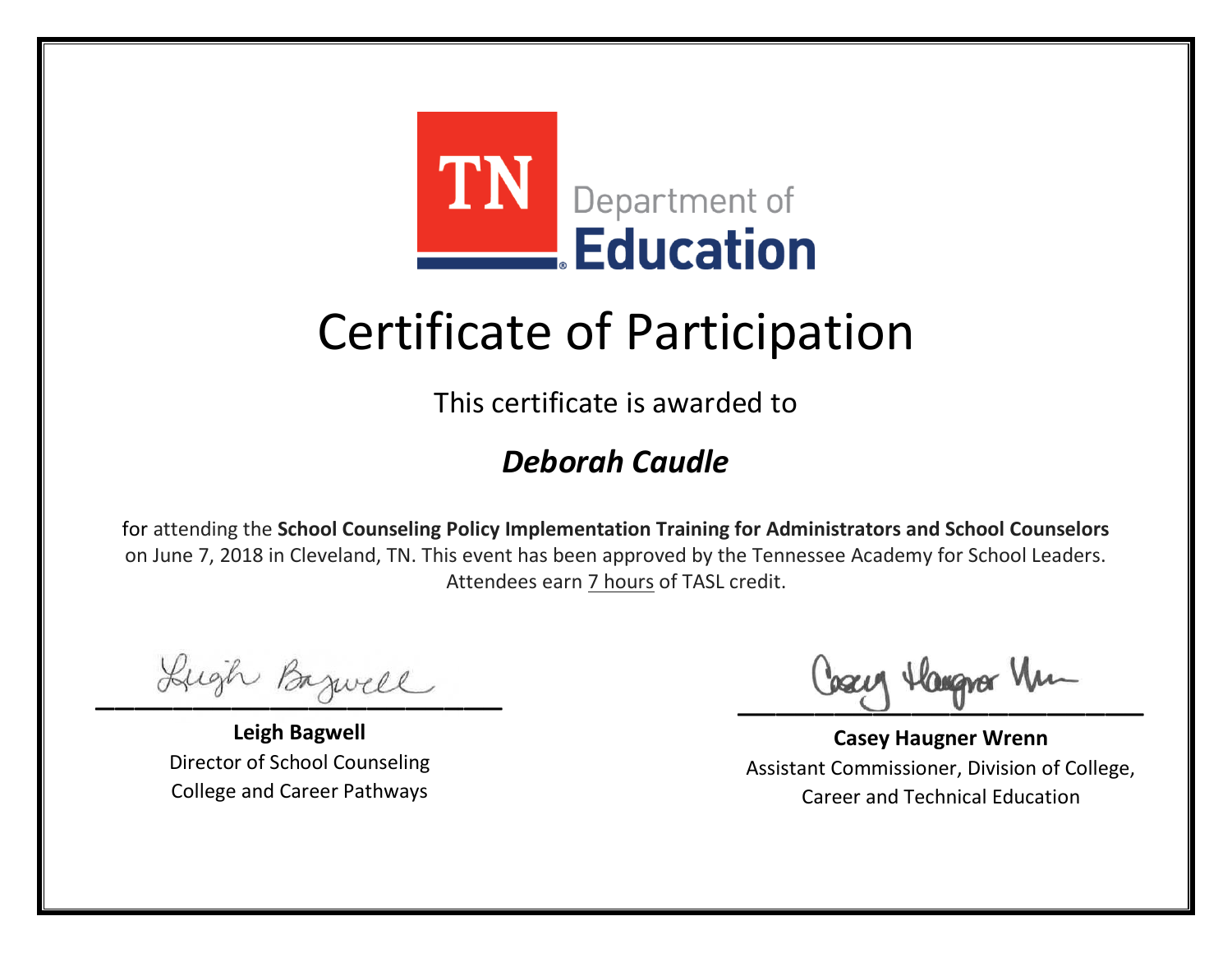

This certificate is awarded to

### *Carmen Choat*

Lugh Bazwell

**Leigh Bagwell** Director of School Counseling College and Career Pathways

Losey Hangra Um

**Casey Haugner Wrenn** Assistant Commissioner, Division of College, Career and Technical Education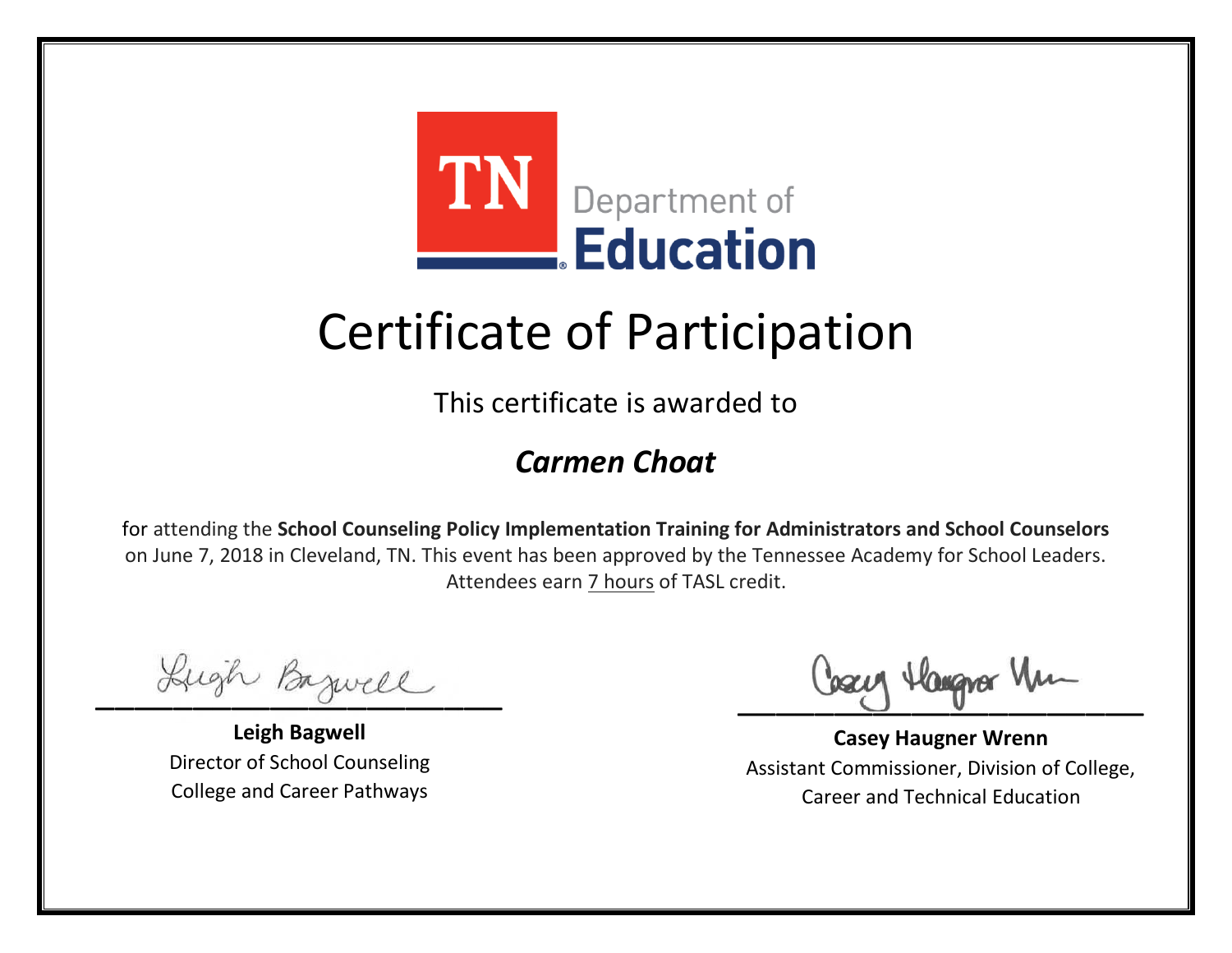

This certificate is awarded to

### *Marla Cobb*

Lugh Bazwell

**Leigh Bagwell** Director of School Counseling College and Career Pathways

Losey Hangra Um

**Casey Haugner Wrenn** Assistant Commissioner, Division of College, Career and Technical Education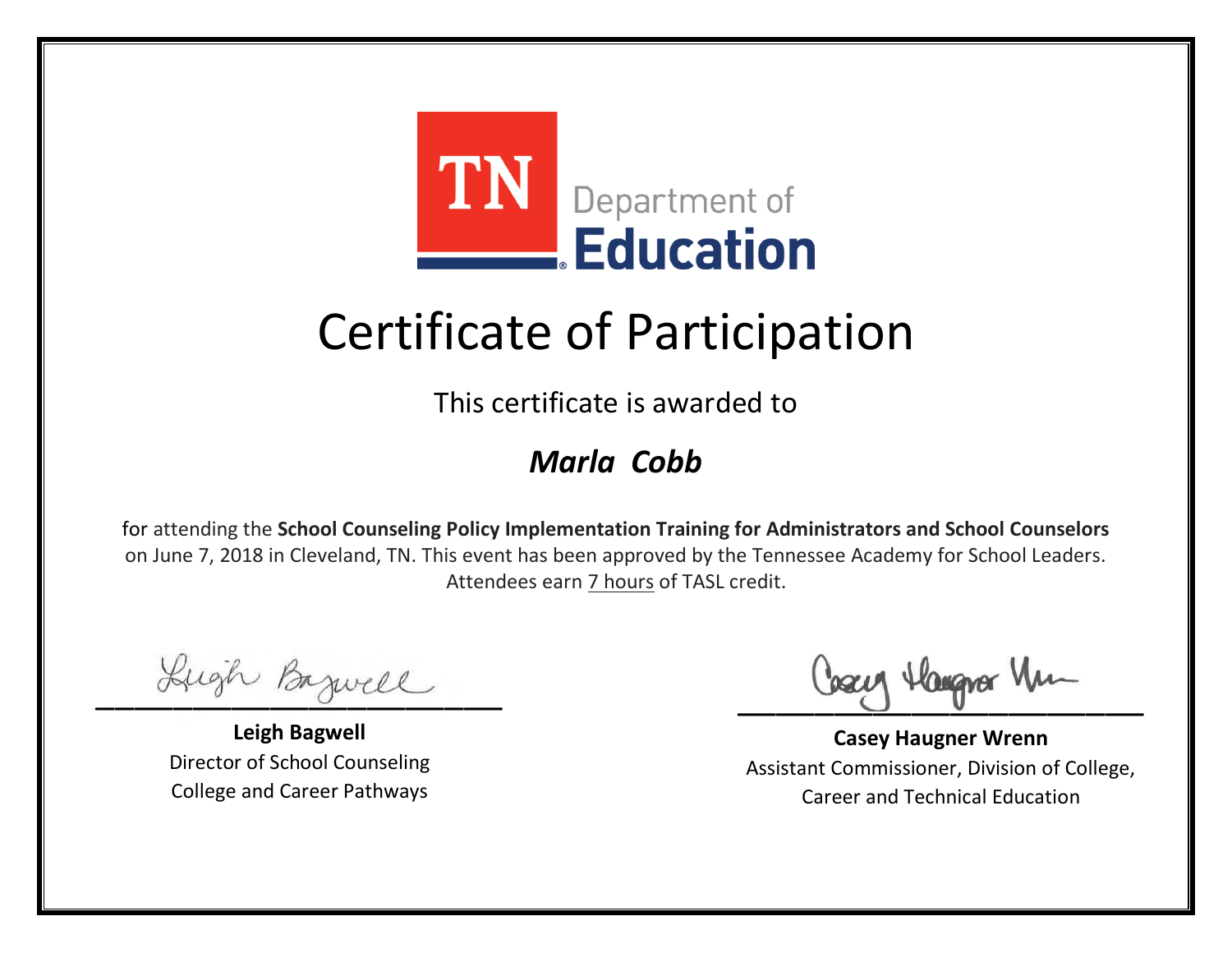

This certificate is awarded to

### *Sharon Dodds*

Lugh Bazwell

**Leigh Bagwell** Director of School Counseling College and Career Pathways

Losey Hangra Um

**Casey Haugner Wrenn** Assistant Commissioner, Division of College, Career and Technical Education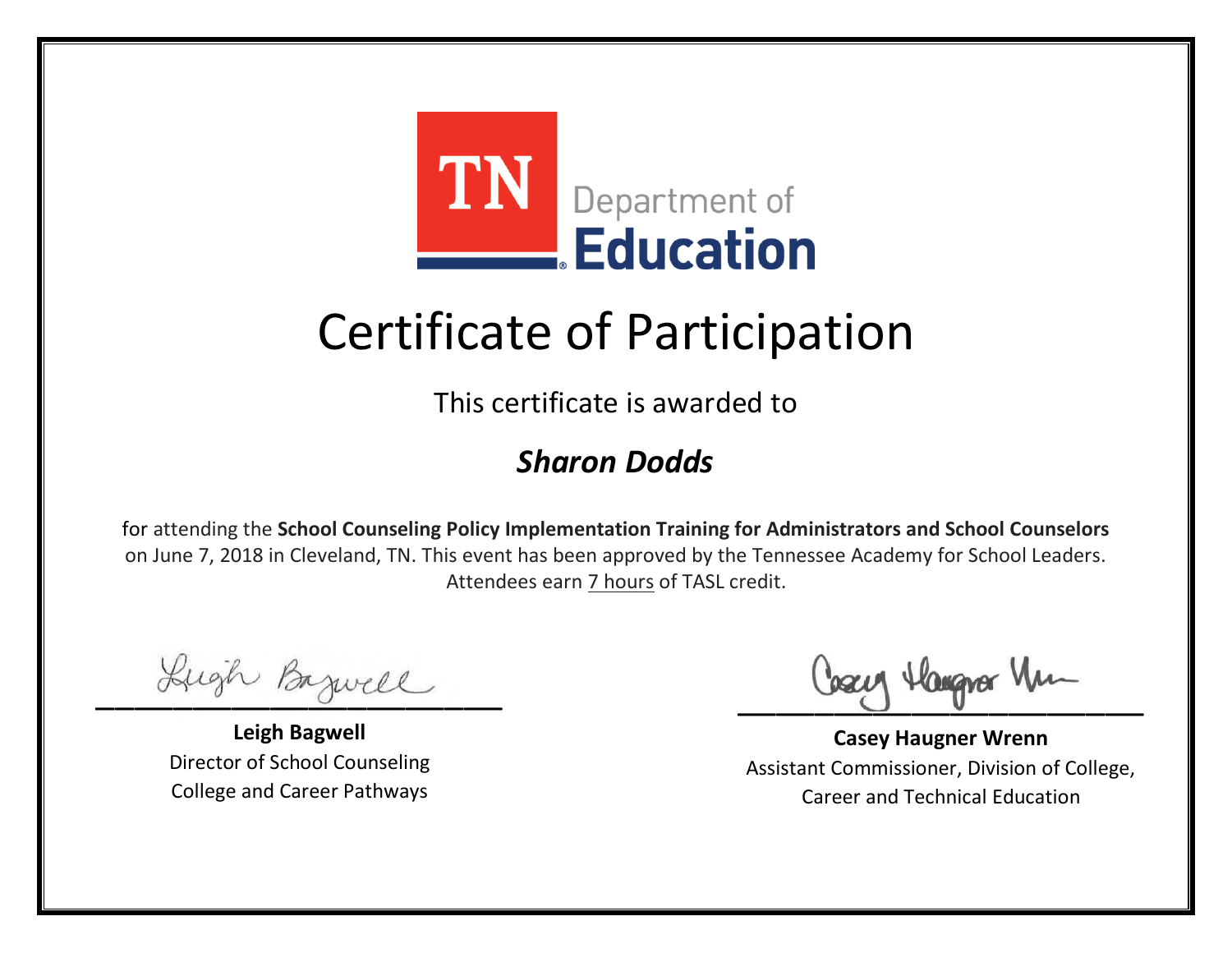

This certificate is awarded to

### *Ursula Greene*

Lugh Bazwell

**Leigh Bagwell** Director of School Counseling College and Career Pathways

Losey Hangra Um

**Casey Haugner Wrenn** Assistant Commissioner, Division of College, Career and Technical Education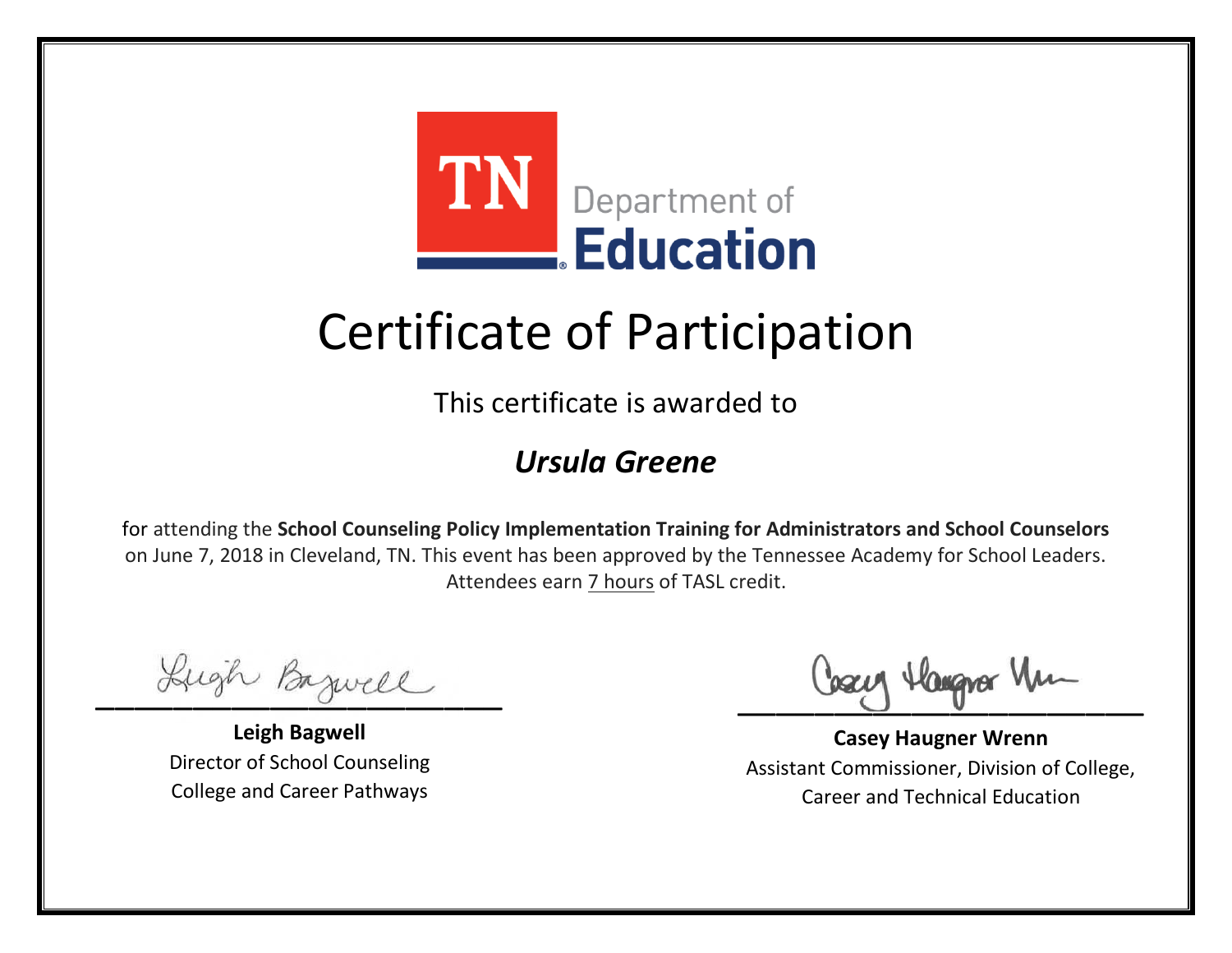

This certificate is awarded to

### *Addison Harris*

Lugh Bazwell

**Leigh Bagwell** Director of School Counseling College and Career Pathways

Losey Hangra Um

**Casey Haugner Wrenn** Assistant Commissioner, Division of College, Career and Technical Education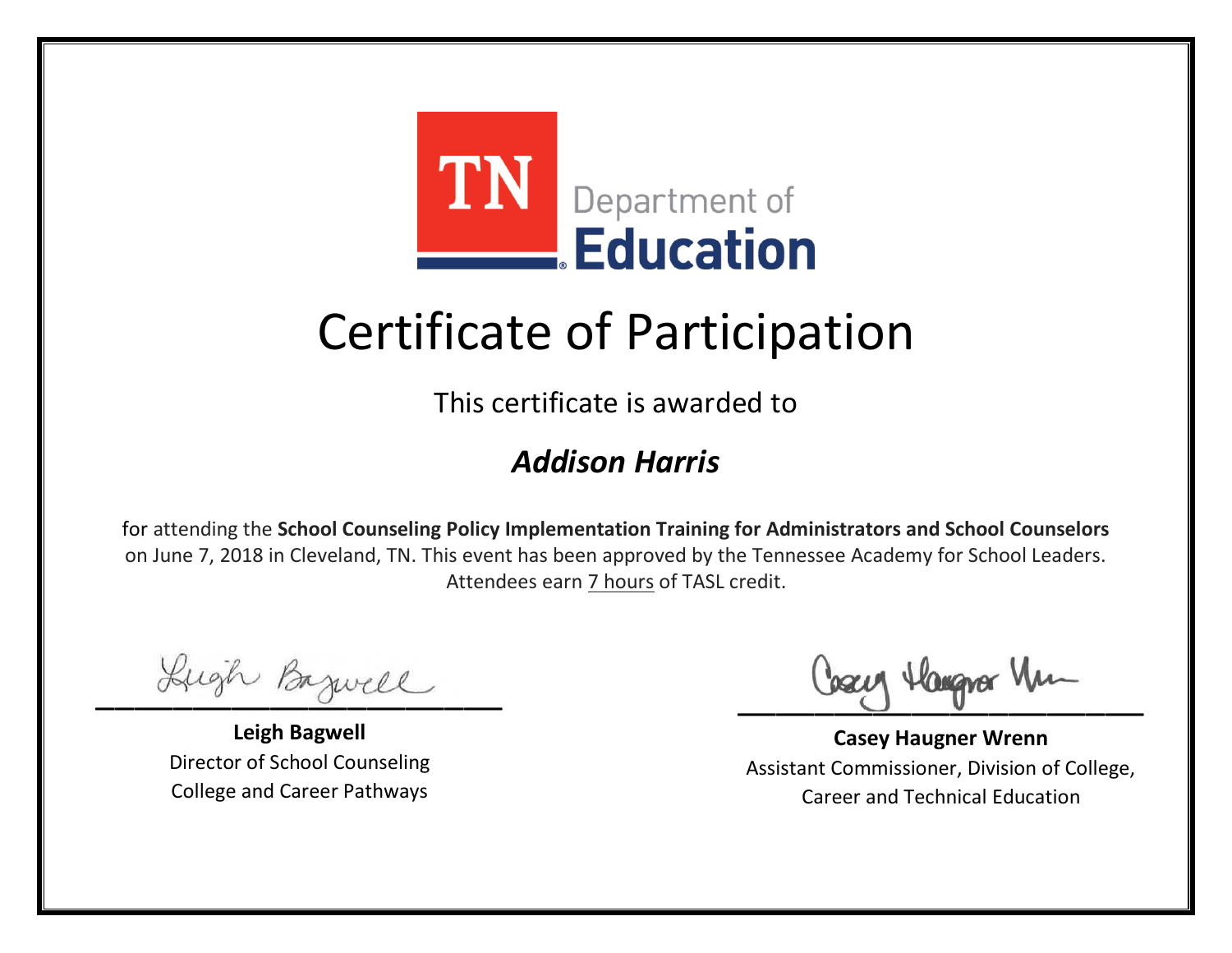

This certificate is awarded to

### *Gail Huffstutler*

Lugh Bazwell

**Leigh Bagwell** Director of School Counseling College and Career Pathways

Losey Hangra Um

**Casey Haugner Wrenn** Assistant Commissioner, Division of College, Career and Technical Education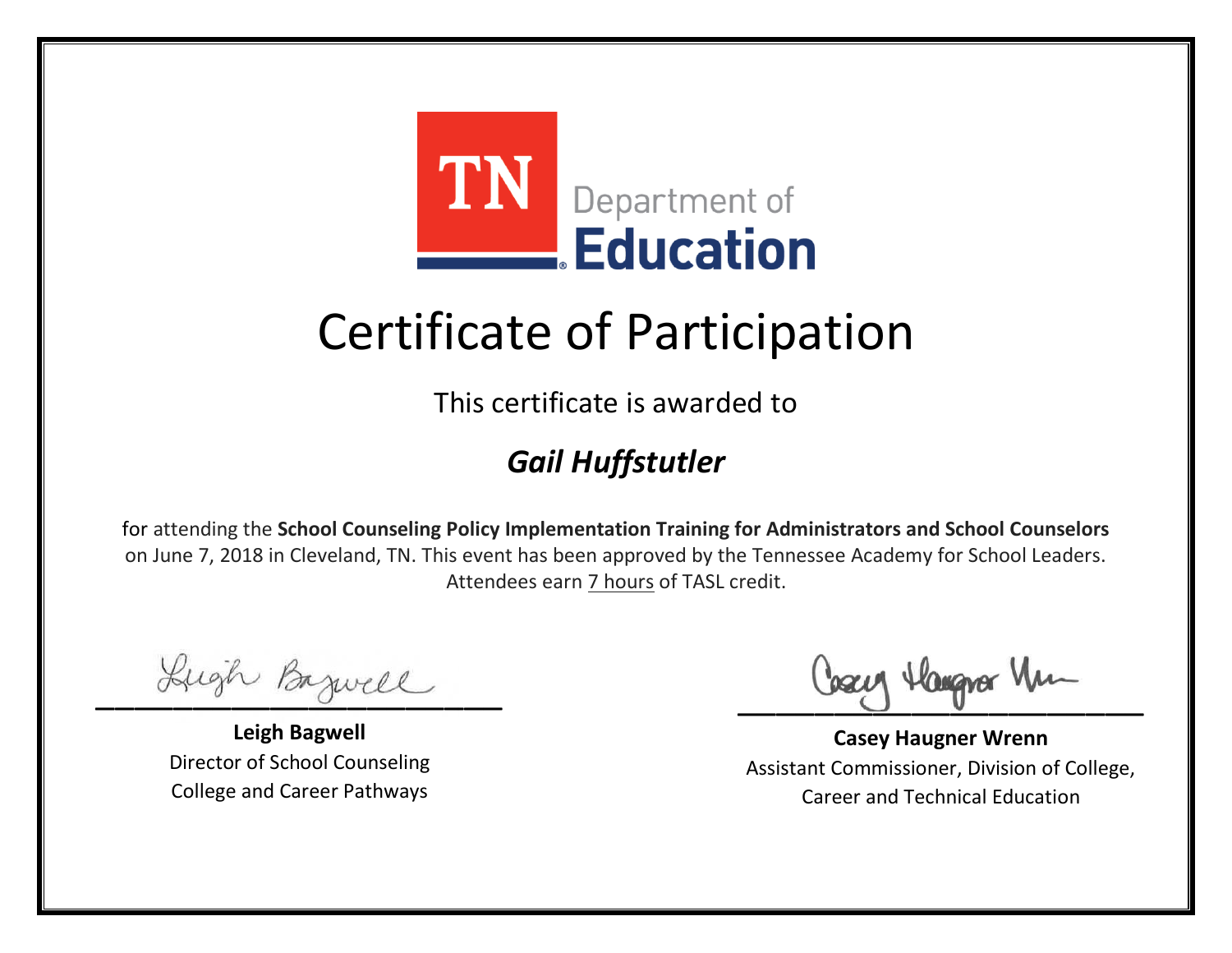

This certificate is awarded to

### *Gary Kuehn*

Lugh Bazwell

**Leigh Bagwell** Director of School Counseling College and Career Pathways

Losey Hangra Um

**Casey Haugner Wrenn** Assistant Commissioner, Division of College, Career and Technical Education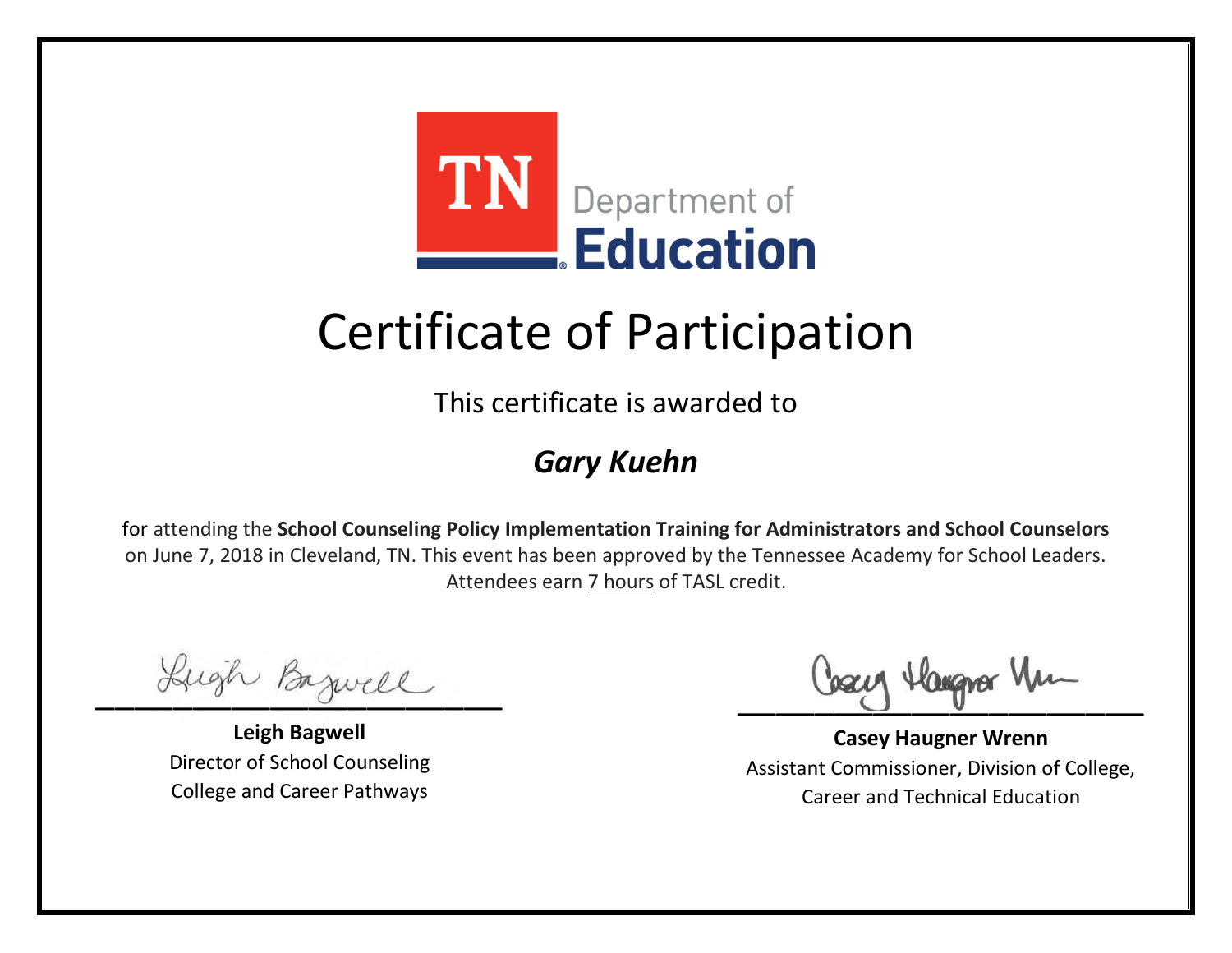

This certificate is awarded to

### *Belinda Martin*

Lugh Bazwell

**Leigh Bagwell** Director of School Counseling College and Career Pathways

Losey Hangra Um

**Casey Haugner Wrenn** Assistant Commissioner, Division of College, Career and Technical Education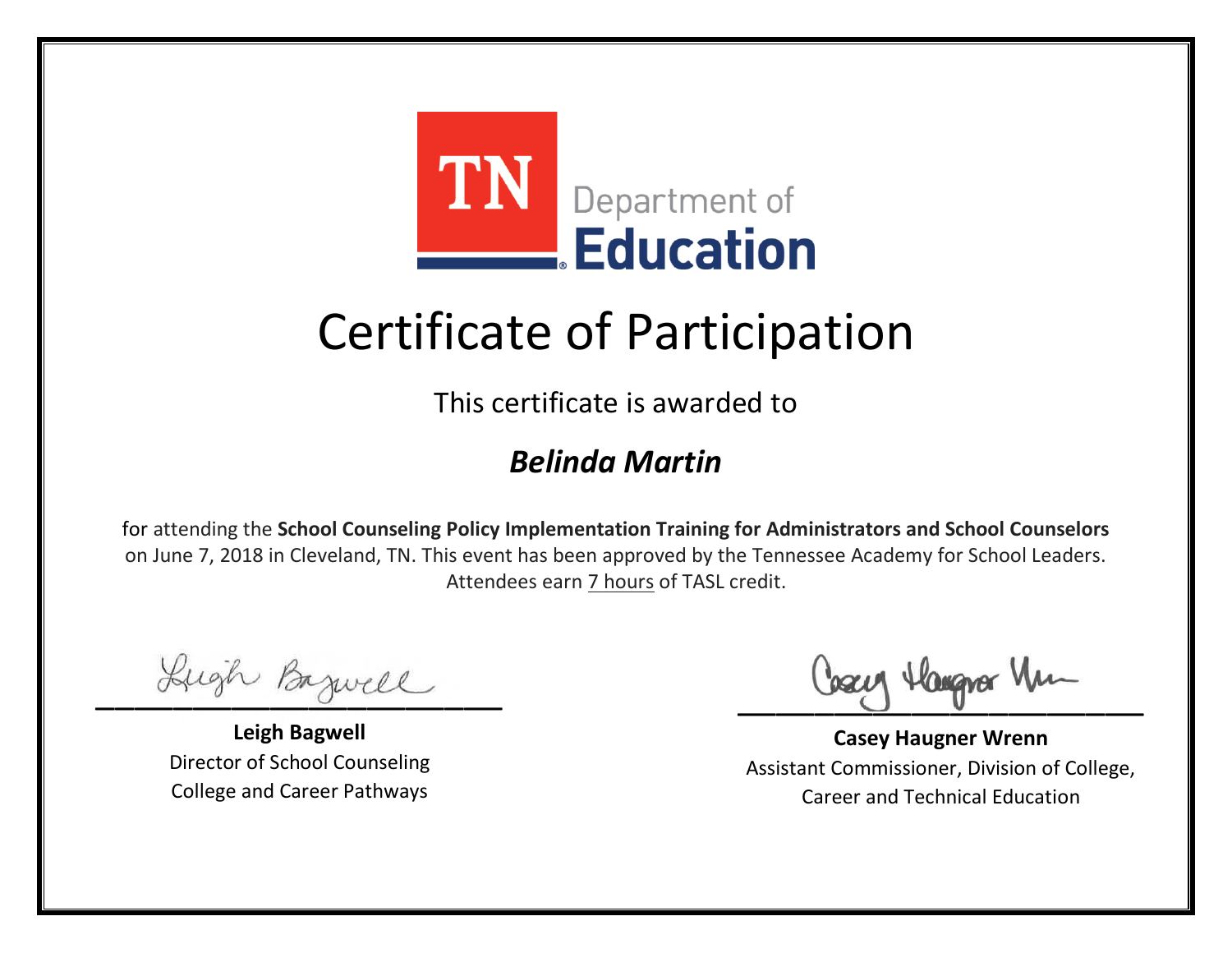

This certificate is awarded to

#### *Trish Newsom*

Lugh Bazwell

**Leigh Bagwell** Director of School Counseling College and Career Pathways

Losey Hangra Um

**Casey Haugner Wrenn** Assistant Commissioner, Division of College, Career and Technical Education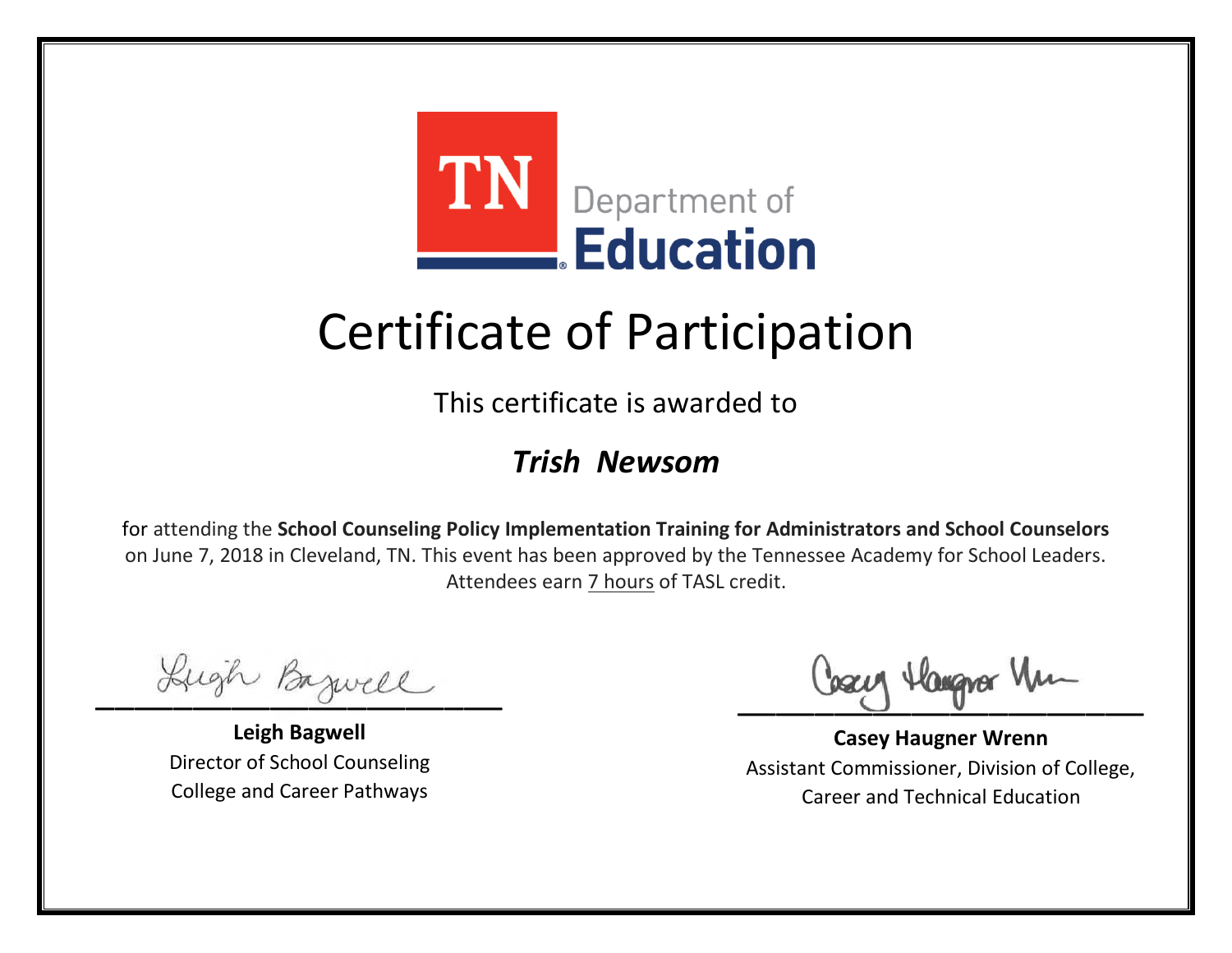

This certificate is awarded to

### *Kim Roden*

Lugh Bazwell

**Leigh Bagwell** Director of School Counseling College and Career Pathways

Losey Hangra Um

**Casey Haugner Wrenn** Assistant Commissioner, Division of College, Career and Technical Education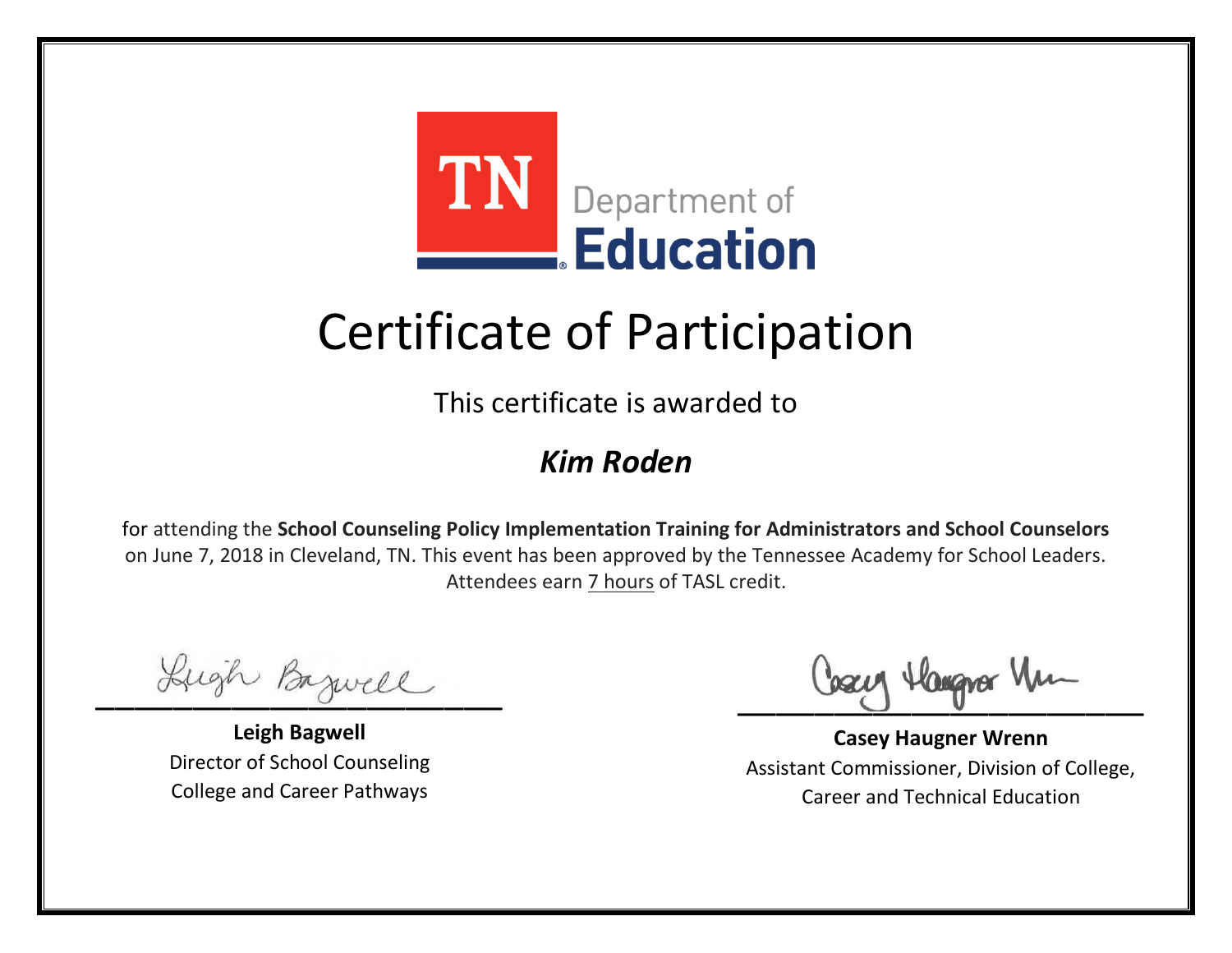

This certificate is awarded to

### *Patricia Russell*

Lugh Bazwell

**Leigh Bagwell** Director of School Counseling College and Career Pathways

Losey Hangra Um

**Casey Haugner Wrenn** Assistant Commissioner, Division of College, Career and Technical Education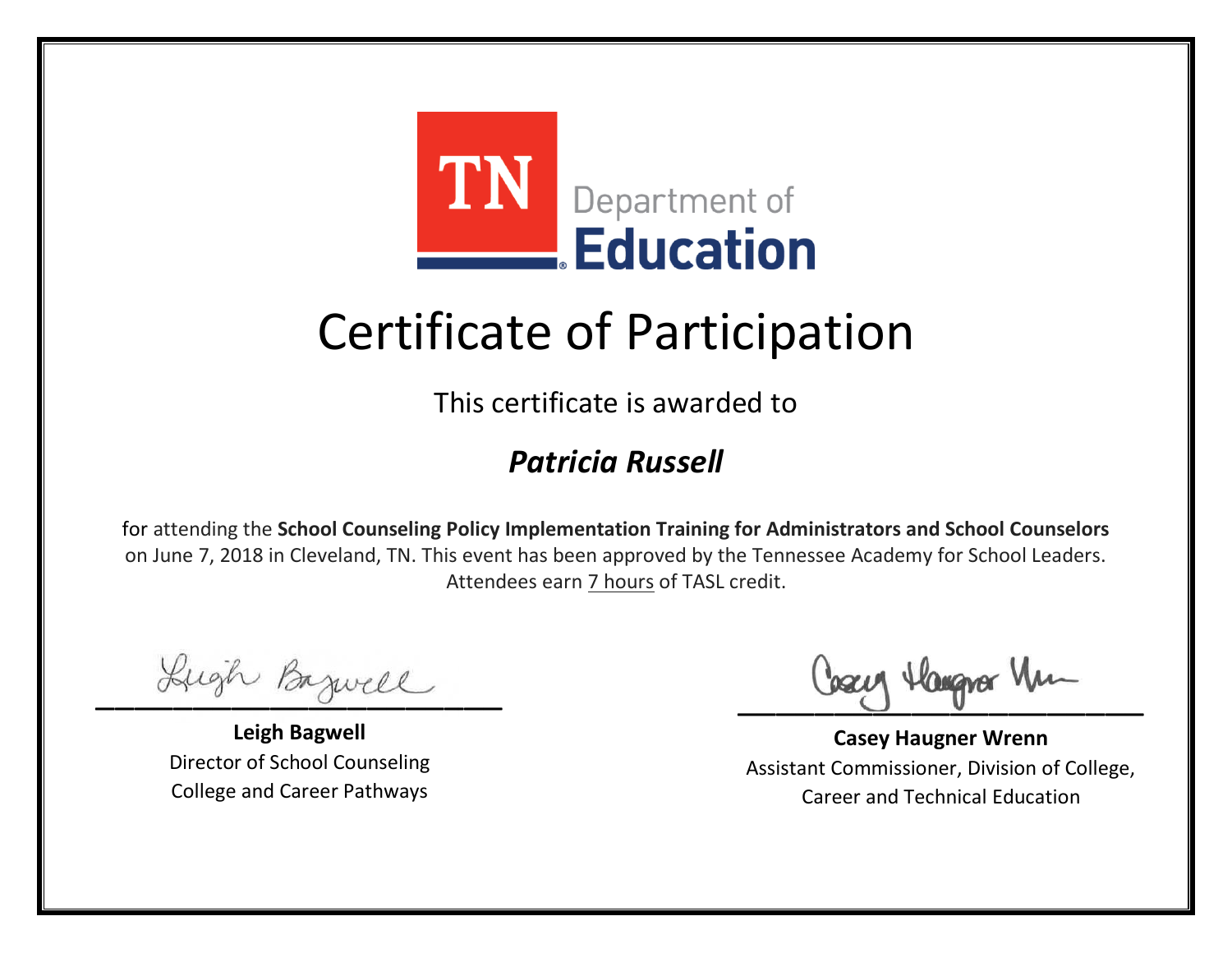

This certificate is awarded to

### *Desiree Seay*

Lugh Bazwell

**Leigh Bagwell** Director of School Counseling College and Career Pathways

Losey Hangra Um

**Casey Haugner Wrenn** Assistant Commissioner, Division of College, Career and Technical Education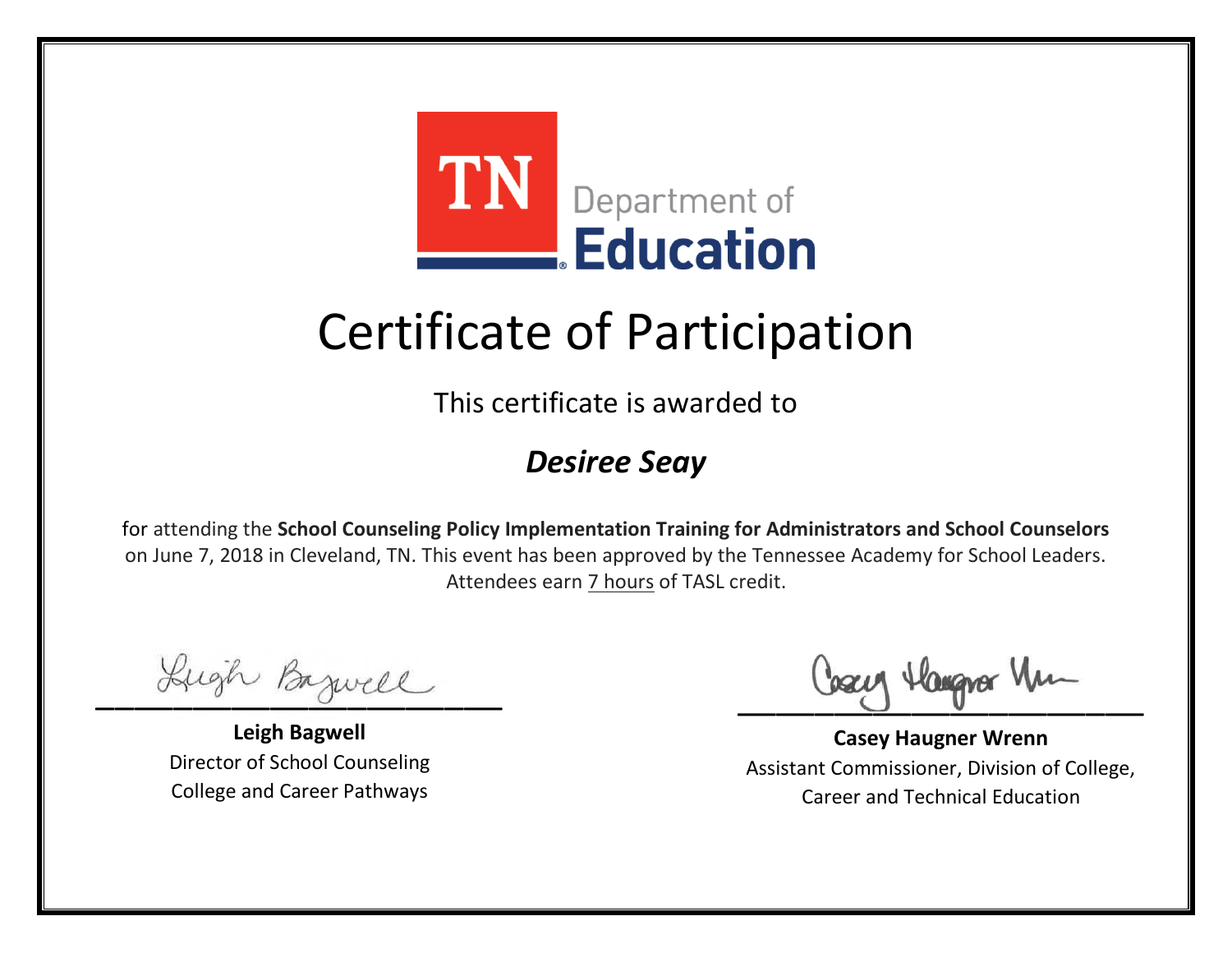

This certificate is awarded to

#### *LeAnn Welch*

Lugh Bazwell

**Leigh Bagwell** Director of School Counseling College and Career Pathways

Losey Hangra Um

**Casey Haugner Wrenn** Assistant Commissioner, Division of College, Career and Technical Education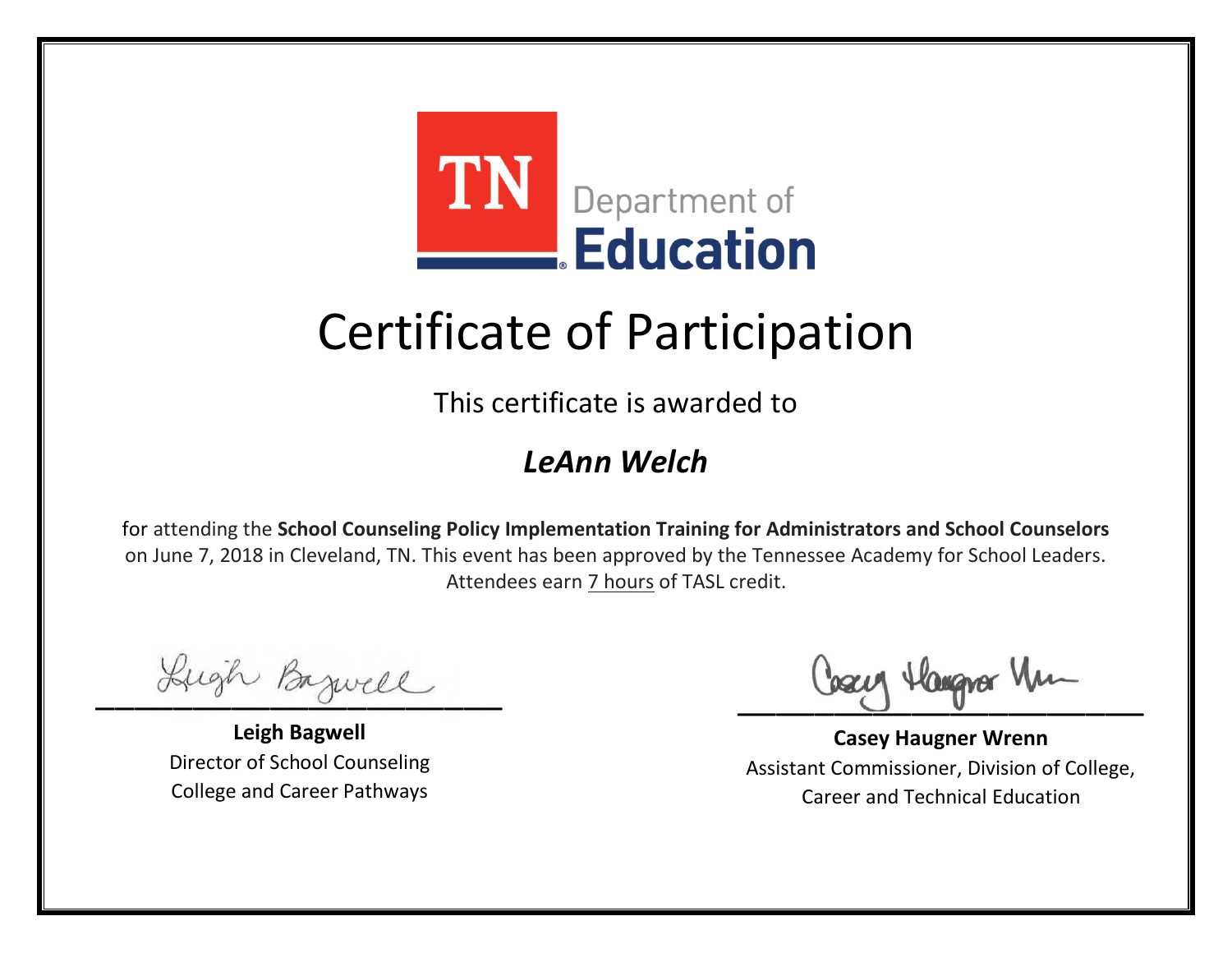

This certificate is awarded to

### *Mary Britton*

Lugh Bazwell

**Leigh Bagwell** Director of School Counseling College and Career Pathways

Losey Hangra Um

**Casey Haugner Wrenn** Assistant Commissioner, Division of College, Career and Technical Education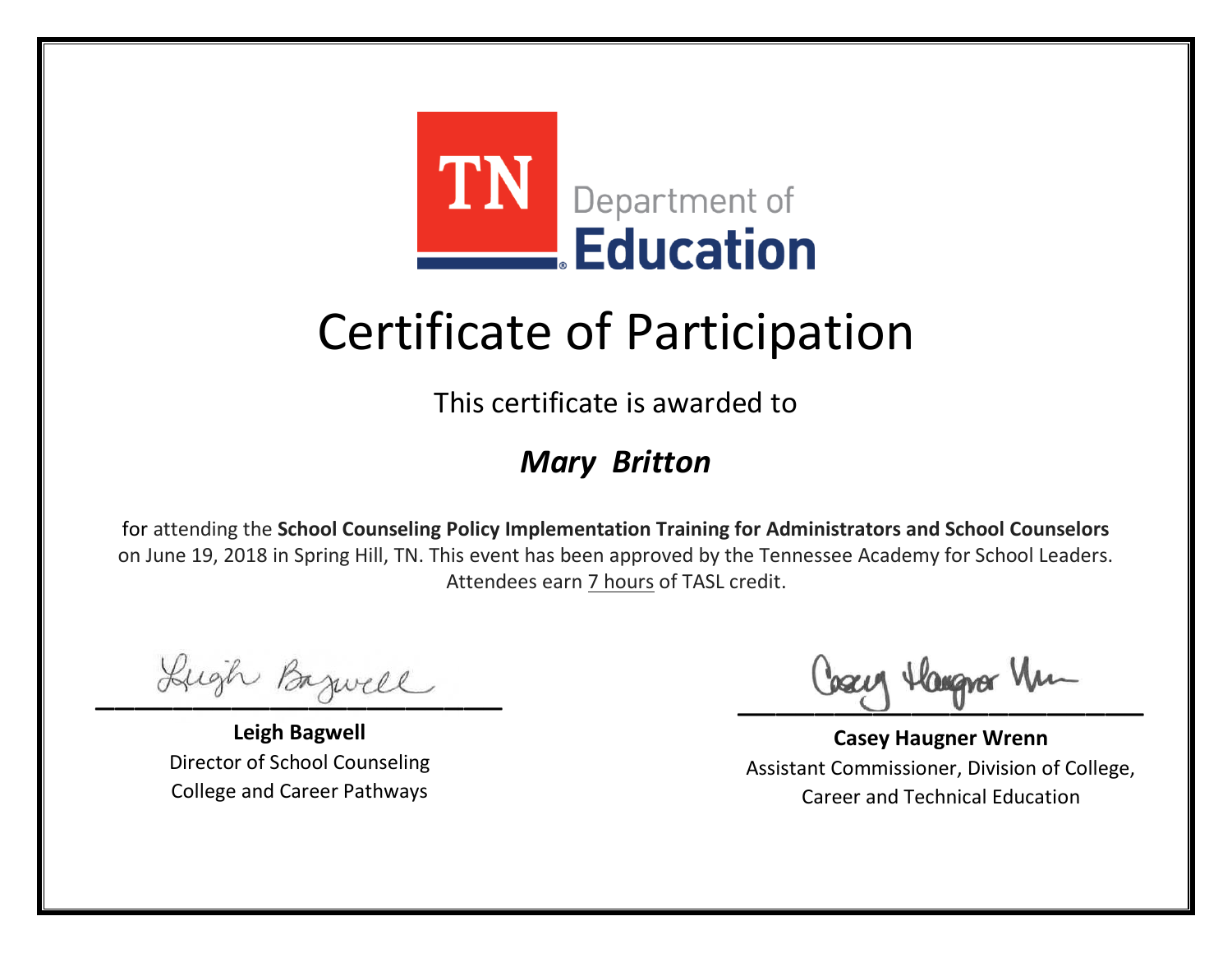

This certificate is awarded to

### *Sherry Crawford*

Lugh Bazwell

**Leigh Bagwell** Director of School Counseling College and Career Pathways

Lissey Hangpar Vin

**Casey Haugner Wrenn** Assistant Commissioner, Division of College, Career and Technical Education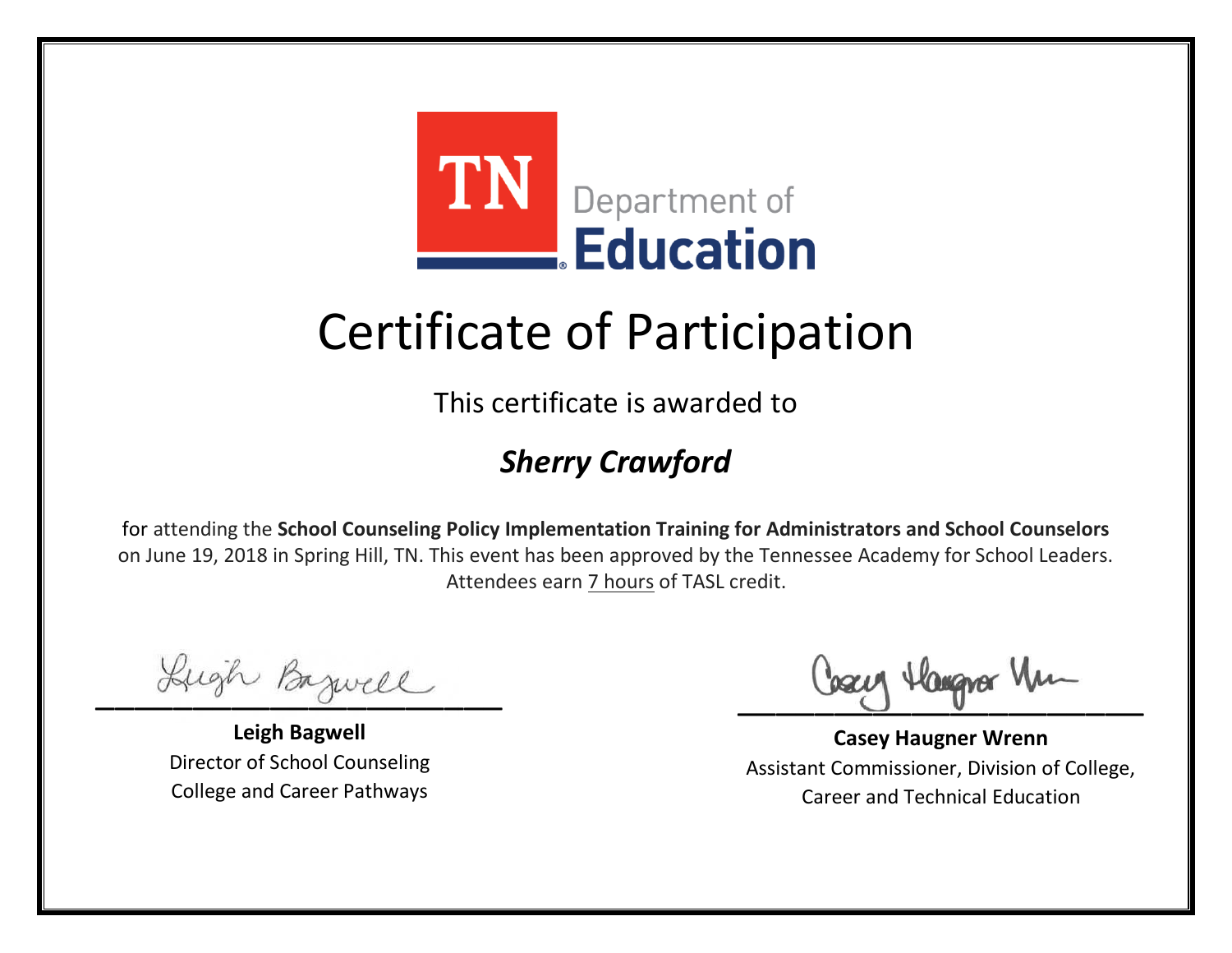

This certificate is awarded to

### *Christy Crews*

Lugh Bazwell

**Leigh Bagwell** Director of School Counseling College and Career Pathways

Losey Hangra Um

**Casey Haugner Wrenn** Assistant Commissioner, Division of College, Career and Technical Education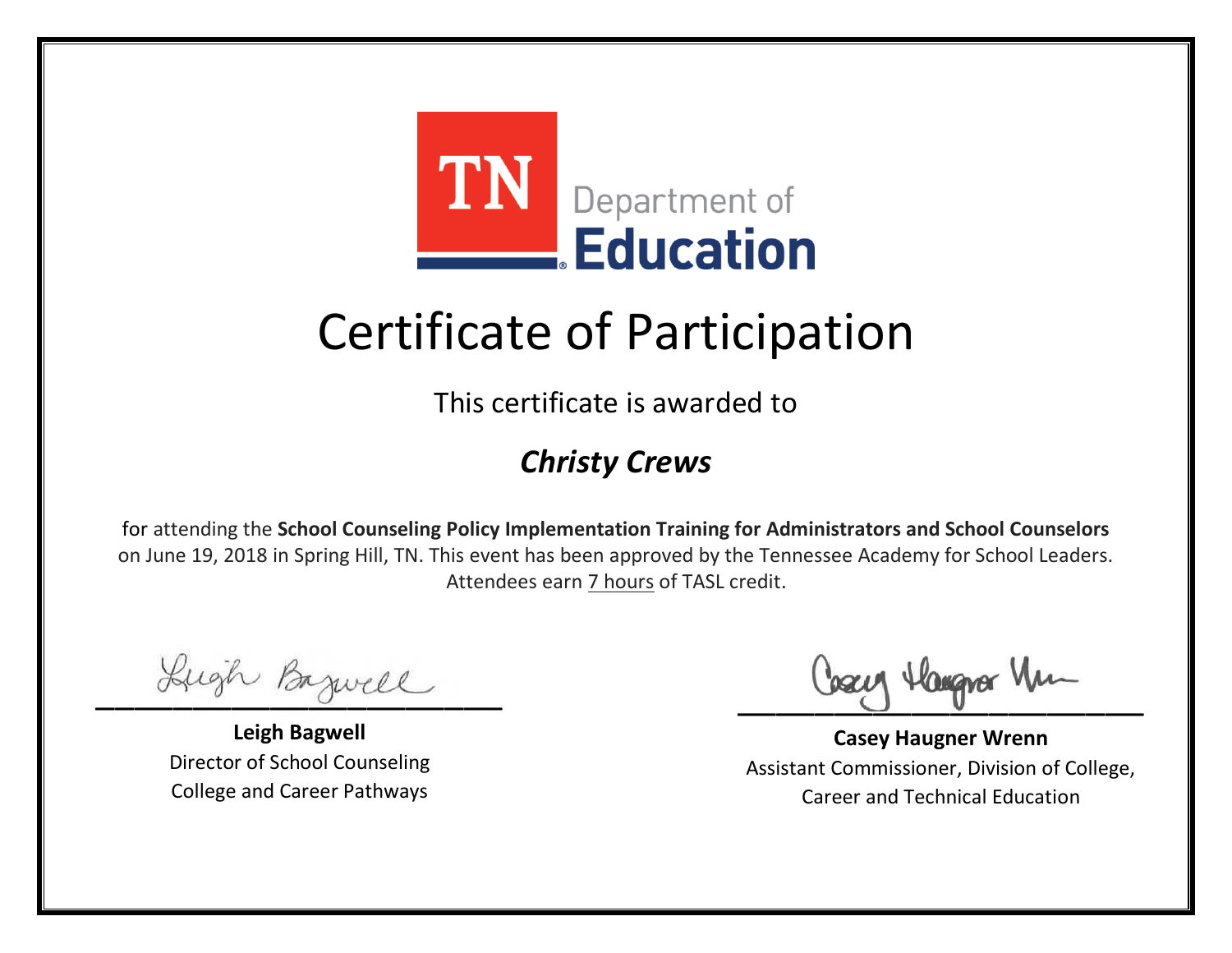

This certificate is awarded to

### *Misty Dobbs*

Lugh Bazwell

**Leigh Bagwell** Director of School Counseling College and Career Pathways

Losey Hangra Um

**Casey Haugner Wrenn** Assistant Commissioner, Division of College, Career and Technical Education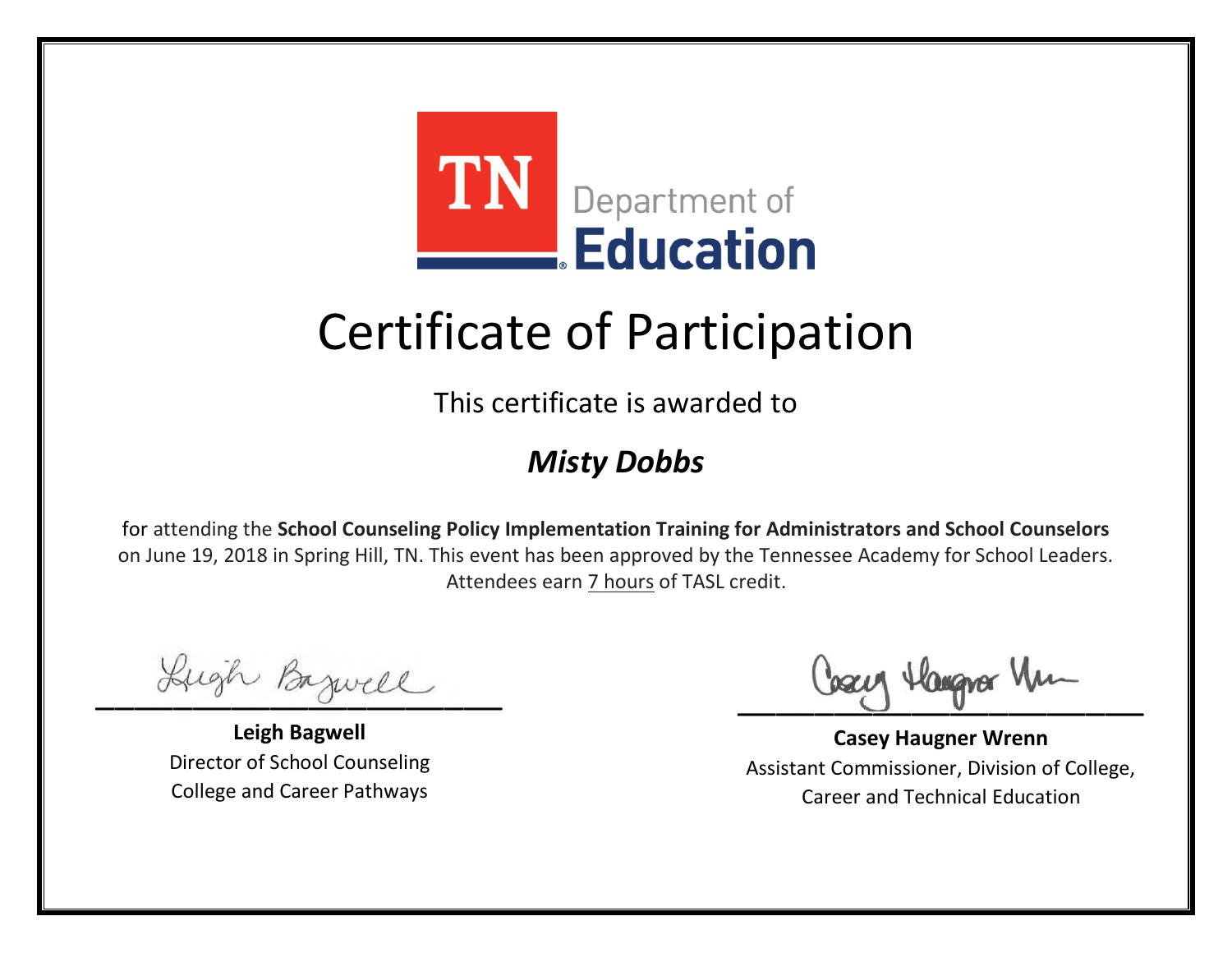

This certificate is awarded to

#### *NiElle Fowlkes*

Lugh Bazwell

**Leigh Bagwell** Director of School Counseling College and Career Pathways

Losey Hangra Um

**Casey Haugner Wrenn** Assistant Commissioner, Division of College, Career and Technical Education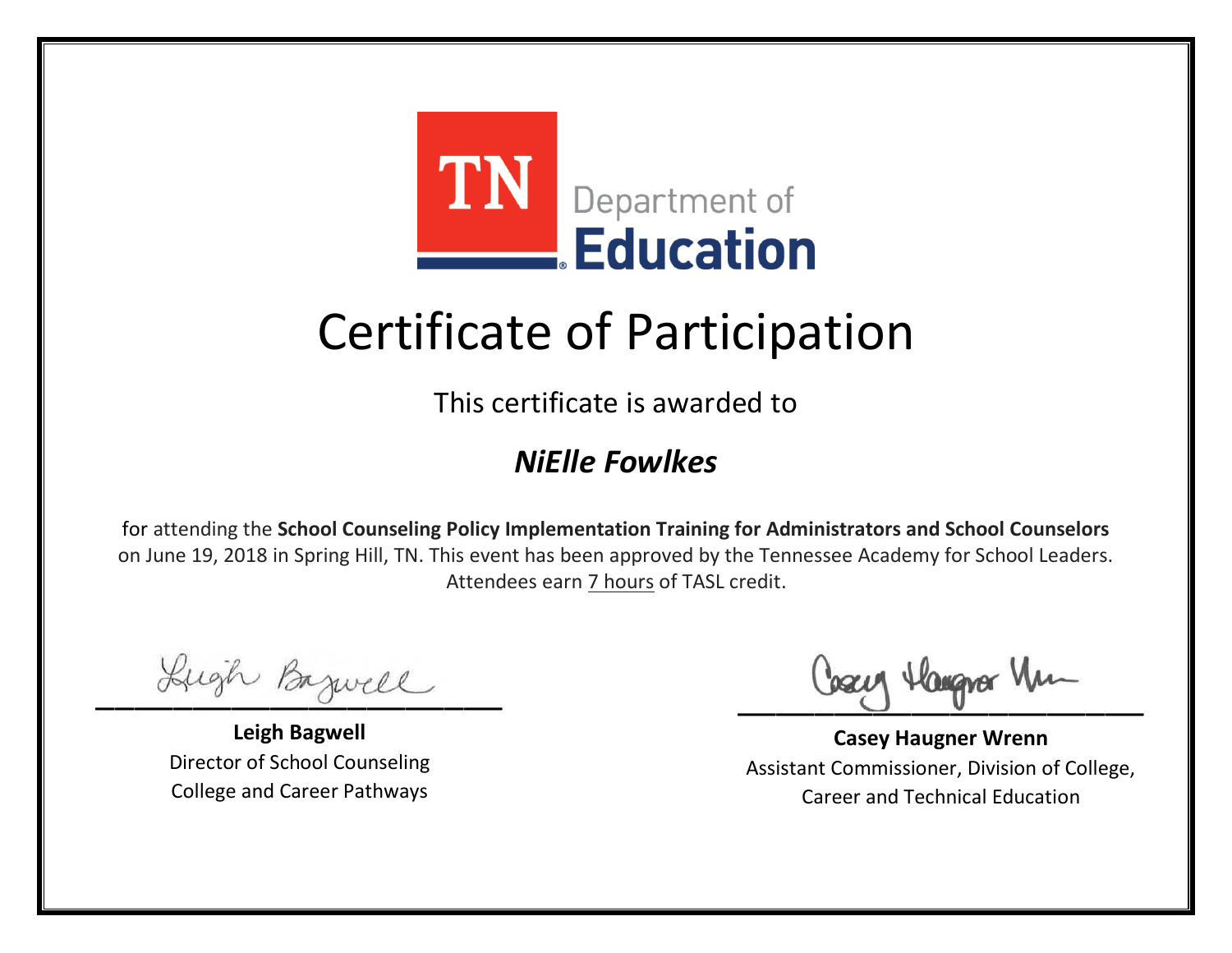

This certificate is awarded to

#### *Renee Jackson*

Lugh Bazwell

**Leigh Bagwell** Director of School Counseling College and Career Pathways

Losey Hangra Um

**Casey Haugner Wrenn** Assistant Commissioner, Division of College, Career and Technical Education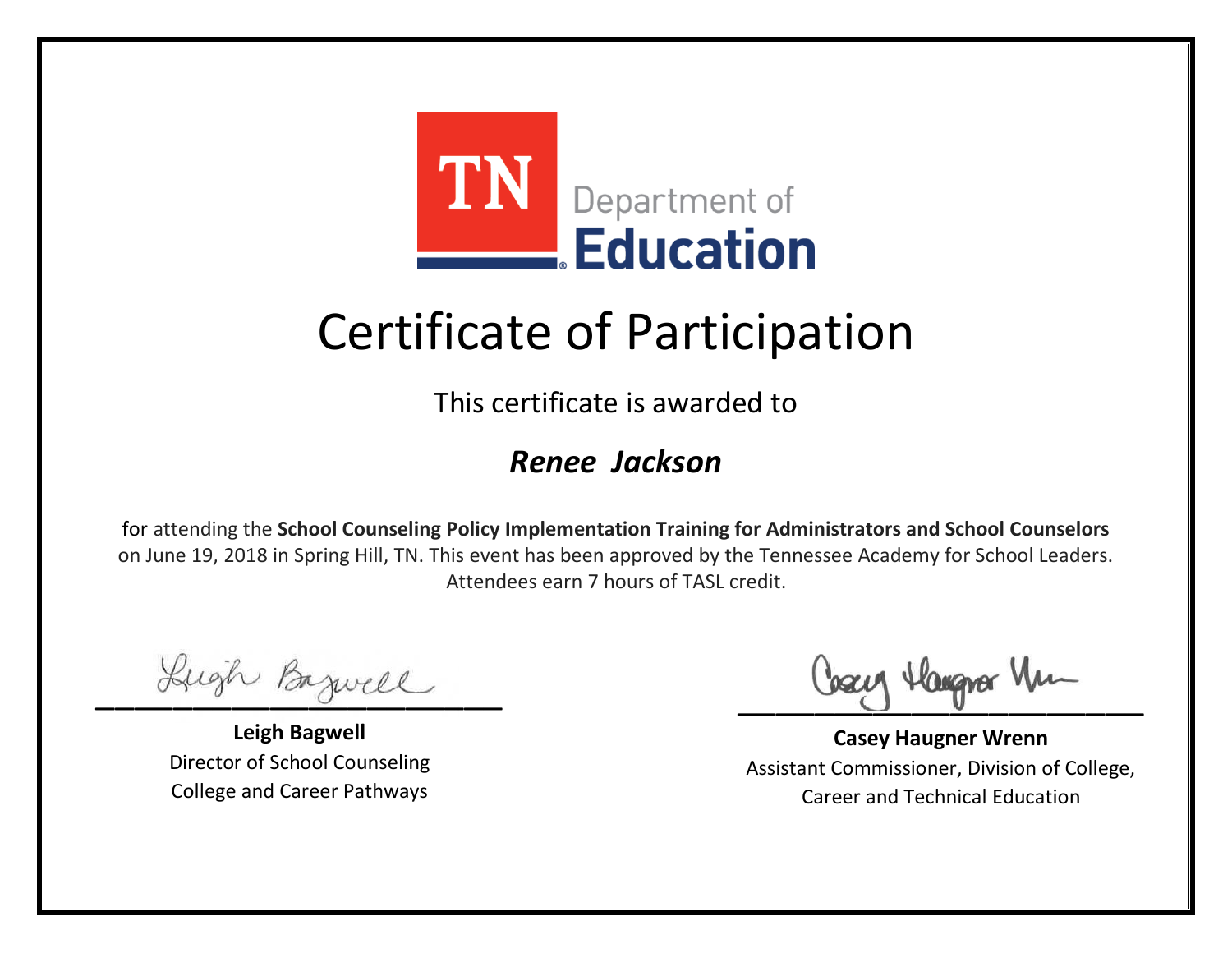

This certificate is awarded to

#### *Anisha Jones*

Lugh Bazwell

**Leigh Bagwell** Director of School Counseling College and Career Pathways

Losey Hangra Um

**Casey Haugner Wrenn** Assistant Commissioner, Division of College, Career and Technical Education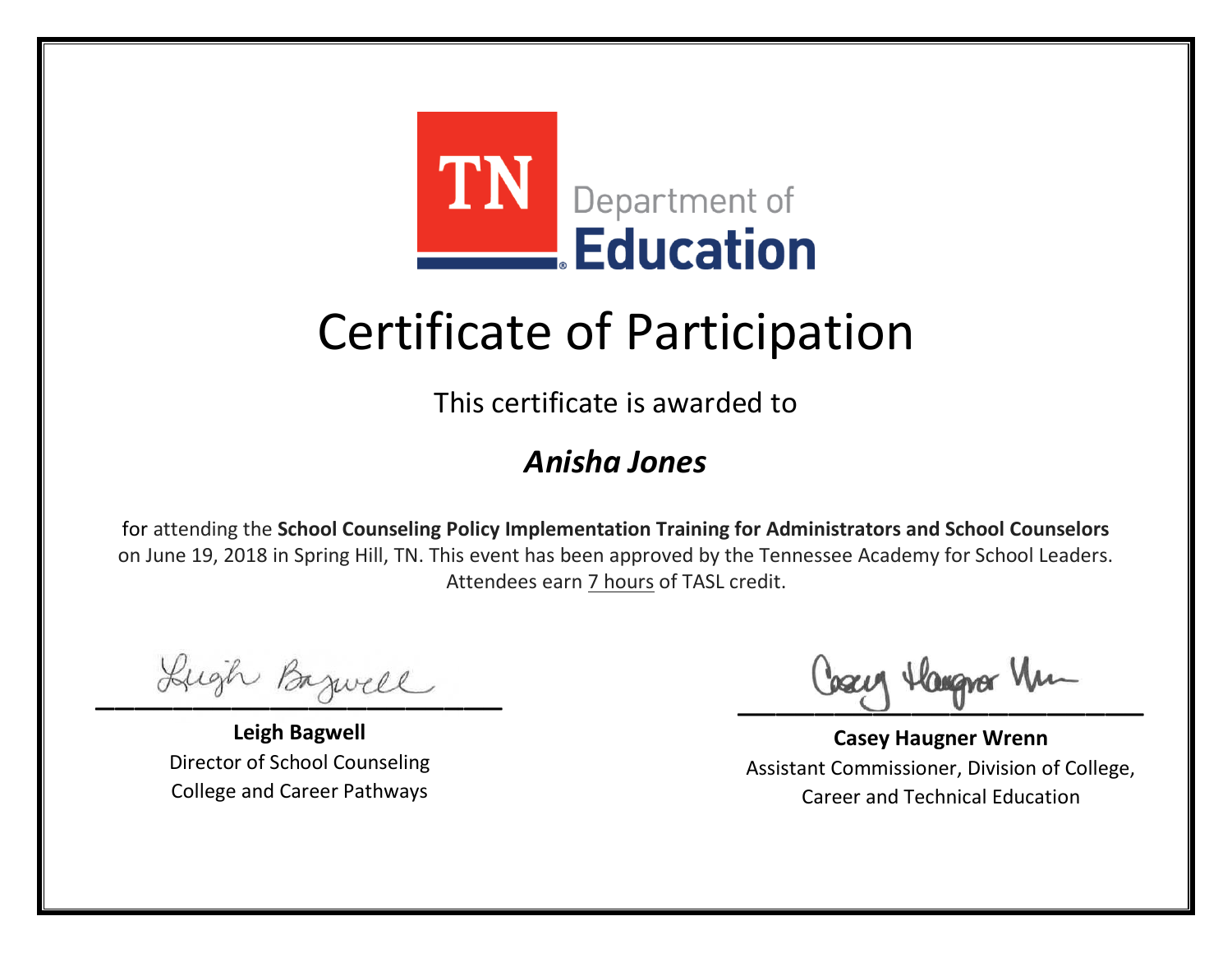

This certificate is awarded to

#### *Bridgette Jones*

Lugh Bazwell

**Leigh Bagwell** Director of School Counseling College and Career Pathways

Losey Hangra Um

**Casey Haugner Wrenn** Assistant Commissioner, Division of College, Career and Technical Education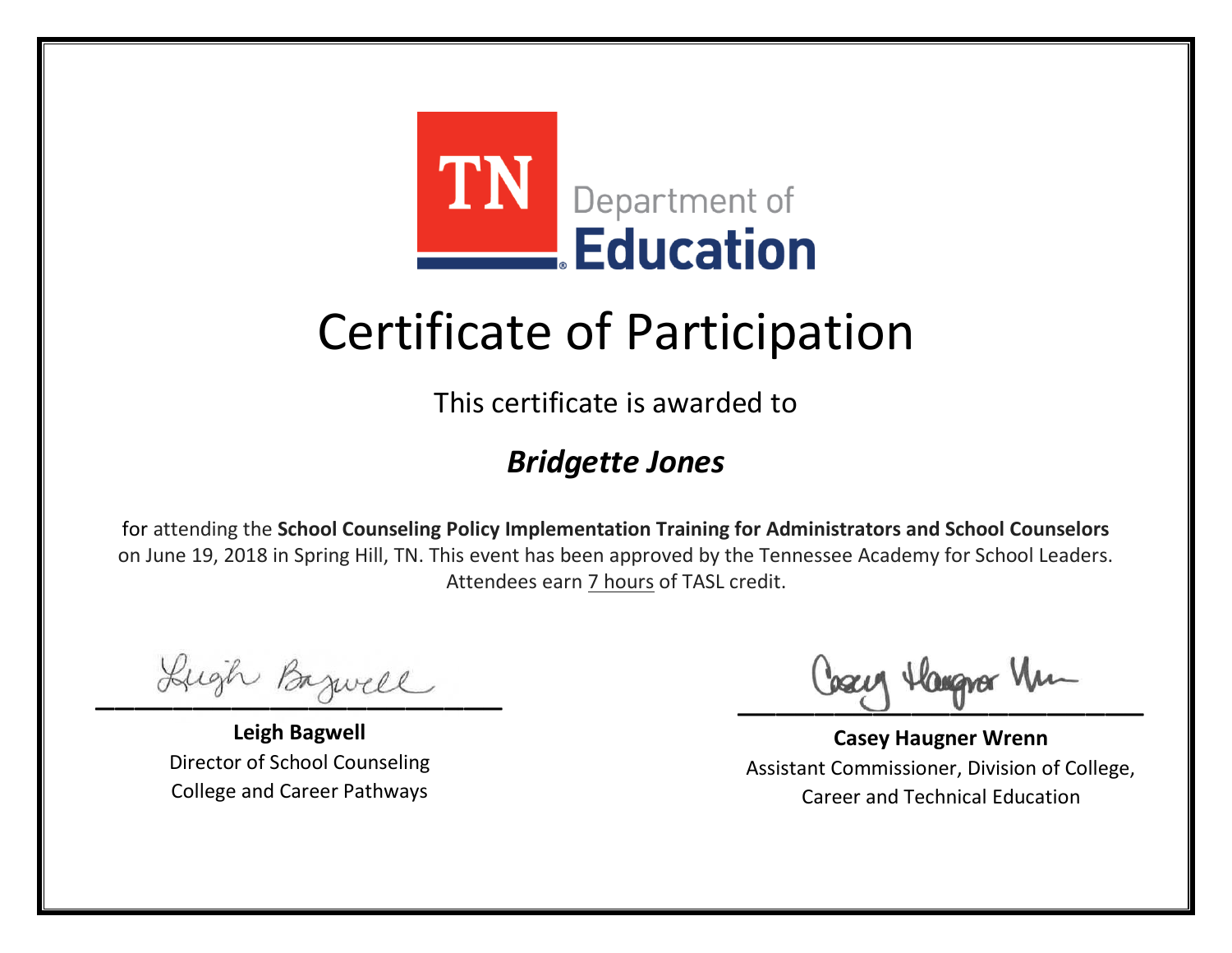

This certificate is awarded to

#### *Eric Jones*

Lugh Bazwell

**Leigh Bagwell** Director of School Counseling College and Career Pathways

Losey Hangra Um

**Casey Haugner Wrenn** Assistant Commissioner, Division of College, Career and Technical Education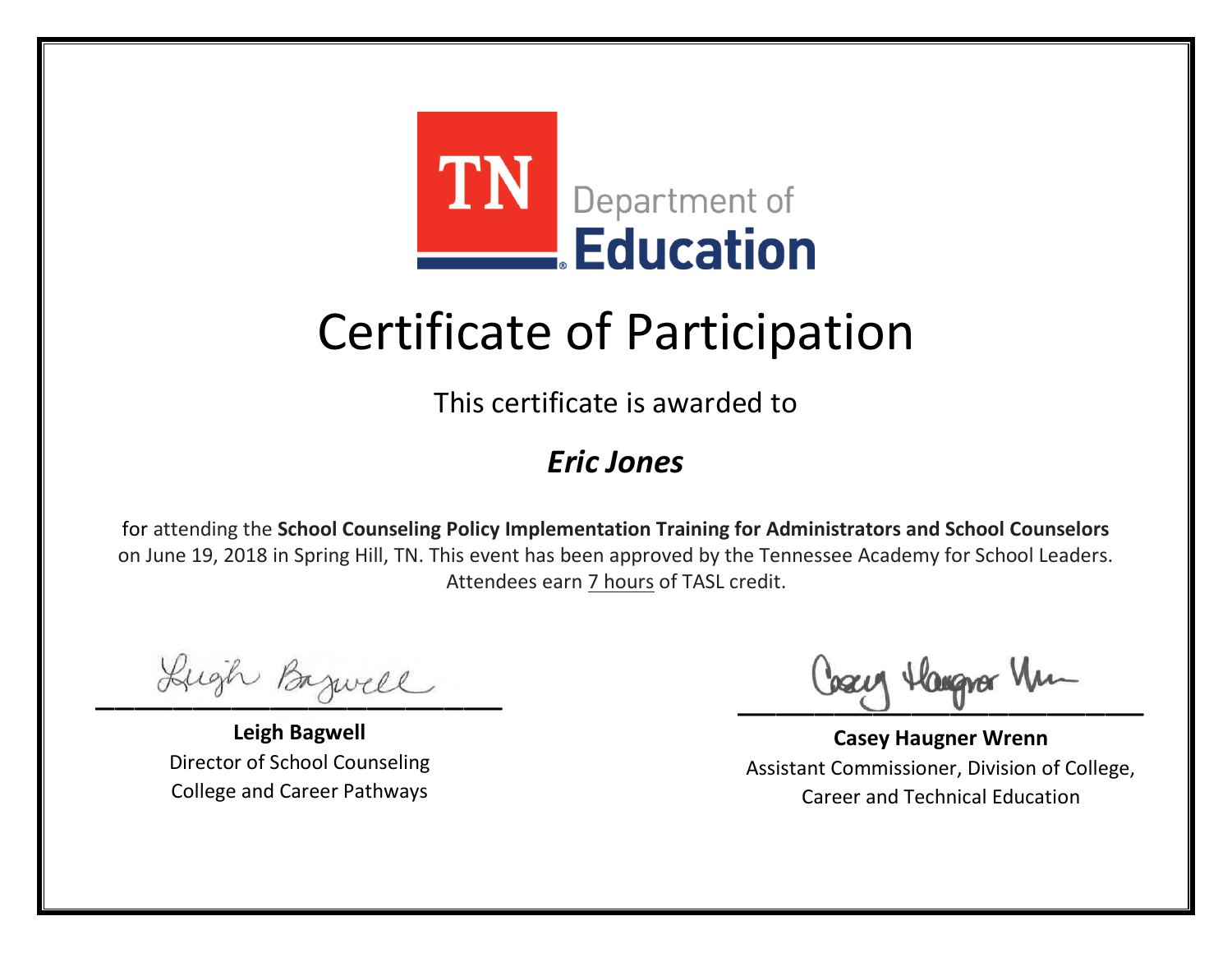

This certificate is awarded to

#### *Kendall Knox*

Lugh Bazwell

**Leigh Bagwell** Director of School Counseling College and Career Pathways

Losey Hangra Um

**Casey Haugner Wrenn** Assistant Commissioner, Division of College, Career and Technical Education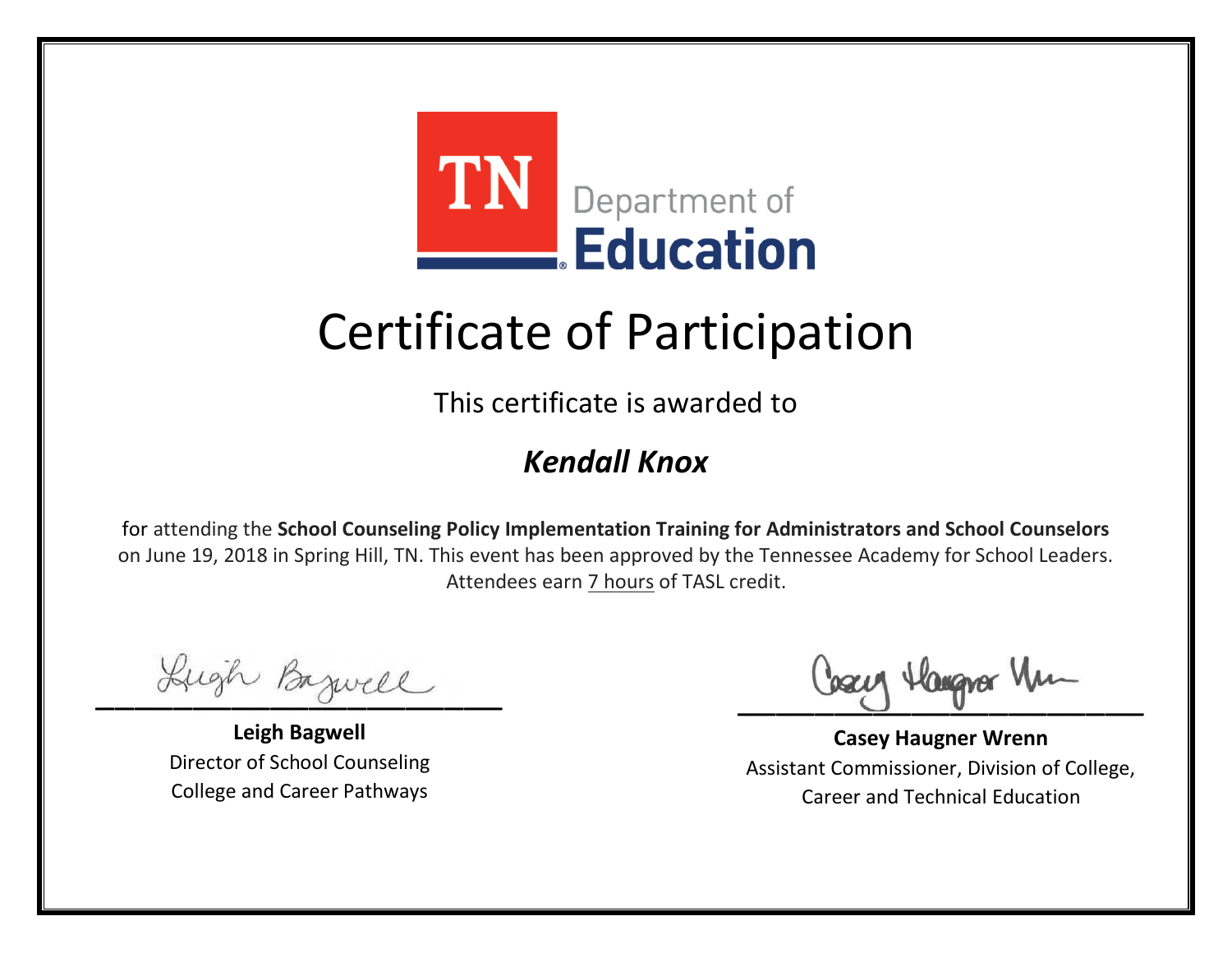

This certificate is awarded to

#### *Whitney Kovach*

Lugh Bazwell

**Leigh Bagwell** Director of School Counseling College and Career Pathways

Losey Hangra Um

**Casey Haugner Wrenn** Assistant Commissioner, Division of College, Career and Technical Education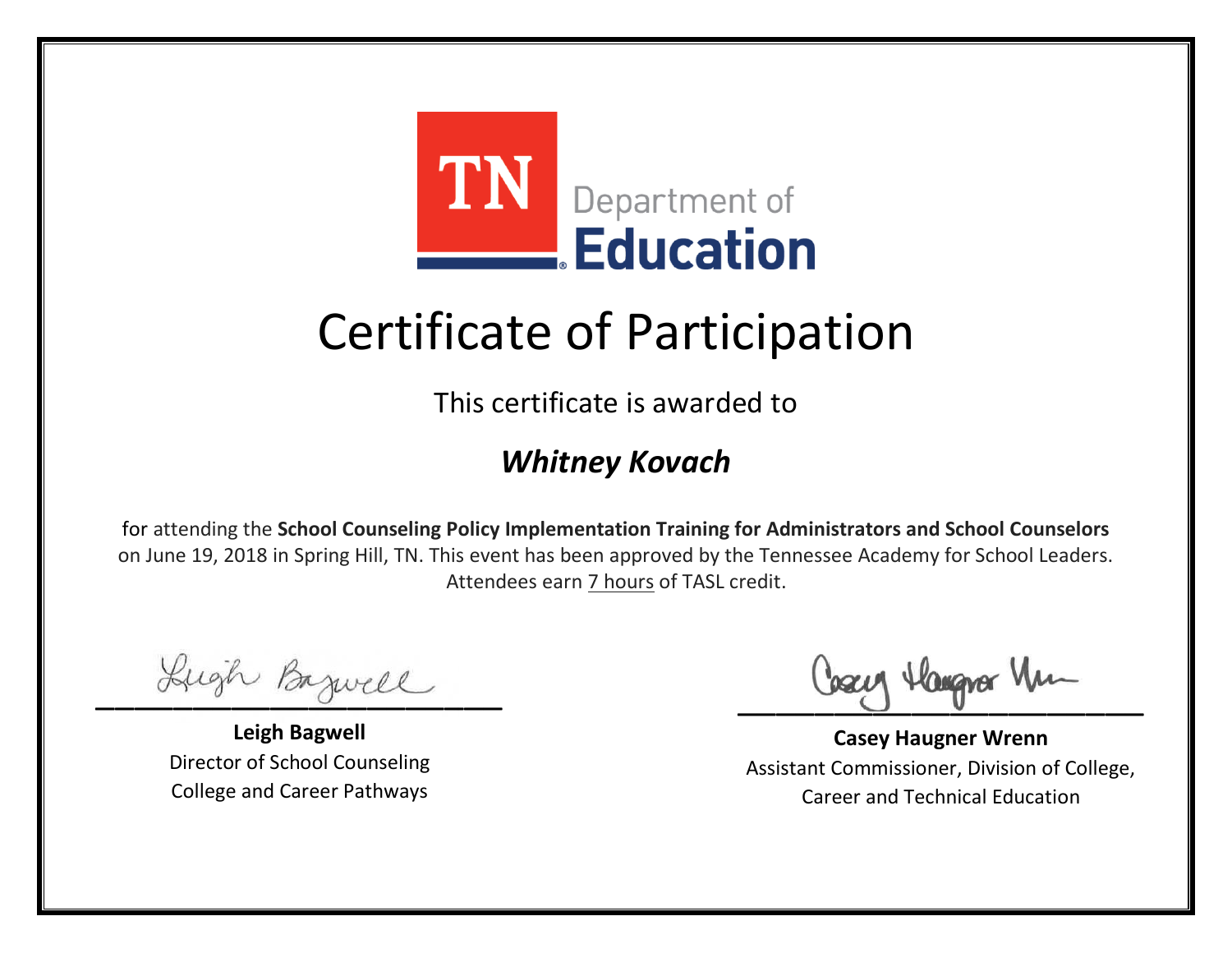

This certificate is awarded to

#### *Jason Pierschbacher*

Lugh Bazwell

**Leigh Bagwell** Director of School Counseling College and Career Pathways

Losey Hangra Um

**Casey Haugner Wrenn** Assistant Commissioner, Division of College, Career and Technical Education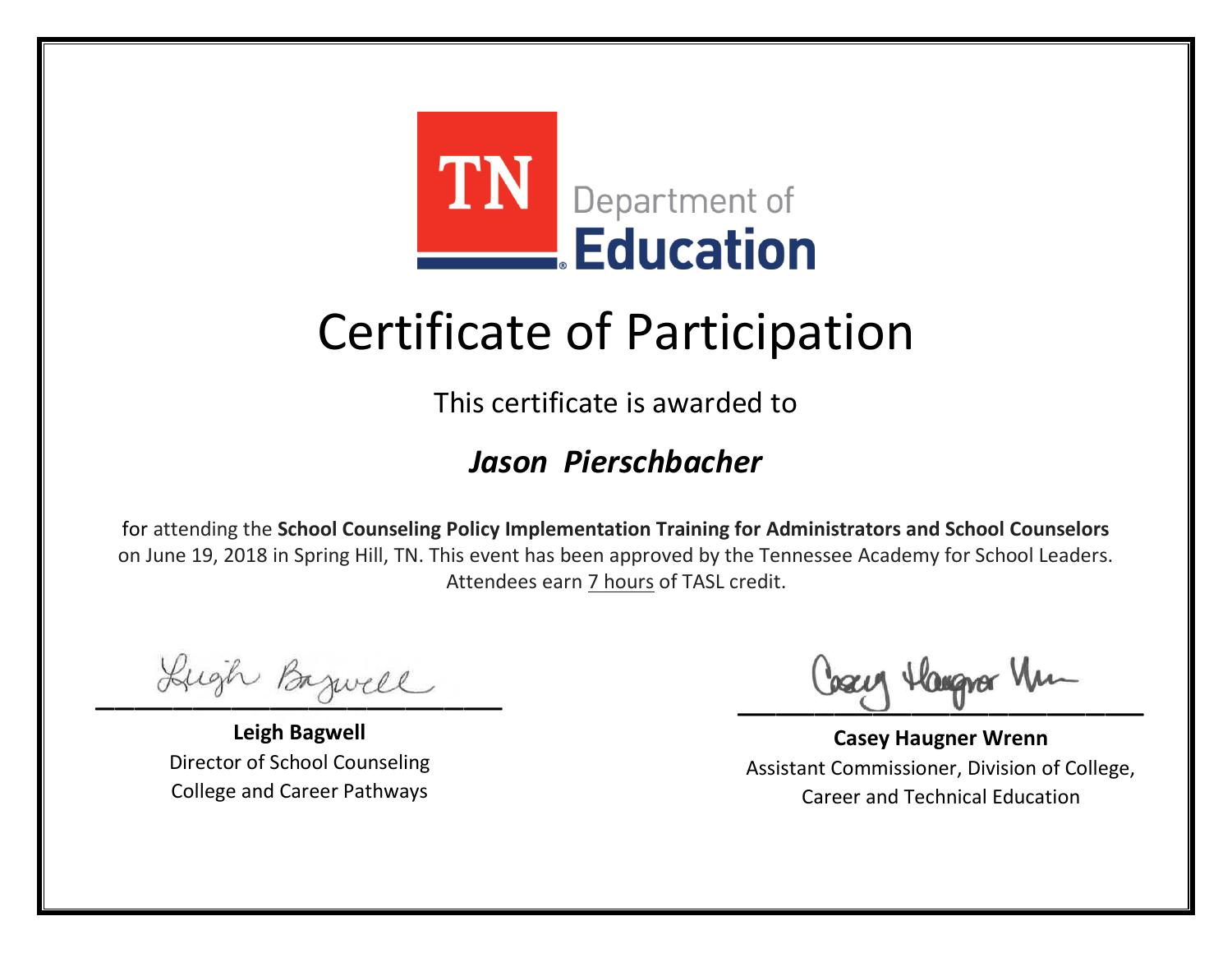

This certificate is awarded to

### *Lanny Rich*

Lugh Bazwell

**Leigh Bagwell** Director of School Counseling College and Career Pathways

Losey Hangra Um

**Casey Haugner Wrenn** Assistant Commissioner, Division of College, Career and Technical Education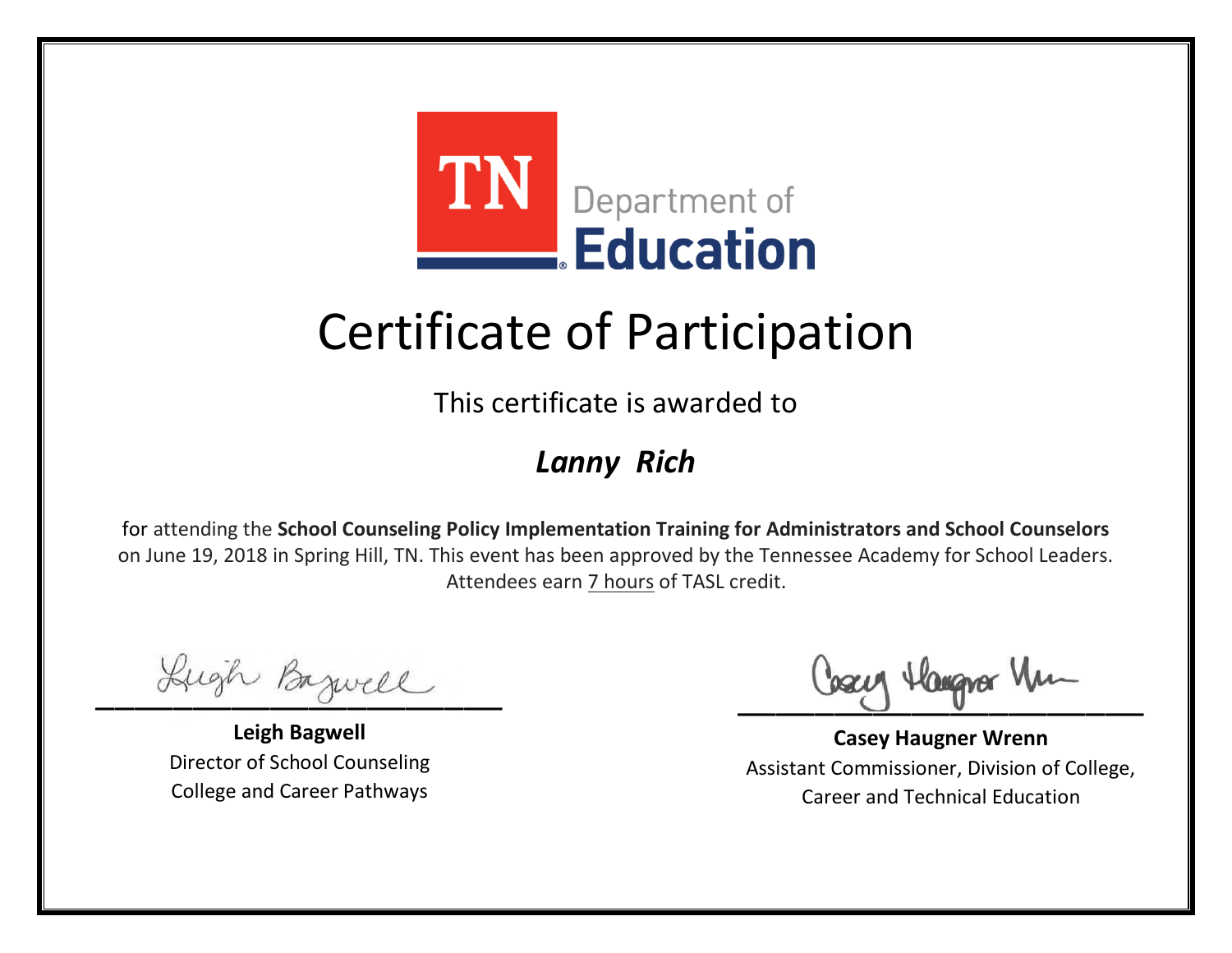

This certificate is awarded to

#### *Brad Sanders*

Lugh Bazwell

**Leigh Bagwell** Director of School Counseling College and Career Pathways

Losey Hangra Um

**Casey Haugner Wrenn** Assistant Commissioner, Division of College, Career and Technical Education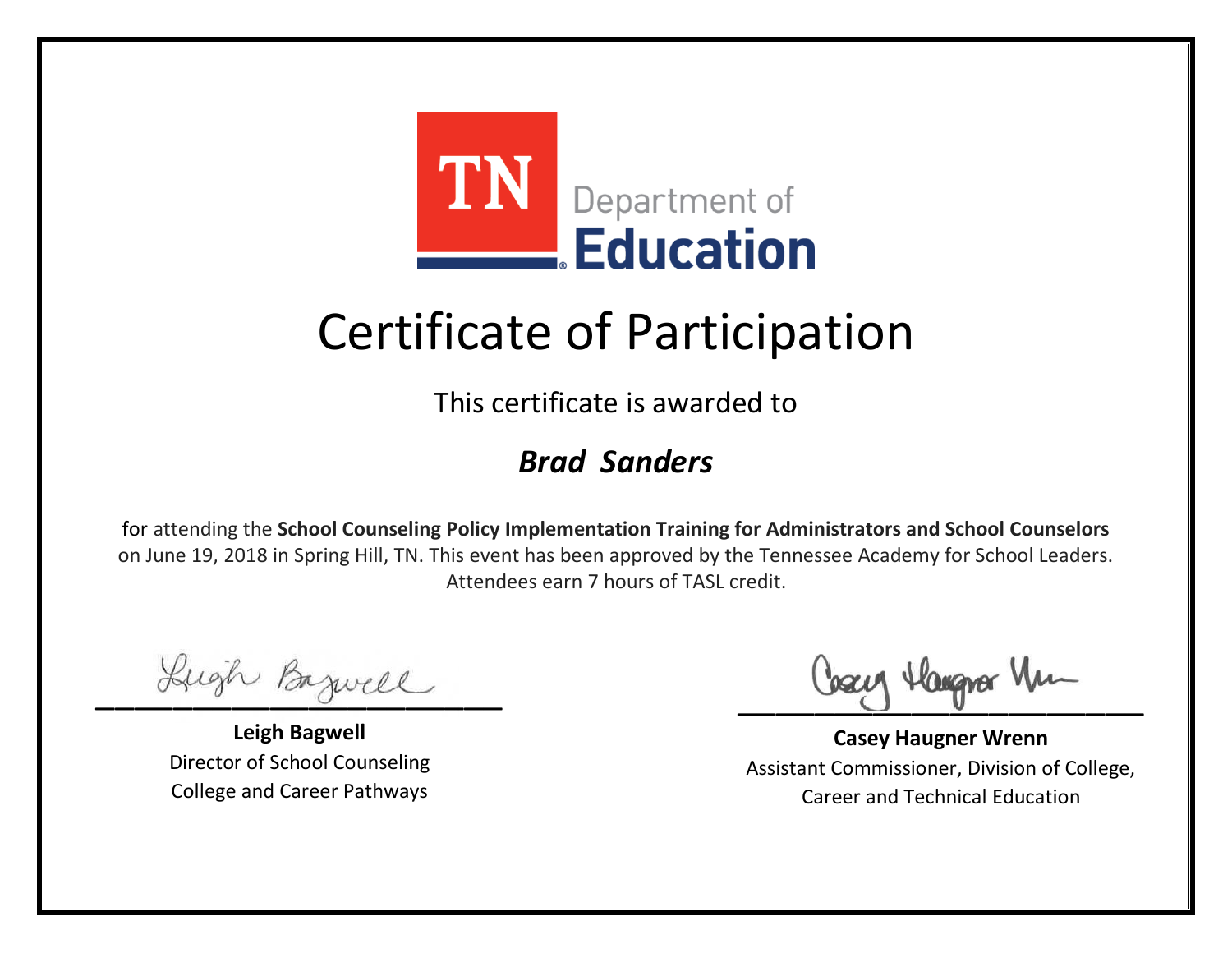

This certificate is awarded to

### *Layne Talbott*

Lugh Bazwell

**Leigh Bagwell** Director of School Counseling College and Career Pathways

Losey Hangra Um

**Casey Haugner Wrenn** Assistant Commissioner, Division of College, Career and Technical Education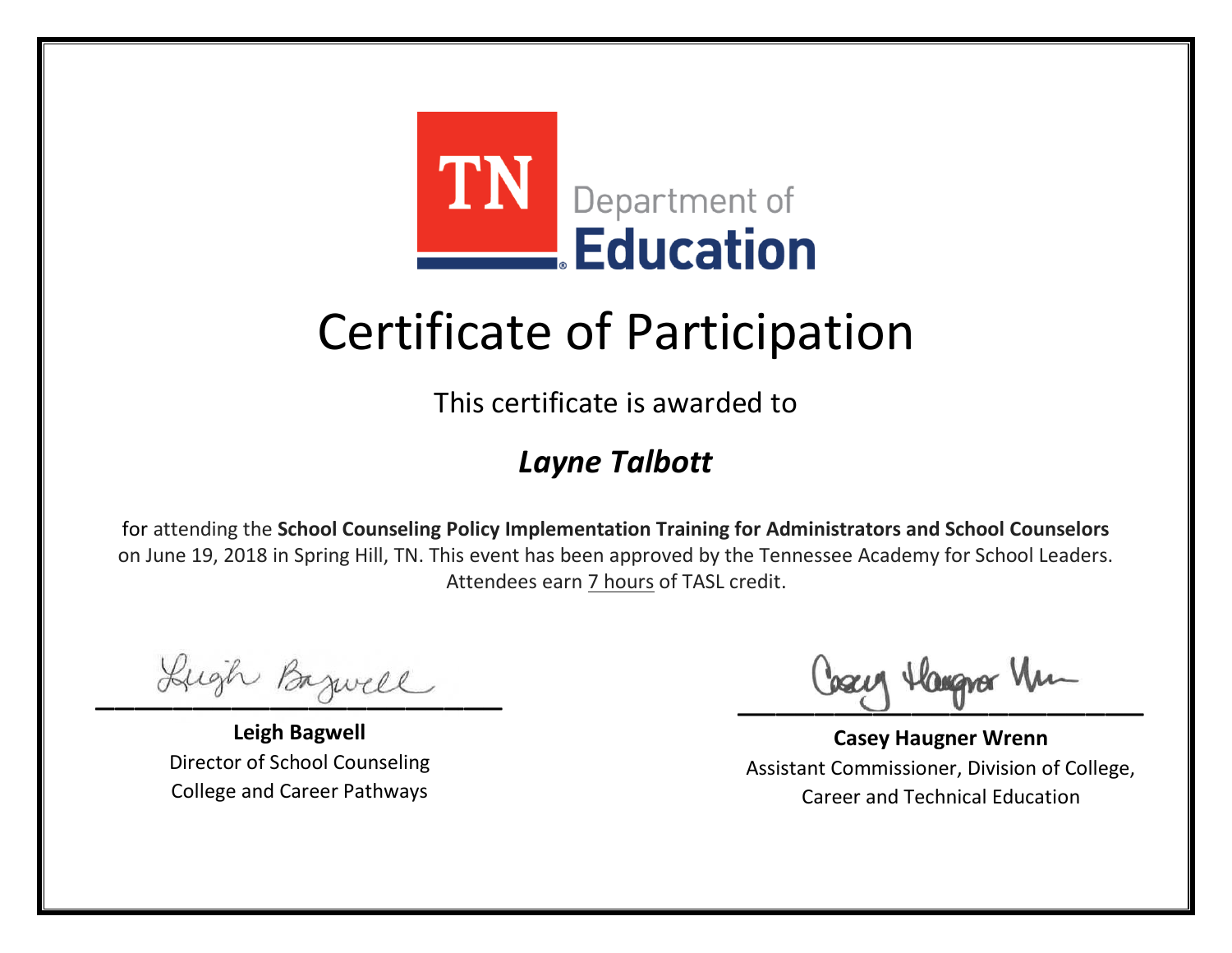

This certificate is awarded to

### *Olivia Travis*

Lugh Bazwell

**Leigh Bagwell** Director of School Counseling College and Career Pathways

Losey Hangra Um

**Casey Haugner Wrenn** Assistant Commissioner, Division of College, Career and Technical Education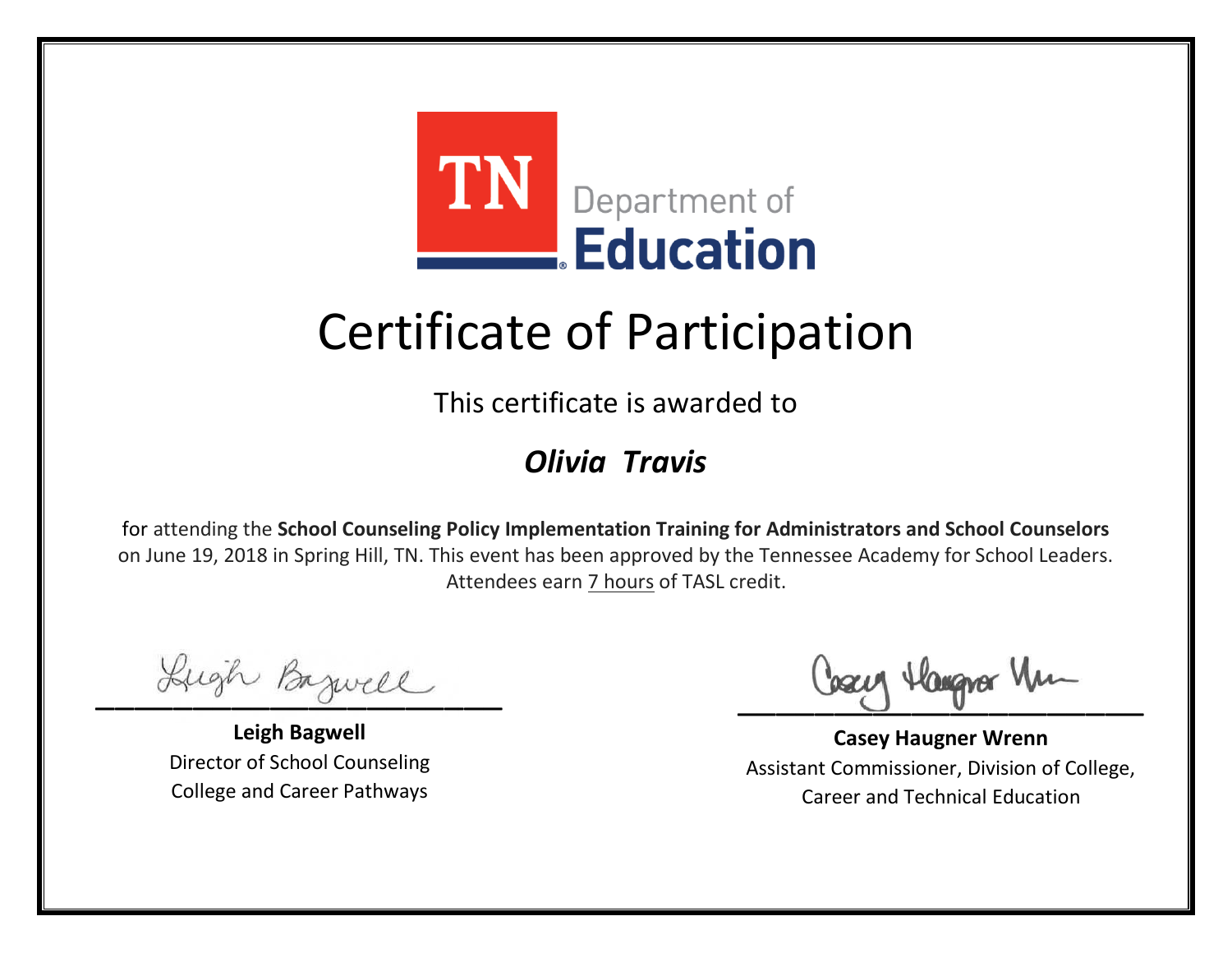

This certificate is awarded to

#### *Tracy Watson*

Lugh Bazwell

**Leigh Bagwell** Director of School Counseling College and Career Pathways

Losey Hangra Um

**Casey Haugner Wrenn** Assistant Commissioner, Division of College, Career and Technical Education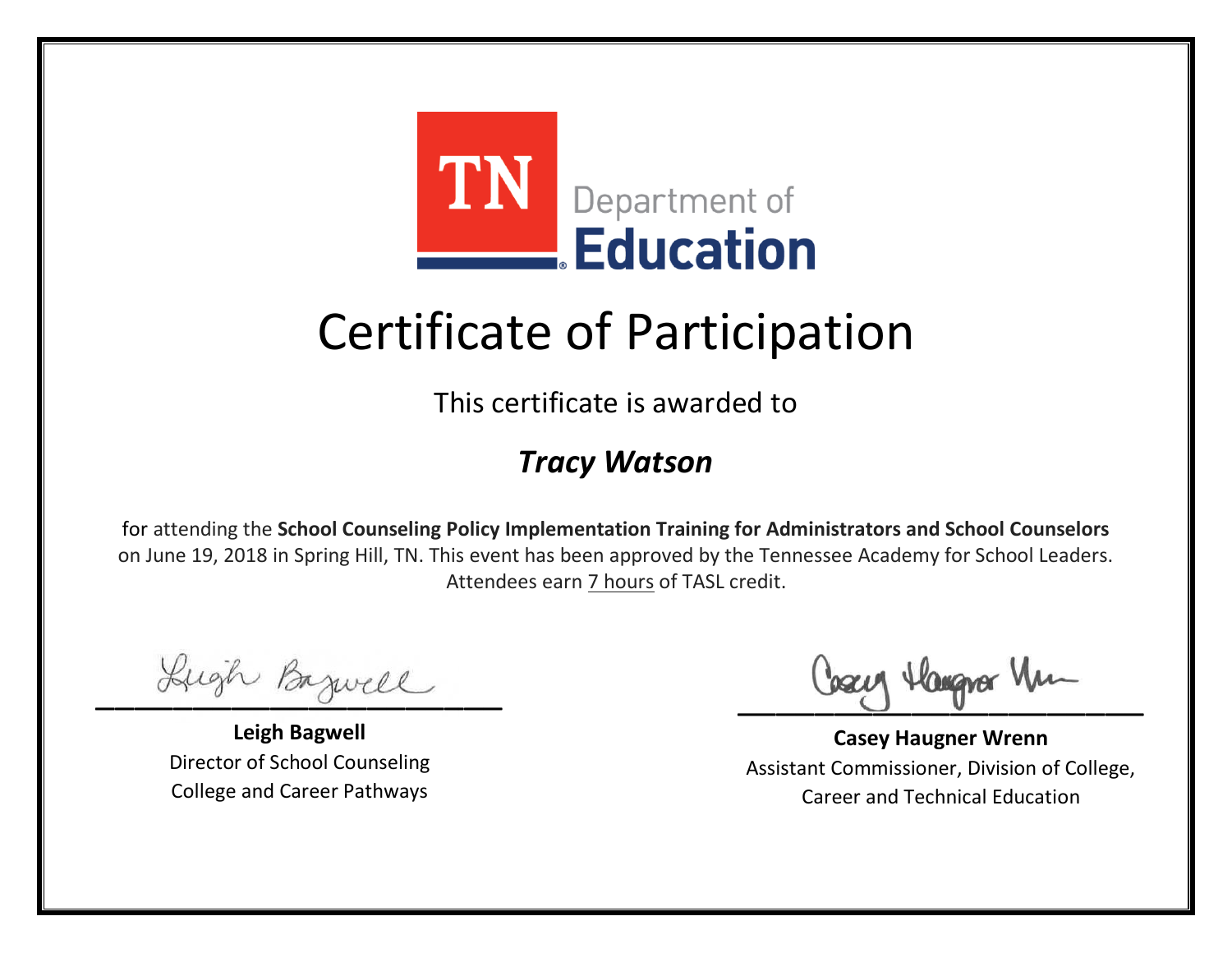

This certificate is awarded to

### *Elayna Wilson*

Lugh Bazwell

**Leigh Bagwell** Director of School Counseling College and Career Pathways

Losey Hangra Um

**Casey Haugner Wrenn** Assistant Commissioner, Division of College, Career and Technical Education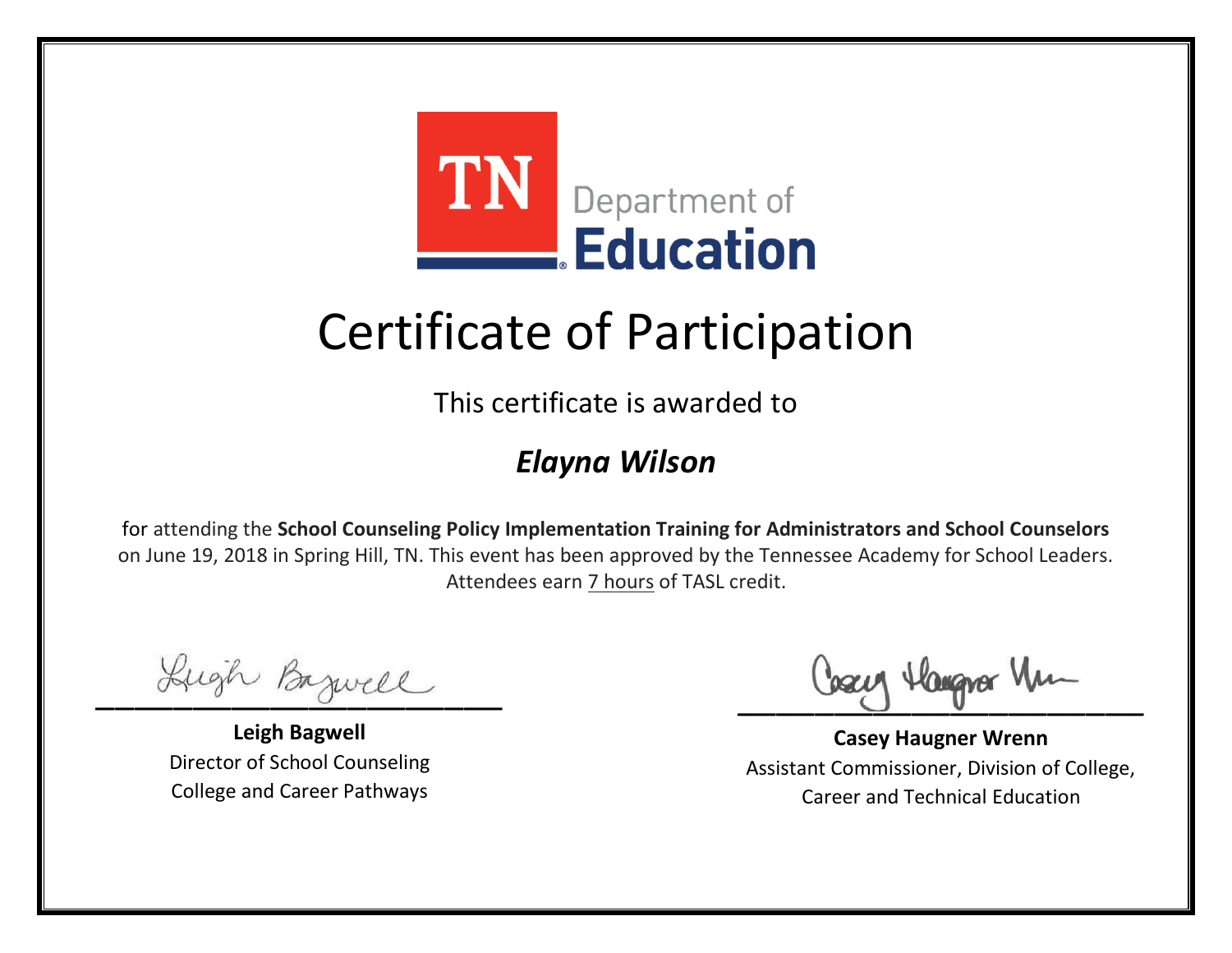

This certificate is awarded to

### *Dr. LarCulia Woods*

Lugh Bazwell

**Leigh Bagwell** Director of School Counseling College and Career Pathways

Losey Hangra Um

**Casey Haugner Wrenn** Assistant Commissioner, Division of College, Career and Technical Education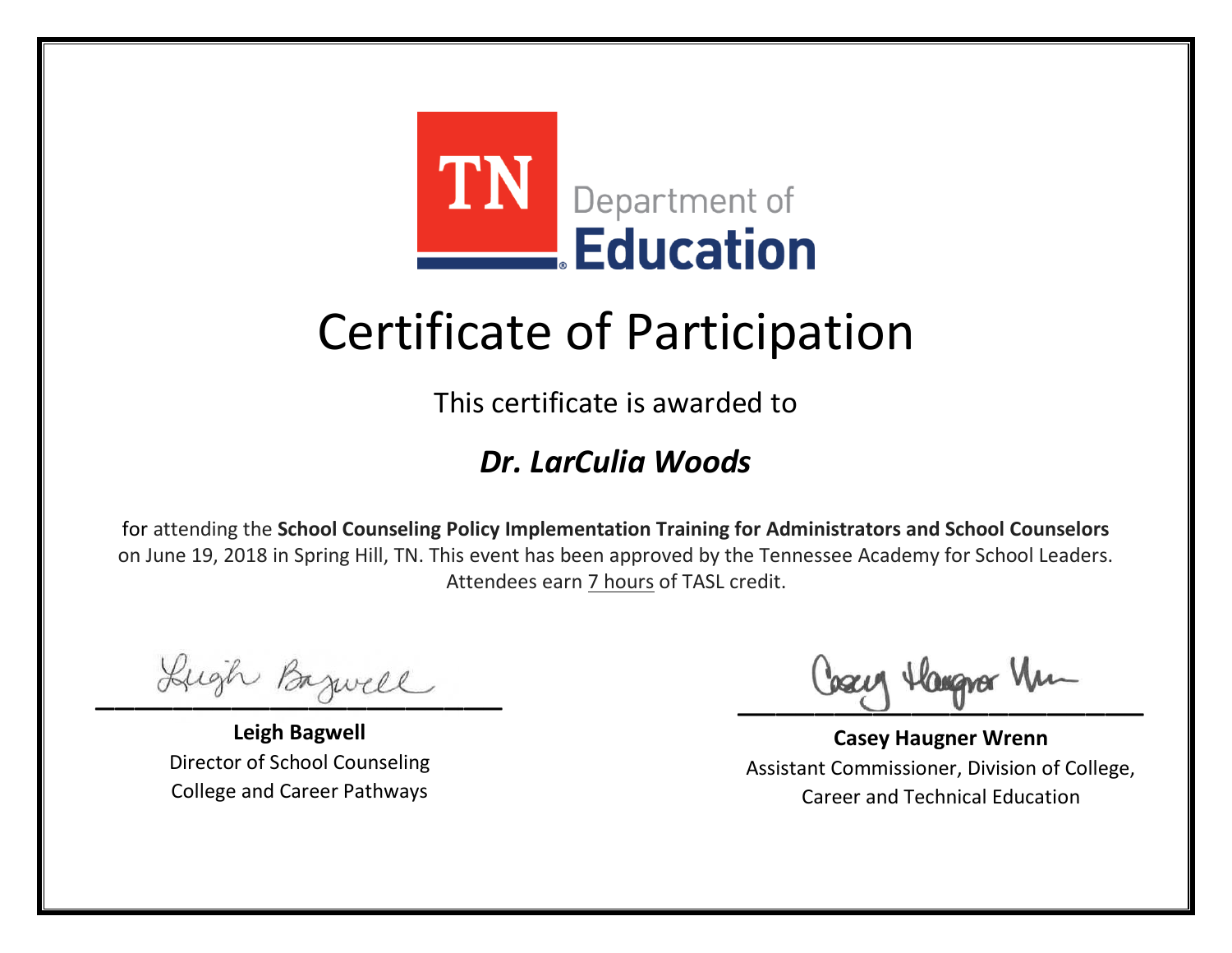

This certificate is awarded to

#### *Whitney Yoes*

Lugh Bazwell

**Leigh Bagwell** Director of School Counseling College and Career Pathways

Losey Hangra Um

**Casey Haugner Wrenn** Assistant Commissioner, Division of College, Career and Technical Education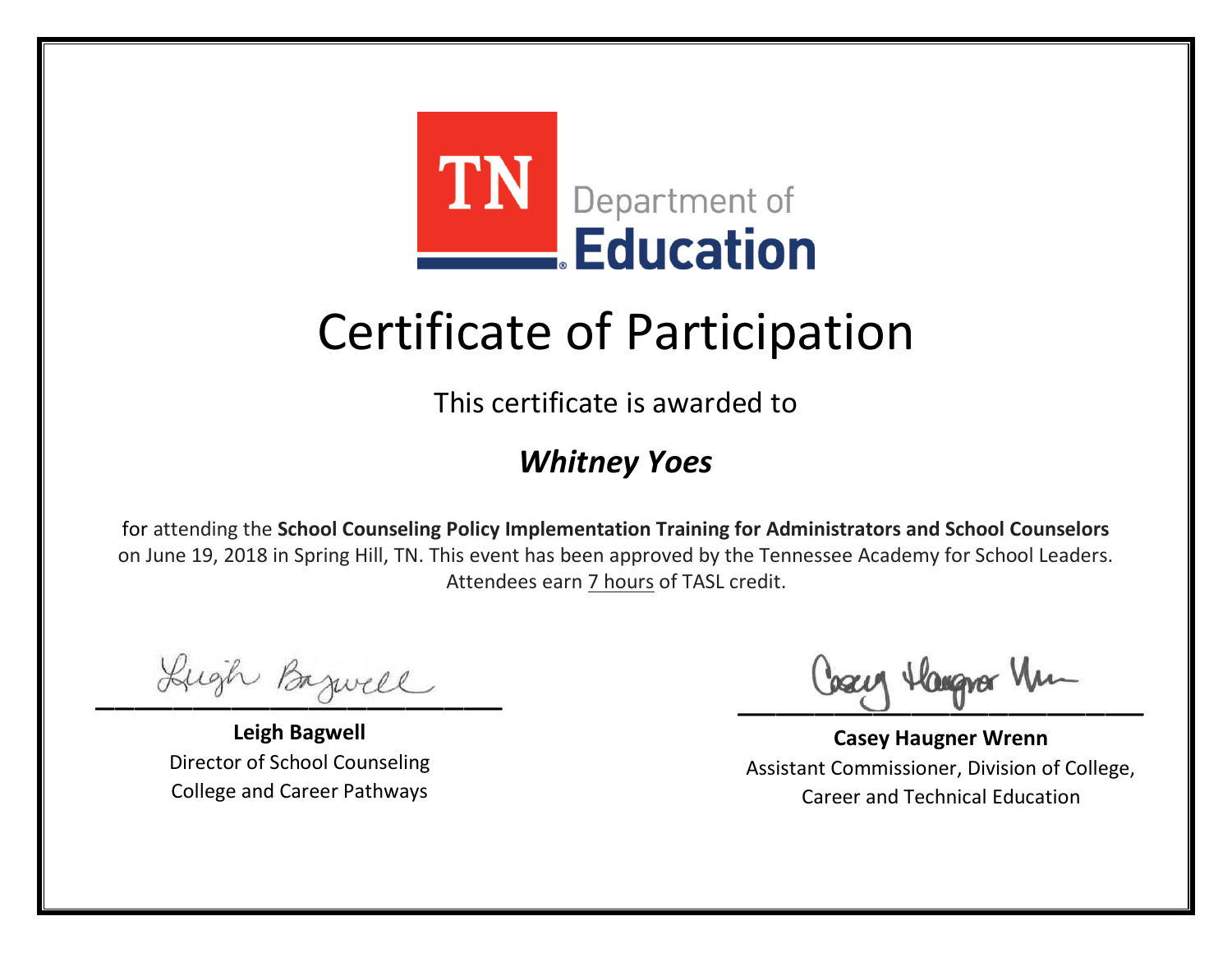

This certificate is awarded to

#### *Susie Young*

Lugh Bazwell

**Leigh Bagwell** Director of School Counseling College and Career Pathways

Losey Hangra Um

**Casey Haugner Wrenn** Assistant Commissioner, Division of College, Career and Technical Education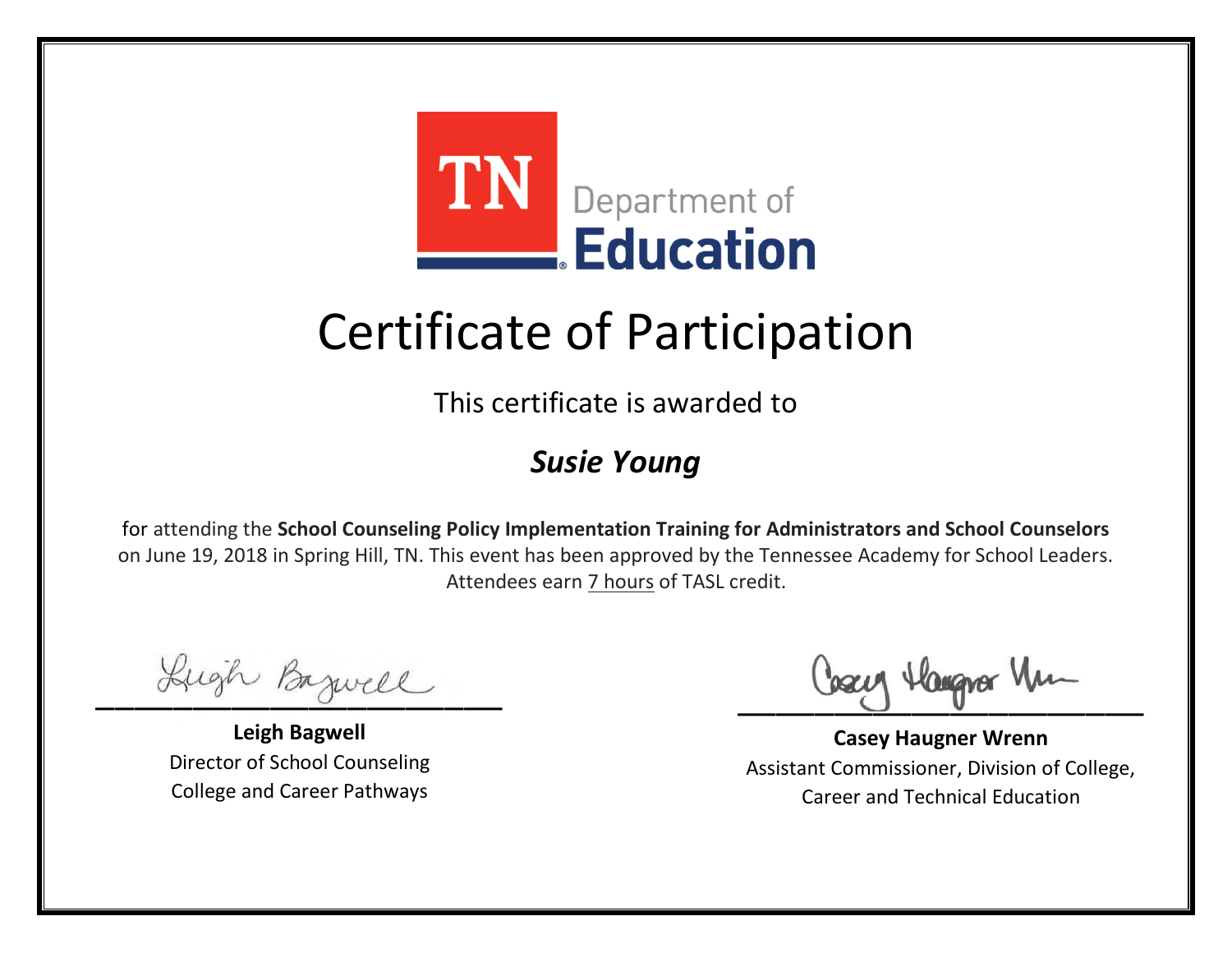

This certificate is awarded to

#### *Isbell Juanita*

Lugh Bazwell

**Leigh Bagwell** Director of School Counseling College and Career Pathways

Losey Hangra Um

**Casey Haugner Wrenn** Assistant Commissioner, Division of College, Career and Technical Education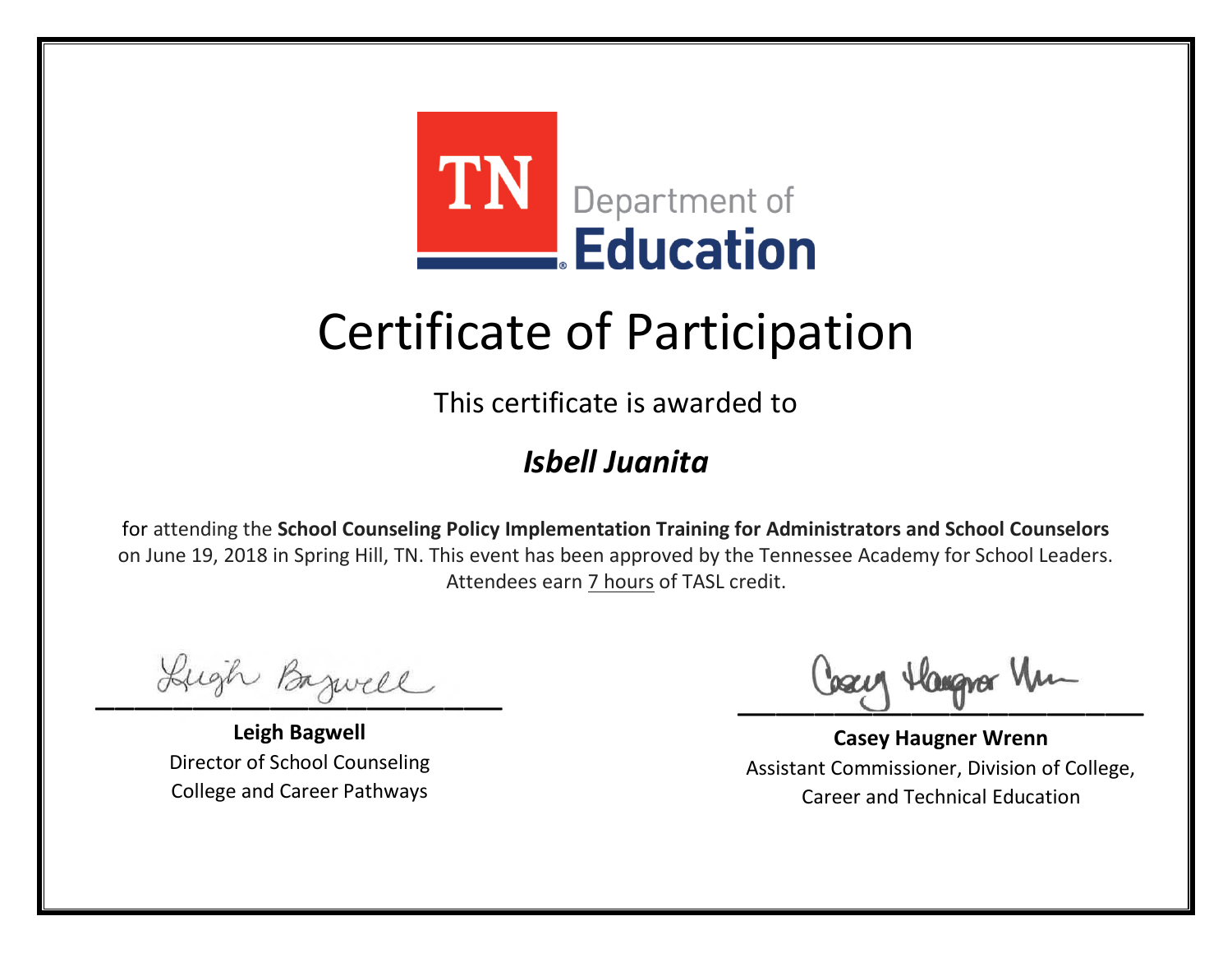

This certificate is awarded to

#### *Peggy Margaret Morrison*

Lugh Bazwell

**Leigh Bagwell** Director of School Counseling College and Career Pathways

Losey Hangrer Vm

**Casey Haugner Wrenn** Assistant Commissioner, Division of College, Career and Technical Education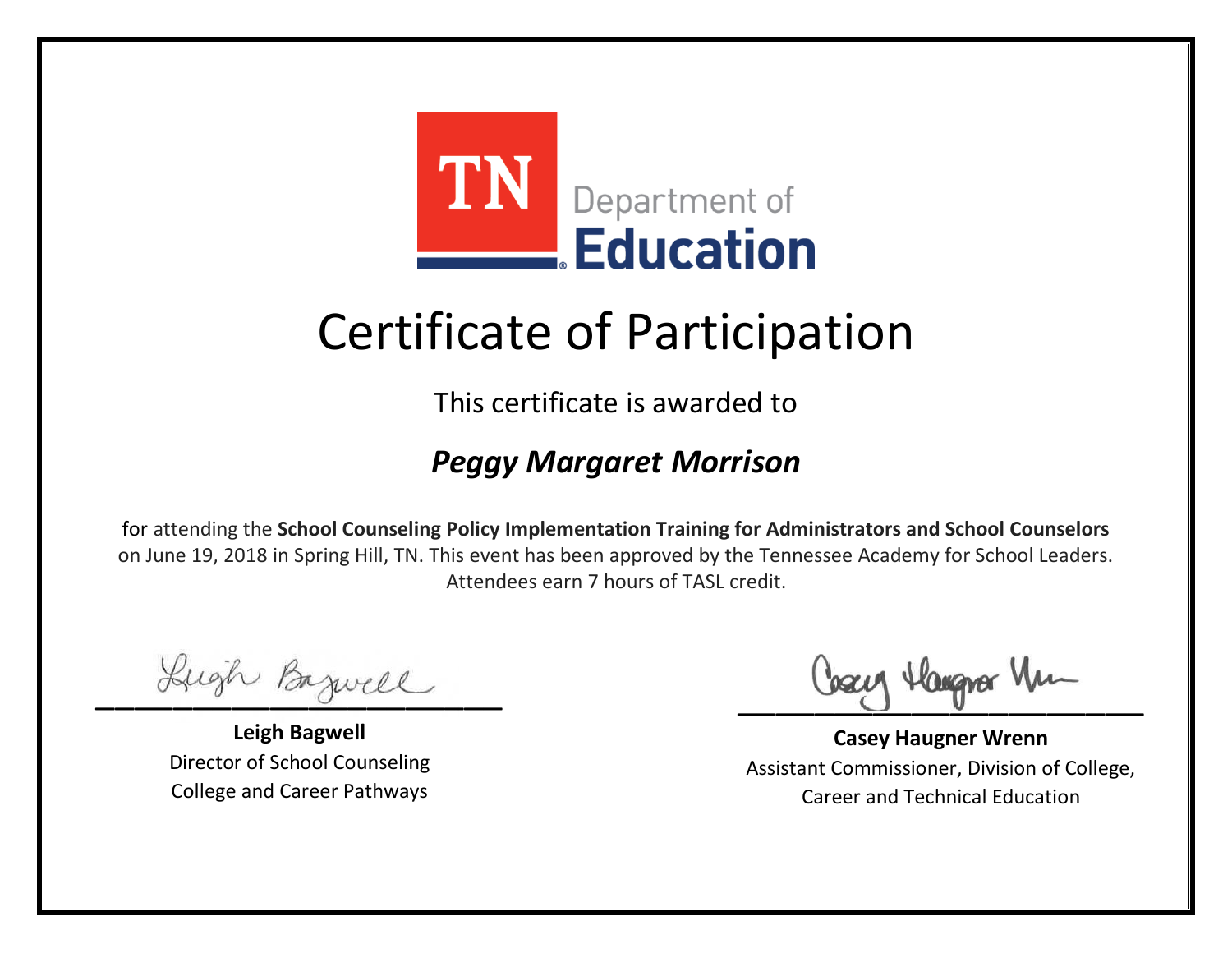

This certificate is awarded to

#### *Catherine Roseberry*

Lugh Bazwell

**Leigh Bagwell** Director of School Counseling College and Career Pathways

Losey Hangrer Vm

**Casey Haugner Wrenn** Assistant Commissioner, Division of College, Career and Technical Education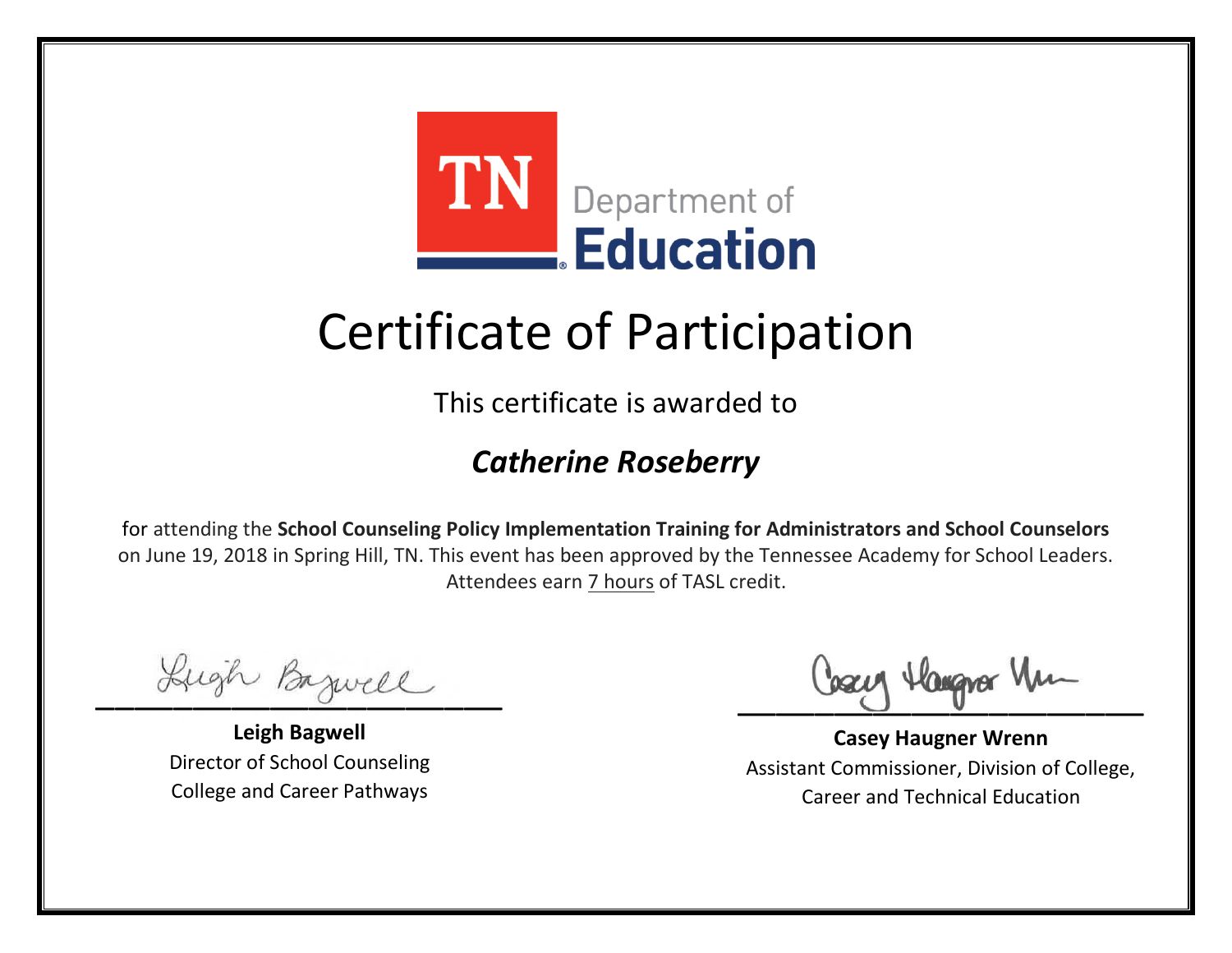

This certificate is awarded to

### *Phillip Sanders*

Lugh Bazwell

**Leigh Bagwell** Director of School Counseling College and Career Pathways

Losey Hangra Um

**Casey Haugner Wrenn** Assistant Commissioner, Division of College, Career and Technical Education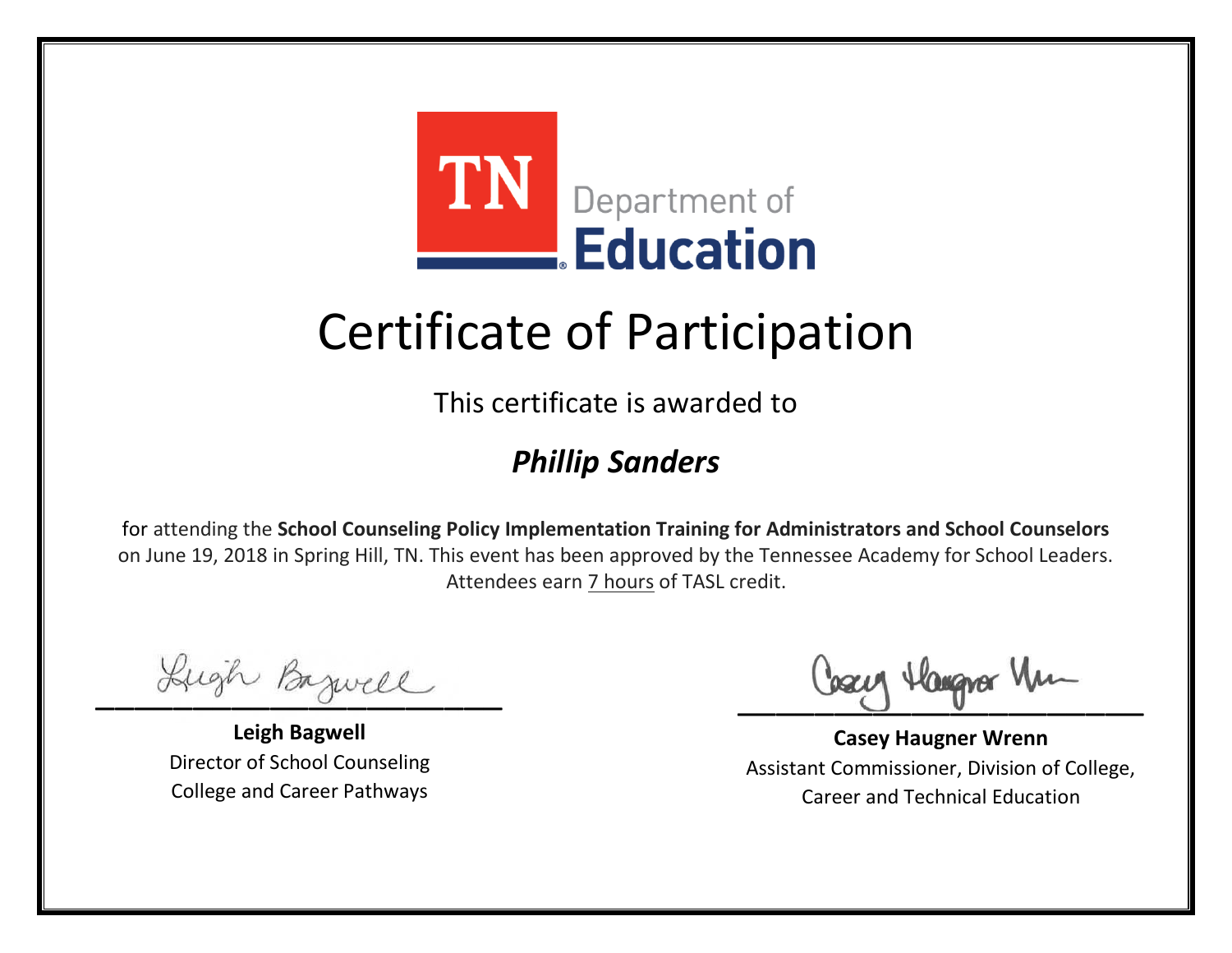

This certificate is awarded to

### *Becks Beier*

Lugh Bazwell

**Leigh Bagwell** Director of School Counseling College and Career Pathways

Losey Hangra Um

**Casey Haugner Wrenn** Assistant Commissioner, Division of College, Career and Technical Education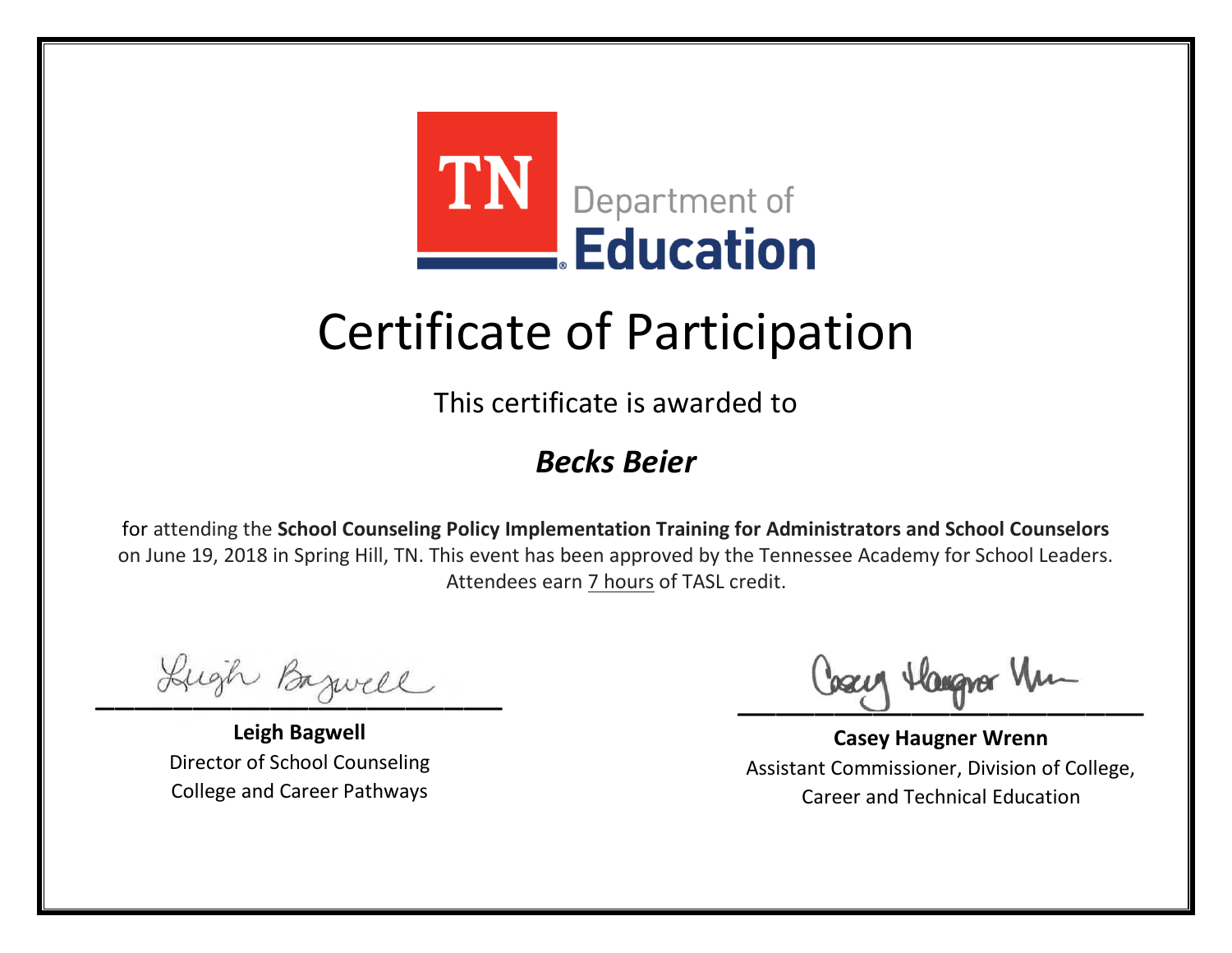

This certificate is awarded to

### *Stephen Byrd*

Lugh Bazwell

**Leigh Bagwell** Director of School Counseling College and Career Pathways

Losey Hangra Um

**Casey Haugner Wrenn** Assistant Commissioner, Division of College, Career and Technical Education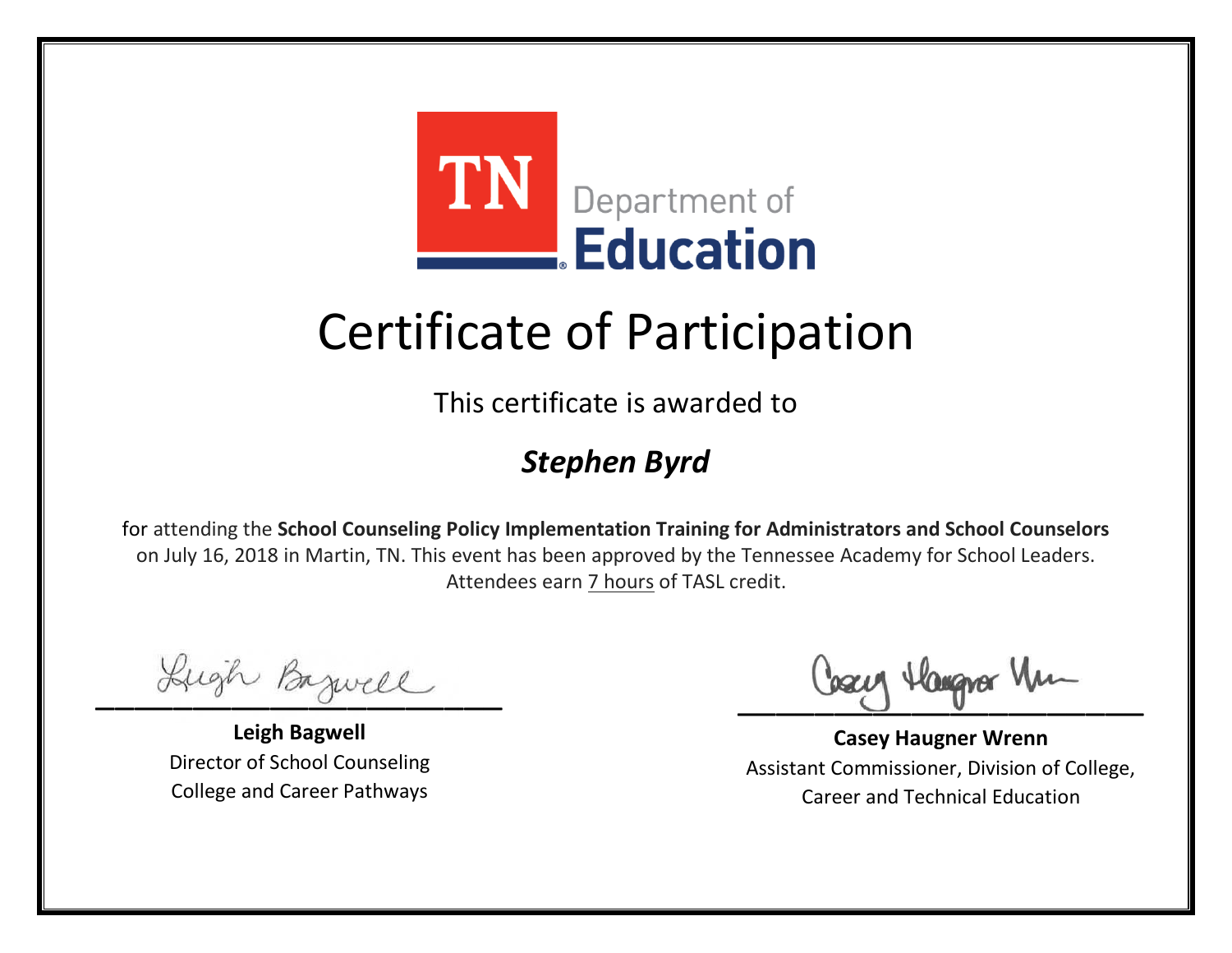

This certificate is awarded to

### *Billy Carey*

Lugh Bazwell

**Leigh Bagwell** Director of School Counseling College and Career Pathways

Losey Hangra Um

**Casey Haugner Wrenn** Assistant Commissioner, Division of College, Career and Technical Education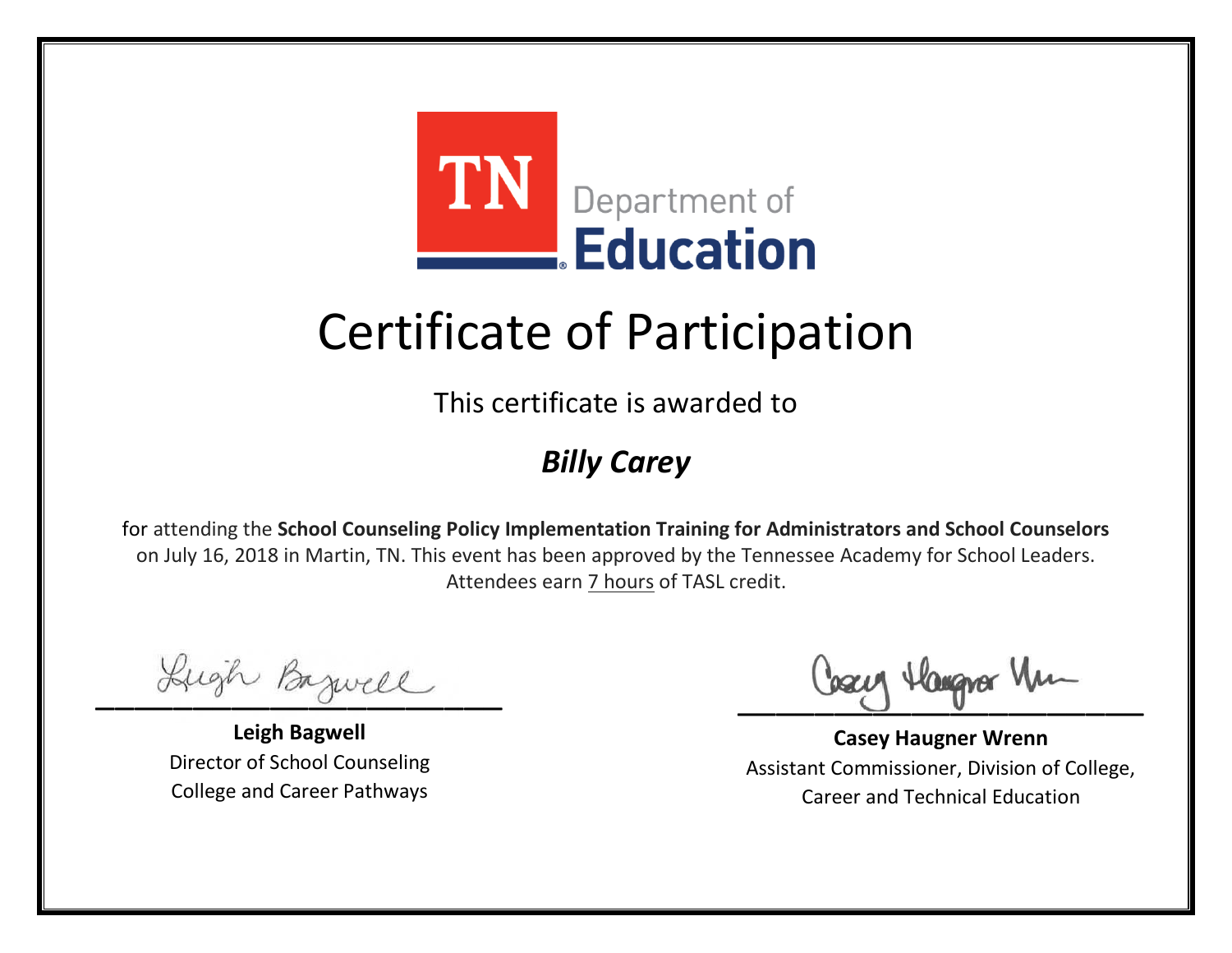

This certificate is awarded to

### *Christy Carey*

Lugh Bazwell

**Leigh Bagwell** Director of School Counseling College and Career Pathways

Losey Hangra Um

**Casey Haugner Wrenn** Assistant Commissioner, Division of College, Career and Technical Education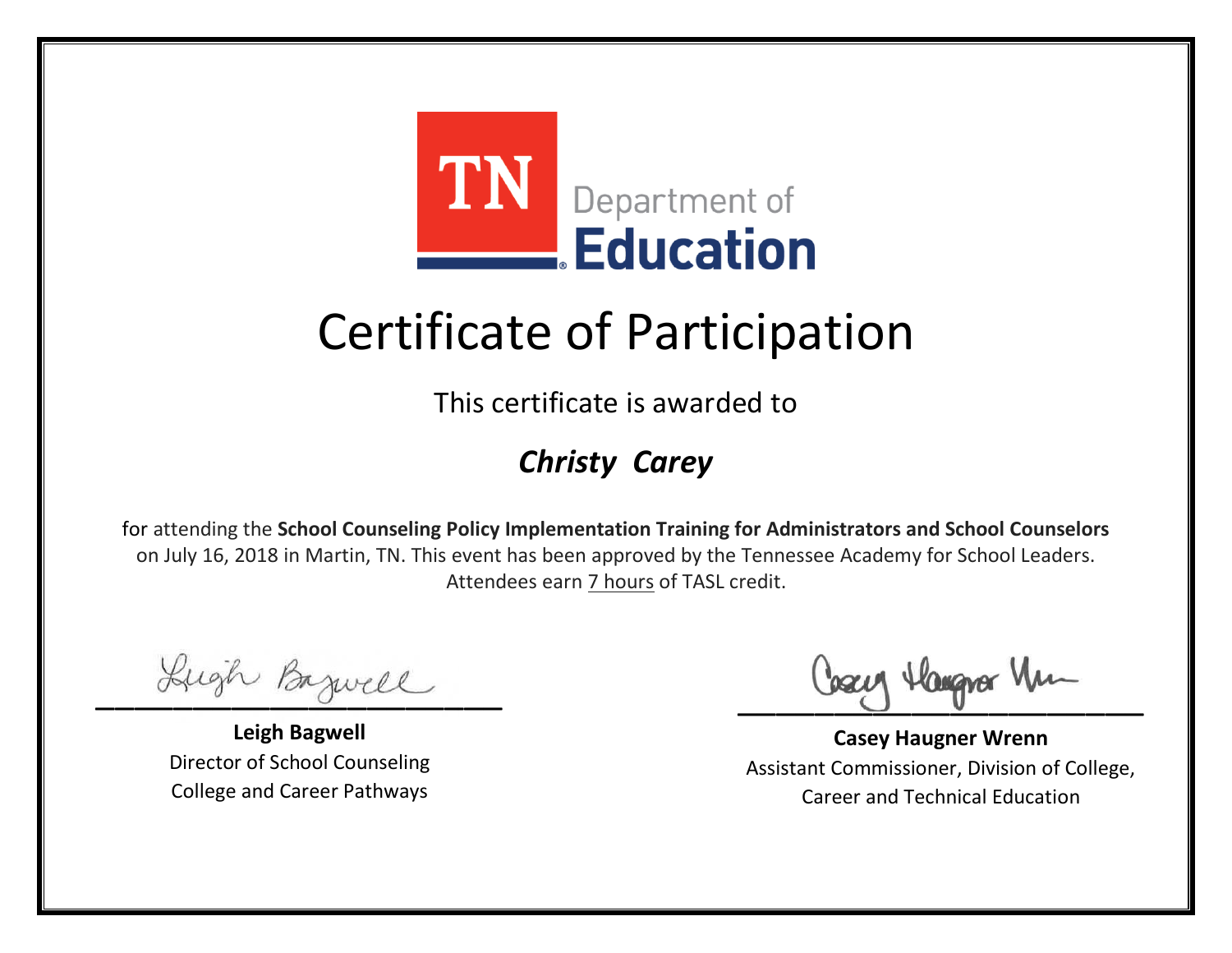

This certificate is awarded to

### *Robbie Carlton*

Lugh Bazwell

**Leigh Bagwell** Director of School Counseling College and Career Pathways

Losey Hangra Um

**Casey Haugner Wrenn** Assistant Commissioner, Division of College, Career and Technical Education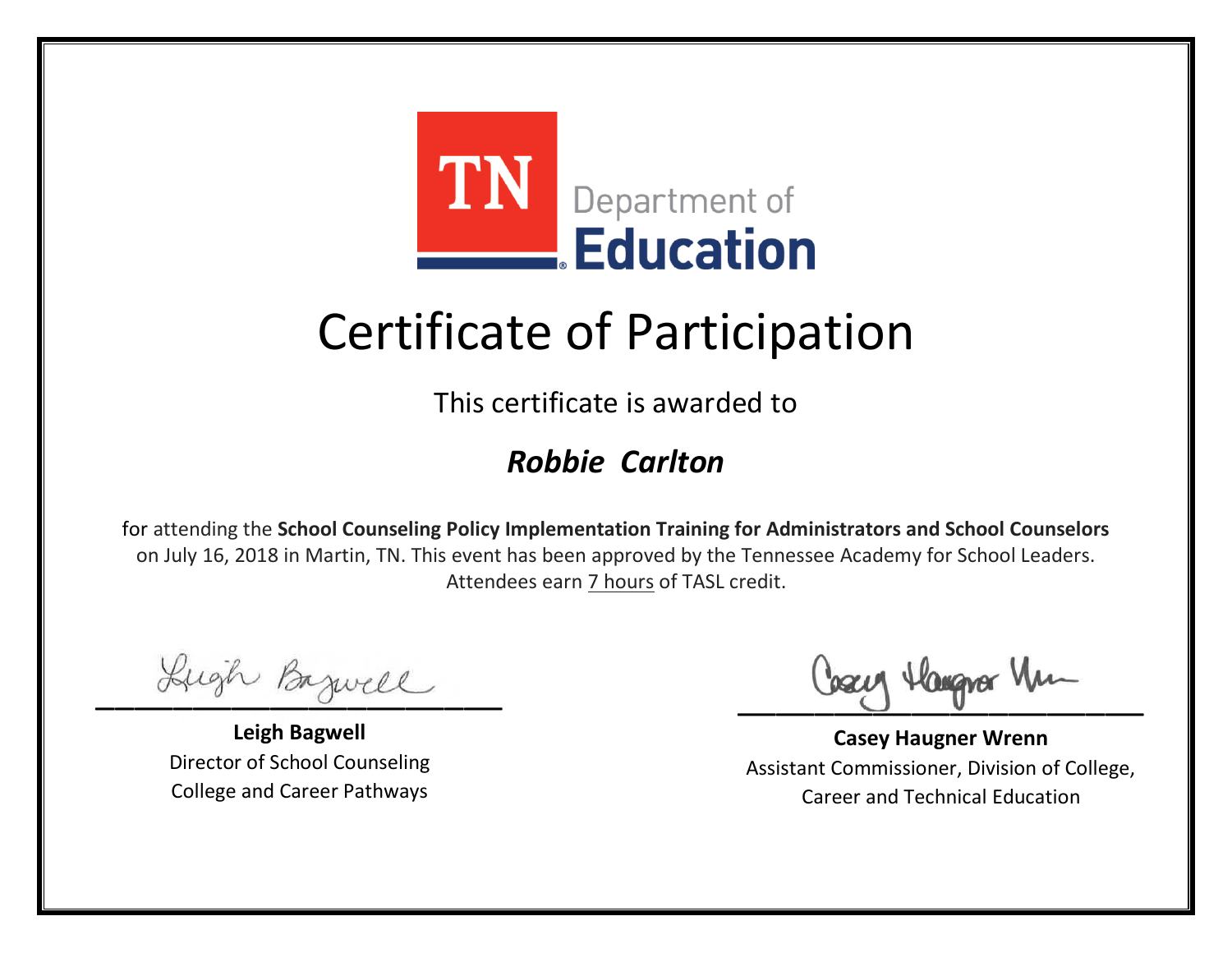

This certificate is awarded to

### *Marty Caruthers*

Lugh Bazwell

**Leigh Bagwell** Director of School Counseling College and Career Pathways

Losey Hangra Um

**Casey Haugner Wrenn** Assistant Commissioner, Division of College, Career and Technical Education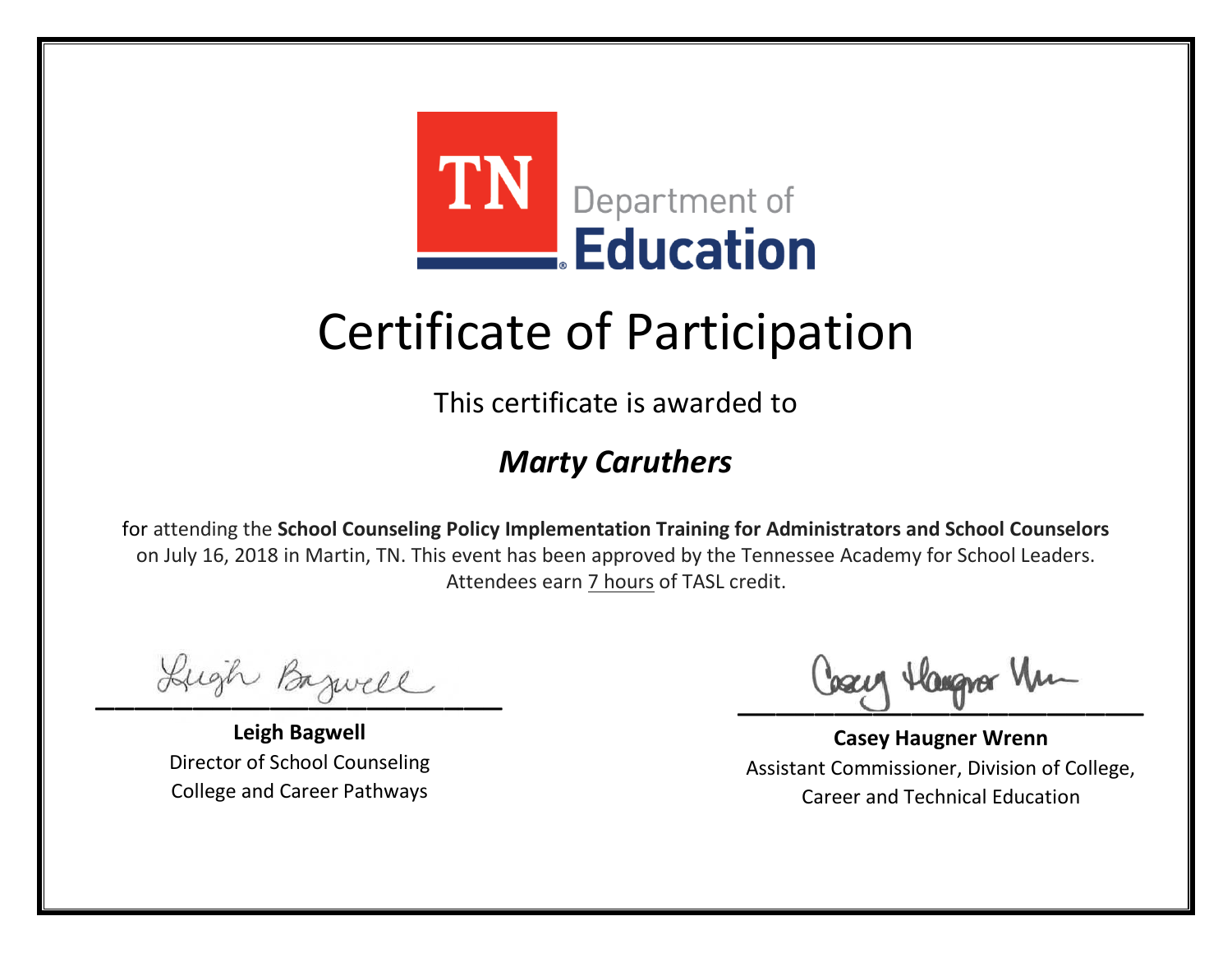

This certificate is awarded to

### *Jenifer Clark*

Lugh Bazwell

**Leigh Bagwell** Director of School Counseling College and Career Pathways

Losey Hangra Um

**Casey Haugner Wrenn** Assistant Commissioner, Division of College, Career and Technical Education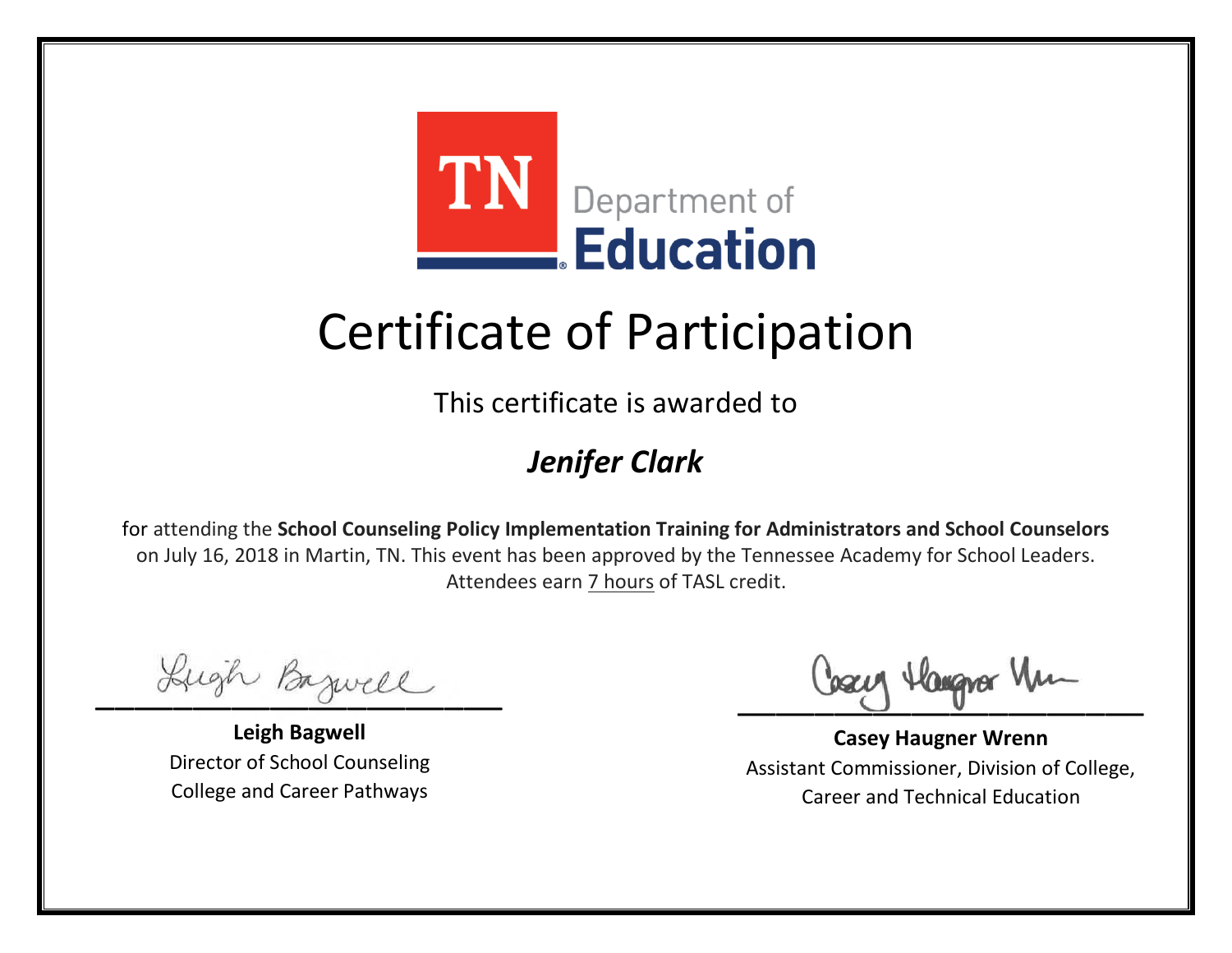

This certificate is awarded to

### *Vicki Crossno*

Lugh Bazwell

**Leigh Bagwell** Director of School Counseling College and Career Pathways

Losey Hangra Um

**Casey Haugner Wrenn** Assistant Commissioner, Division of College, Career and Technical Education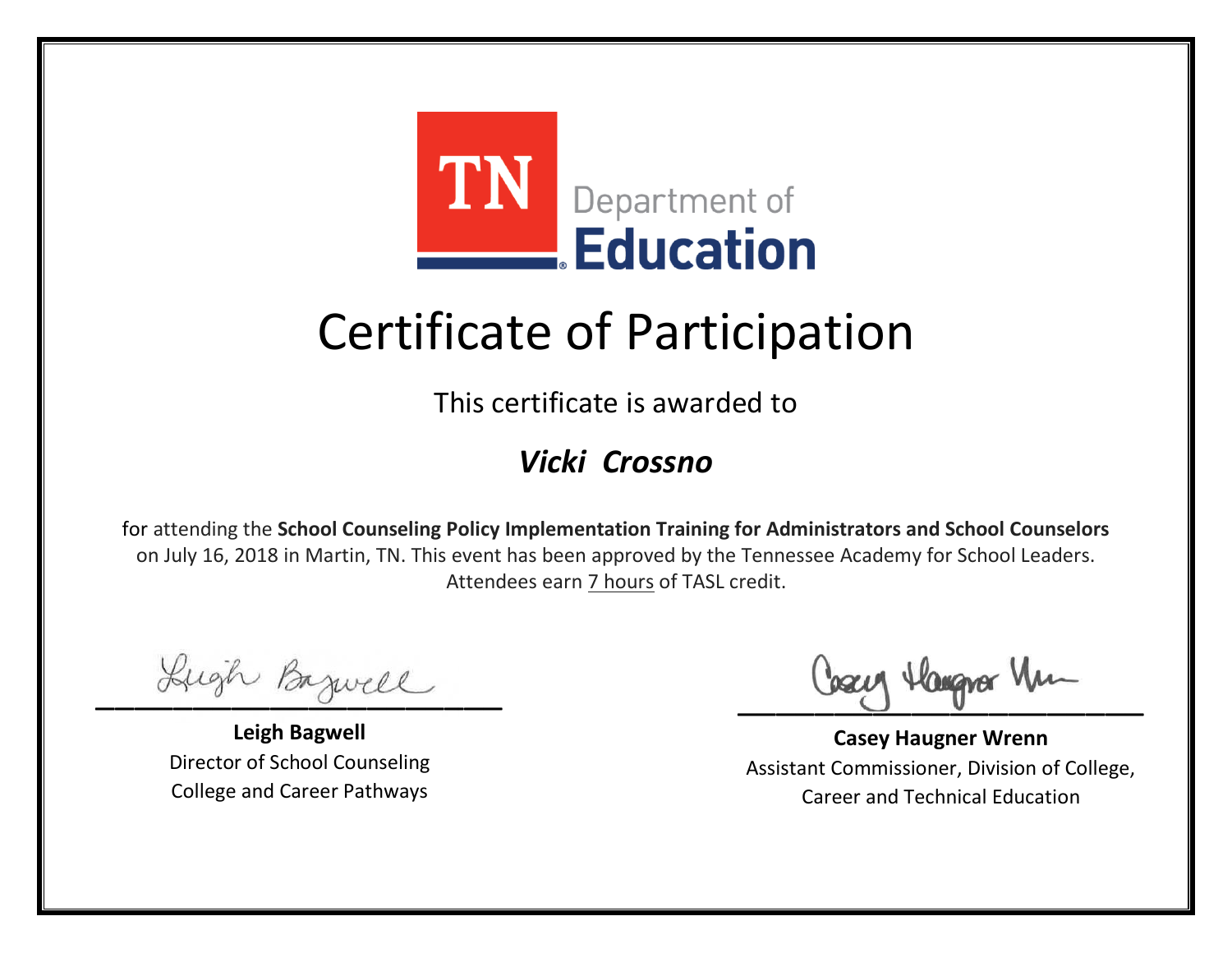

This certificate is awarded to

### *Sherri Crutchfield*

Lugh Bazwell

**Leigh Bagwell** Director of School Counseling College and Career Pathways

Losey Hangra Um

**Casey Haugner Wrenn** Assistant Commissioner, Division of College, Career and Technical Education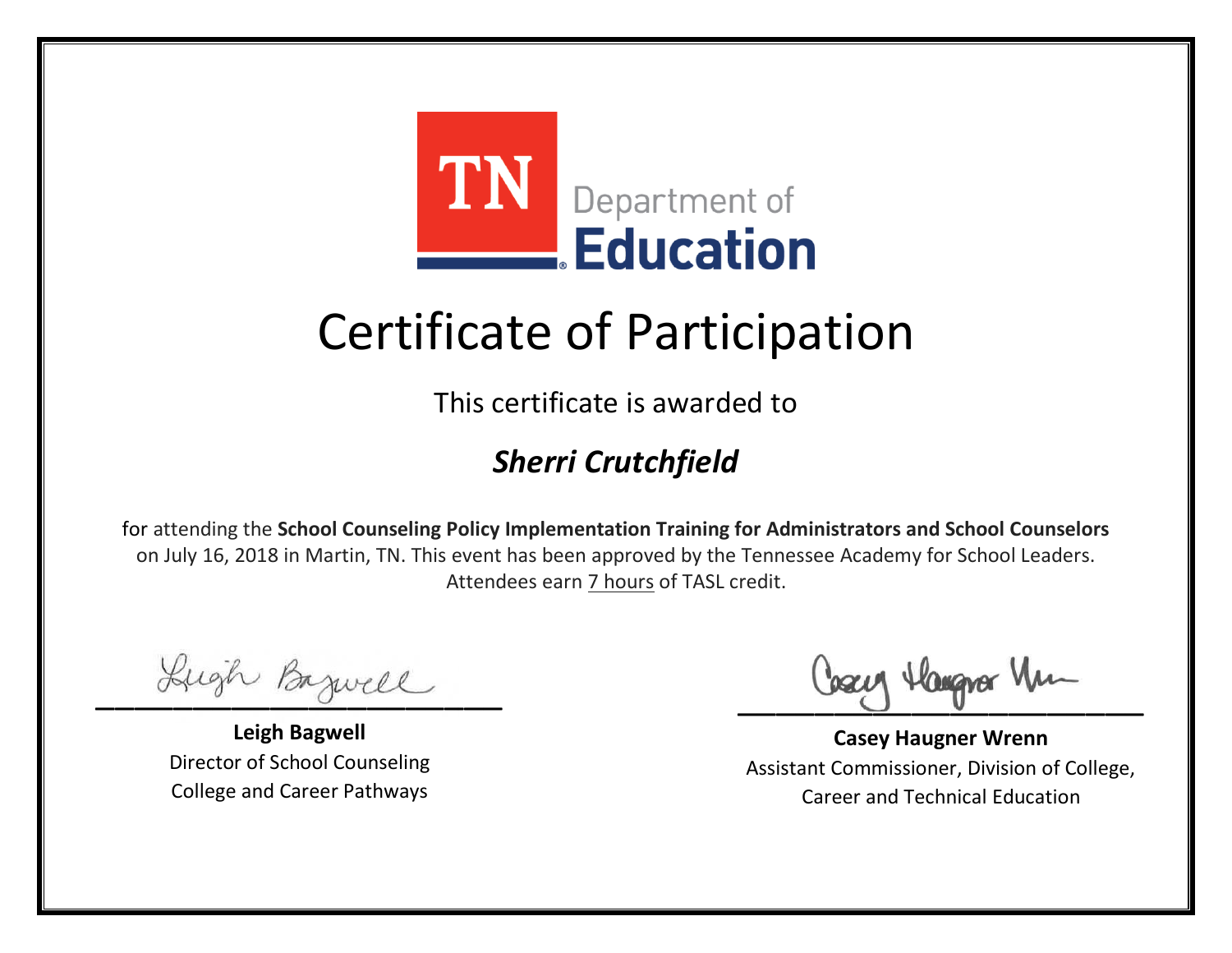

This certificate is awarded to

### *Mark Dunn*

Lugh Bazwell

**Leigh Bagwell** Director of School Counseling College and Career Pathways

Losey Hangra Um

**Casey Haugner Wrenn** Assistant Commissioner, Division of College, Career and Technical Education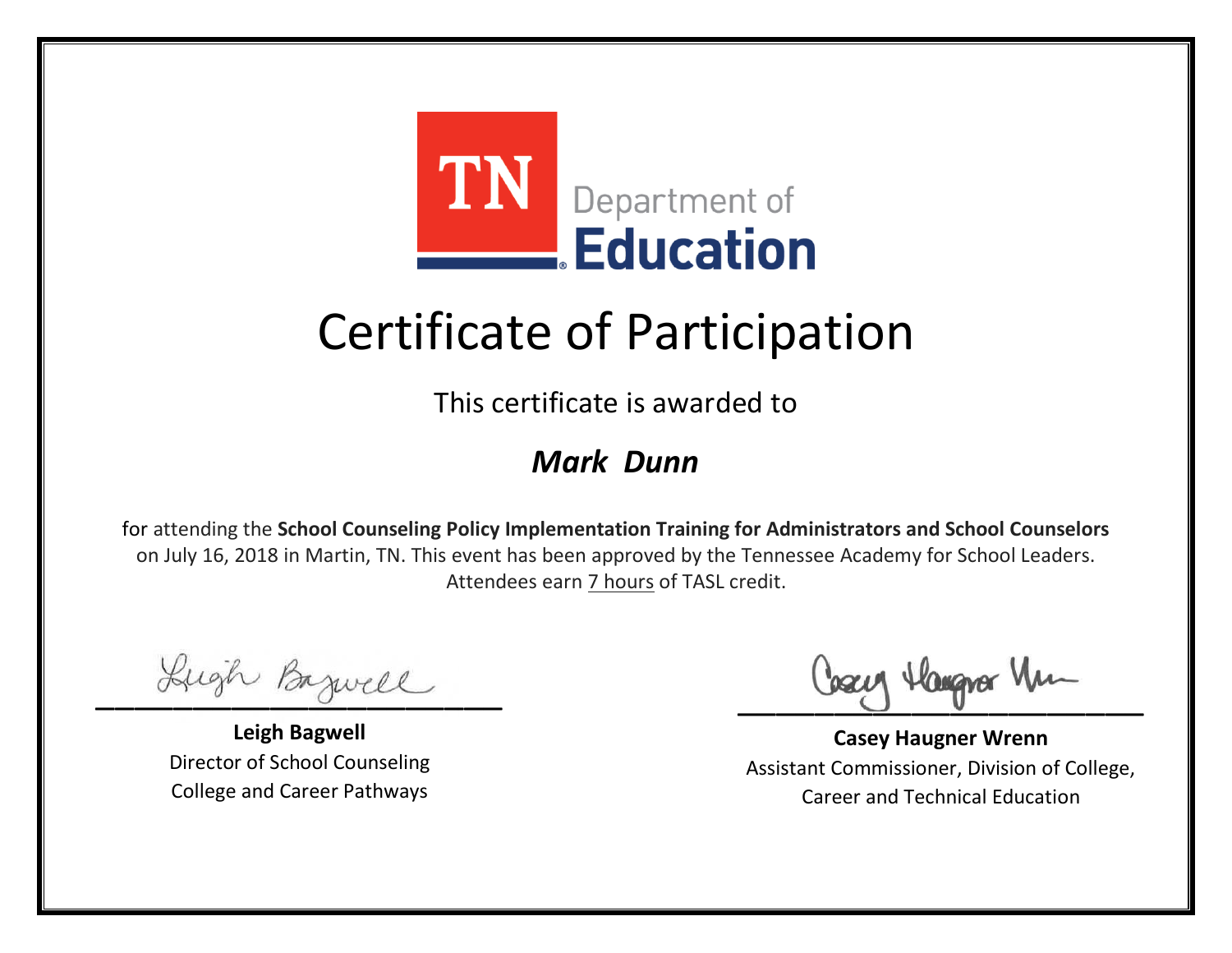

This certificate is awarded to

### *Erica DuRall*

Lugh Bazwell

**Leigh Bagwell** Director of School Counseling College and Career Pathways

Losey Hangra Um

**Casey Haugner Wrenn** Assistant Commissioner, Division of College, Career and Technical Education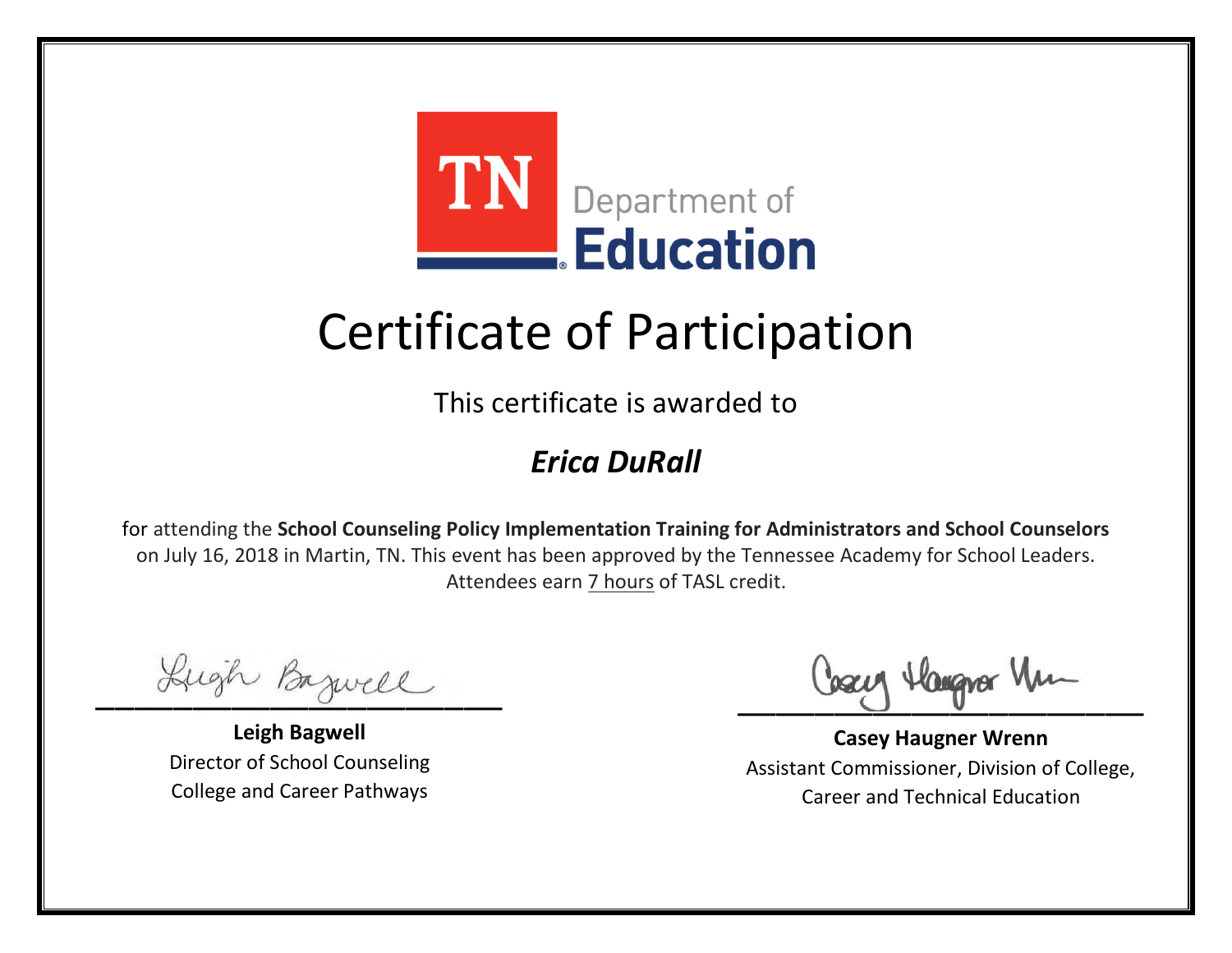

This certificate is awarded to

### *Kristin Hardin*

Lugh Bazwell

**Leigh Bagwell** Director of School Counseling College and Career Pathways

Losey Hangra Um

**Casey Haugner Wrenn** Assistant Commissioner, Division of College, Career and Technical Education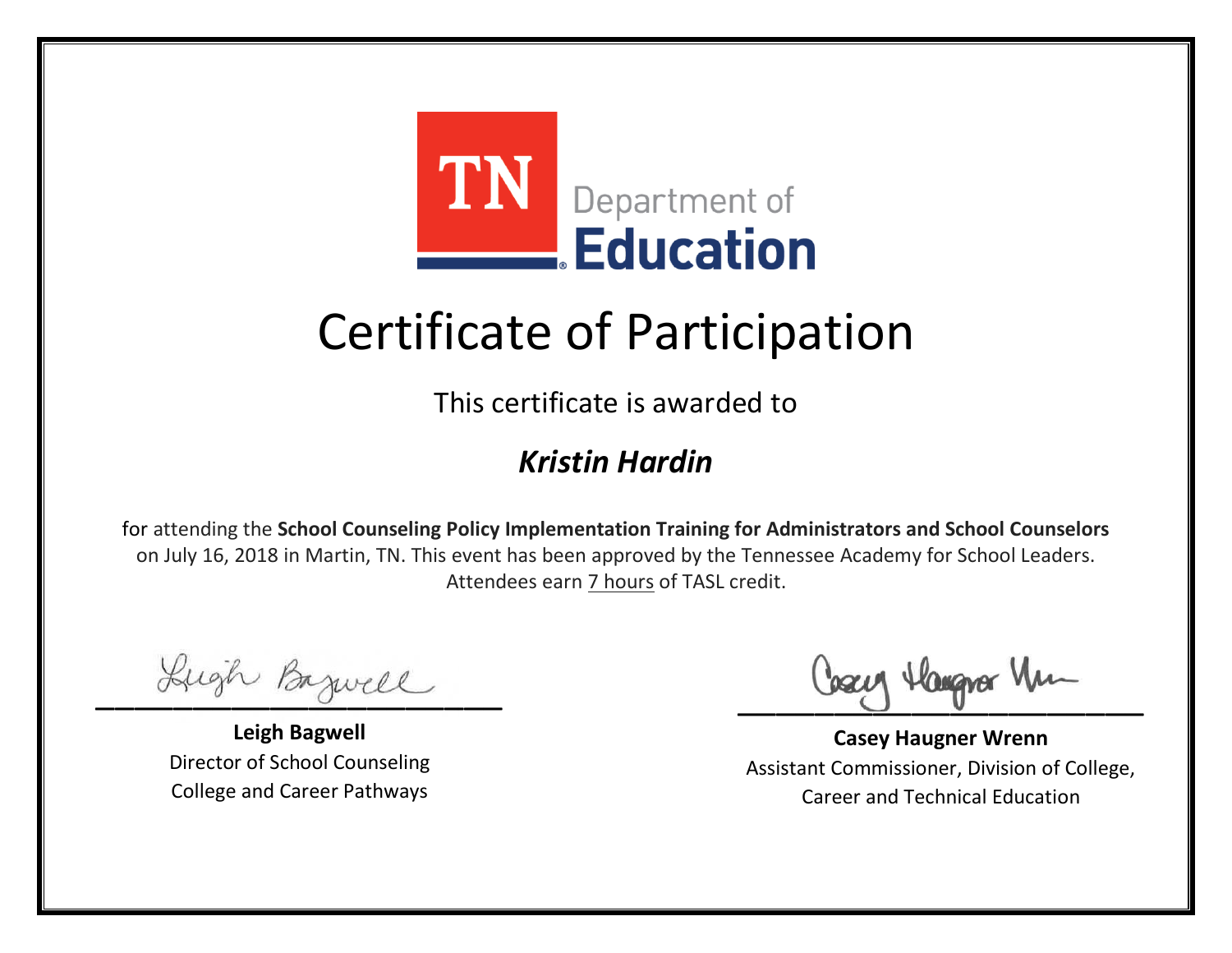

This certificate is awarded to

### *Alisha Hedge*

Lugh Bazwell

**Leigh Bagwell** Director of School Counseling College and Career Pathways

Losey Hangra Um

**Casey Haugner Wrenn** Assistant Commissioner, Division of College, Career and Technical Education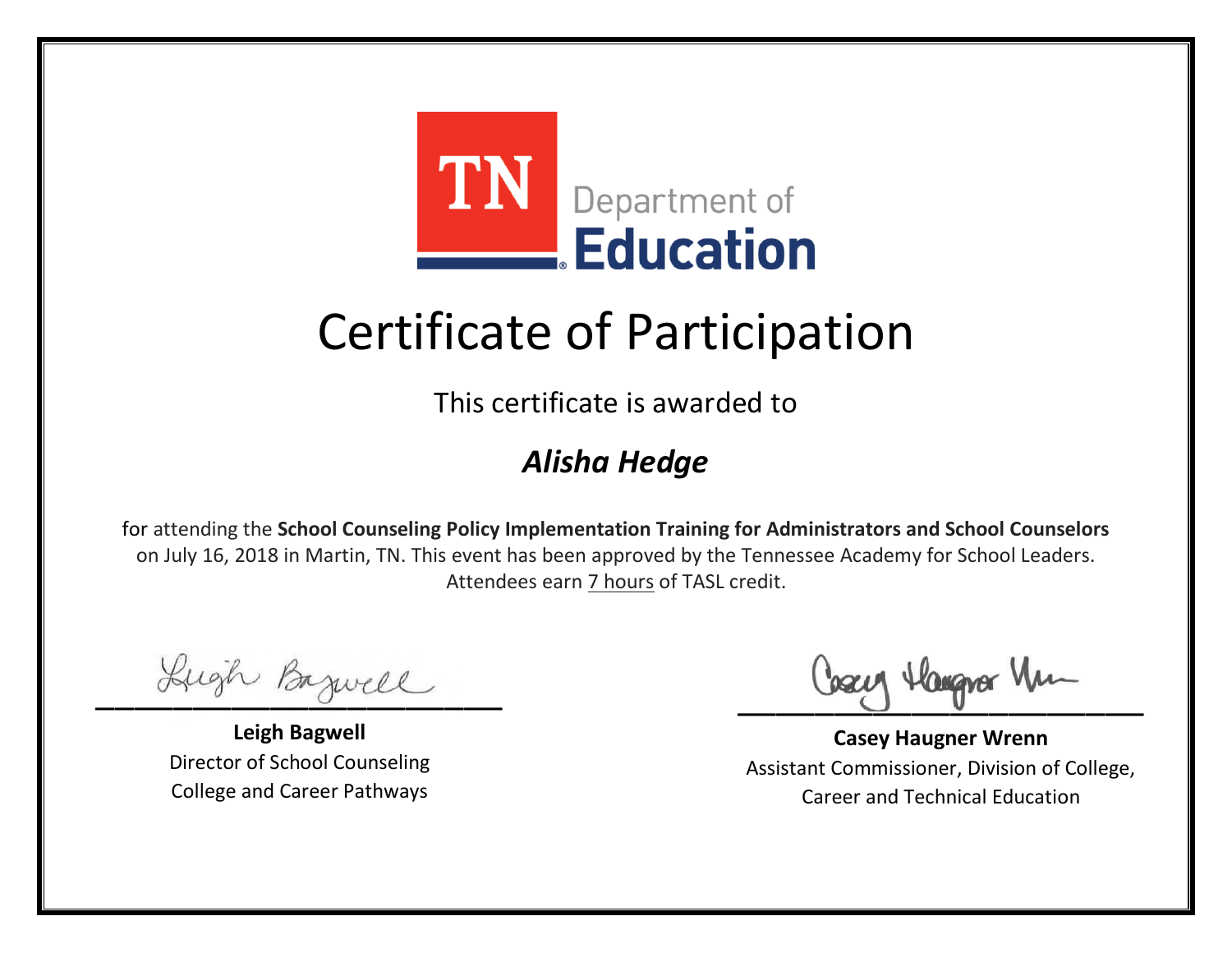

This certificate is awarded to

### *Rory Hinson*

Lugh Bazwell

**Leigh Bagwell** Director of School Counseling College and Career Pathways

Losey Hangra Um

**Casey Haugner Wrenn** Assistant Commissioner, Division of College, Career and Technical Education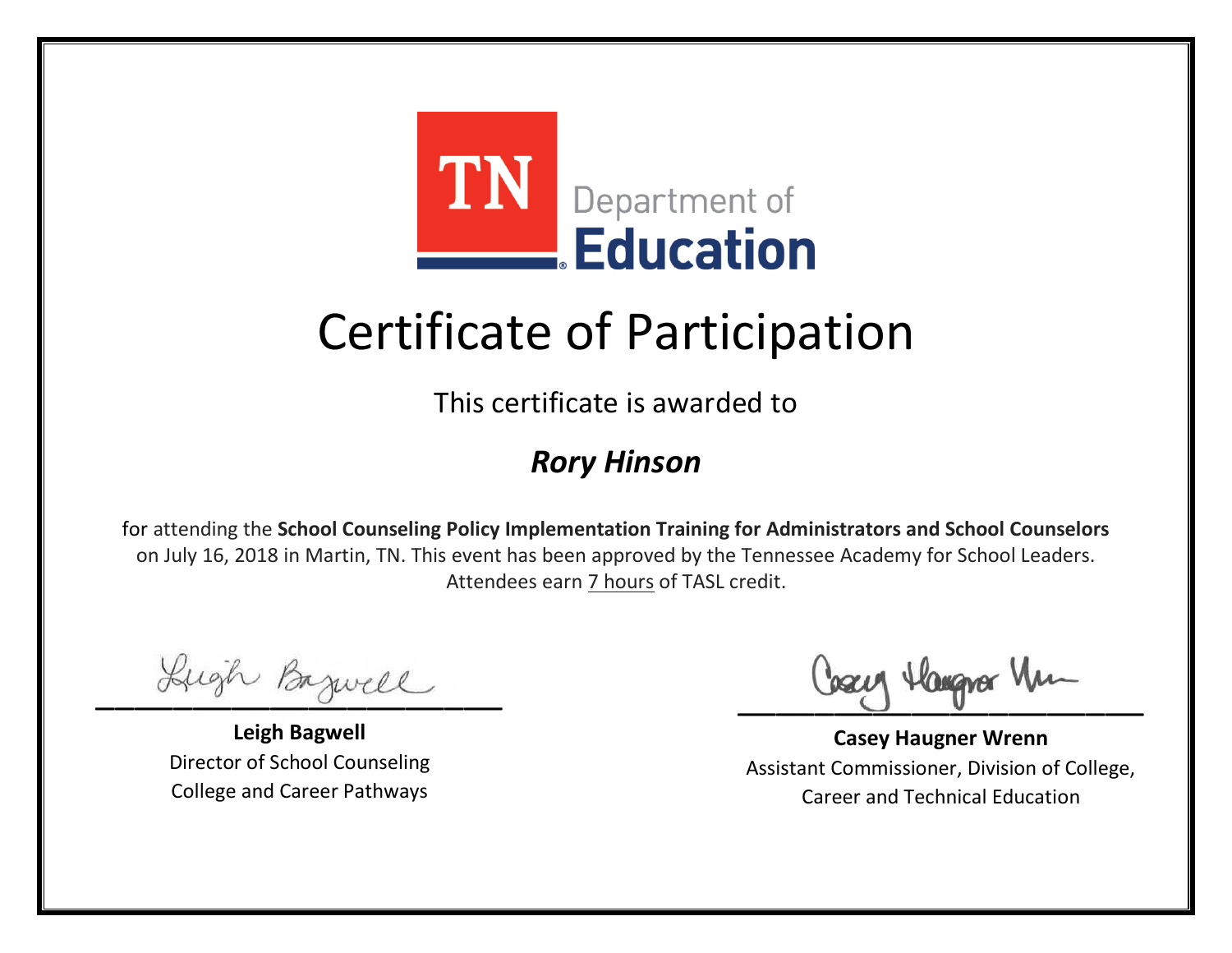

This certificate is awarded to

### *Jody Hinson*

Lugh Bazwell

**Leigh Bagwell** Director of School Counseling College and Career Pathways

Losey Hangra Um

**Casey Haugner Wrenn** Assistant Commissioner, Division of College, Career and Technical Education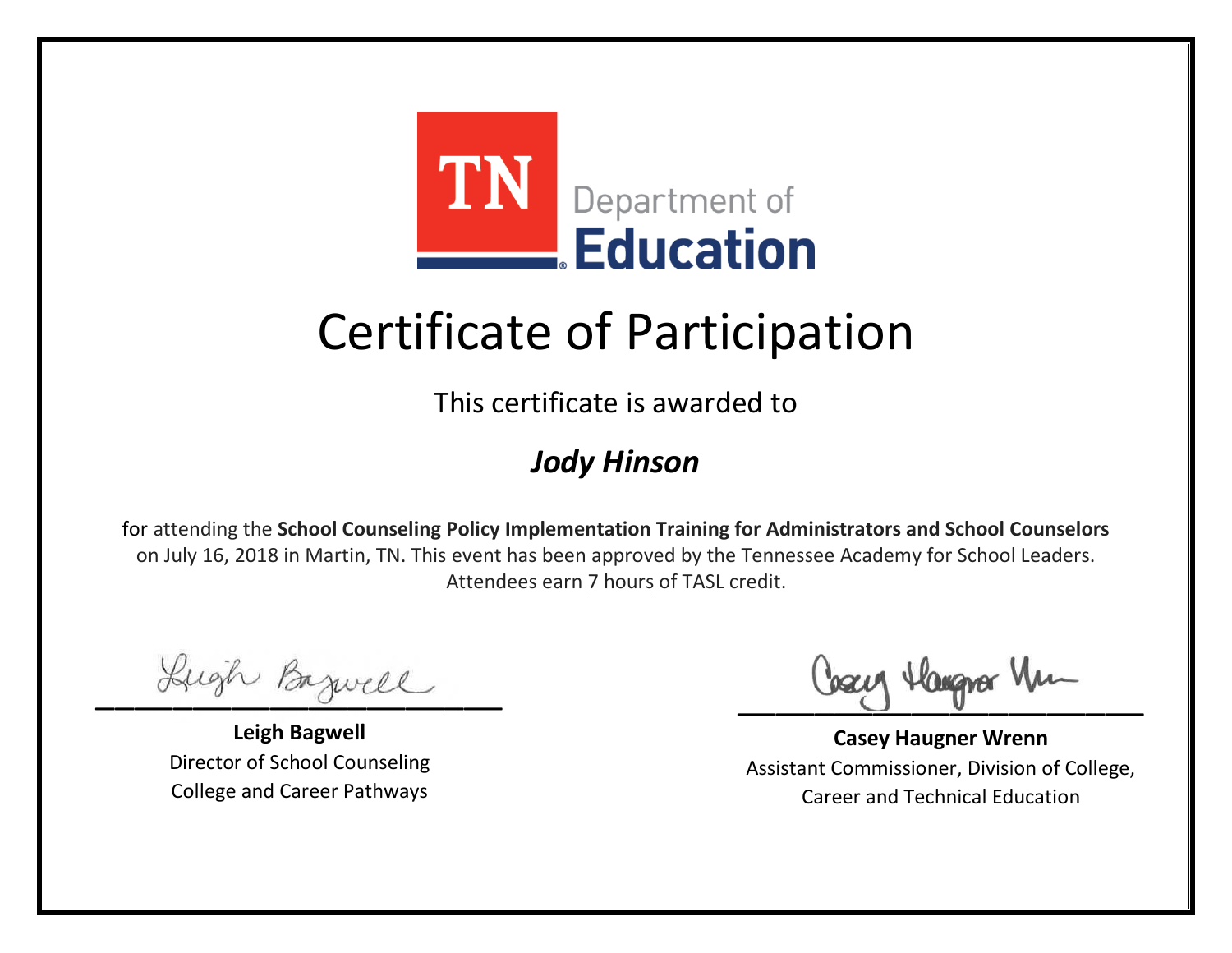

This certificate is awarded to

#### *James Hughes*

Lugh Bazwell

**Leigh Bagwell** Director of School Counseling College and Career Pathways

Losey Hangra Um

**Casey Haugner Wrenn** Assistant Commissioner, Division of College, Career and Technical Education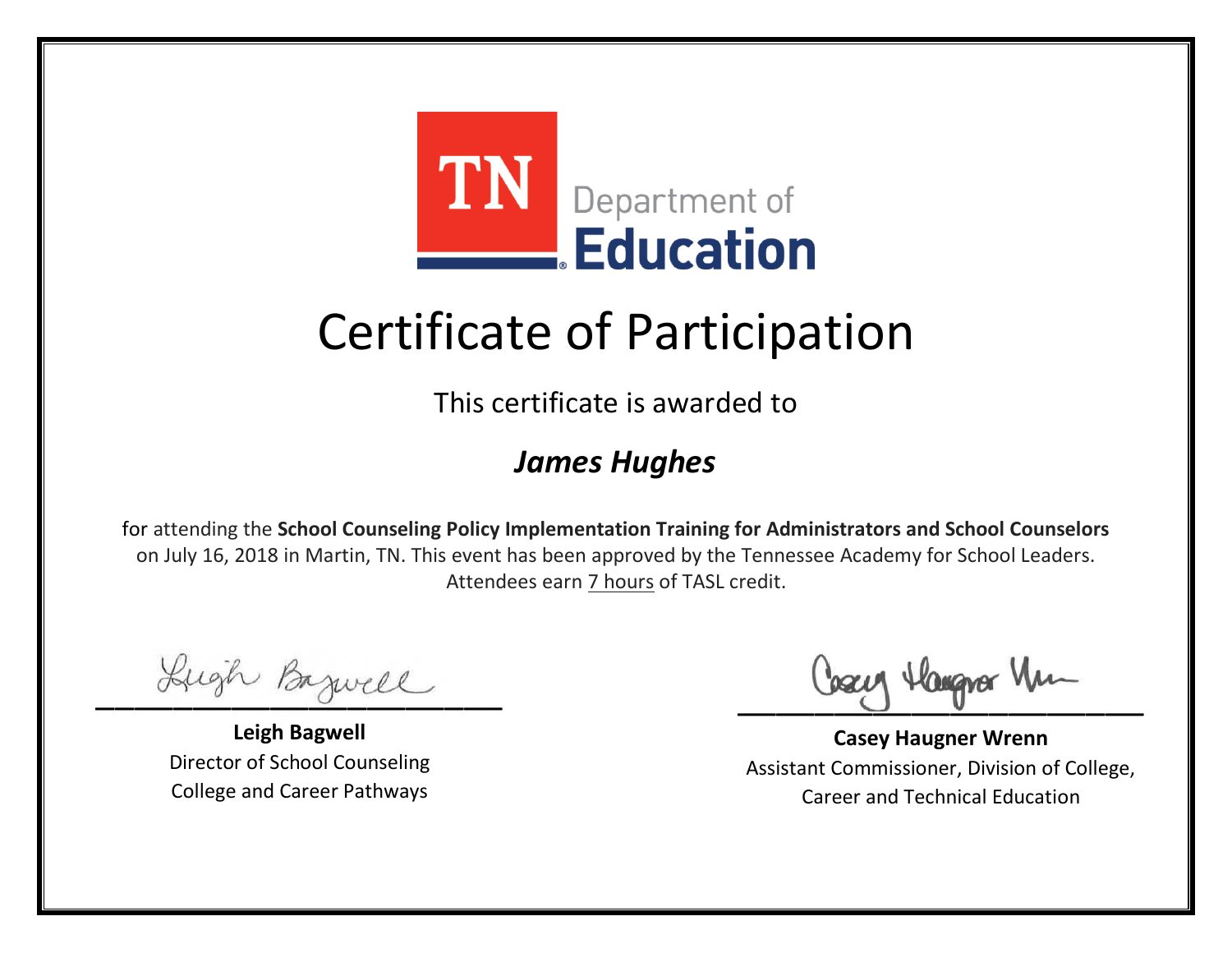

This certificate is awarded to

#### *Sharon Lee*

Lugh Bazwell

**Leigh Bagwell** Director of School Counseling College and Career Pathways

Losey Hangra Um

**Casey Haugner Wrenn** Assistant Commissioner, Division of College, Career and Technical Education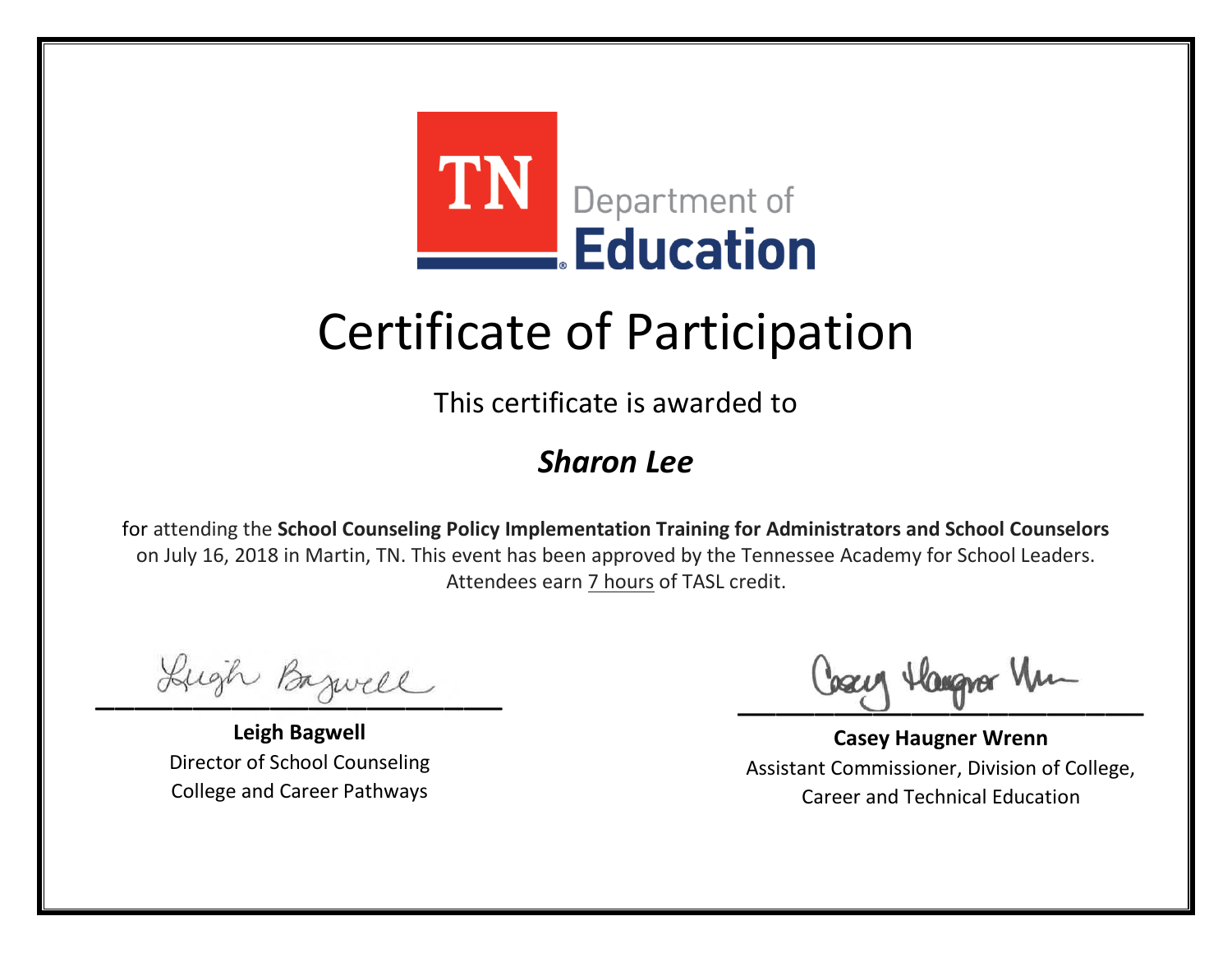

This certificate is awarded to

#### *Steve Maloan*

Lugh Bazwell

**Leigh Bagwell** Director of School Counseling College and Career Pathways

Losey Hangra Um

**Casey Haugner Wrenn** Assistant Commissioner, Division of College, Career and Technical Education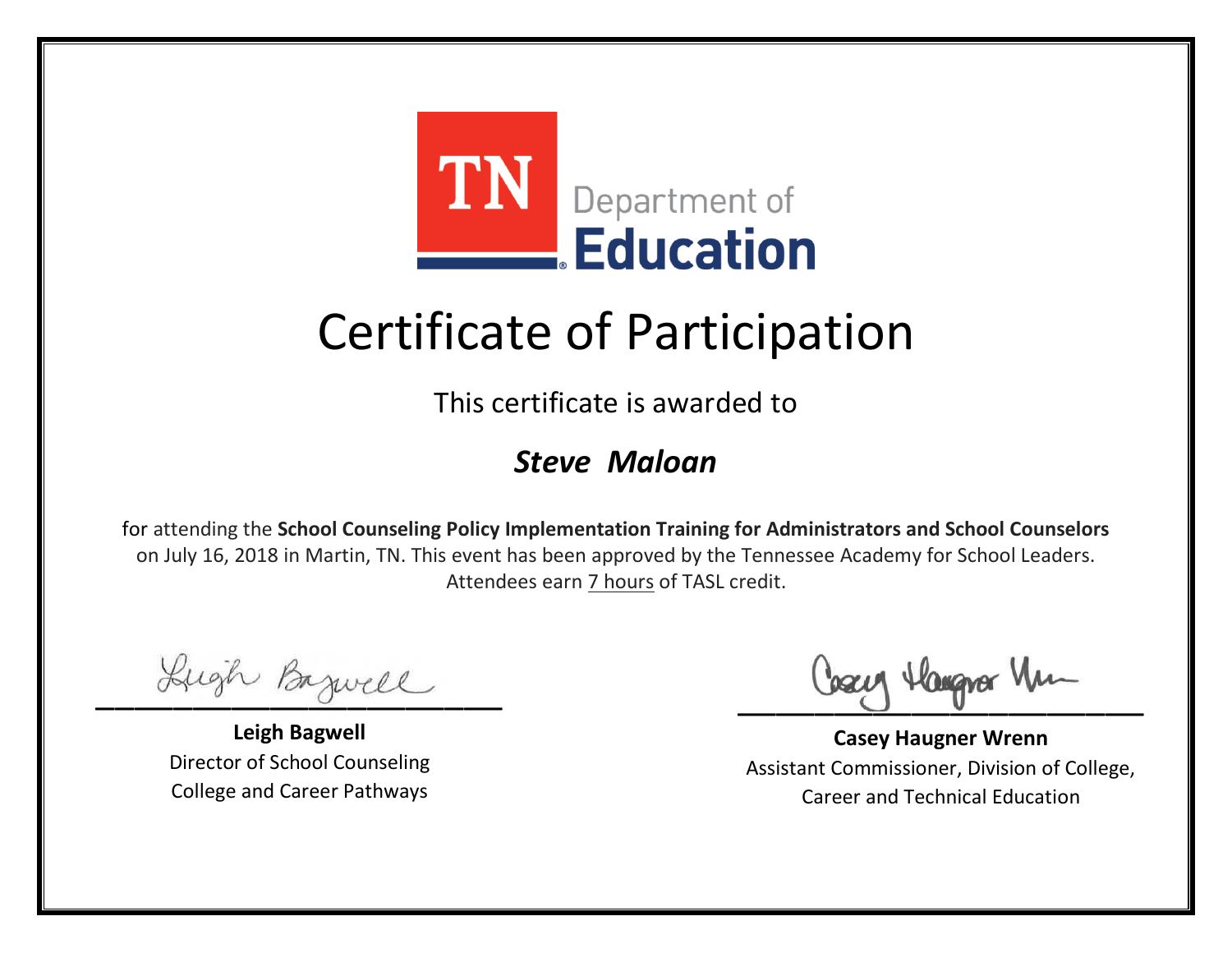

This certificate is awarded to

#### *Shawn McDowell*

Lugh Bazwell

**Leigh Bagwell** Director of School Counseling College and Career Pathways

Losey Hangra Um

**Casey Haugner Wrenn** Assistant Commissioner, Division of College, Career and Technical Education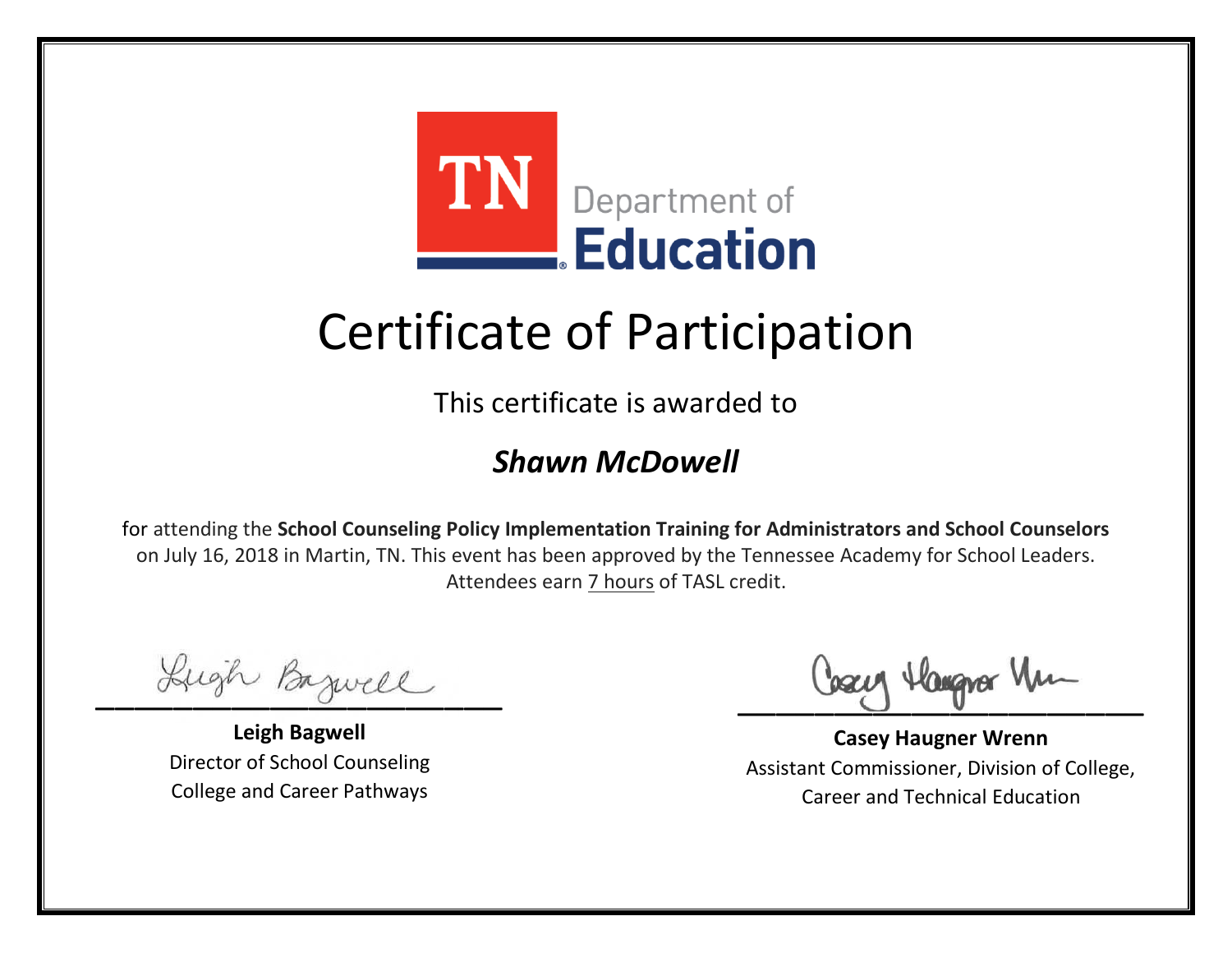

This certificate is awarded to

### *Elisha Mitchell*

Lugh Bazwell

**Leigh Bagwell** Director of School Counseling College and Career Pathways

Losey Hangra Um

**Casey Haugner Wrenn** Assistant Commissioner, Division of College, Career and Technical Education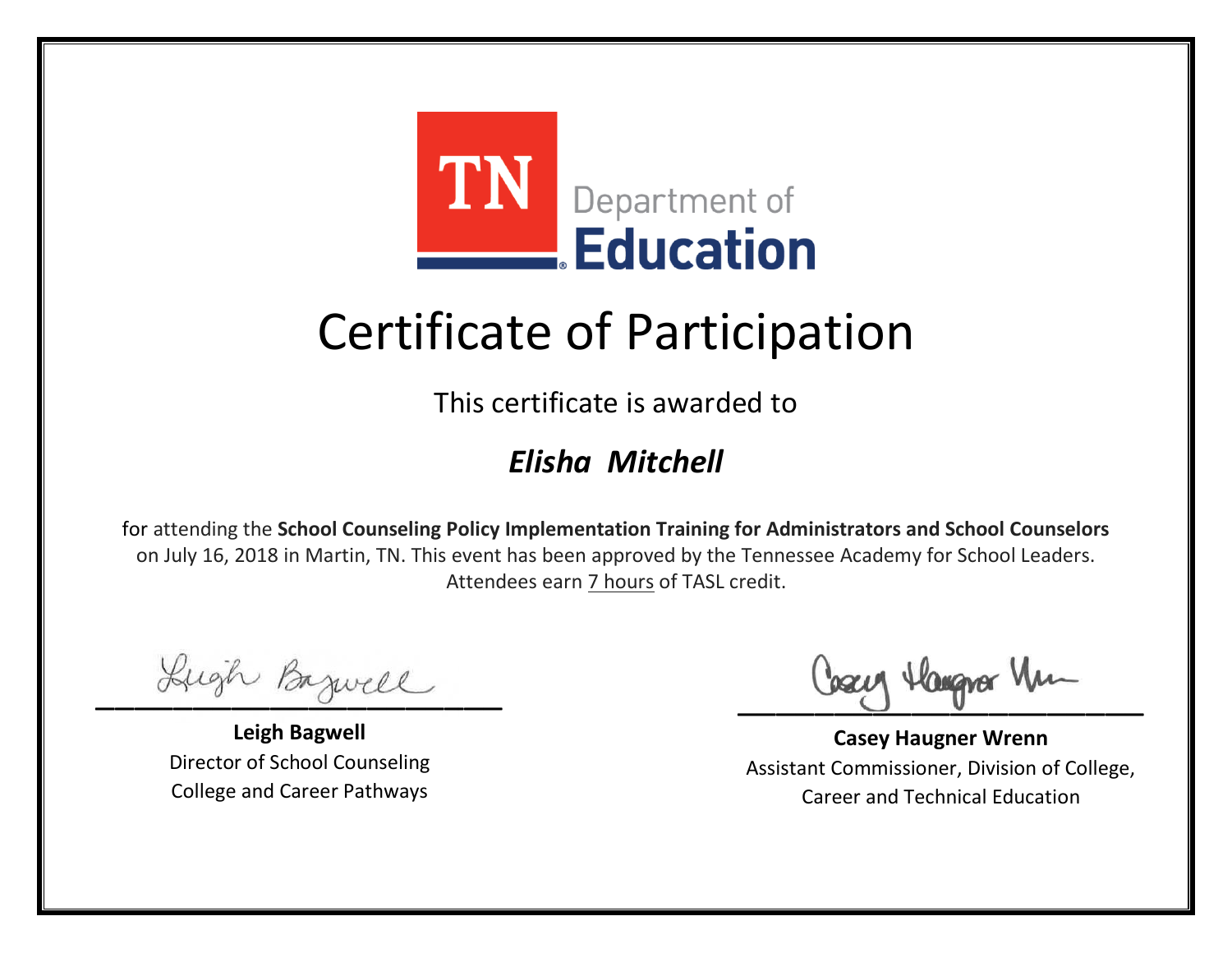

This certificate is awarded to

### *Racel Morris*

Lugh Bazwell

**Leigh Bagwell** Director of School Counseling College and Career Pathways

Losey Hangra Um

**Casey Haugner Wrenn** Assistant Commissioner, Division of College, Career and Technical Education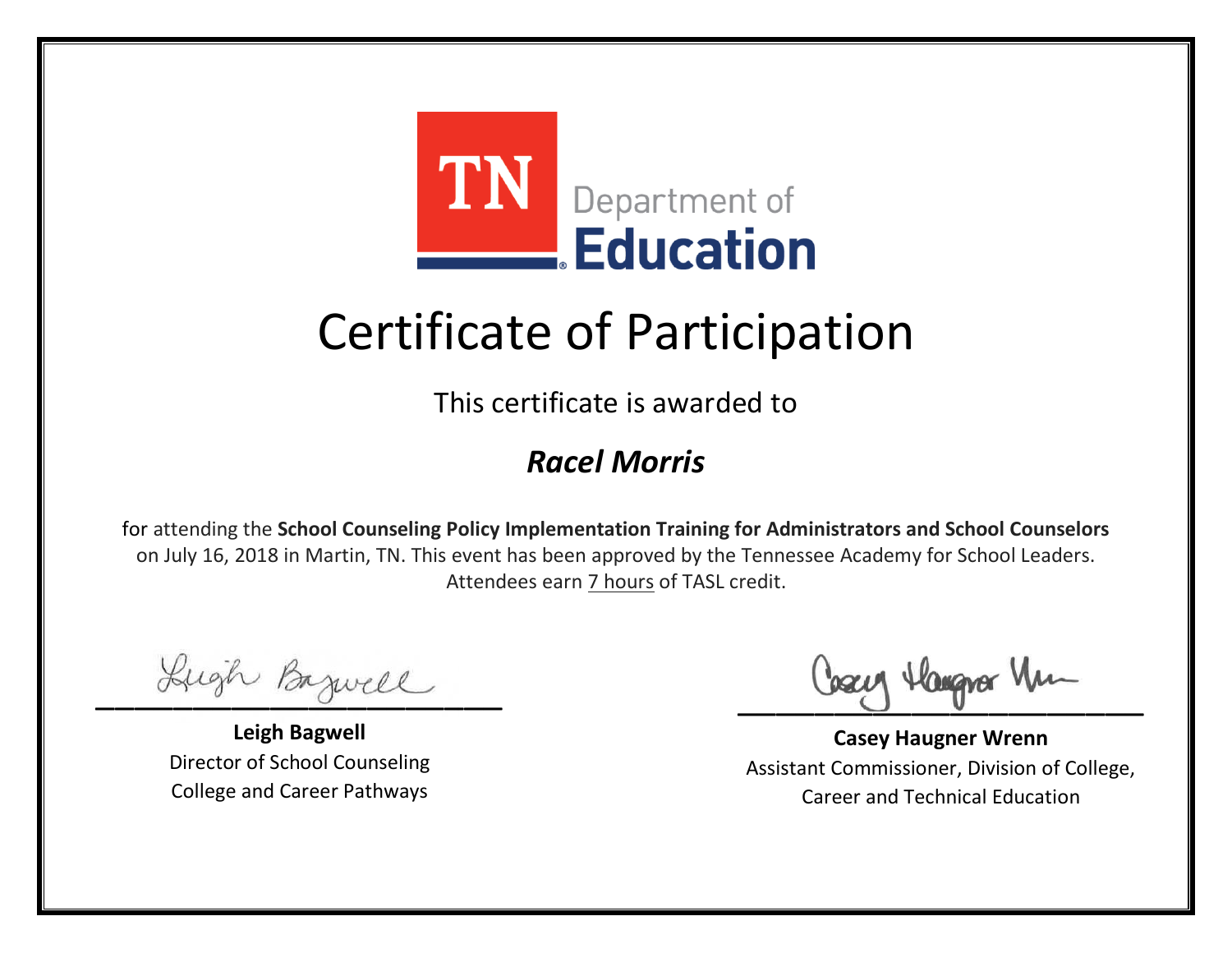

This certificate is awarded to

### *Laura Pitts*

Lugh Bazwell

**Leigh Bagwell** Director of School Counseling College and Career Pathways

Losey Hangra Um

**Casey Haugner Wrenn** Assistant Commissioner, Division of College, Career and Technical Education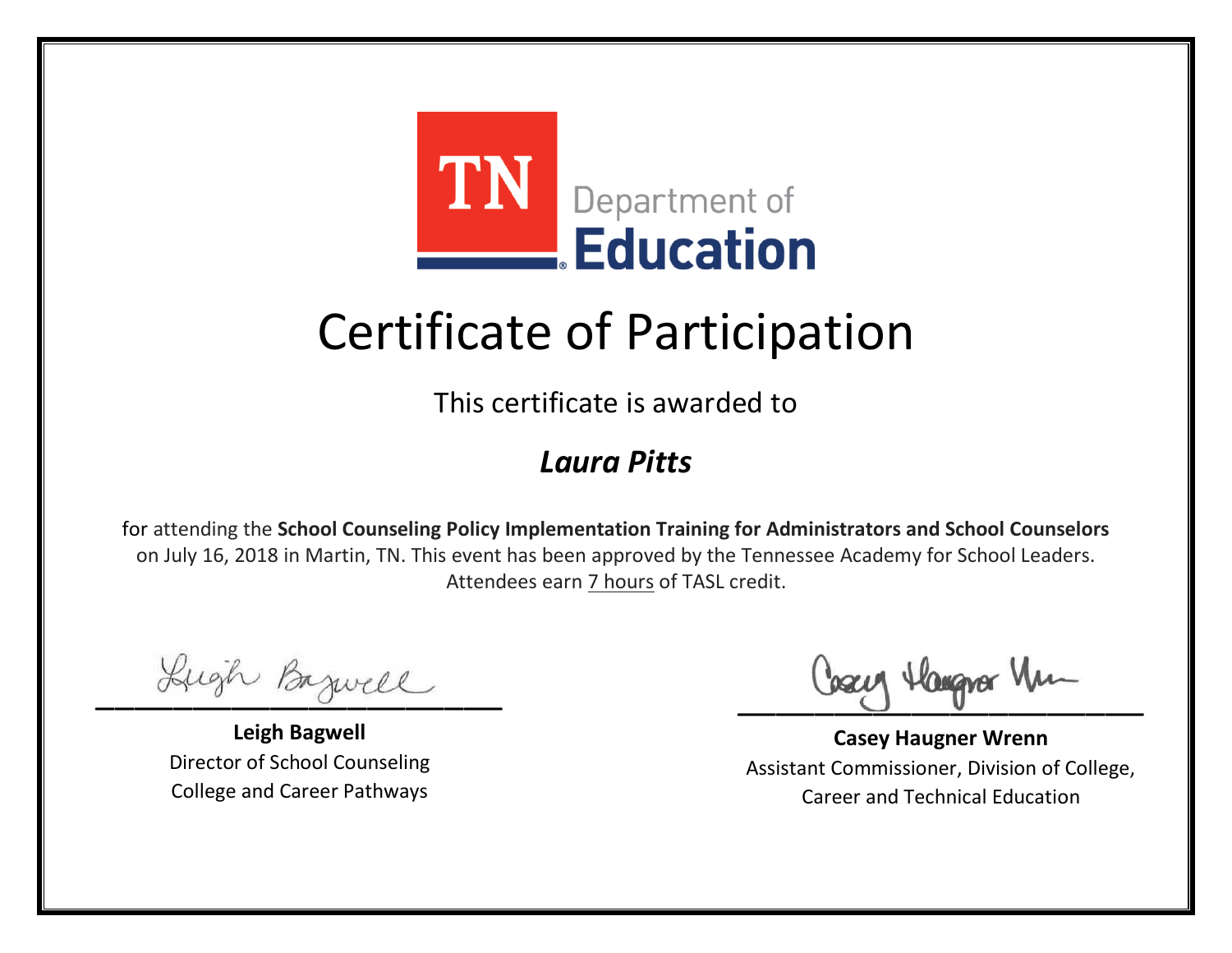

This certificate is awarded to

#### *Kim Scott*

Lugh Bazwell

**Leigh Bagwell** Director of School Counseling College and Career Pathways

Losey Hangra Um

**Casey Haugner Wrenn** Assistant Commissioner, Division of College, Career and Technical Education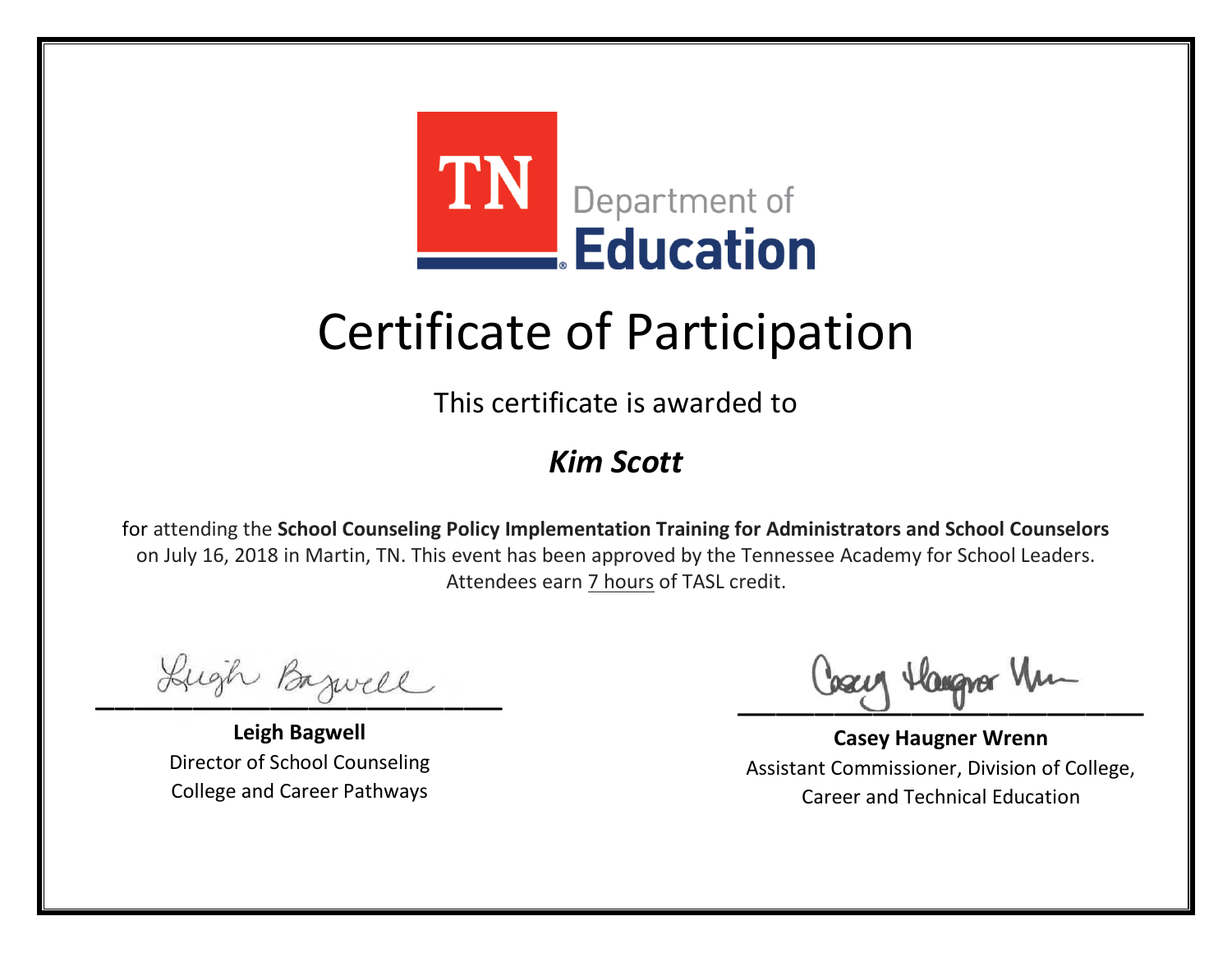

This certificate is awarded to

#### *Kevin Turner*

Lugh Bazwell

**Leigh Bagwell** Director of School Counseling College and Career Pathways

Losey Hangra Um

**Casey Haugner Wrenn** Assistant Commissioner, Division of College, Career and Technical Education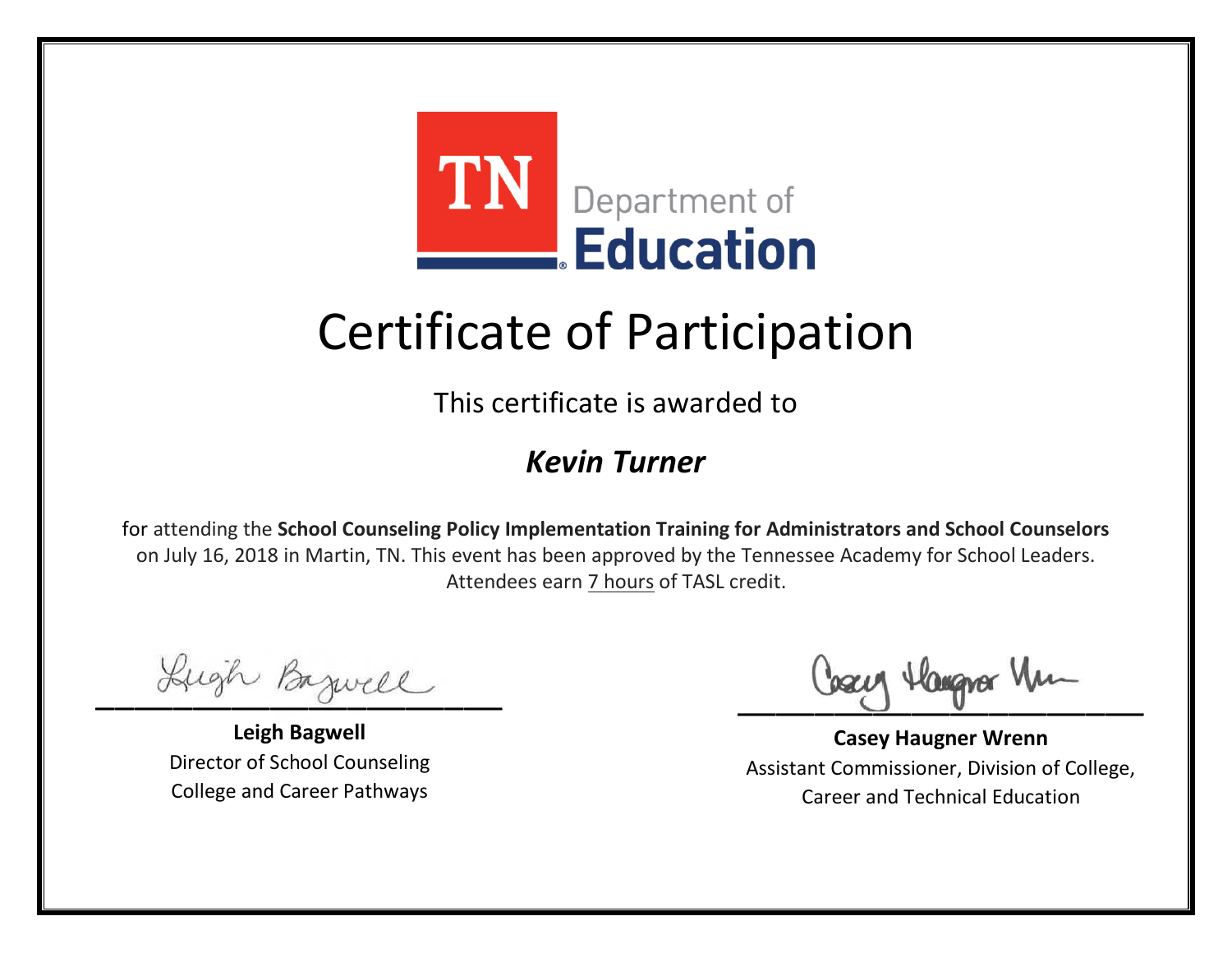

This certificate is awarded to

### *Deloris Wilson*

Lugh Bazwell

**Leigh Bagwell** Director of School Counseling College and Career Pathways

Losey Hangra Um

**Casey Haugner Wrenn** Assistant Commissioner, Division of College, Career and Technical Education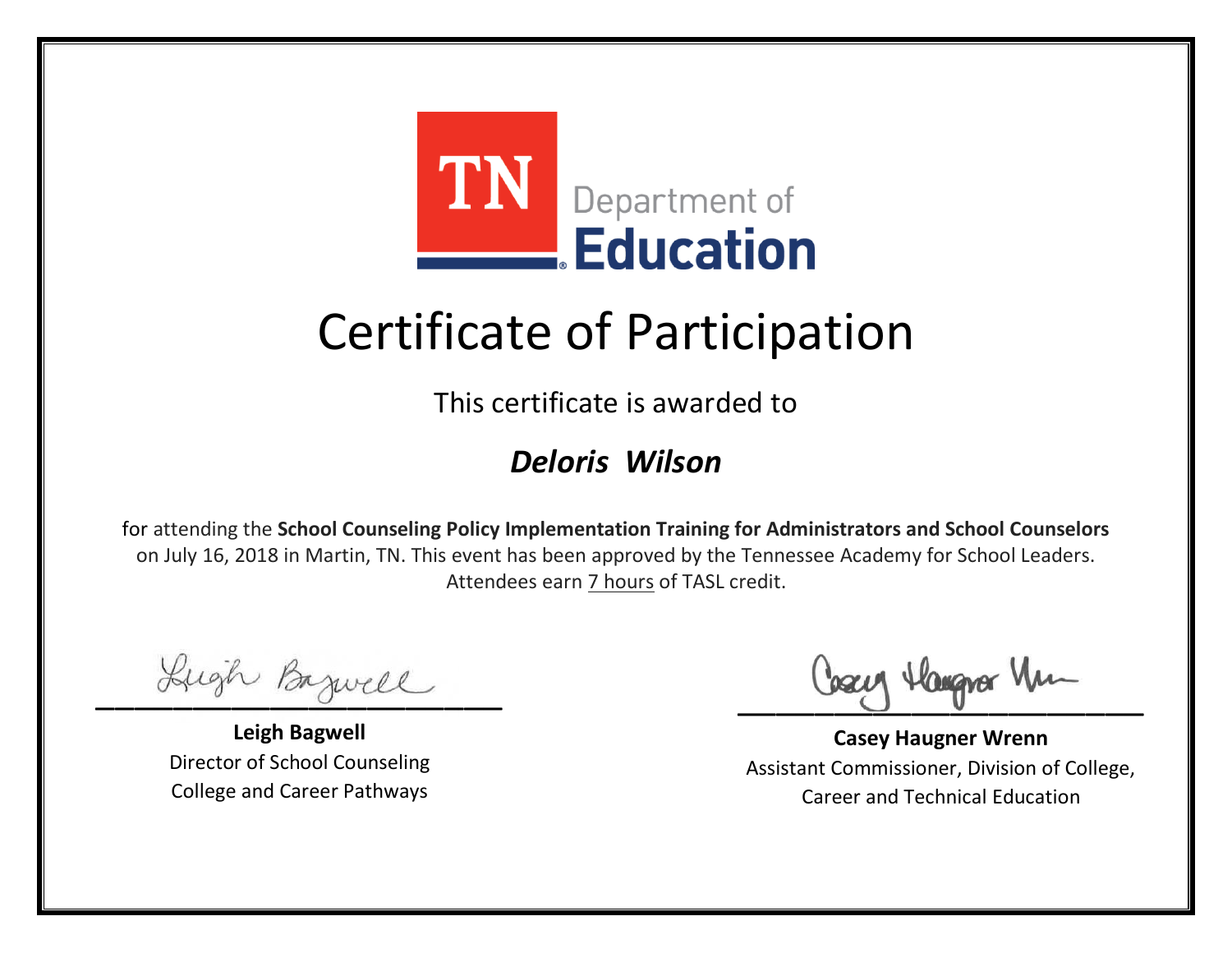

This certificate is awarded to

### *Mary Coleman*

Lugh Bazwell

**Leigh Bagwell** Director of School Counseling College and Career Pathways

Losey Hangra Um

**Casey Haugner Wrenn** Assistant Commissioner, Division of College, Career and Technical Education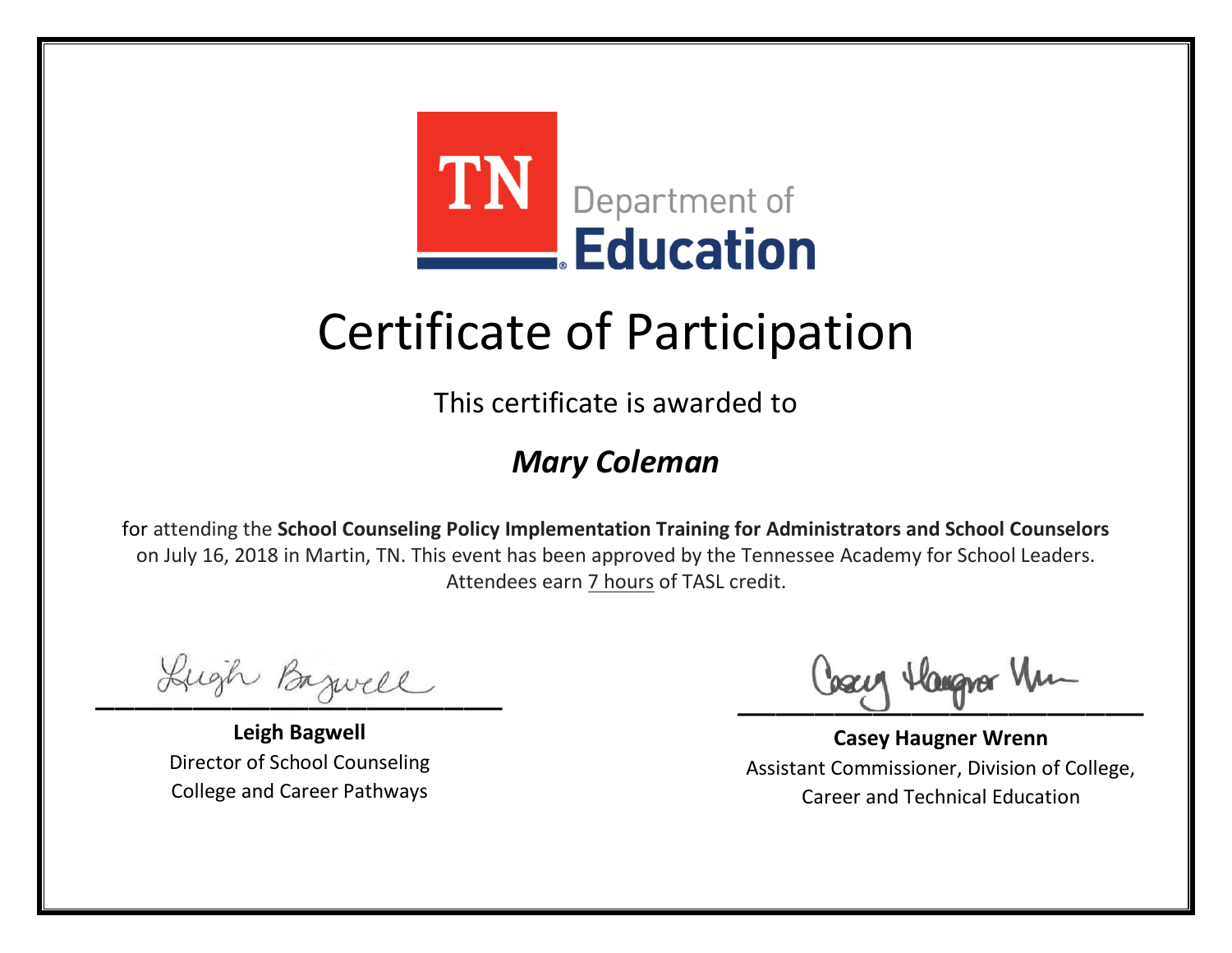

This certificate is awarded to

### *Bryan Adams*

Lugh Bazwell

**Leigh Bagwell** Director of School Counseling College and Career Pathways

Losey Hangra Um

**Casey Haugner Wrenn** Assistant Commissioner, Division of College, Career and Technical Education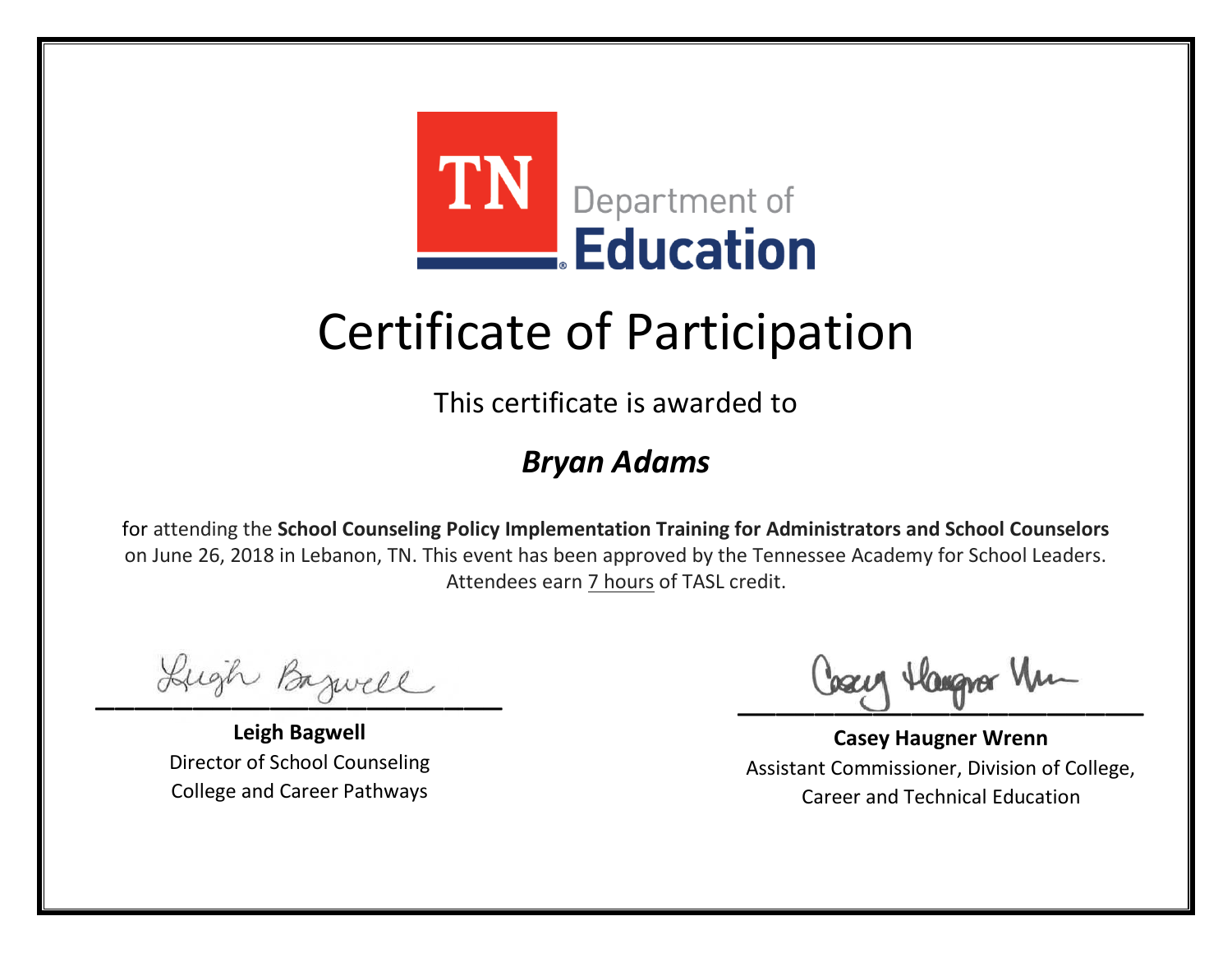

This certificate is awarded to

### *Candis Angle*

Lugh Bazwell

**Leigh Bagwell** Director of School Counseling College and Career Pathways

Losey Hangra Um

**Casey Haugner Wrenn** Assistant Commissioner, Division of College, Career and Technical Education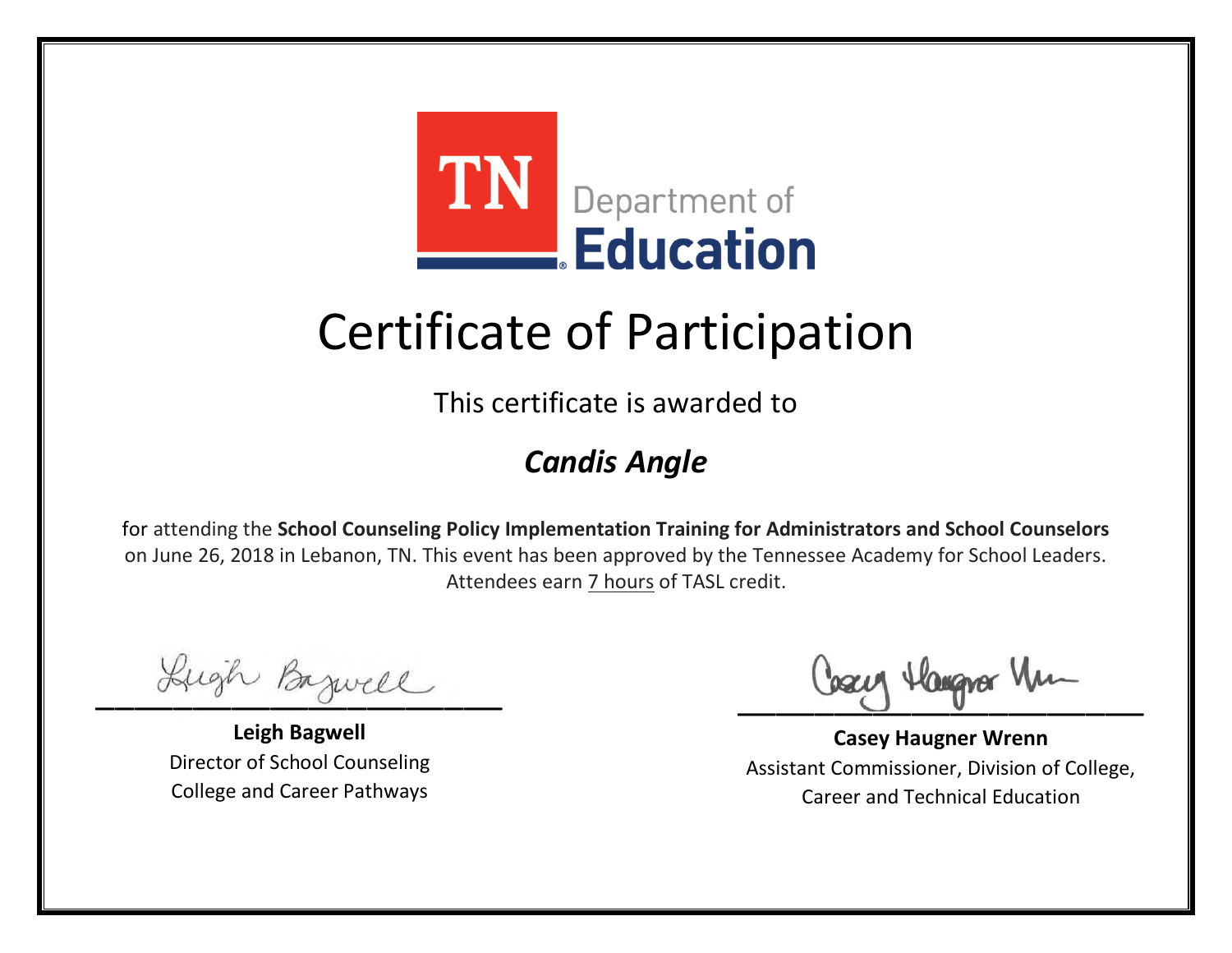

This certificate is awarded to

### *Carmen Bouldin*

Lugh Bazwell

**Leigh Bagwell** Director of School Counseling College and Career Pathways

Losey Hangra Um

**Casey Haugner Wrenn** Assistant Commissioner, Division of College, Career and Technical Education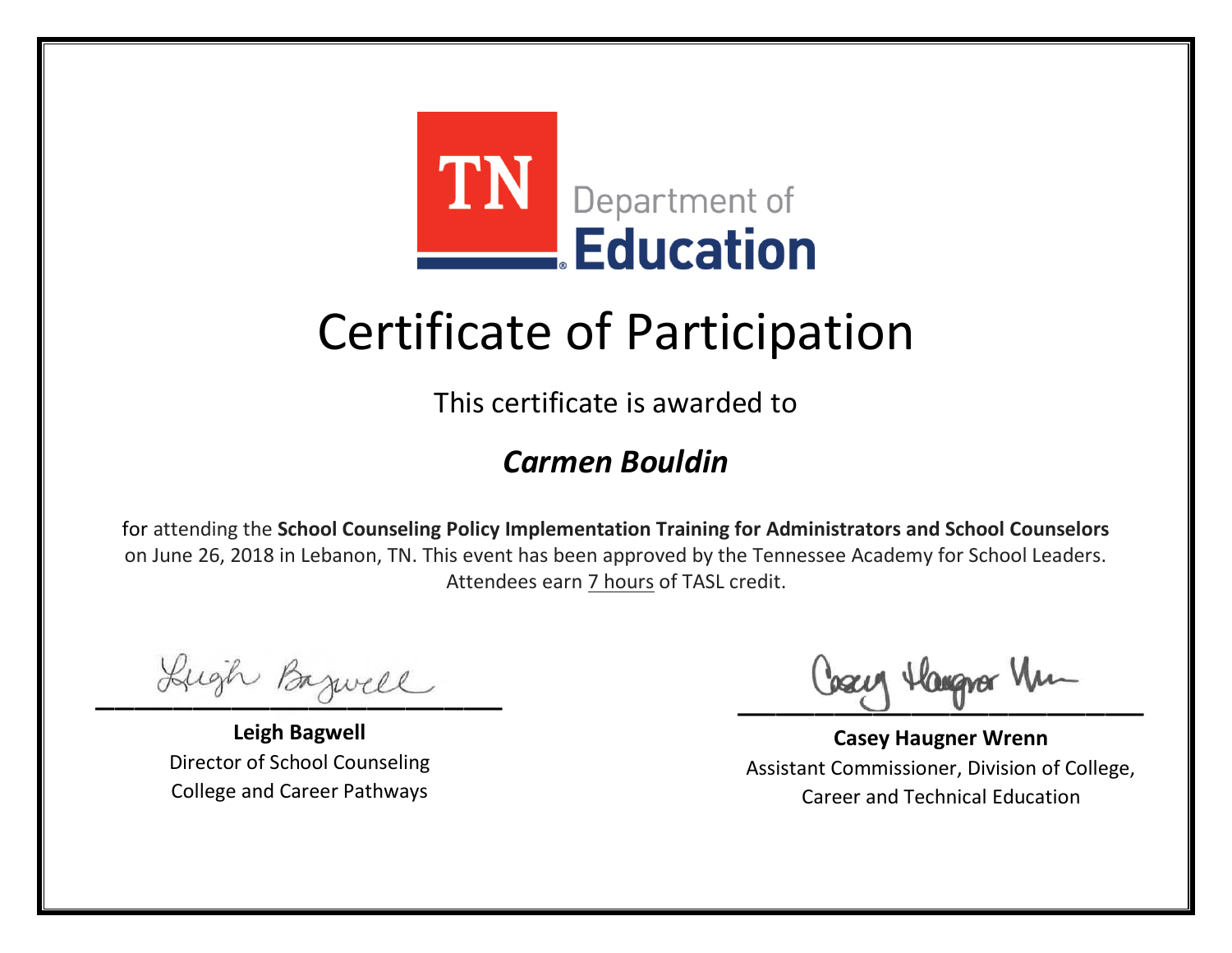

This certificate is awarded to

### *Brandy Comer*

Lugh Bazwell

**Leigh Bagwell** Director of School Counseling College and Career Pathways

Losey Hangra Um

**Casey Haugner Wrenn** Assistant Commissioner, Division of College, Career and Technical Education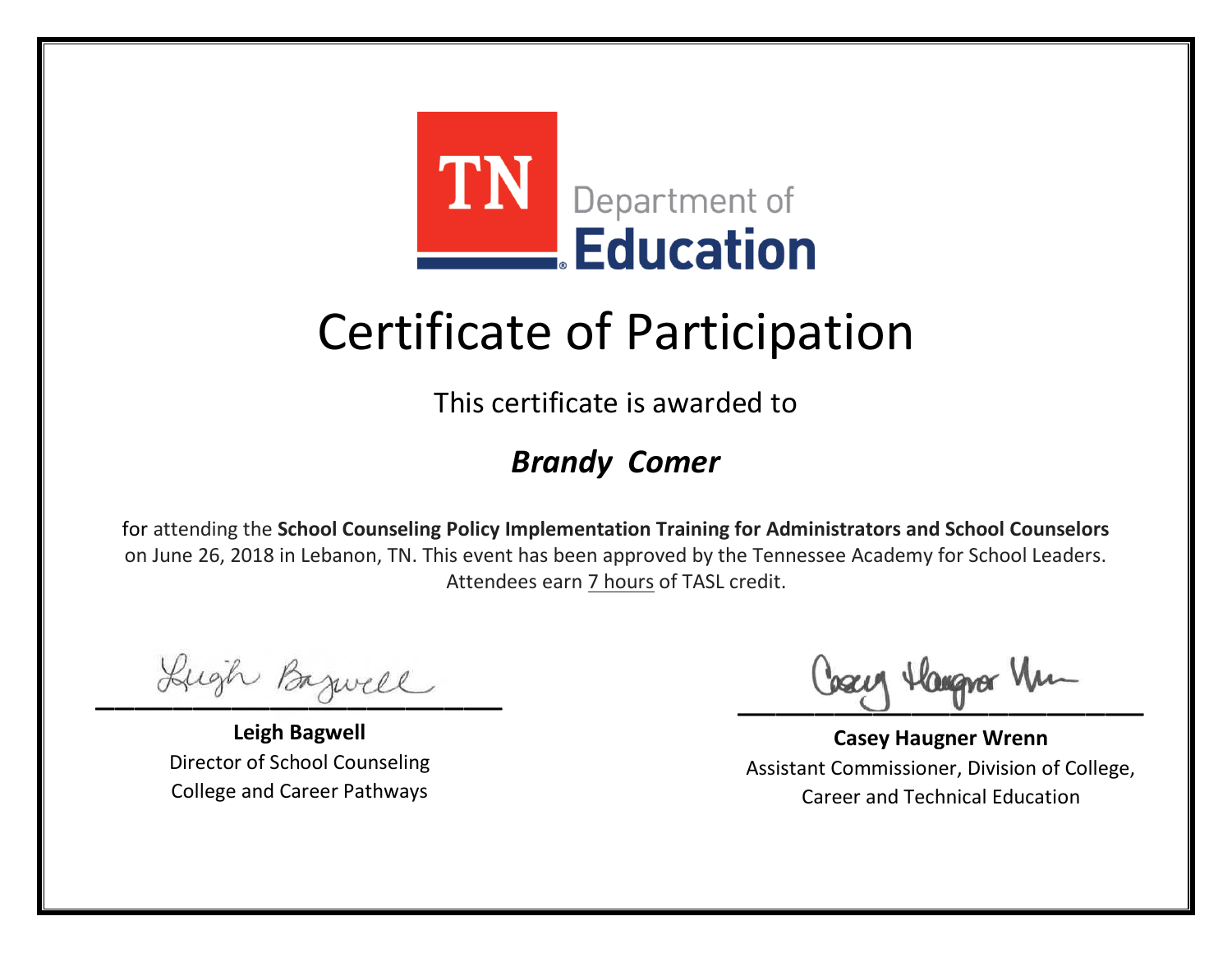

This certificate is awarded to

### *jason Dunn*

Lugh Bazwell

**Leigh Bagwell** Director of School Counseling College and Career Pathways

Losey Hangra Um

**Casey Haugner Wrenn** Assistant Commissioner, Division of College, Career and Technical Education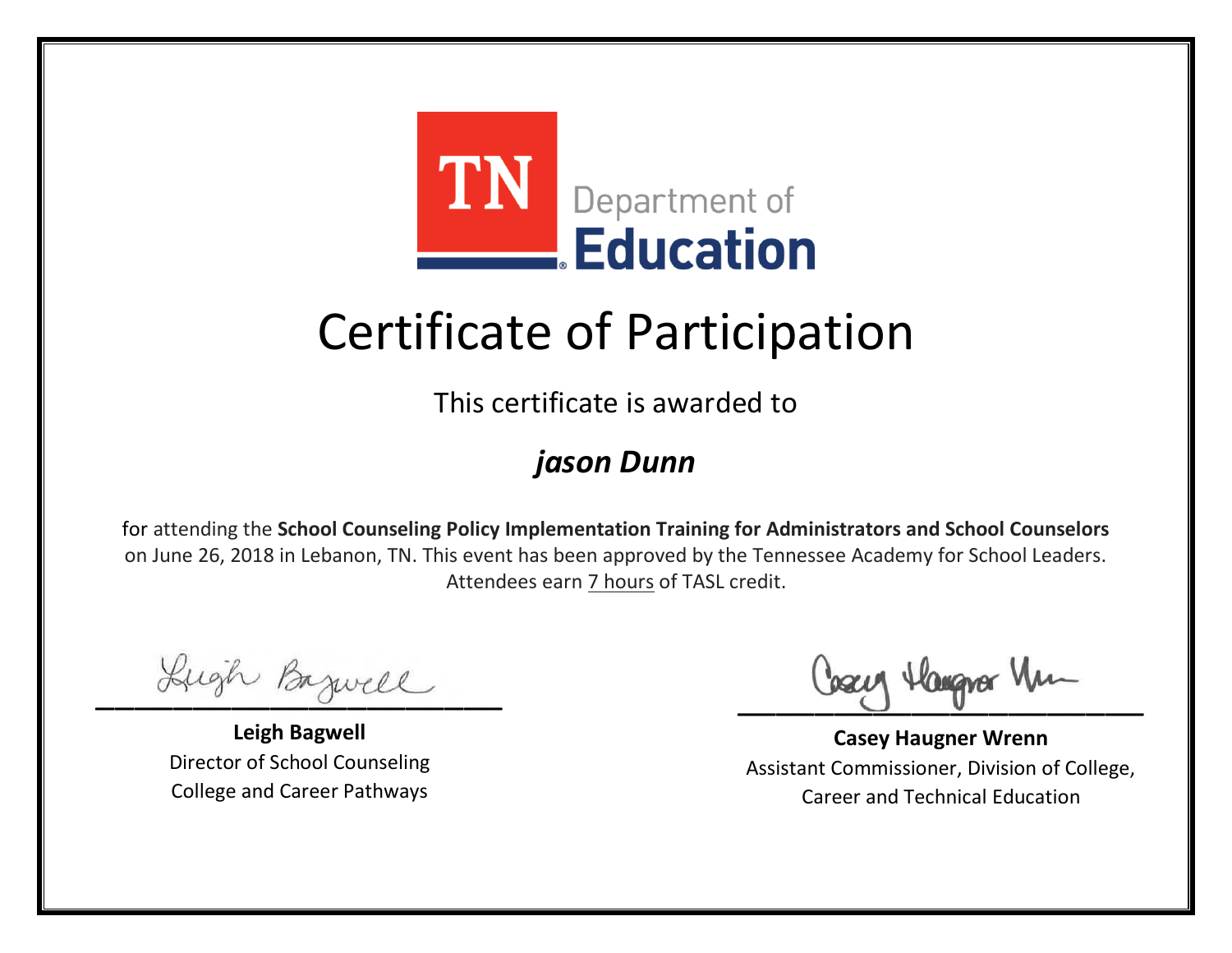

This certificate is awarded to

### *Detra Emery*

Lugh Bazwell

**Leigh Bagwell** Director of School Counseling College and Career Pathways

Losey Hangra Um

**Casey Haugner Wrenn** Assistant Commissioner, Division of College, Career and Technical Education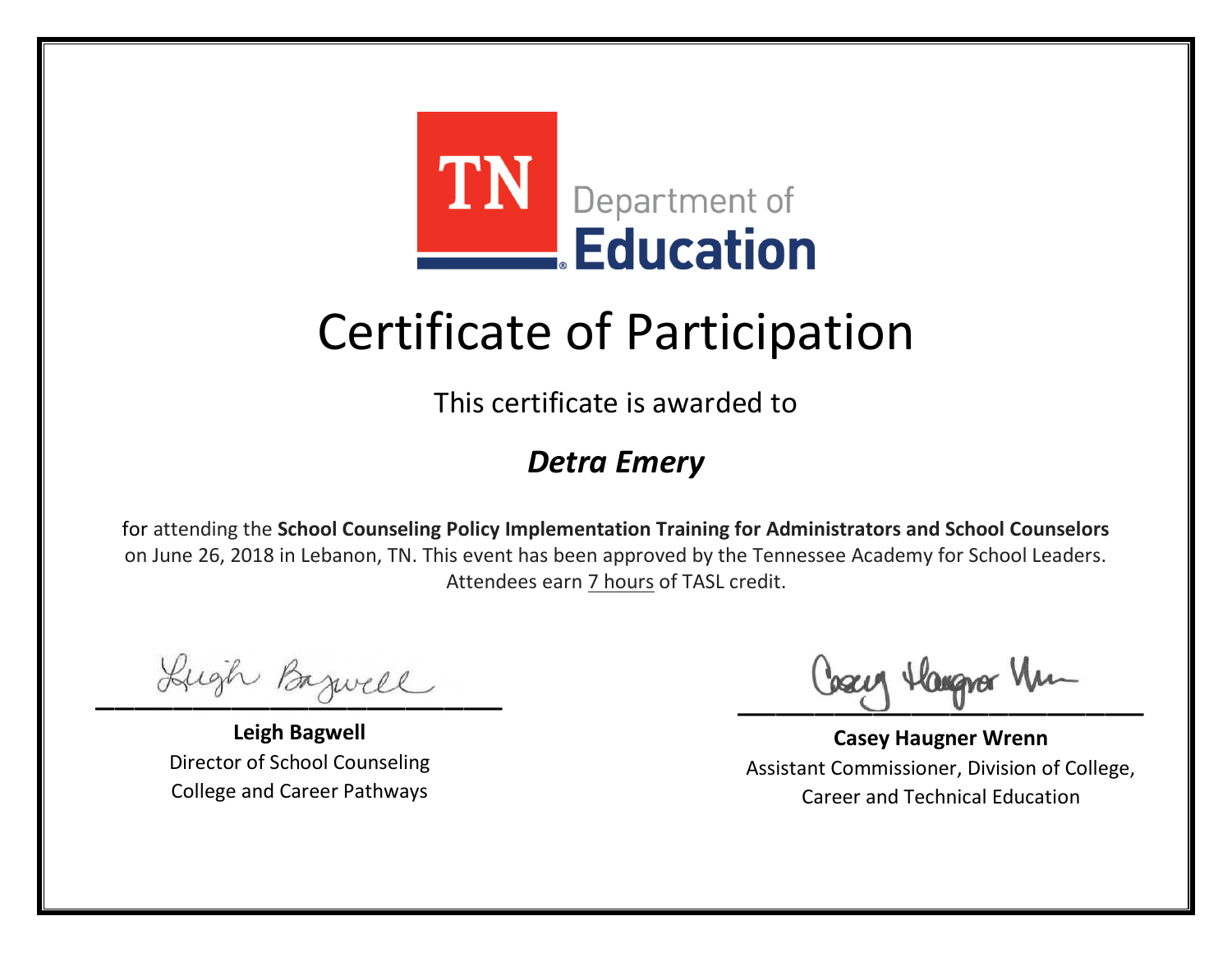

This certificate is awarded to

### *Theresa Dowell-Fuqua*

Lugh Bazwell

**Leigh Bagwell** Director of School Counseling College and Career Pathways

Losey Hangra Um

**Casey Haugner Wrenn** Assistant Commissioner, Division of College, Career and Technical Education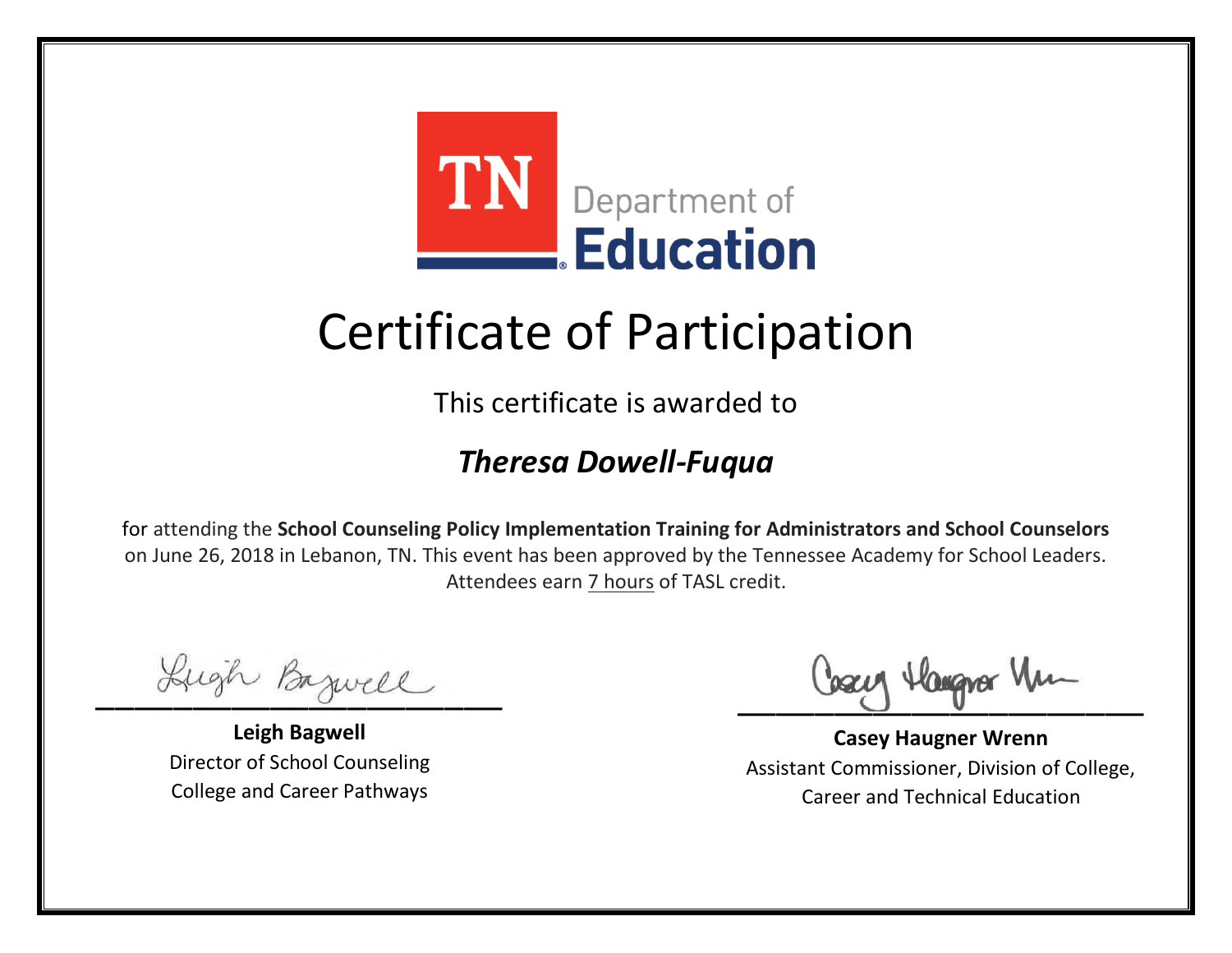

This certificate is awarded to

### *Shaun Glasgow*

Lugh Bazwell

**Leigh Bagwell** Director of School Counseling College and Career Pathways

Losey Hangra Um

**Casey Haugner Wrenn** Assistant Commissioner, Division of College, Career and Technical Education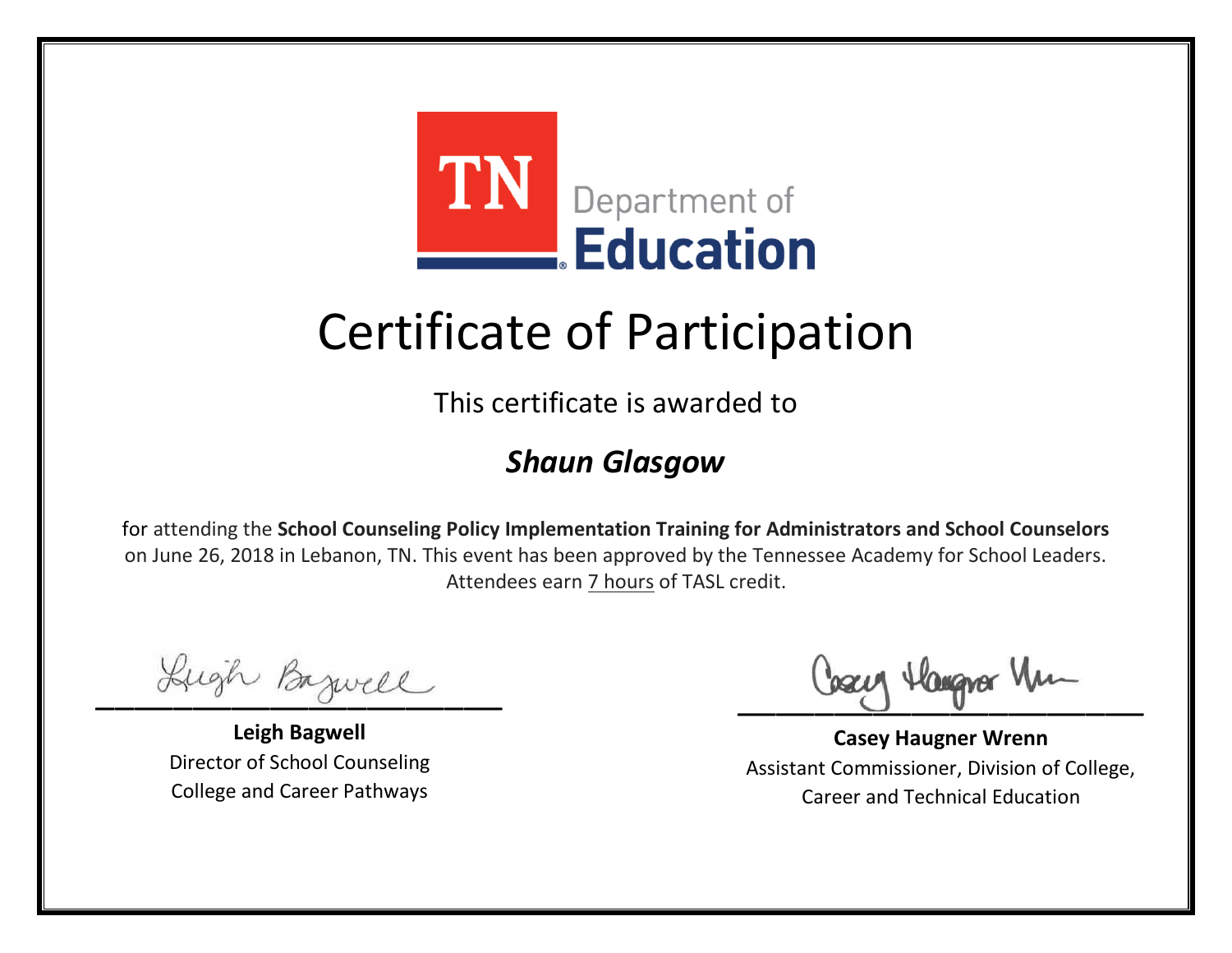

This certificate is awarded to

#### *Wilma Hawkins*

Lugh Bazwell

**Leigh Bagwell** Director of School Counseling College and Career Pathways

Losey Hangra Um

**Casey Haugner Wrenn** Assistant Commissioner, Division of College, Career and Technical Education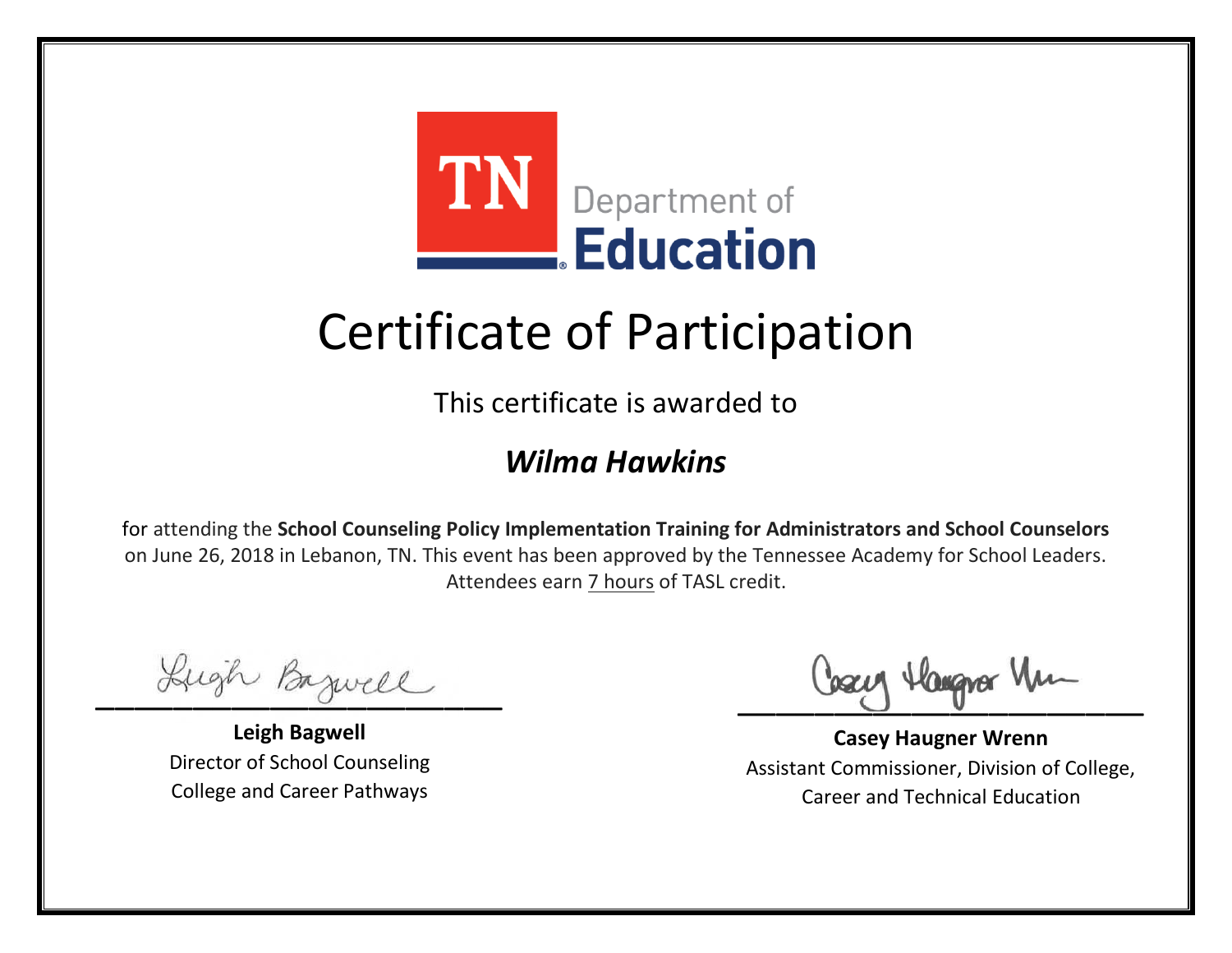

This certificate is awarded to

#### *Dale Leever*

Lugh Bazwell

**Leigh Bagwell** Director of School Counseling College and Career Pathways

Losey Hangra Um

**Casey Haugner Wrenn** Assistant Commissioner, Division of College, Career and Technical Education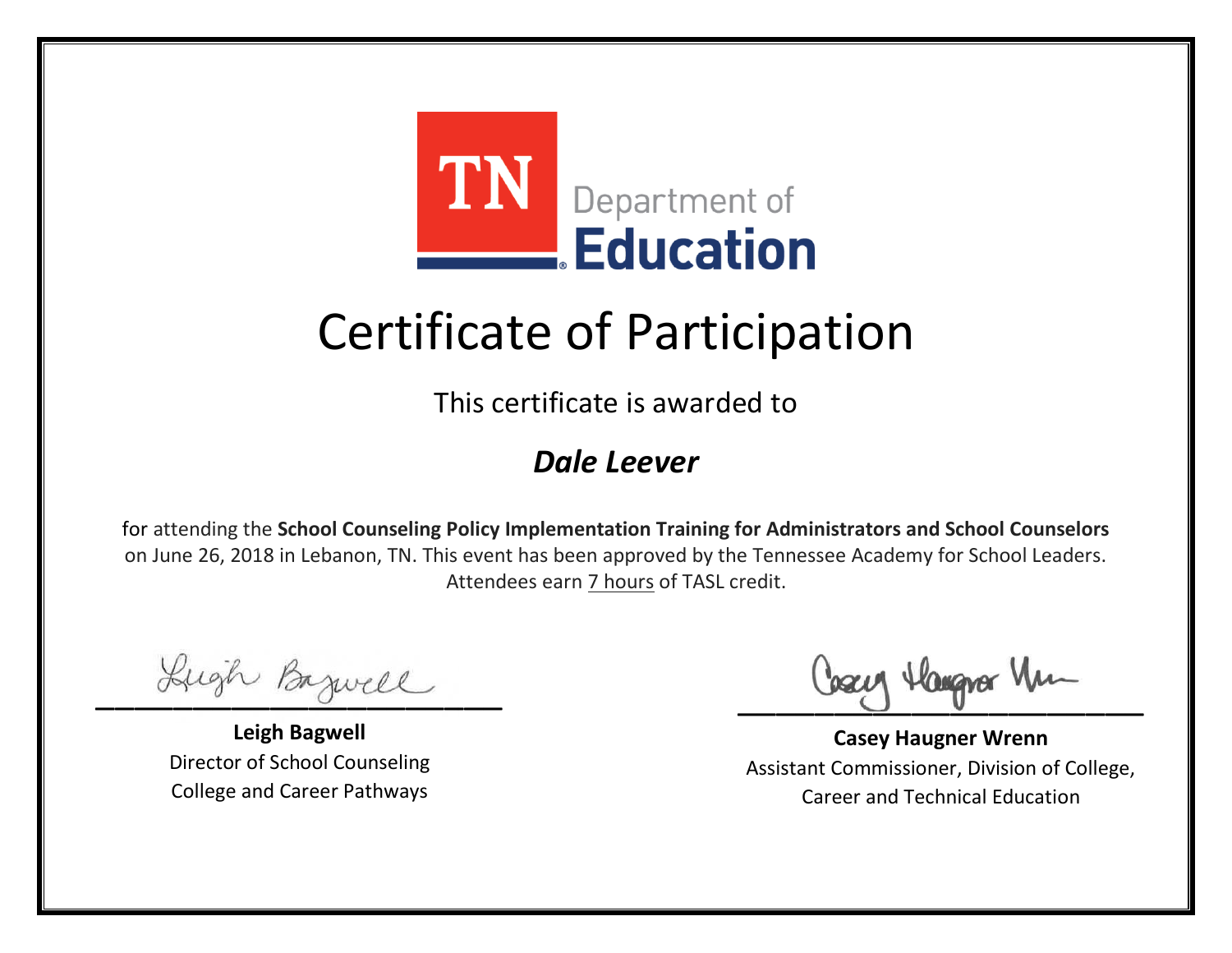

This certificate is awarded to

### *Tavis Massey*

Lugh Bazwell

**Leigh Bagwell** Director of School Counseling College and Career Pathways

Losey Hangra Um

**Casey Haugner Wrenn** Assistant Commissioner, Division of College, Career and Technical Education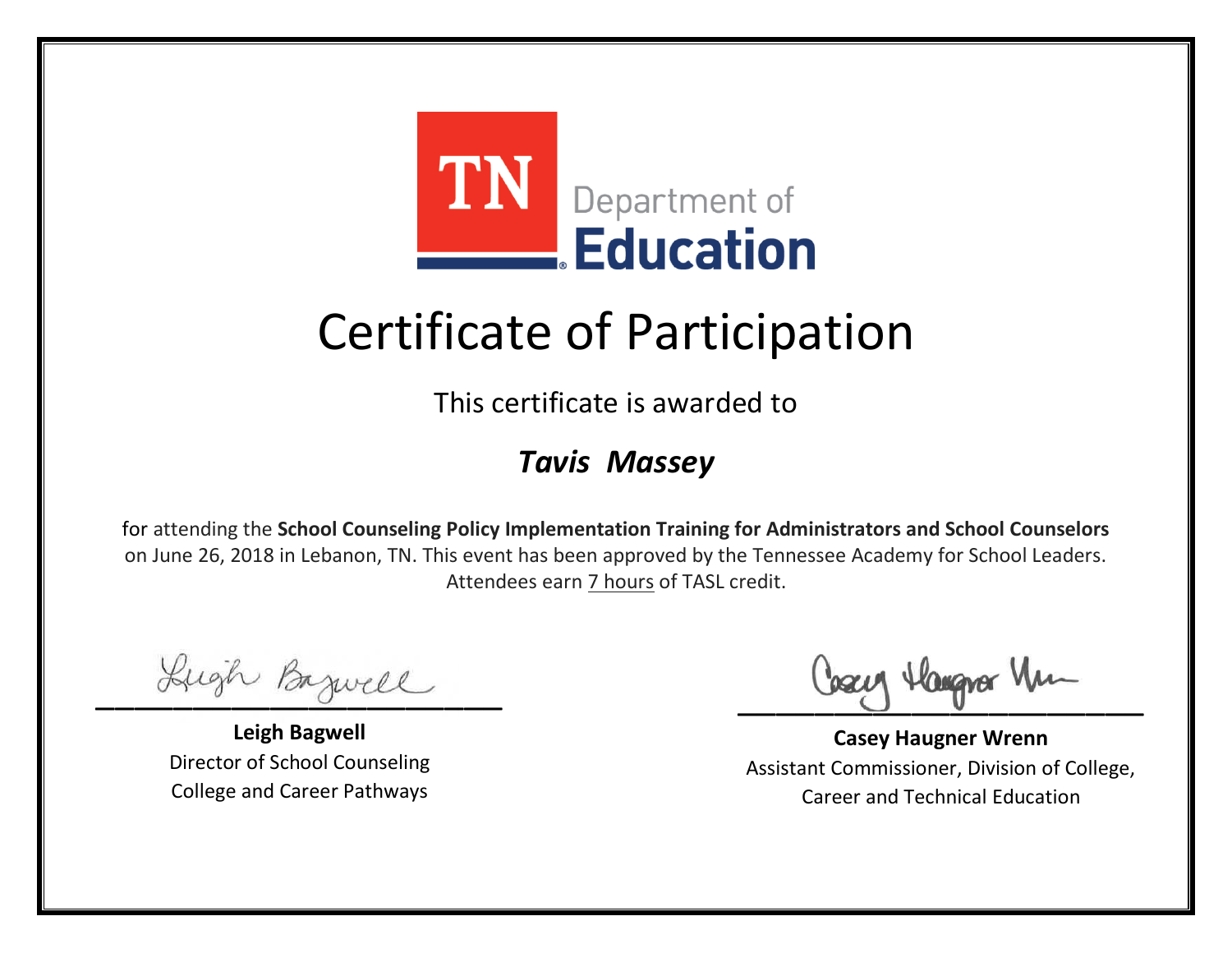

This certificate is awarded to

### *Amy McWhirter*

Lugh Bazwell

**Leigh Bagwell** Director of School Counseling College and Career Pathways

Losey Hangra Um

**Casey Haugner Wrenn** Assistant Commissioner, Division of College, Career and Technical Education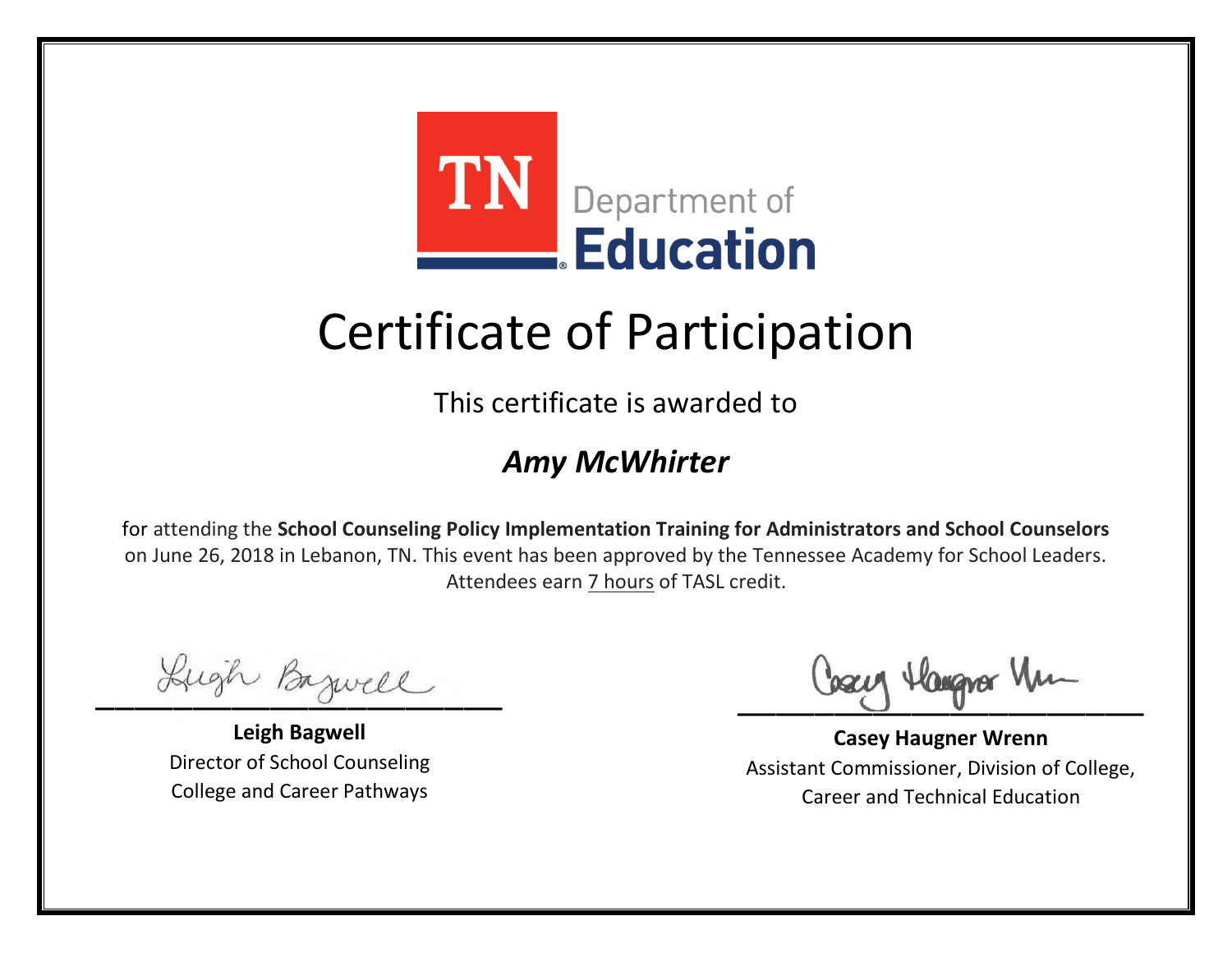

This certificate is awarded to

#### *Kim Meadows*

Lugh Bazwell

**Leigh Bagwell** Director of School Counseling College and Career Pathways

Losey Hangra Um

**Casey Haugner Wrenn** Assistant Commissioner, Division of College, Career and Technical Education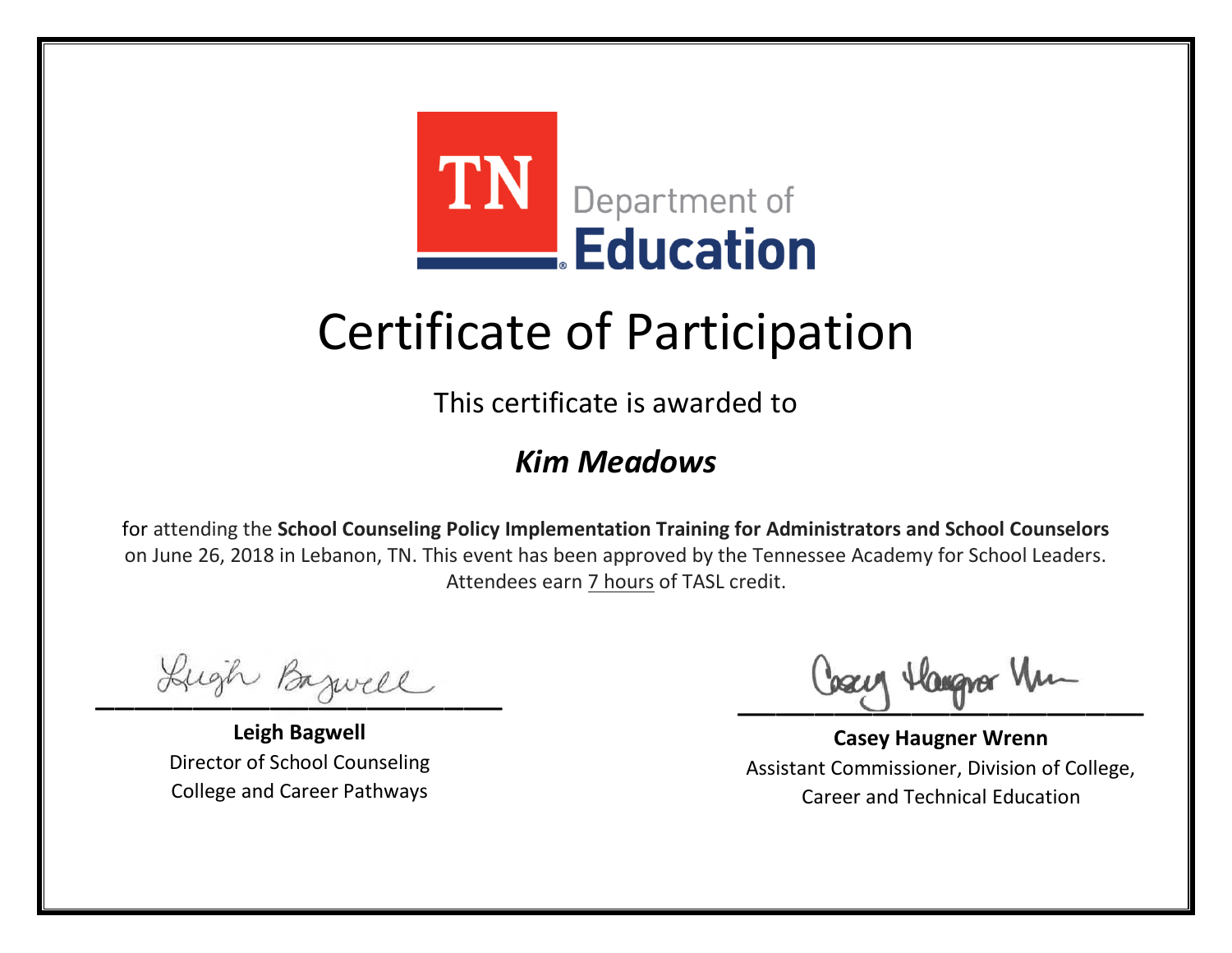

This certificate is awarded to

### *Christine Miller*

Lugh Bazwell

**Leigh Bagwell** Director of School Counseling College and Career Pathways

Losey Hangra Um

**Casey Haugner Wrenn** Assistant Commissioner, Division of College, Career and Technical Education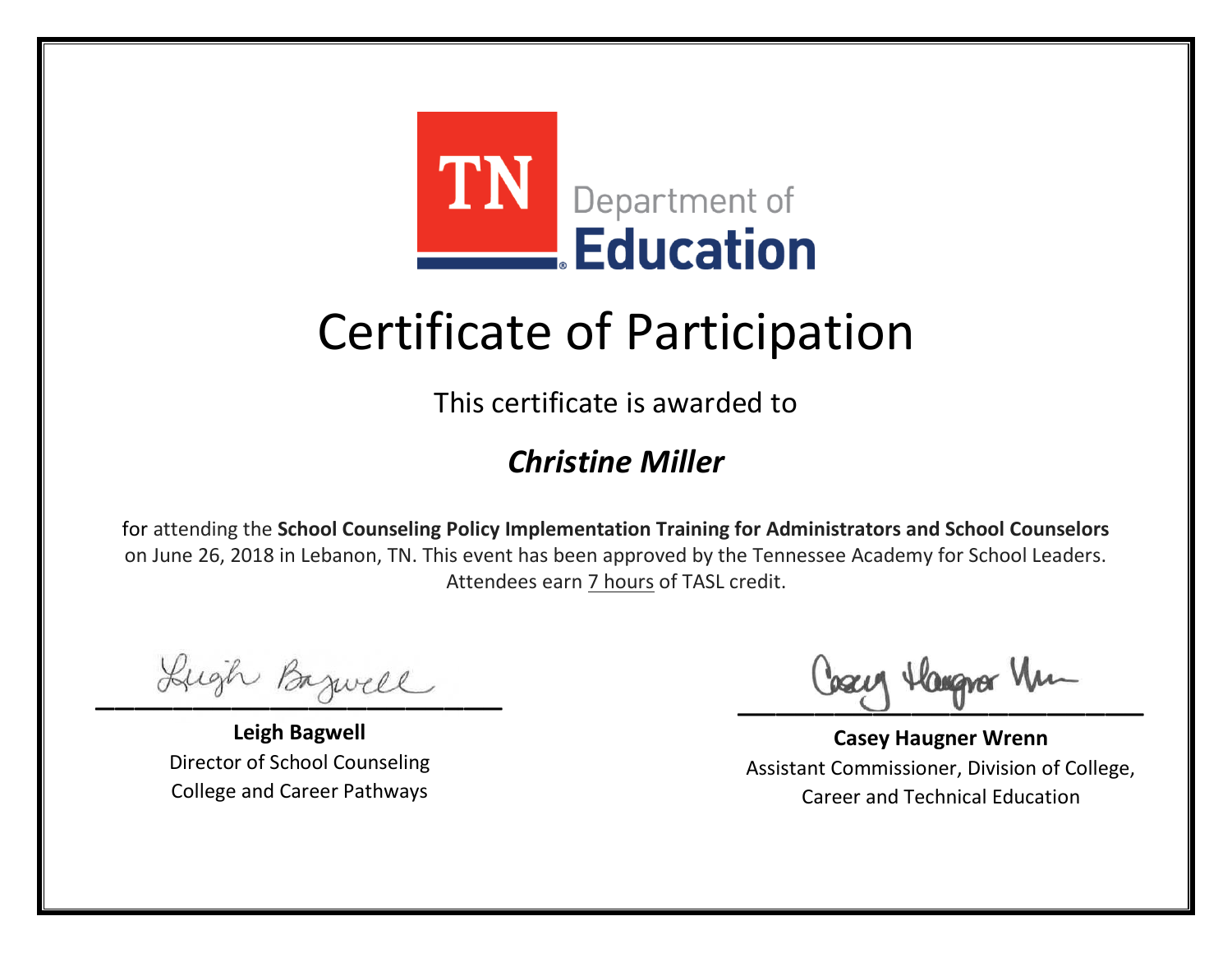

This certificate is awarded to

#### *Jennifer Moore*

Lugh Bazwell

**Leigh Bagwell** Director of School Counseling College and Career Pathways

Losey Hangra Um

**Casey Haugner Wrenn** Assistant Commissioner, Division of College, Career and Technical Education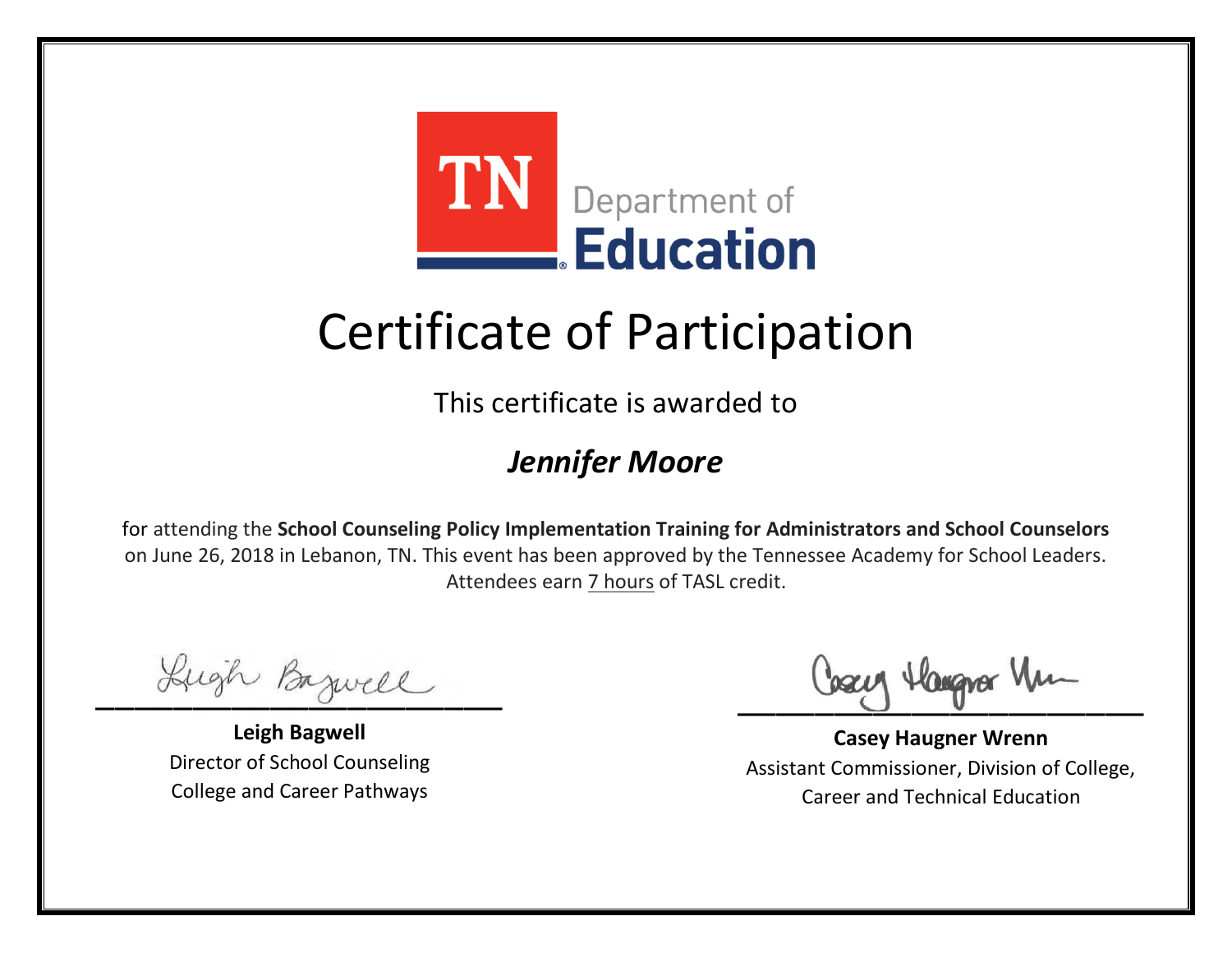

This certificate is awarded to

### *Emily Pierce*

Lugh Bazwell

**Leigh Bagwell** Director of School Counseling College and Career Pathways

Losey Hangra Um

**Casey Haugner Wrenn** Assistant Commissioner, Division of College, Career and Technical Education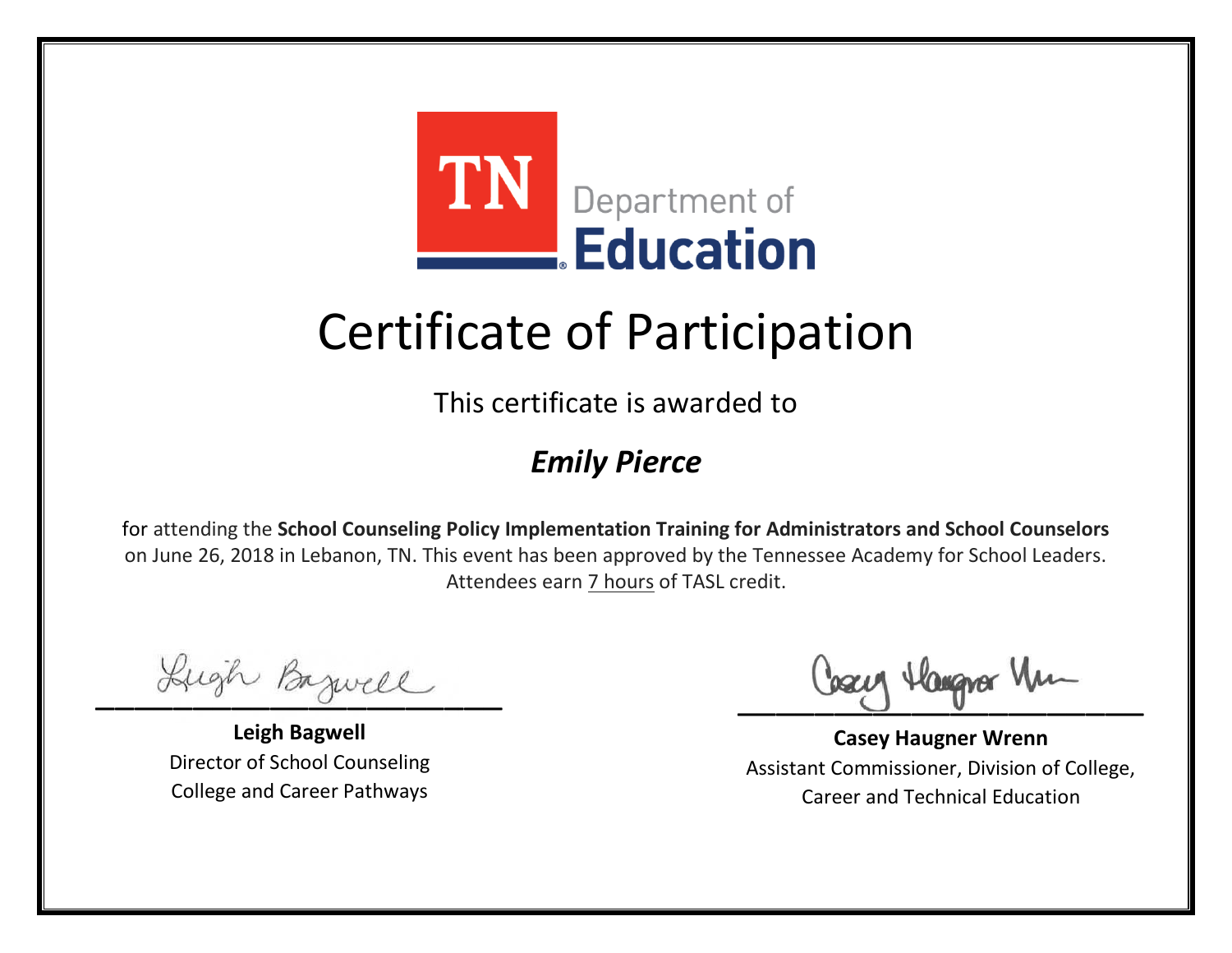

This certificate is awarded to

#### *Anna Raines*

Lugh Bazwell

**Leigh Bagwell** Director of School Counseling College and Career Pathways

Losey Hangra Um

**Casey Haugner Wrenn** Assistant Commissioner, Division of College, Career and Technical Education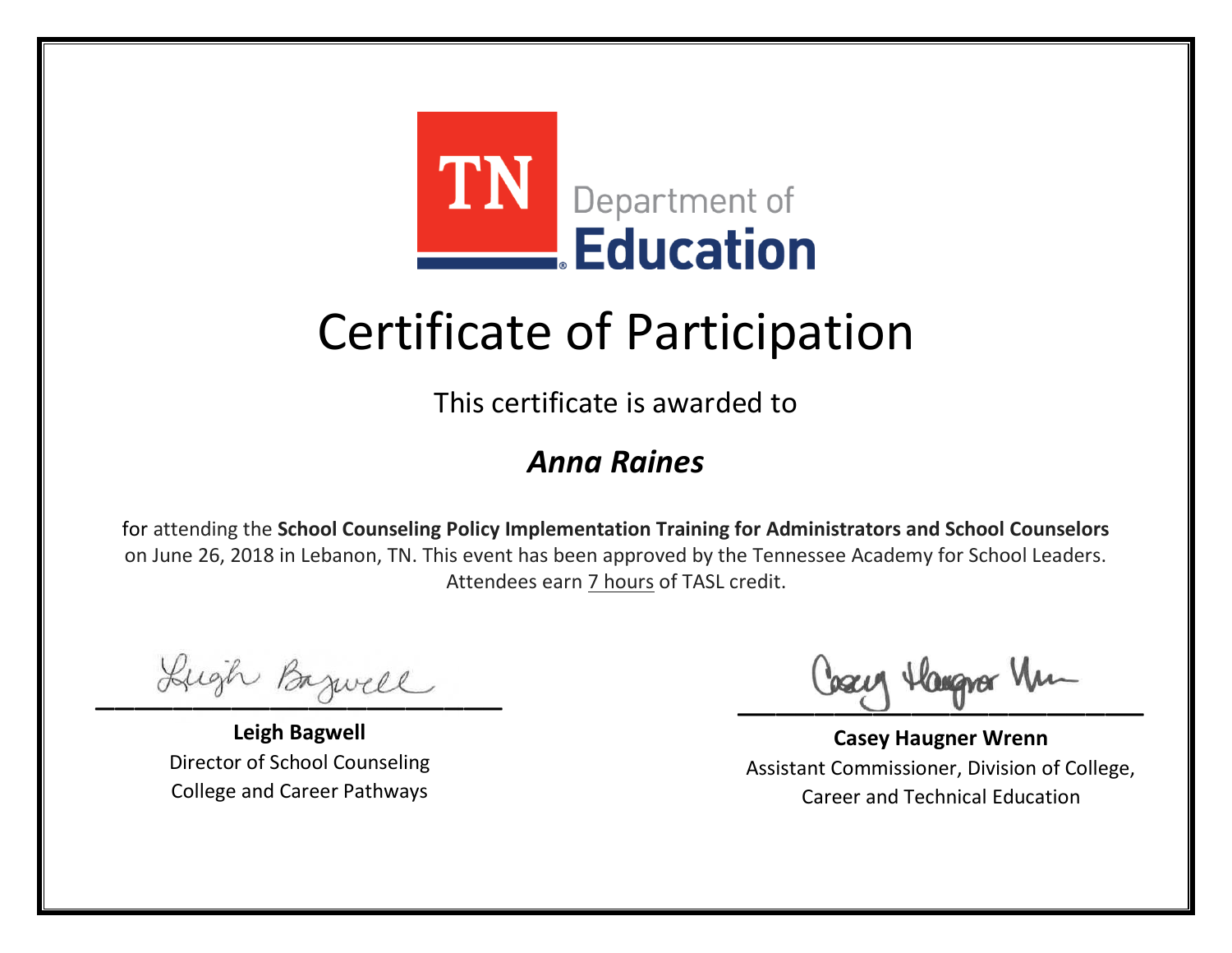

This certificate is awarded to

#### *Amber Raymer*

Lugh Bazwell

**Leigh Bagwell** Director of School Counseling College and Career Pathways

Losey Hangra Um

**Casey Haugner Wrenn** Assistant Commissioner, Division of College, Career and Technical Education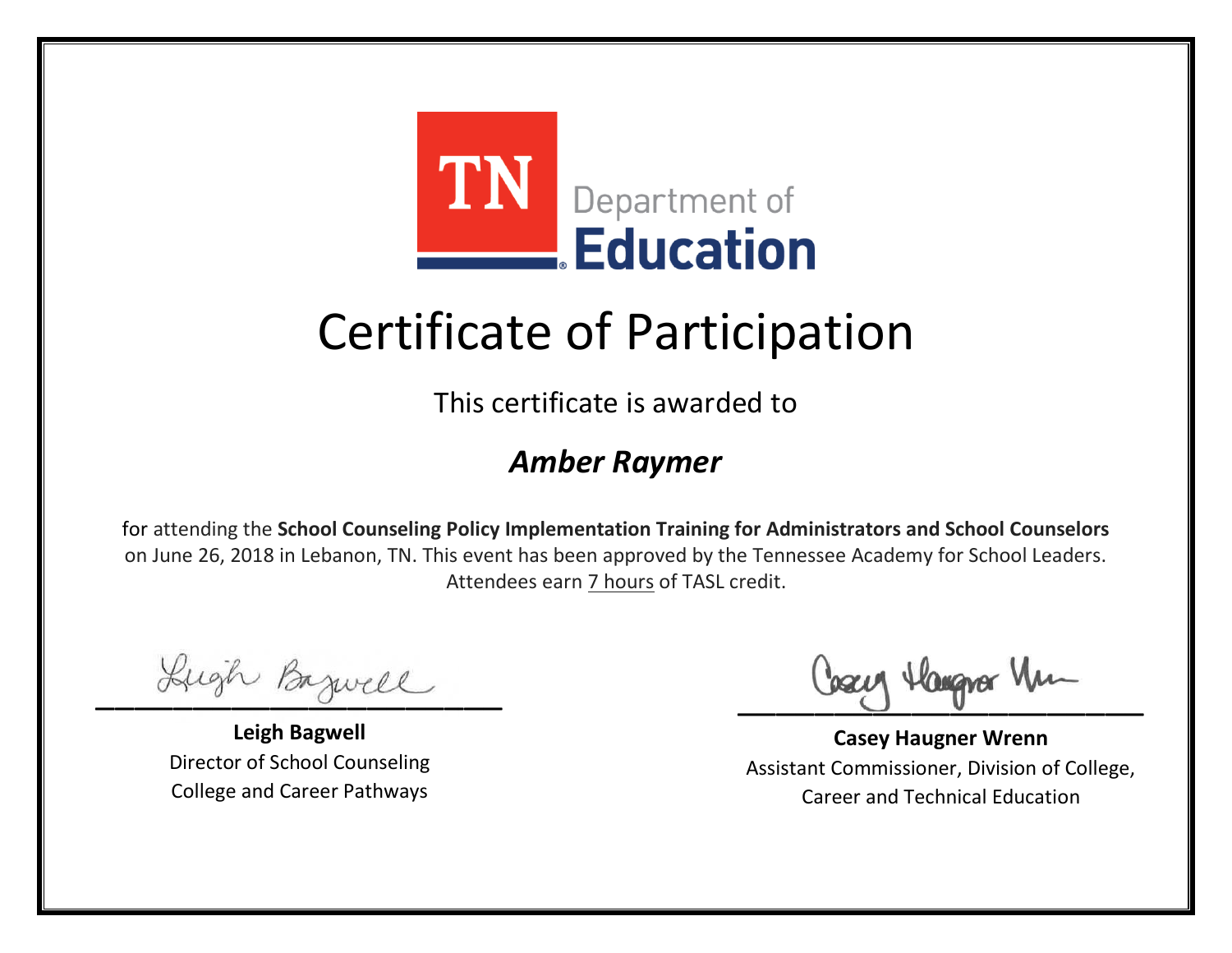

This certificate is awarded to

#### *Lee Rector*

Lugh Bazwell

**Leigh Bagwell** Director of School Counseling College and Career Pathways

Losey Hangra Um

**Casey Haugner Wrenn** Assistant Commissioner, Division of College, Career and Technical Education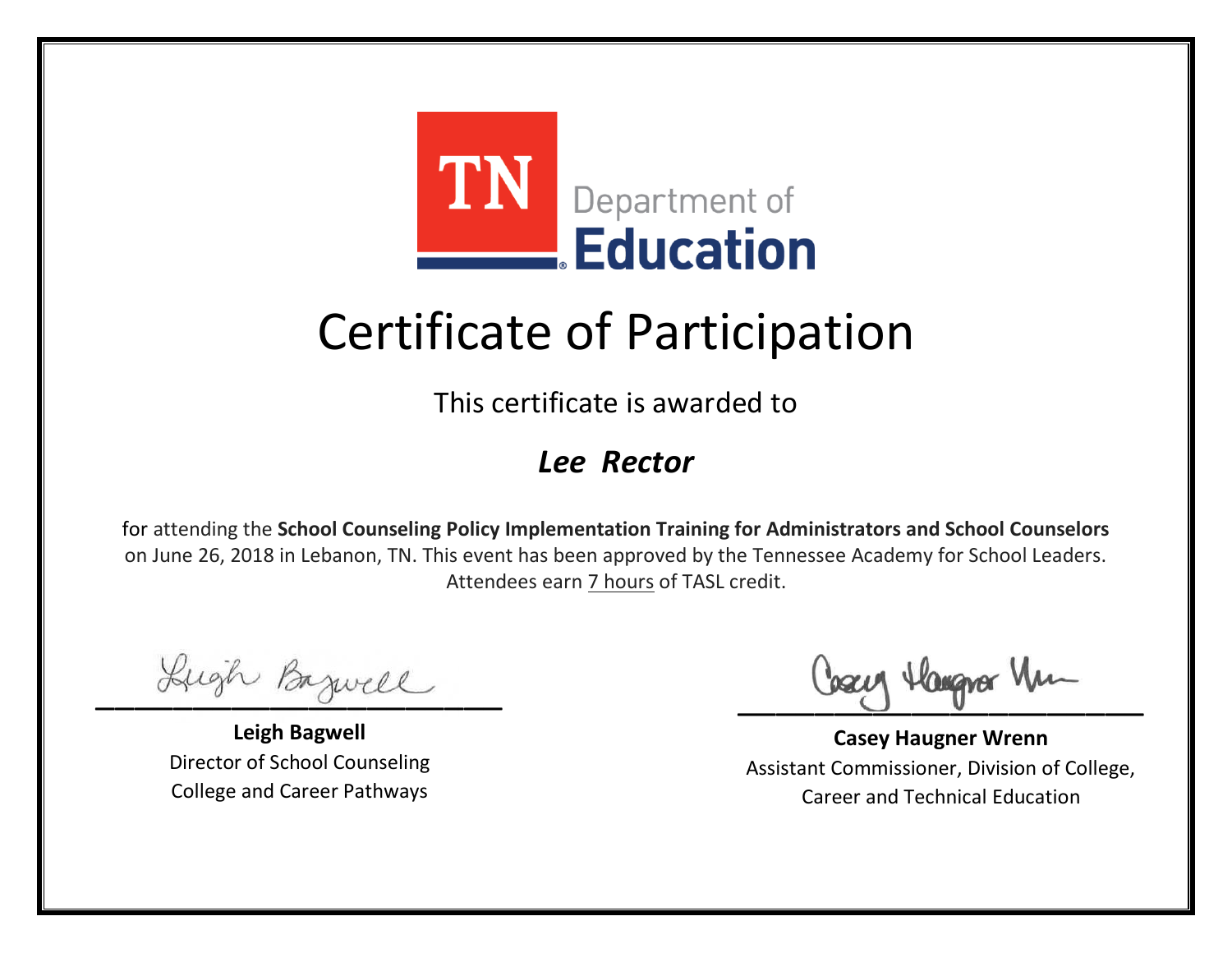

This certificate is awarded to

#### *Melissa Robbins*

Lugh Bazwell

**Leigh Bagwell** Director of School Counseling College and Career Pathways

Losey Hangra Um

**Casey Haugner Wrenn** Assistant Commissioner, Division of College, Career and Technical Education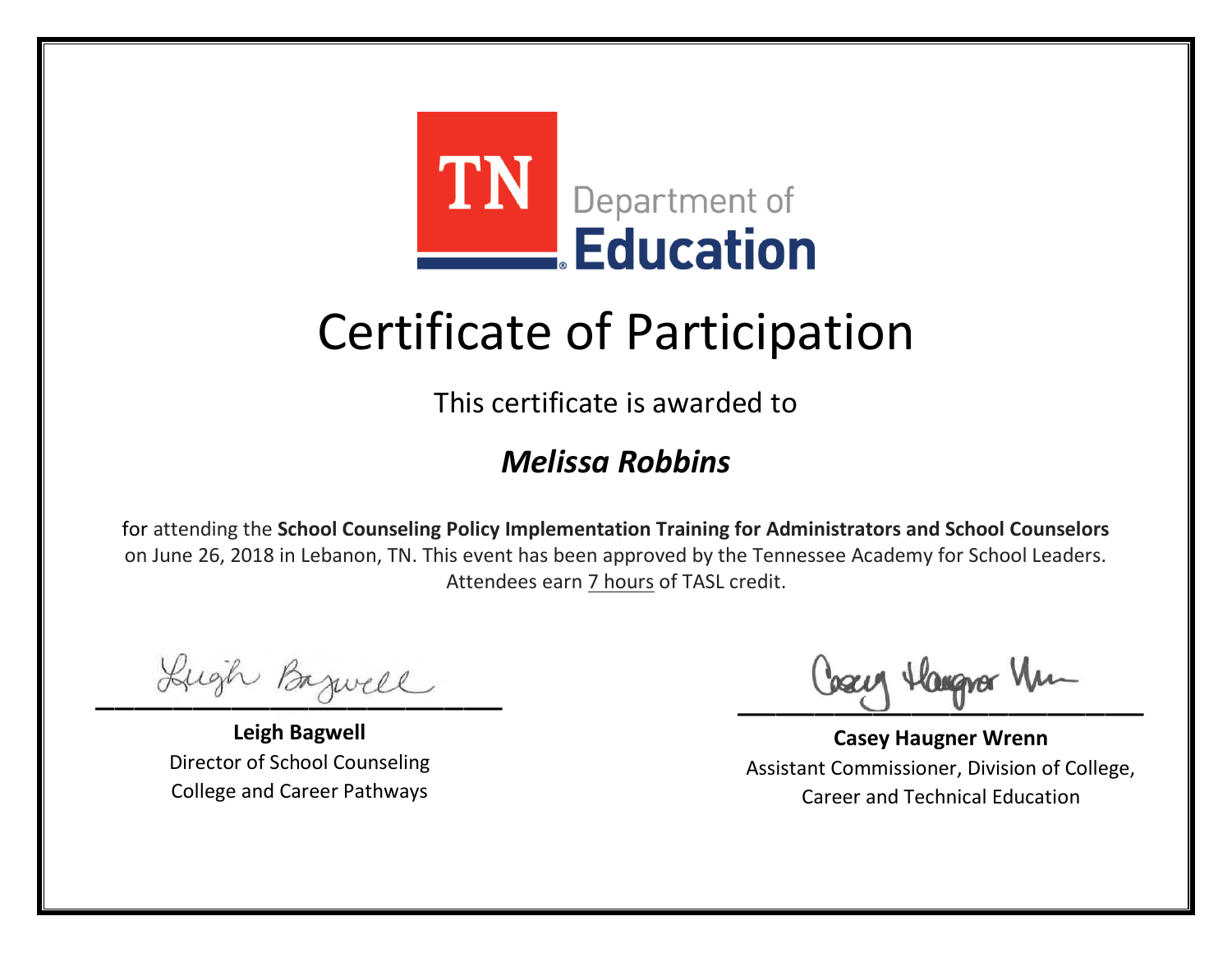

This certificate is awarded to

#### *Mel Sawyers*

Lugh Bazwell

**Leigh Bagwell** Director of School Counseling College and Career Pathways

Losey Hangra Um

**Casey Haugner Wrenn** Assistant Commissioner, Division of College, Career and Technical Education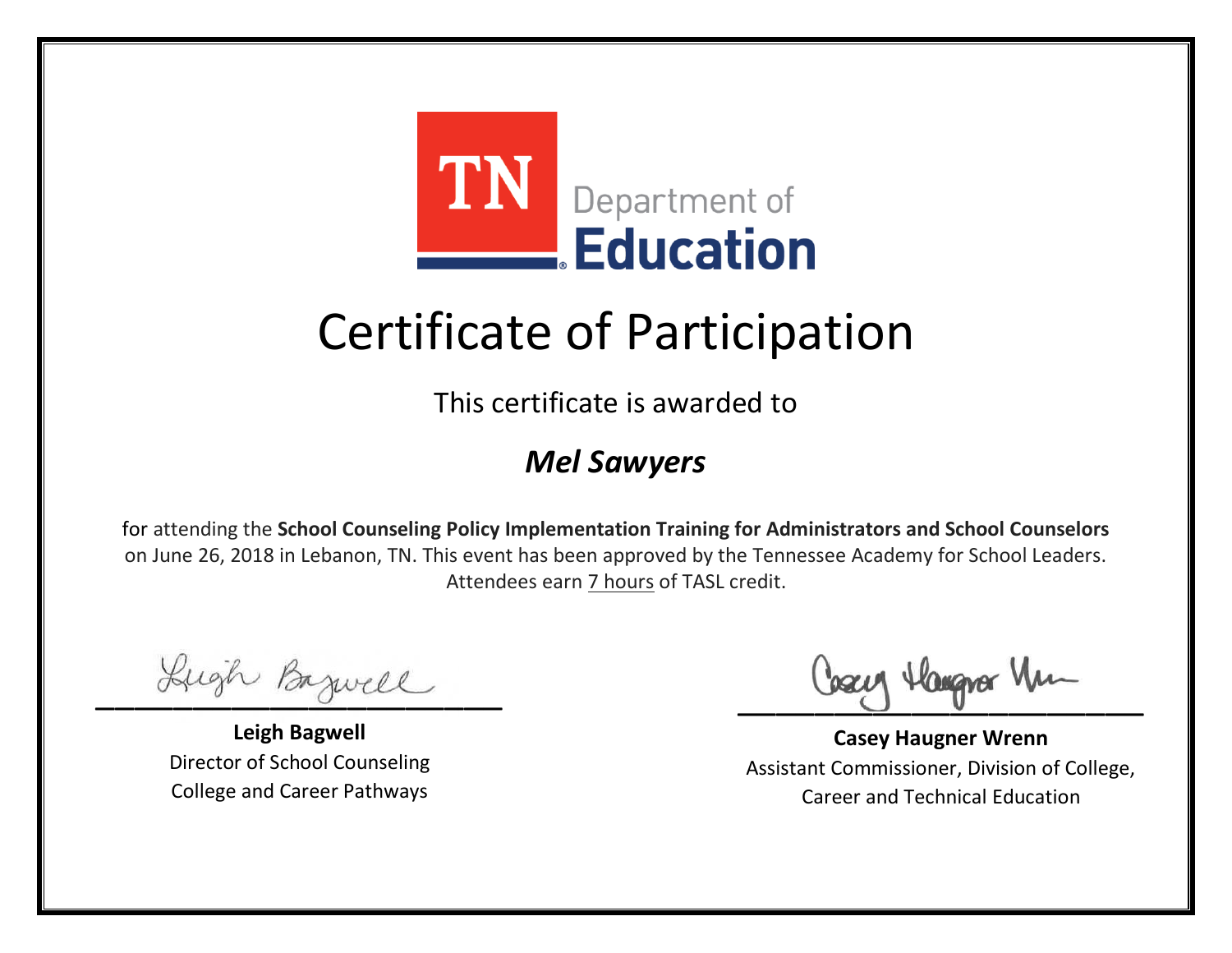

This certificate is awarded to

#### *Ranesa Shipman*

Lugh Bazwell

**Leigh Bagwell** Director of School Counseling College and Career Pathways

Losey Hangra Um

**Casey Haugner Wrenn** Assistant Commissioner, Division of College, Career and Technical Education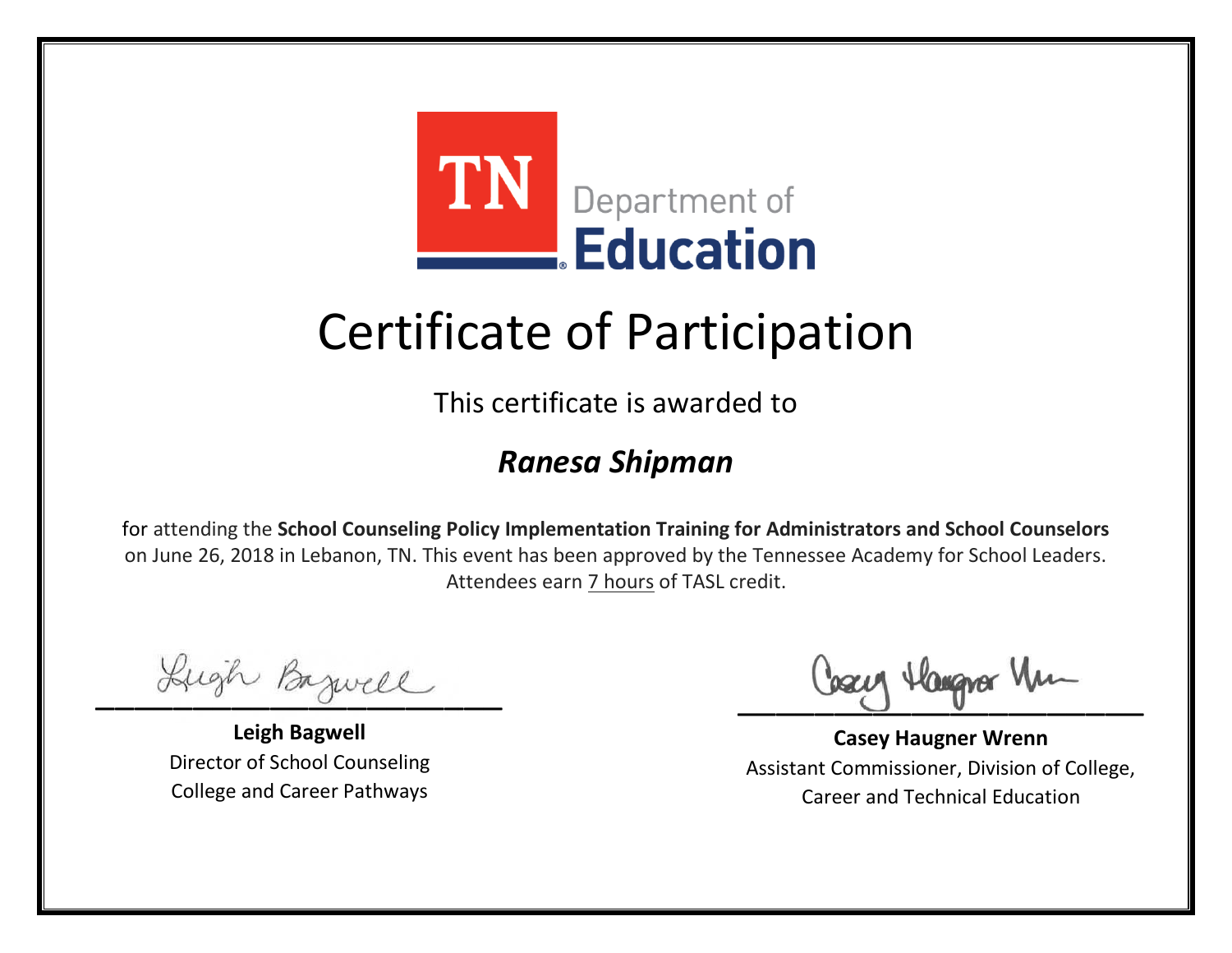

This certificate is awarded to

### *Mitzi Smith*

Lugh Bazwell

**Leigh Bagwell** Director of School Counseling College and Career Pathways

Losey Hangra Um

**Casey Haugner Wrenn** Assistant Commissioner, Division of College, Career and Technical Education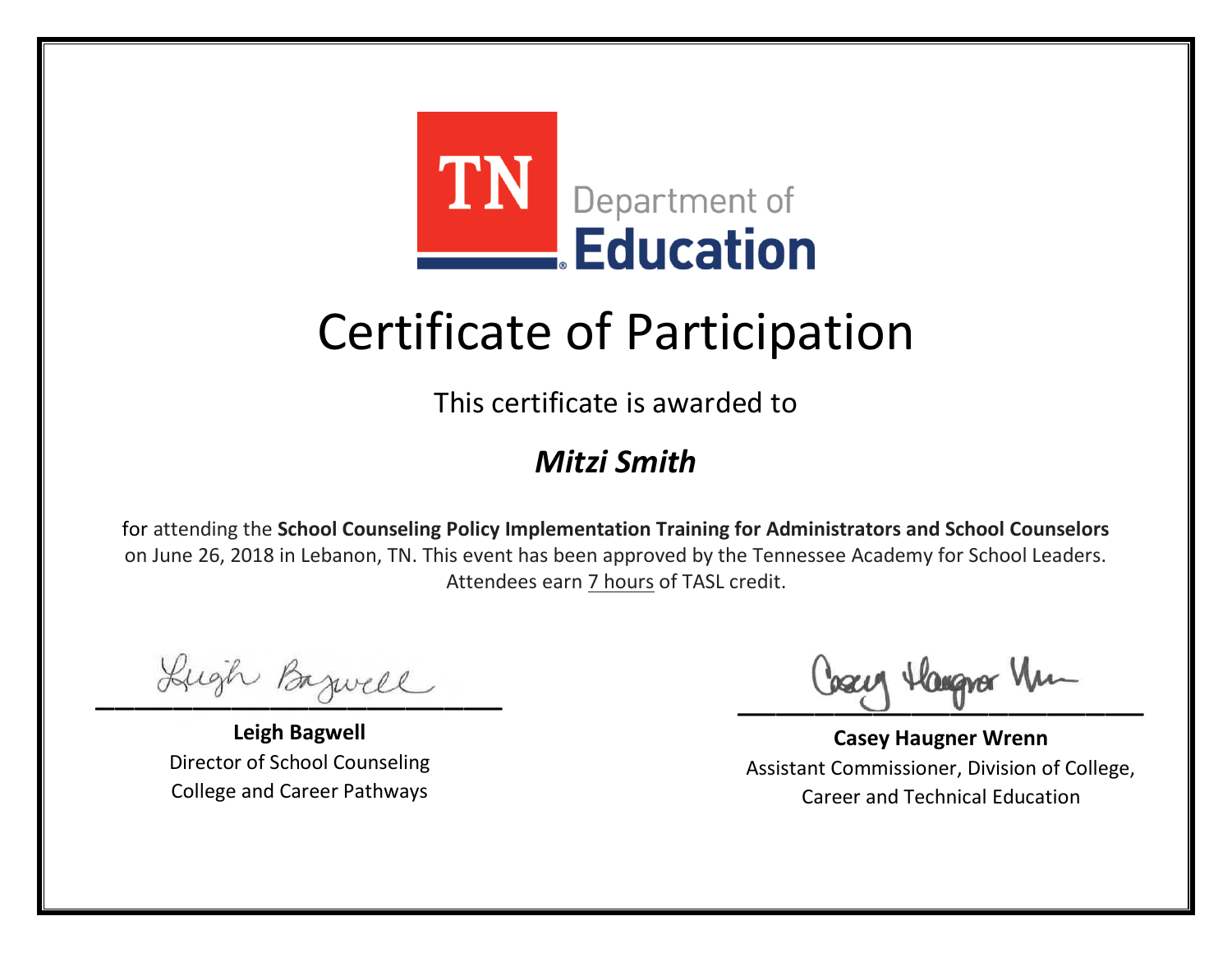

This certificate is awarded to

### *Eve Southworth*

Lugh Bazwell

**Leigh Bagwell** Director of School Counseling College and Career Pathways

Losey Hangra Um

**Casey Haugner Wrenn** Assistant Commissioner, Division of College, Career and Technical Education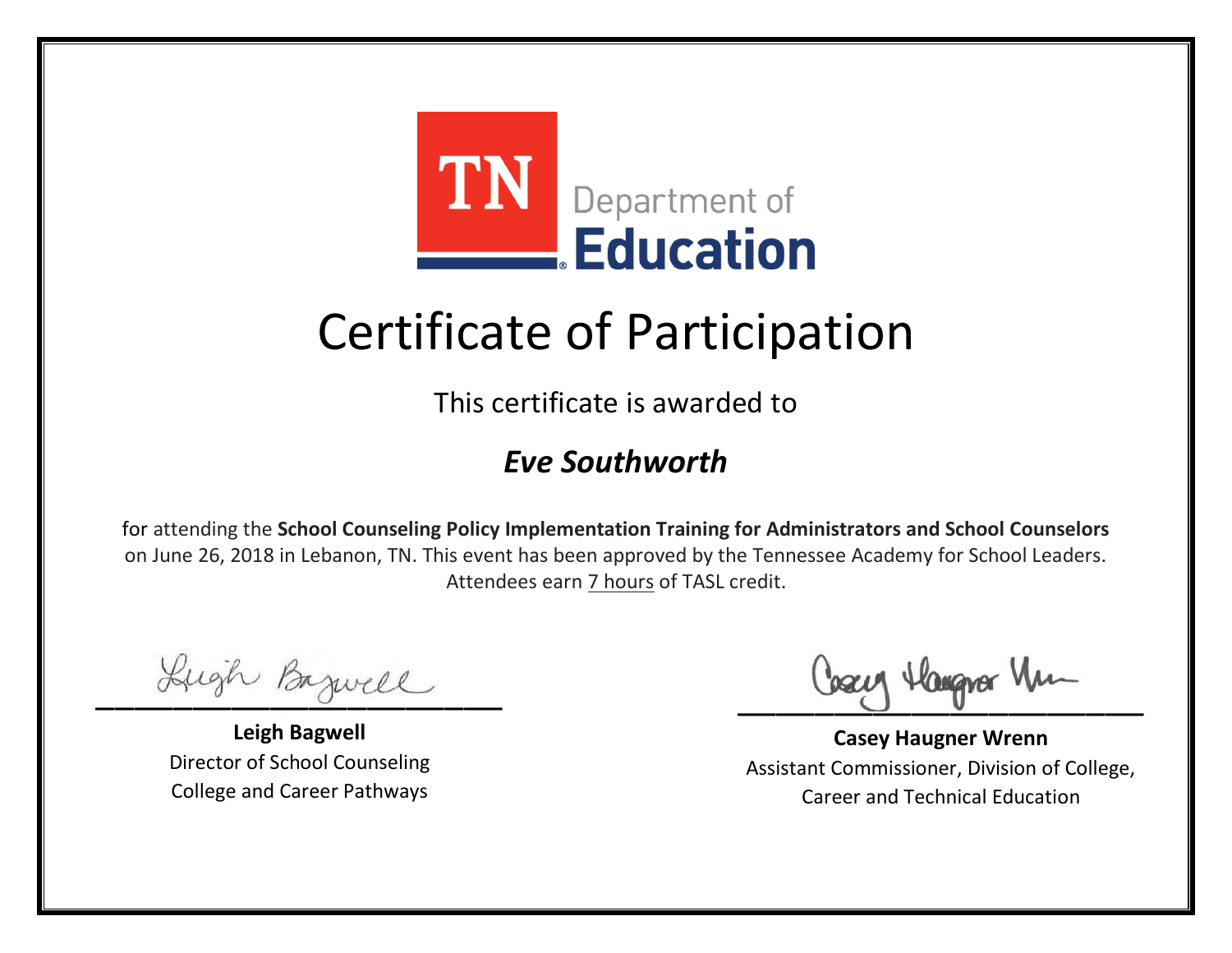

This certificate is awarded to

### *Mary Steward*

Lugh Bazwell

**Leigh Bagwell** Director of School Counseling College and Career Pathways

Losey Hangra Um

**Casey Haugner Wrenn** Assistant Commissioner, Division of College, Career and Technical Education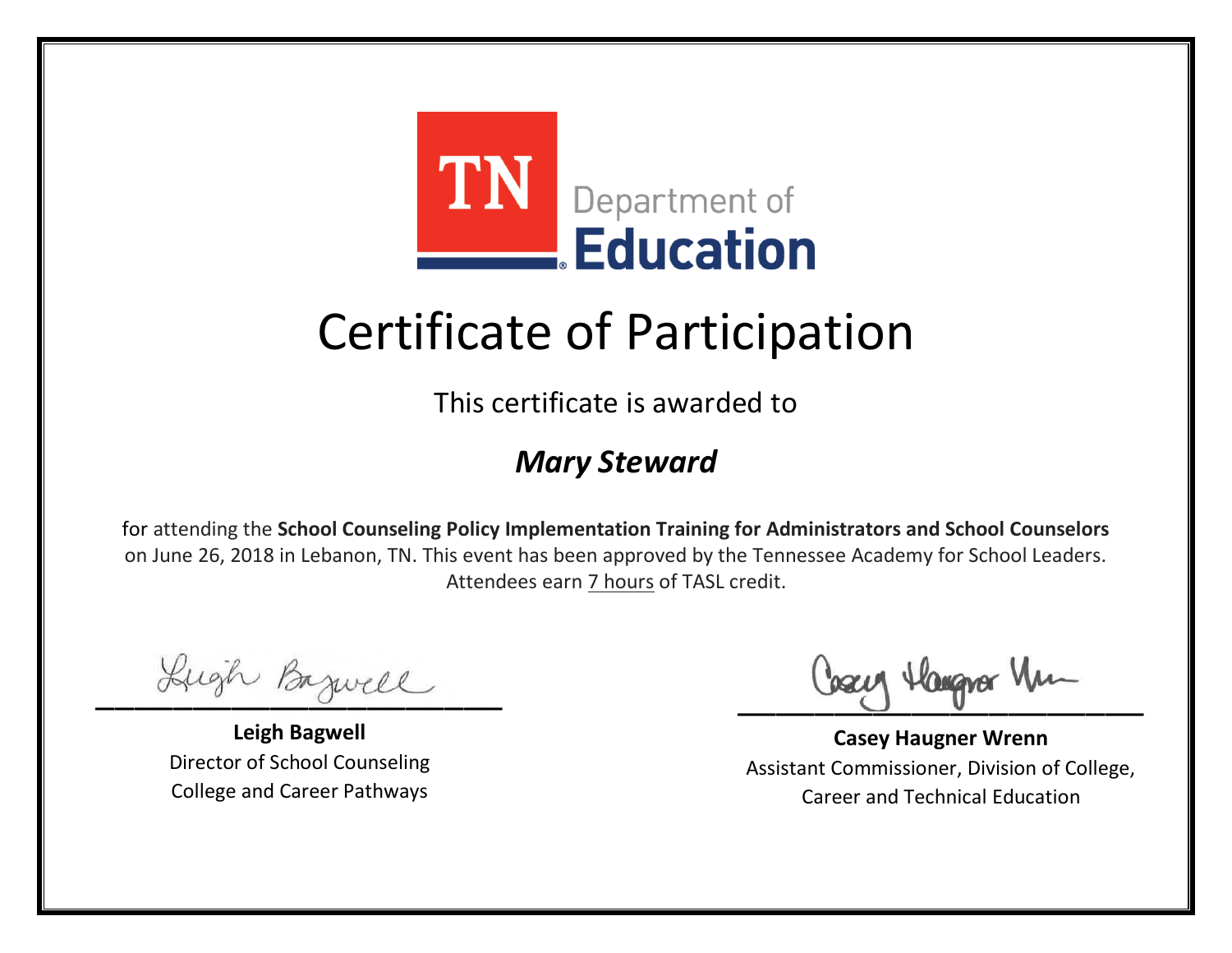

This certificate is awarded to

### *Christy Walker*

Lugh Bazwell

**Leigh Bagwell** Director of School Counseling College and Career Pathways

Losey Hangra Um

**Casey Haugner Wrenn** Assistant Commissioner, Division of College, Career and Technical Education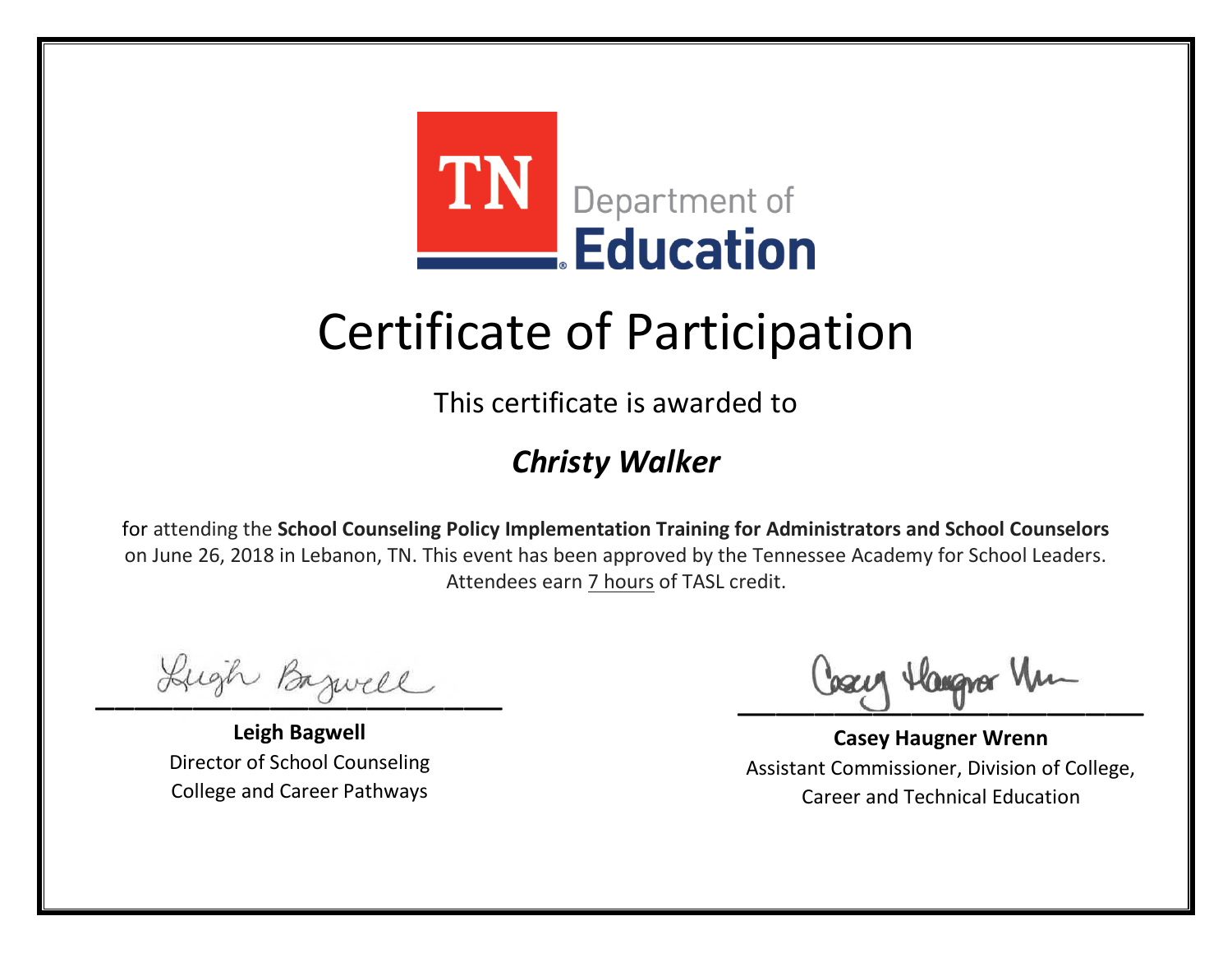

This certificate is awarded to

### *Bethany Wilson*

Lugh Bazwell

**Leigh Bagwell** Director of School Counseling College and Career Pathways

Losey Hangra Um

**Casey Haugner Wrenn** Assistant Commissioner, Division of College, Career and Technical Education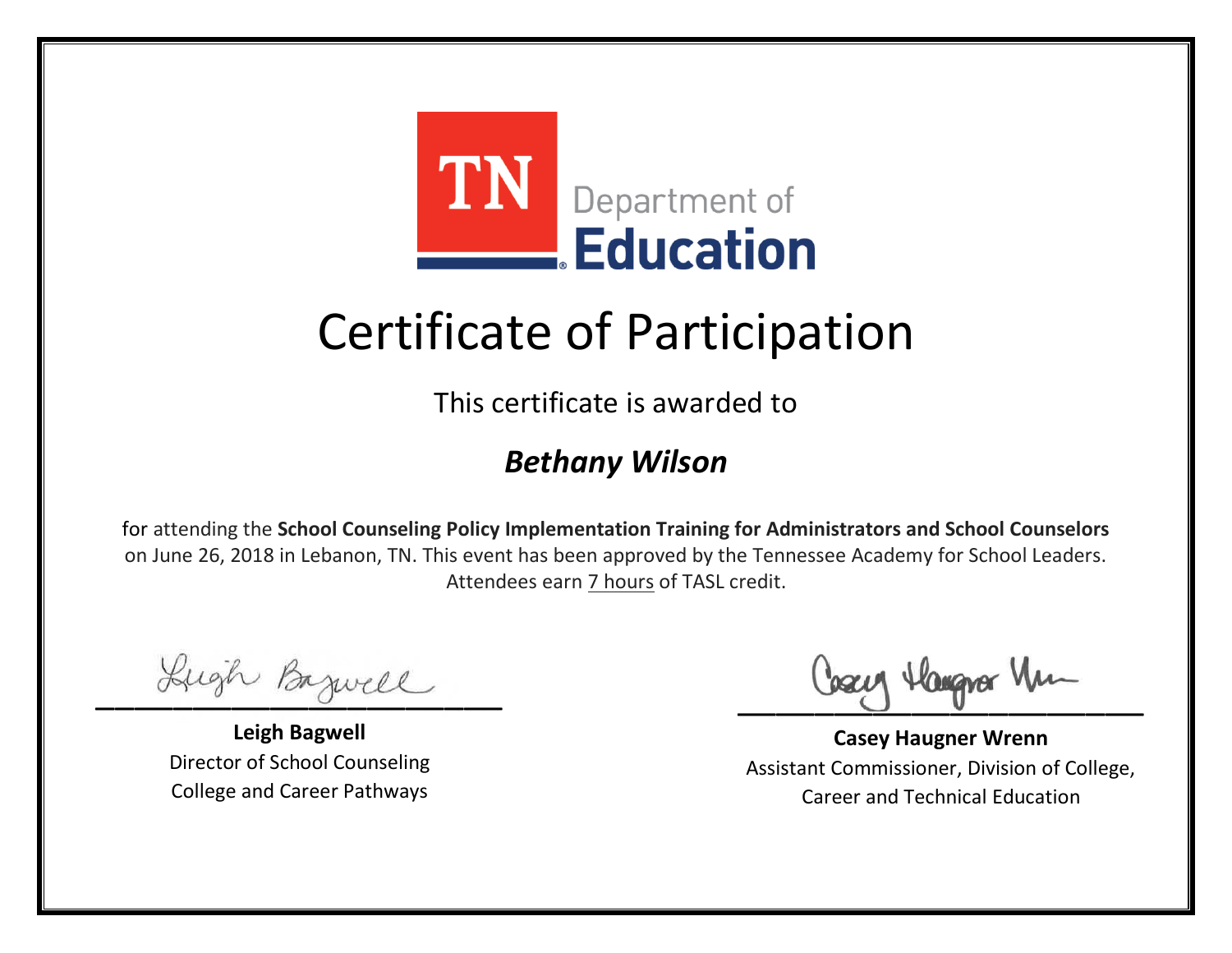

This certificate is awarded to

### *Cathy York*

Lugh Bazwell

**Leigh Bagwell** Director of School Counseling College and Career Pathways

Losey Hangra Um

**Casey Haugner Wrenn** Assistant Commissioner, Division of College, Career and Technical Education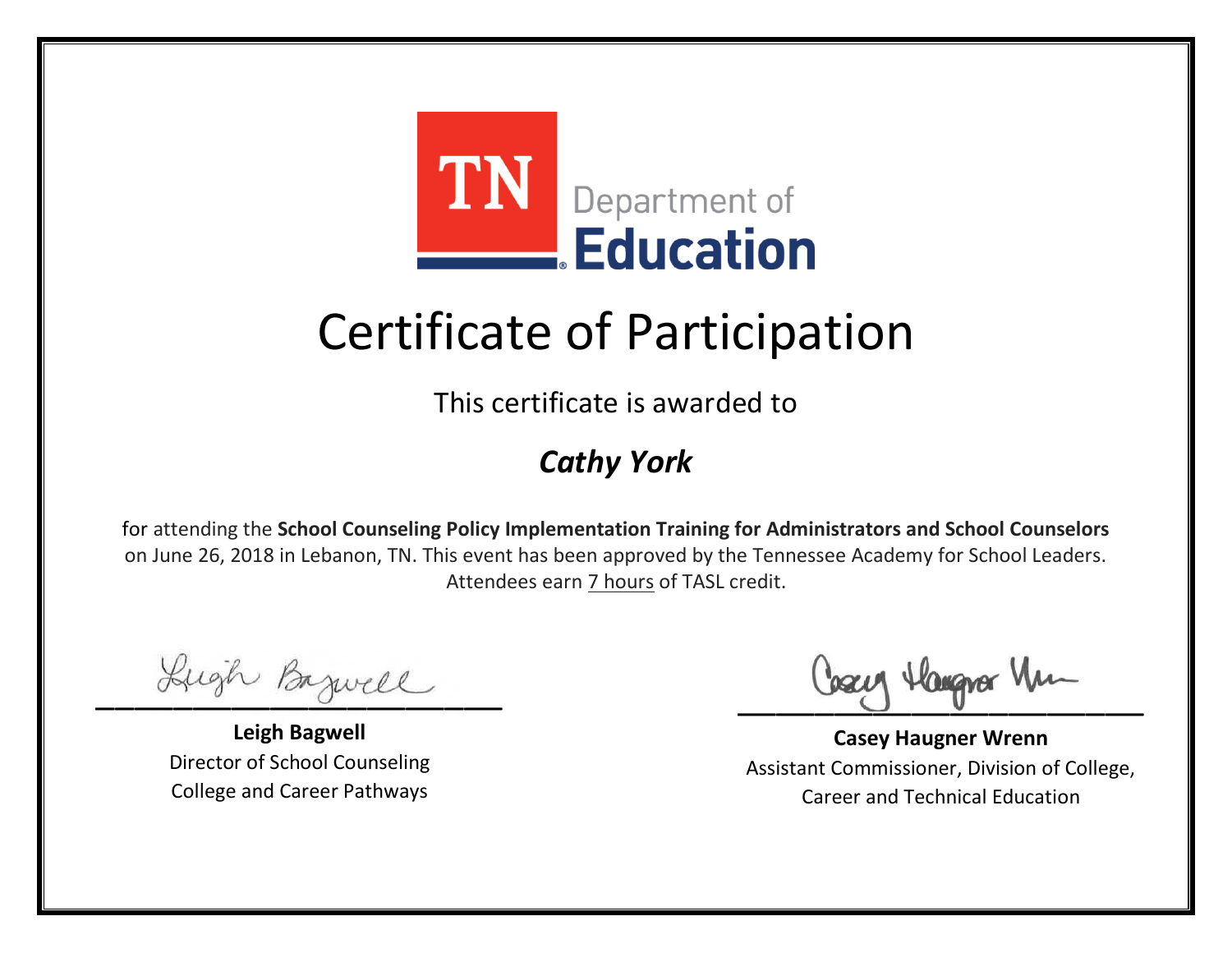

This certificate is awarded to

### *Patience Cannon*

Lugh Bazwell

**Leigh Bagwell** Director of School Counseling College and Career Pathways

Losey Hangra Um

**Casey Haugner Wrenn** Assistant Commissioner, Division of College, Career and Technical Education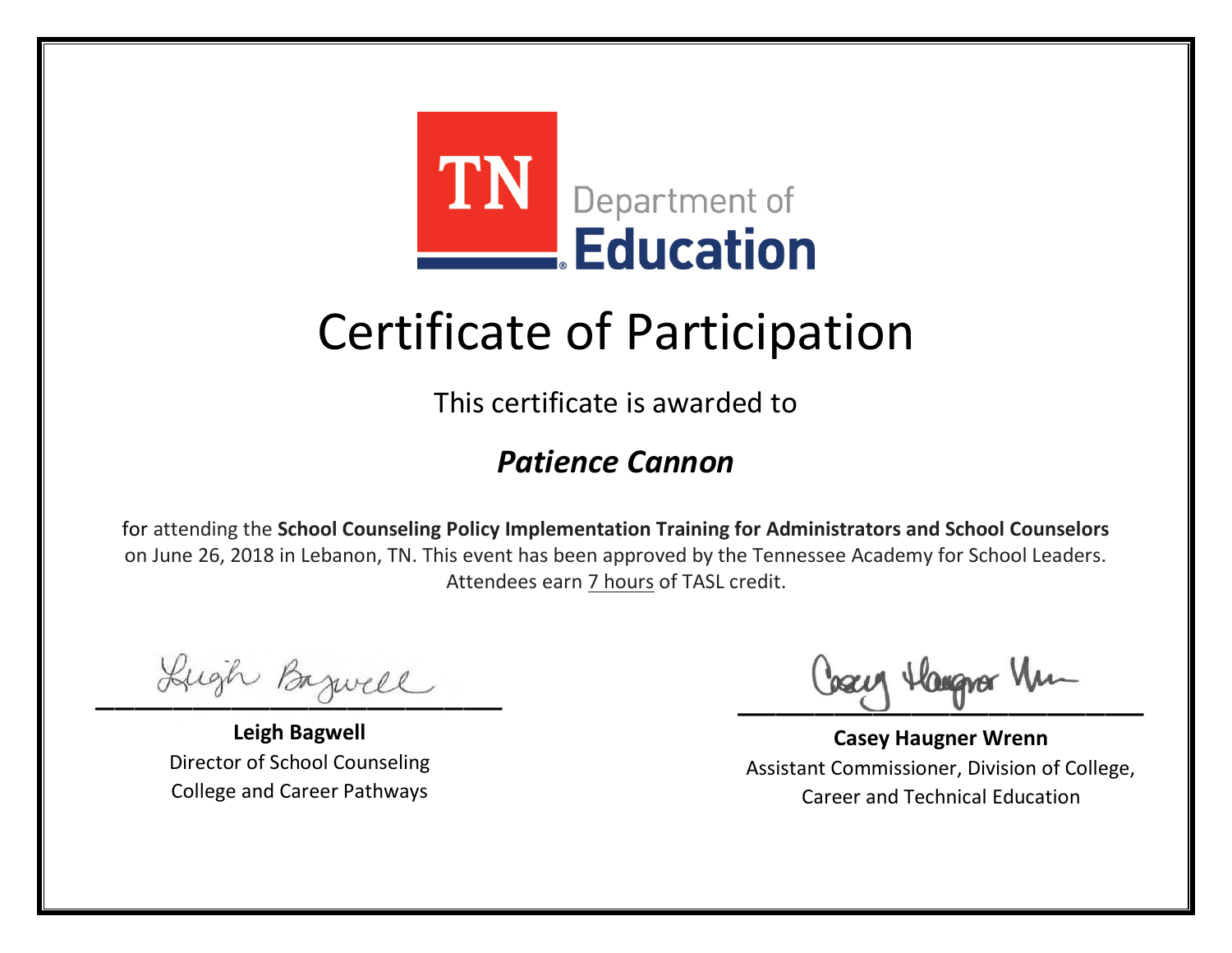

This certificate is awarded to

### *Chris Plummer*

Lugh Bazwell

**Leigh Bagwell** Director of School Counseling College and Career Pathways

Losey Hangra Um

**Casey Haugner Wrenn** Assistant Commissioner, Division of College, Career and Technical Education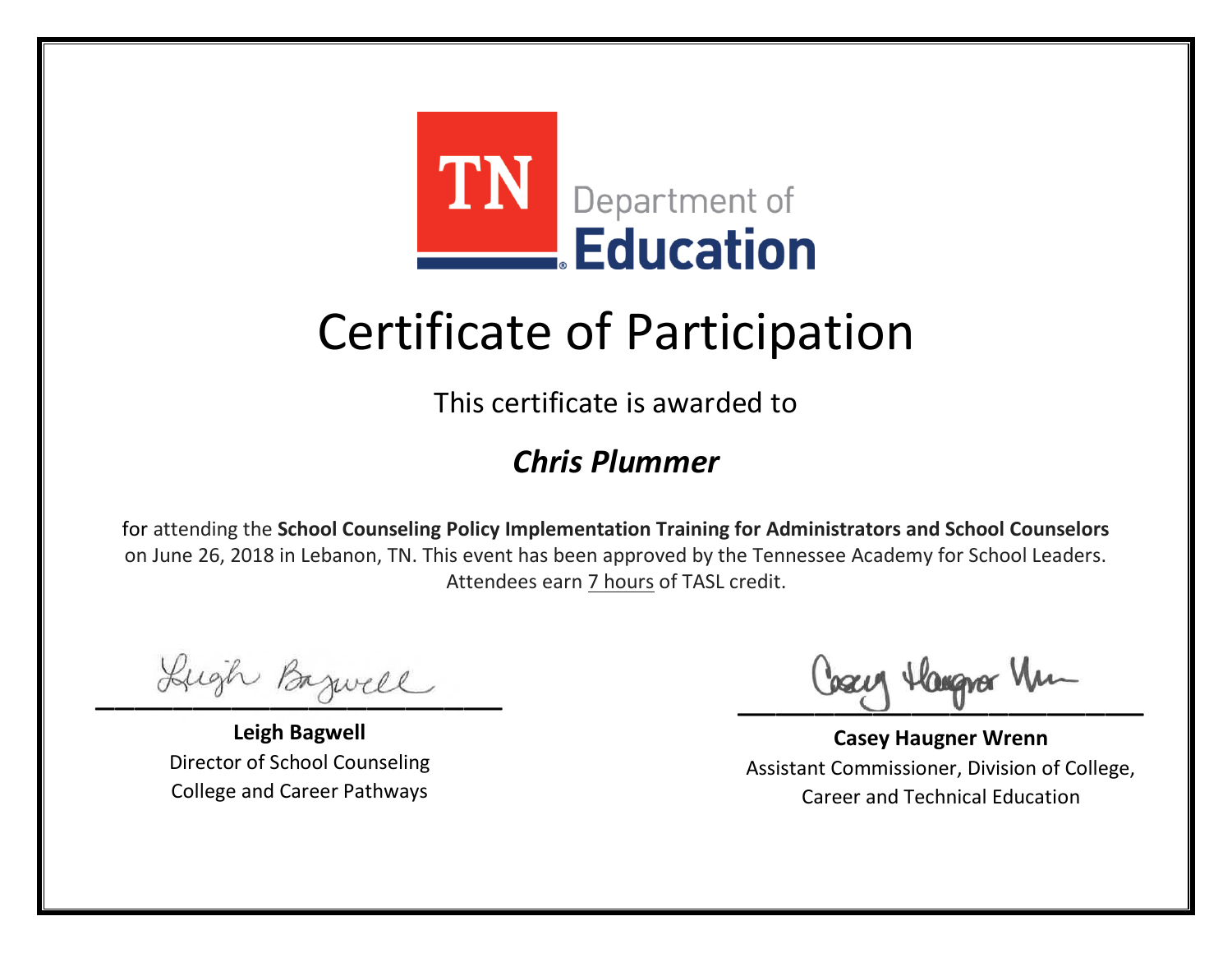

This certificate is awarded to

### *Jeremy Willis*

Lugh Bazwell

**Leigh Bagwell** Director of School Counseling College and Career Pathways

Losey Hangra Um

**Casey Haugner Wrenn** Assistant Commissioner, Division of College, Career and Technical Education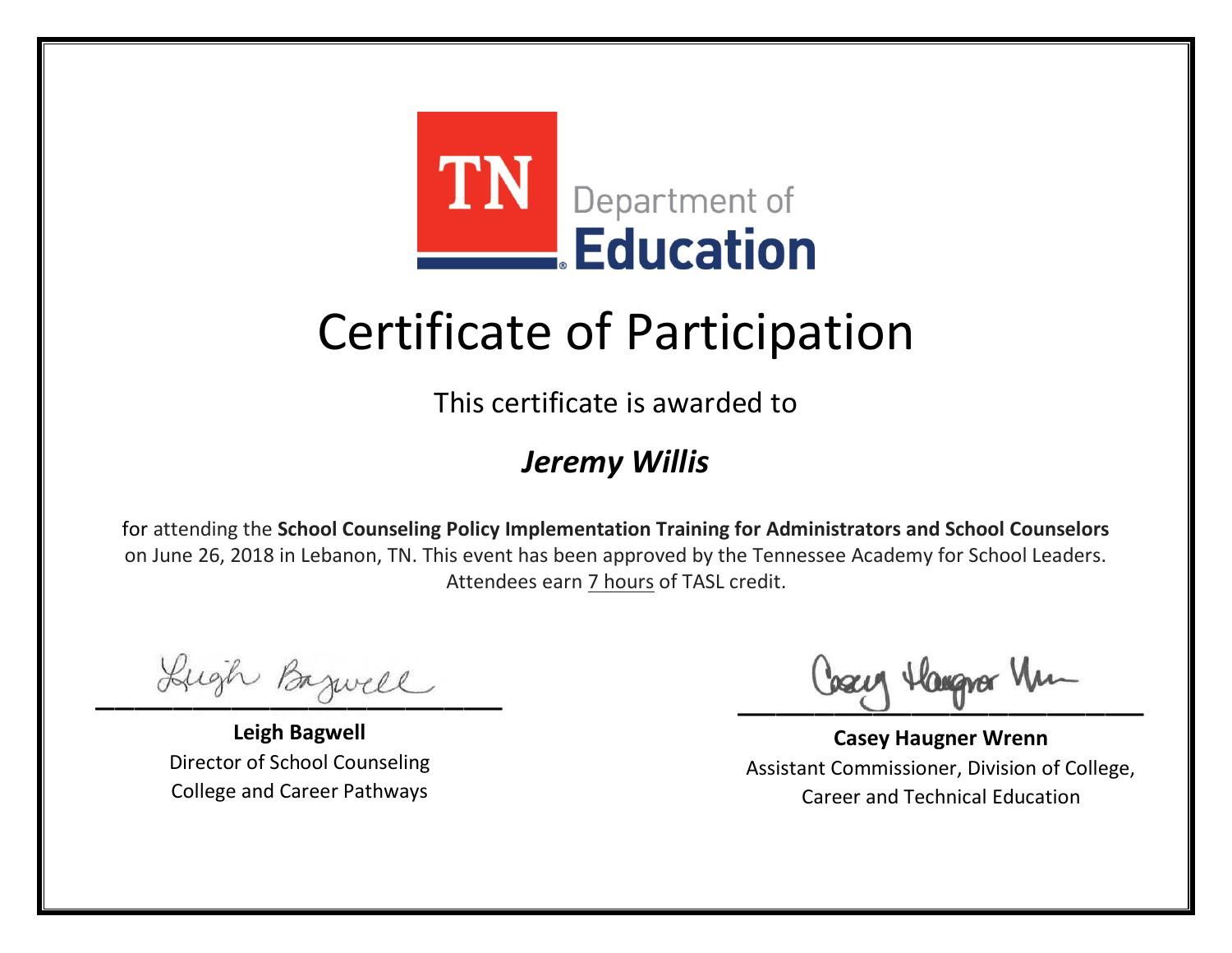

This certificate is awarded to

### *Patrick Bethel*

Lugh Bazwell

**Leigh Bagwell** Director of School Counseling College and Career Pathways

Losey Hangra Um

**Casey Haugner Wrenn** Assistant Commissioner, Division of College, Career and Technical Education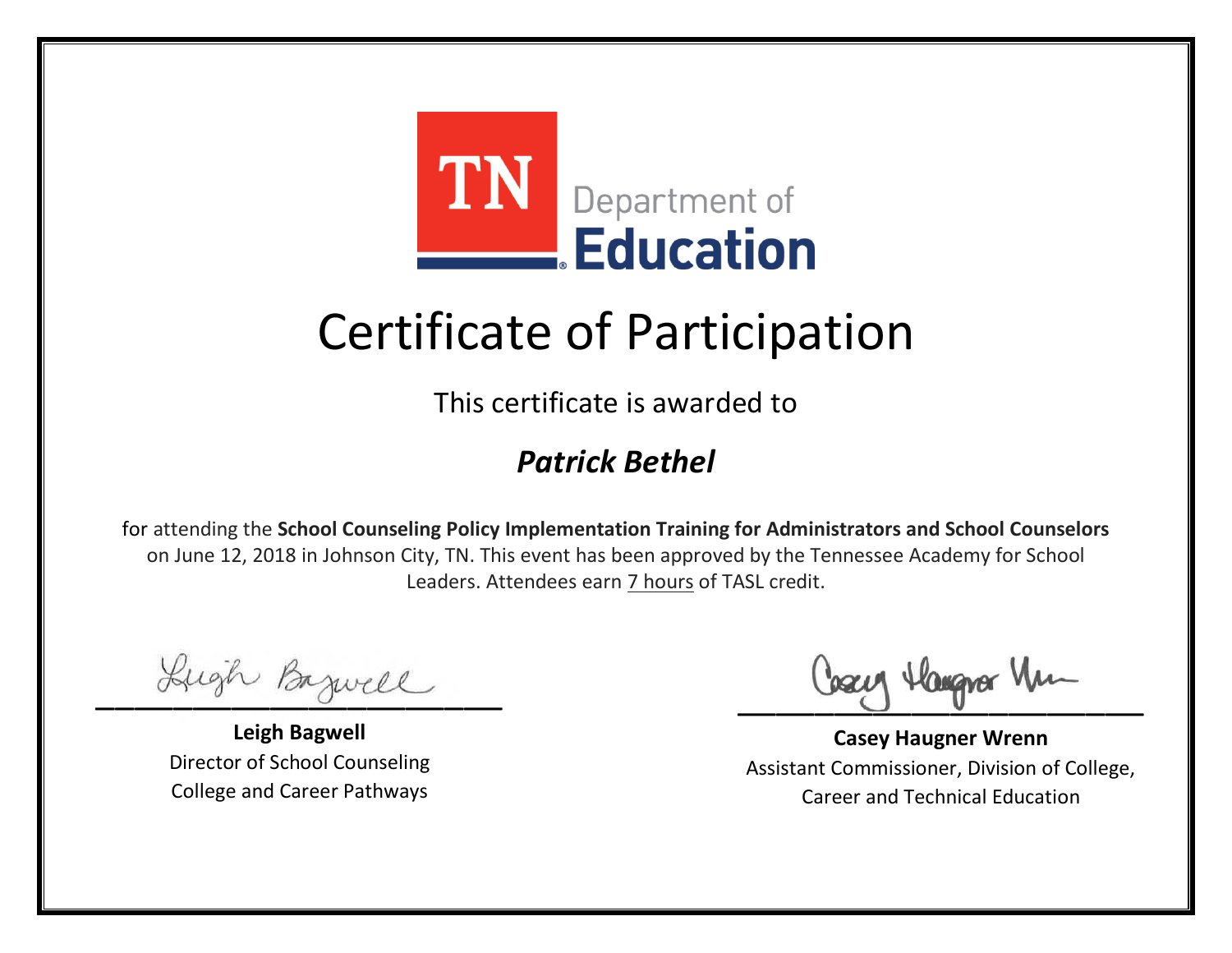

This certificate is awarded to

#### *Gail Burchette*

Lugh Bazwell

**Leigh Bagwell** Director of School Counseling College and Career Pathways

Losey Hangra Um

**Casey Haugner Wrenn** Assistant Commissioner, Division of College, Career and Technical Education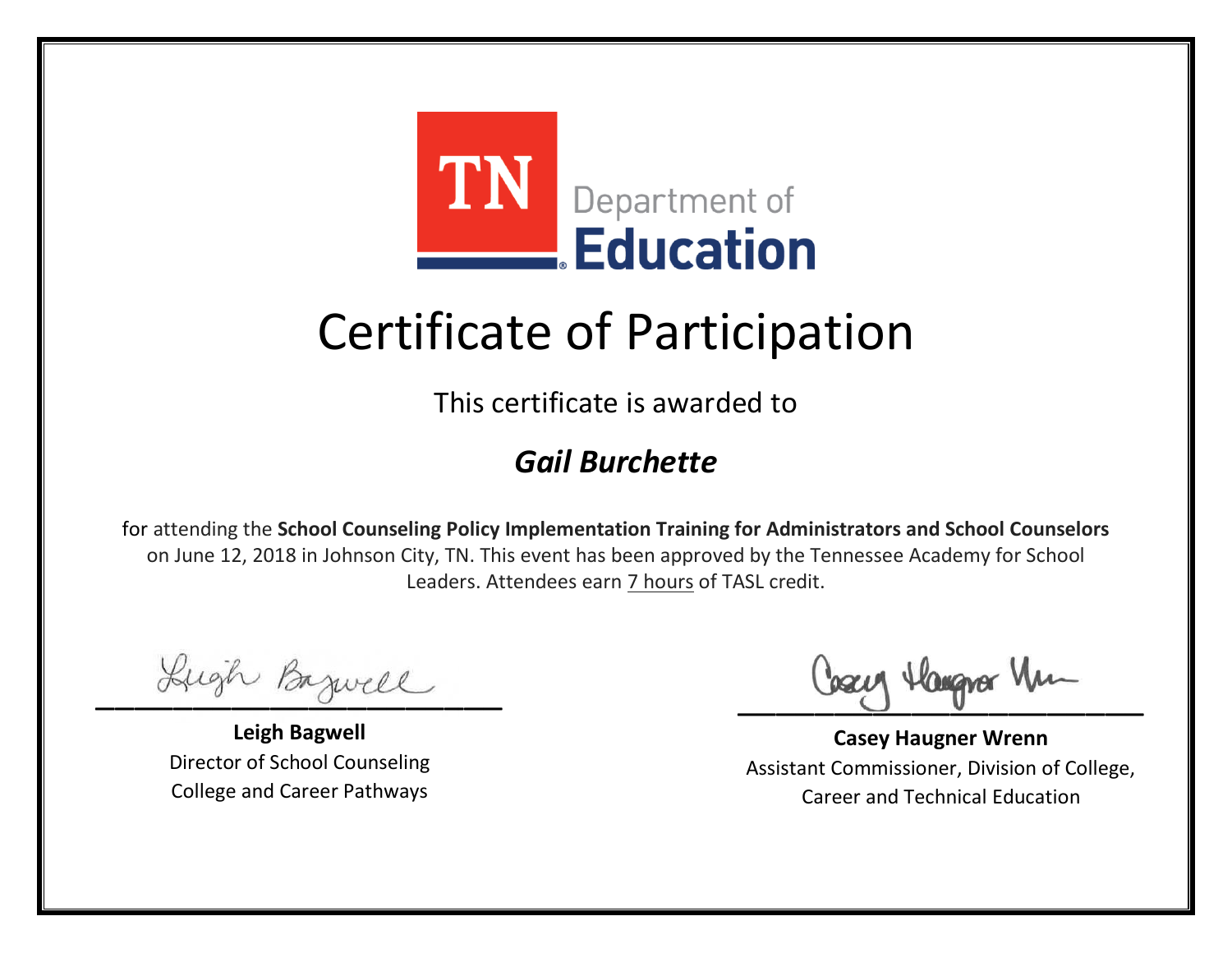

This certificate is awarded to

### *Charles Corwin*

Lugh Bazwell

**Leigh Bagwell** Director of School Counseling College and Career Pathways

Losey Hangra Um

**Casey Haugner Wrenn** Assistant Commissioner, Division of College, Career and Technical Education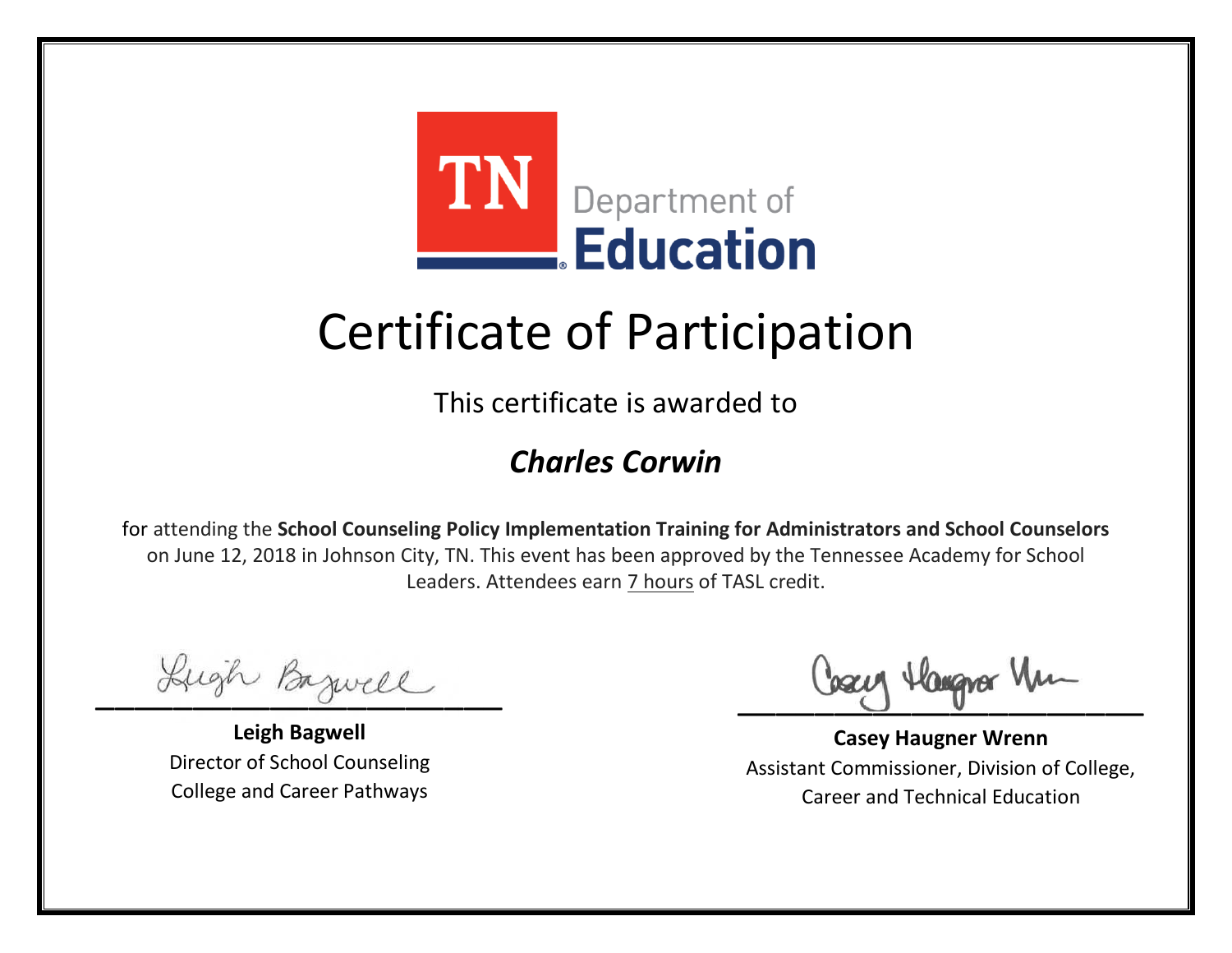

This certificate is awarded to

### *Stacy Edwards*

Lugh Bazwell

**Leigh Bagwell** Director of School Counseling College and Career Pathways

Losey Hangra Um

**Casey Haugner Wrenn** Assistant Commissioner, Division of College, Career and Technical Education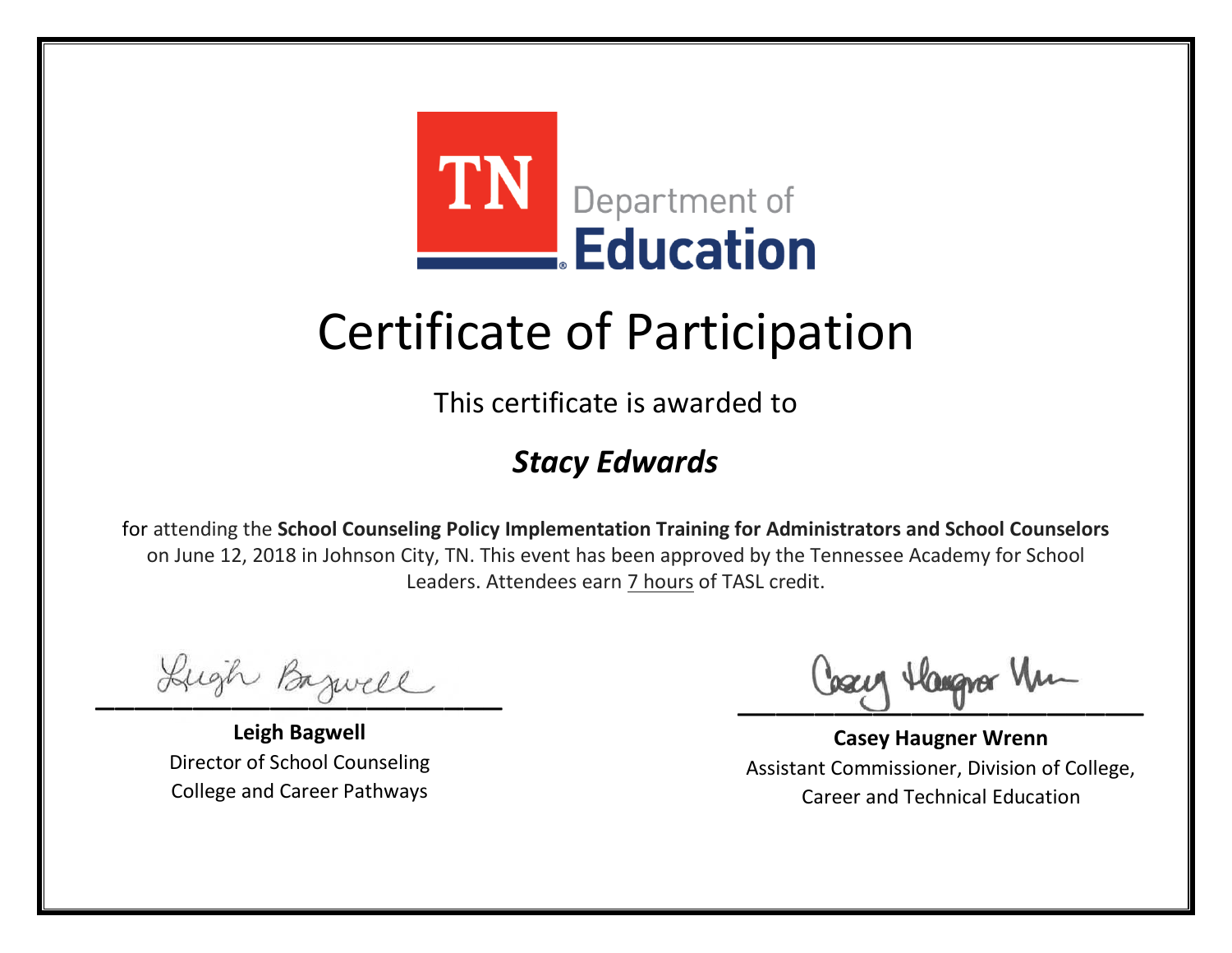

This certificate is awarded to

### *Mike Fulkerson*

Lugh Bazwell

**Leigh Bagwell** Director of School Counseling College and Career Pathways

Losey Hangra Um

**Casey Haugner Wrenn** Assistant Commissioner, Division of College, Career and Technical Education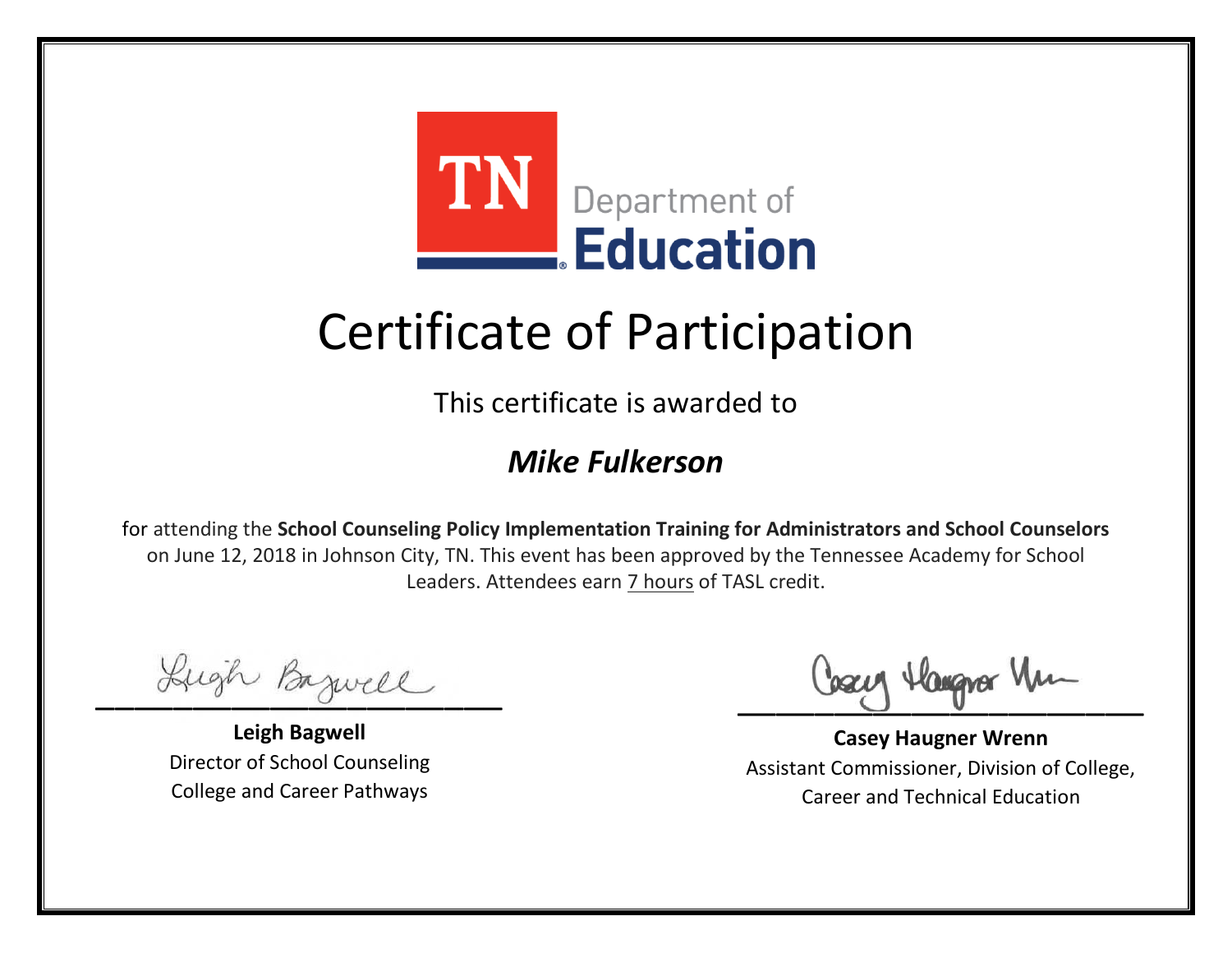

This certificate is awarded to

### *Jennifer Moore*

Lugh Bazwell

**Leigh Bagwell** Director of School Counseling College and Career Pathways

Losey Hangra Um

**Casey Haugner Wrenn** Assistant Commissioner, Division of College, Career and Technical Education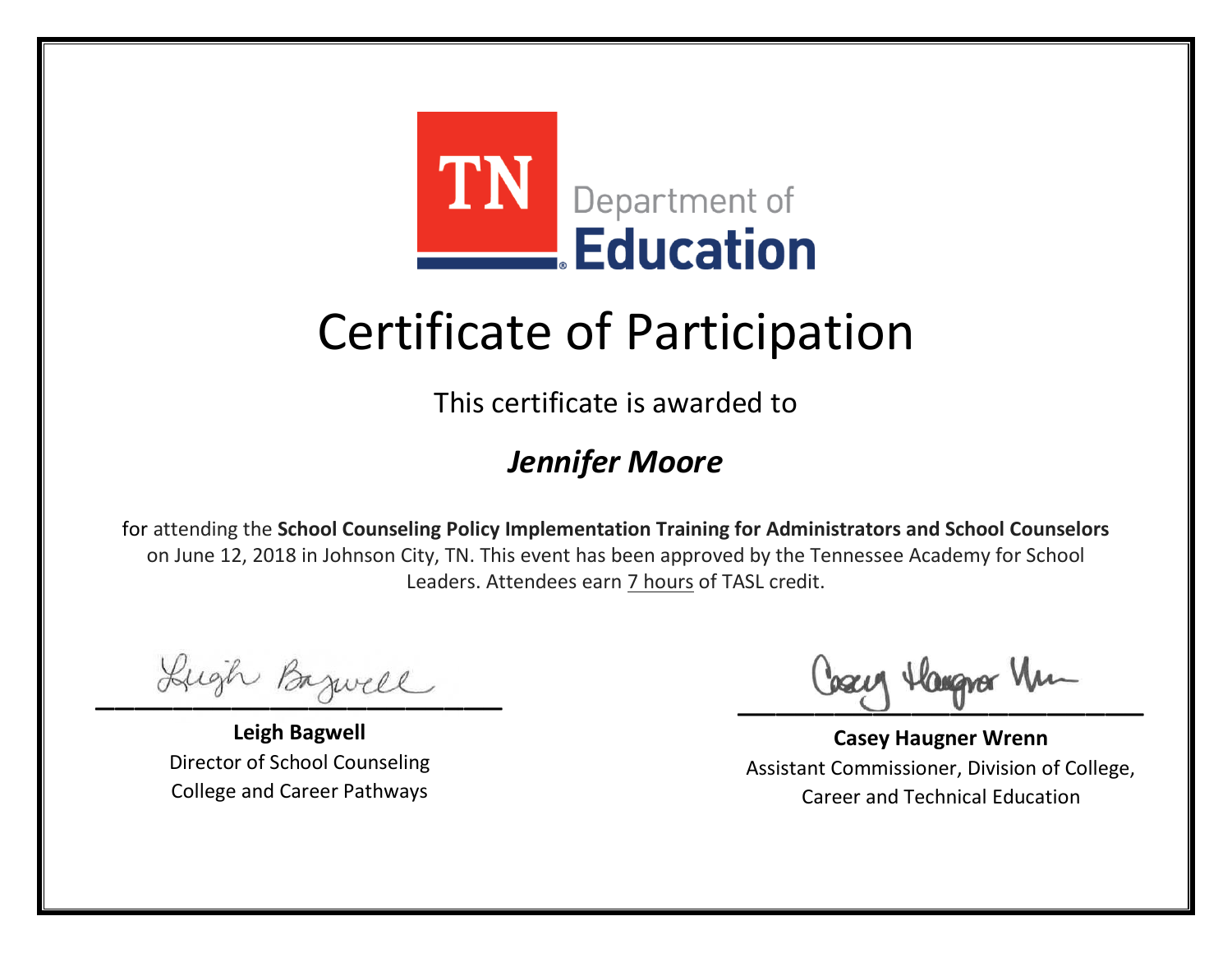

This certificate is awarded to

### *Donna Morgan*

Lugh Bazwell

**Leigh Bagwell** Director of School Counseling College and Career Pathways

Losey Hangra Um

**Casey Haugner Wrenn** Assistant Commissioner, Division of College, Career and Technical Education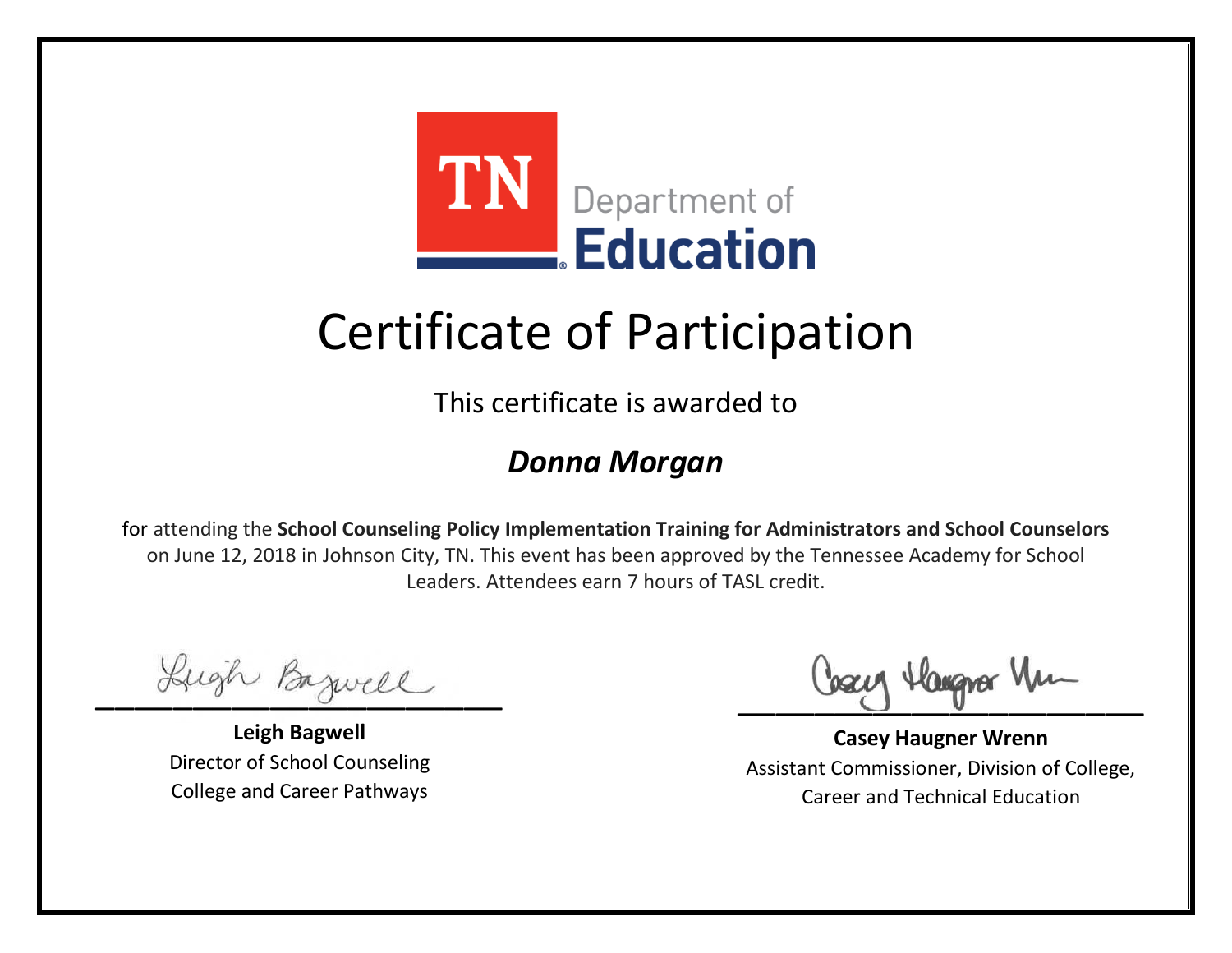

This certificate is awarded to

### *Suzi Redman*

Lugh Bazwell

**Leigh Bagwell** Director of School Counseling College and Career Pathways

Losey Hangra Um

**Casey Haugner Wrenn** Assistant Commissioner, Division of College, Career and Technical Education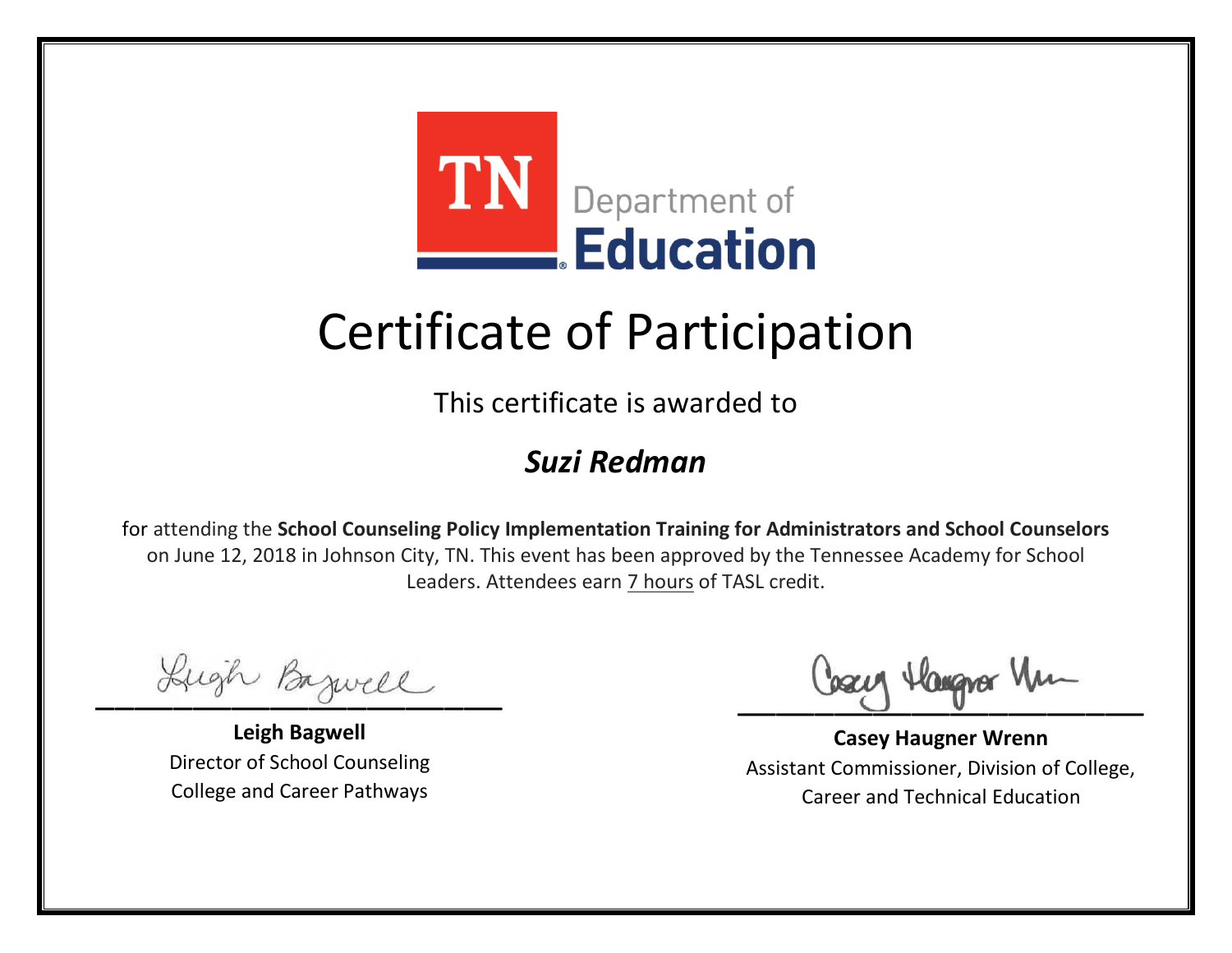

This certificate is awarded to

### *Rodney Roberson*

Lugh Bazwell

**Leigh Bagwell** Director of School Counseling College and Career Pathways

Losey Hangra Um

**Casey Haugner Wrenn** Assistant Commissioner, Division of College, Career and Technical Education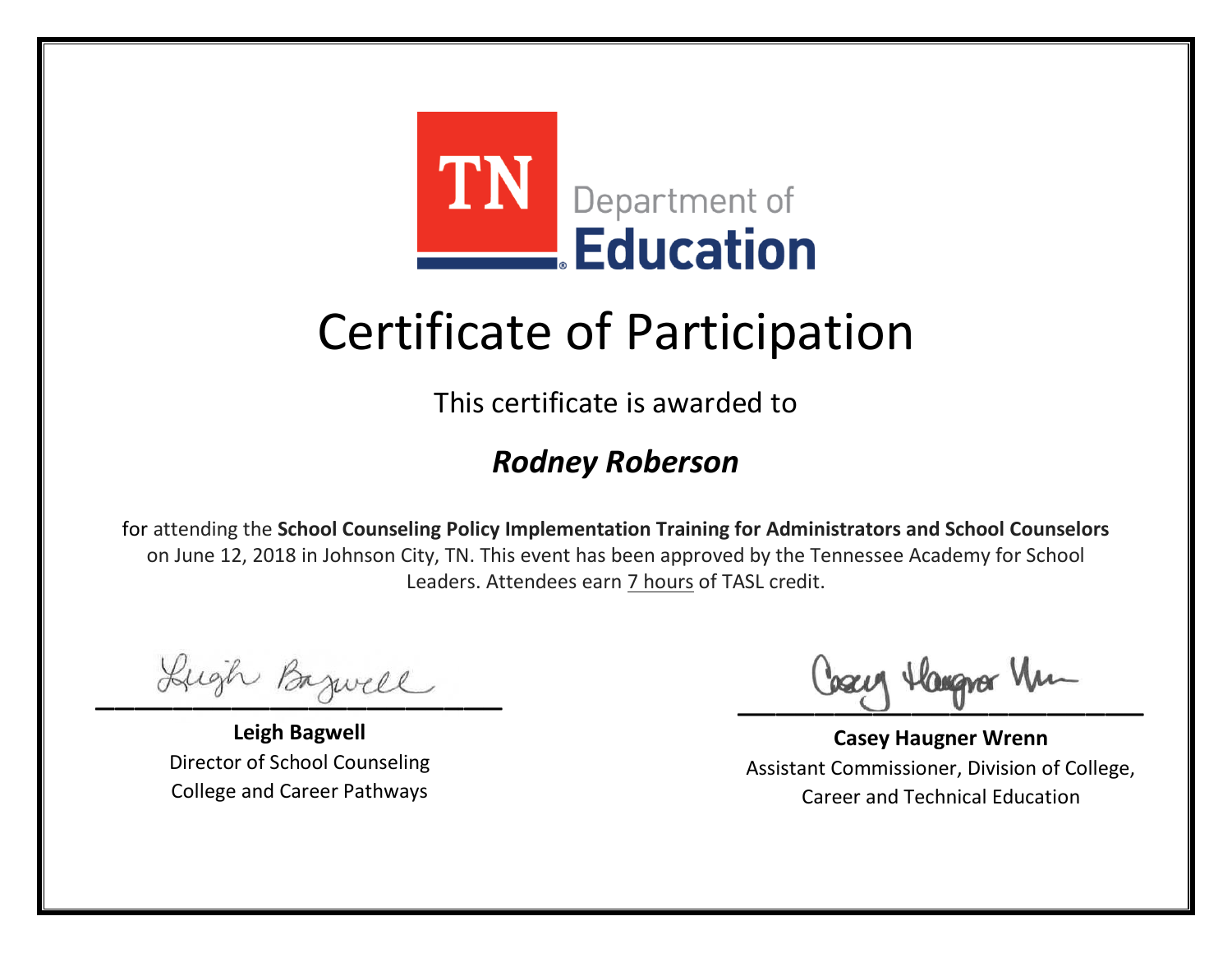

This certificate is awarded to

### *Chris Sharp*

Lugh Bazwell

**Leigh Bagwell** Director of School Counseling College and Career Pathways

Losey Hangra Um

**Casey Haugner Wrenn** Assistant Commissioner, Division of College, Career and Technical Education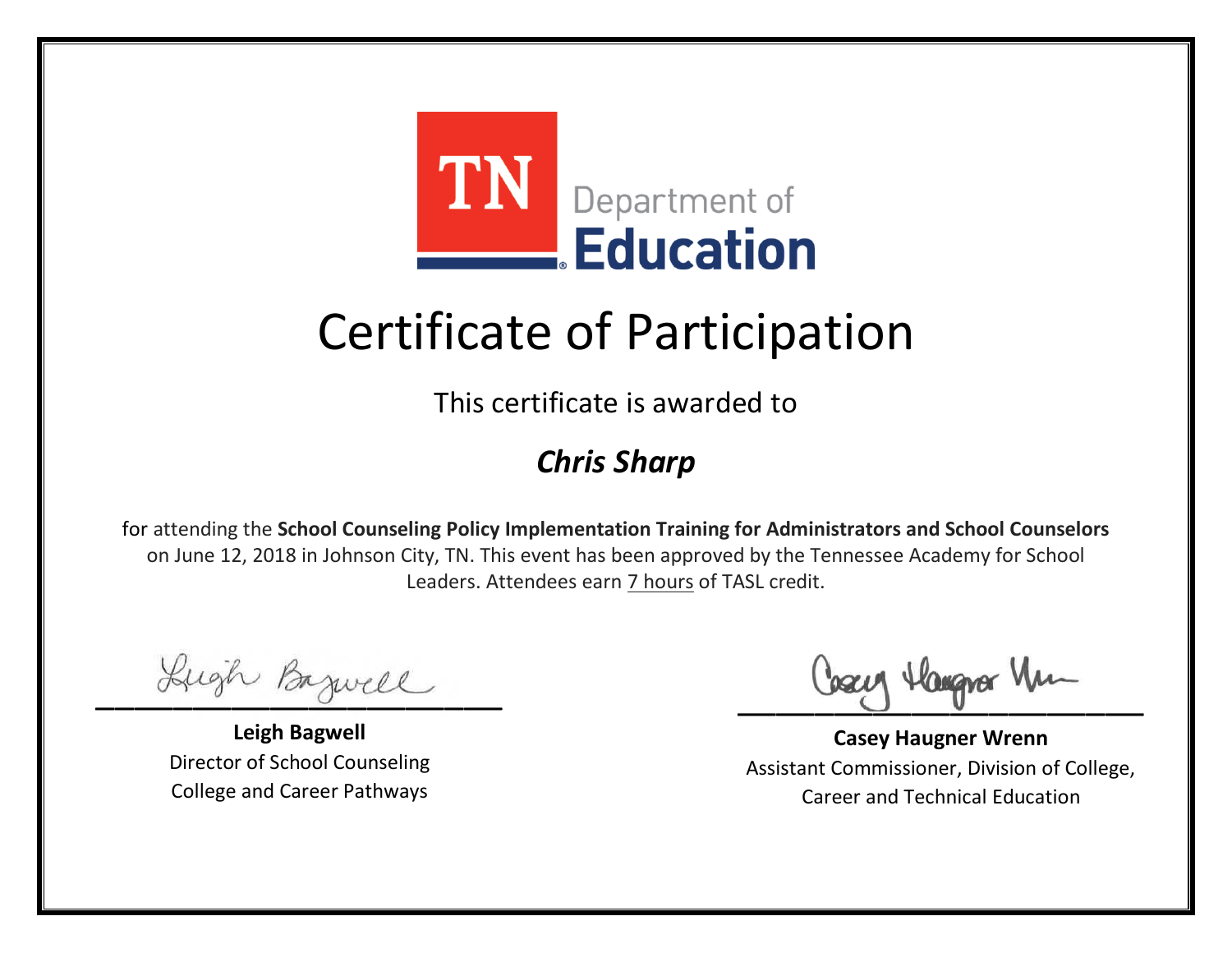

This certificate is awarded to

#### *Williams Travis*

Lugh Bazwell

**Leigh Bagwell** Director of School Counseling College and Career Pathways

Losey Hangra Um

**Casey Haugner Wrenn** Assistant Commissioner, Division of College, Career and Technical Education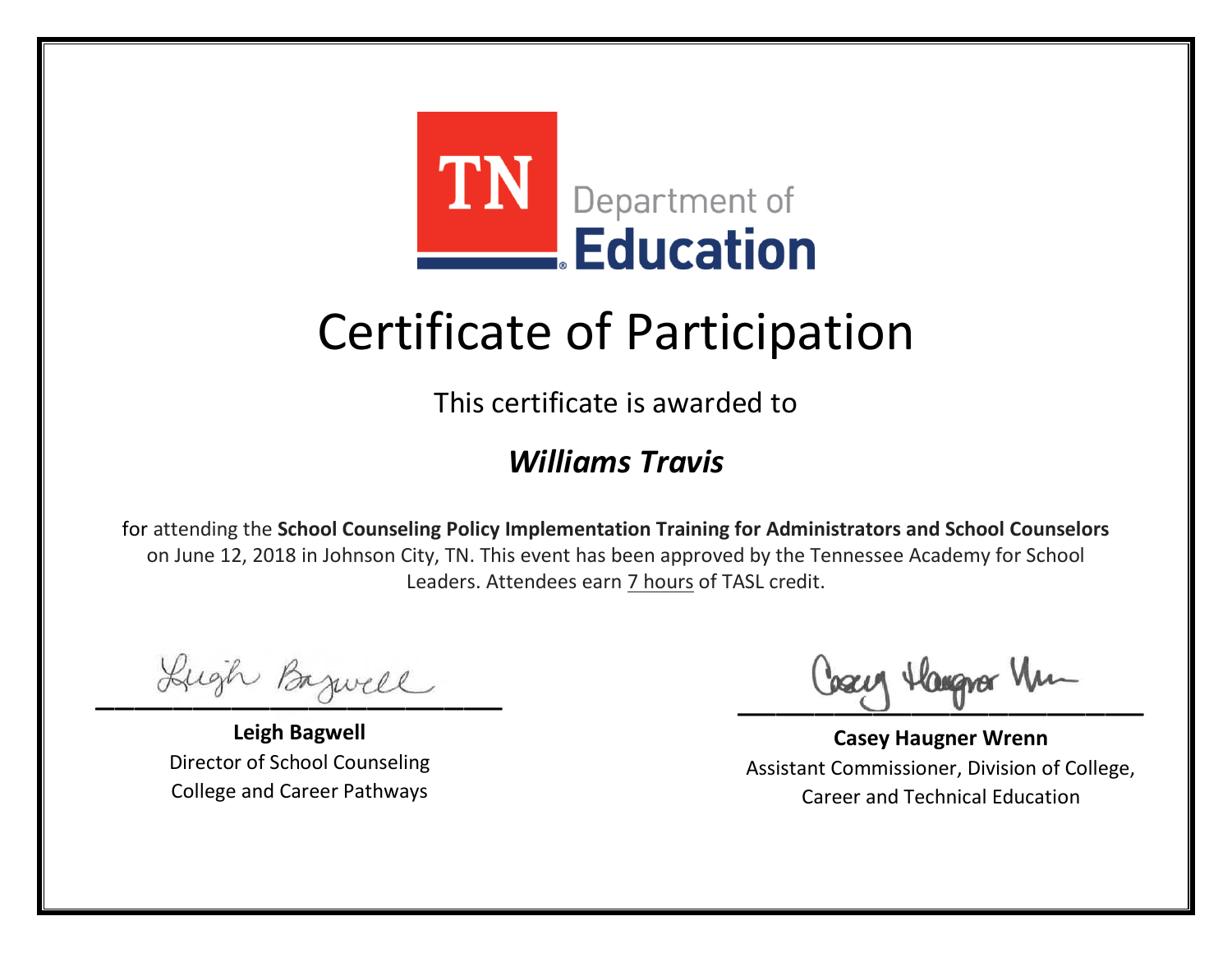

This certificate is awarded to

### *Eric Wampler*

Lugh Bazwell

**Leigh Bagwell** Director of School Counseling College and Career Pathways

Losey Hangra Um

**Casey Haugner Wrenn** Assistant Commissioner, Division of College, Career and Technical Education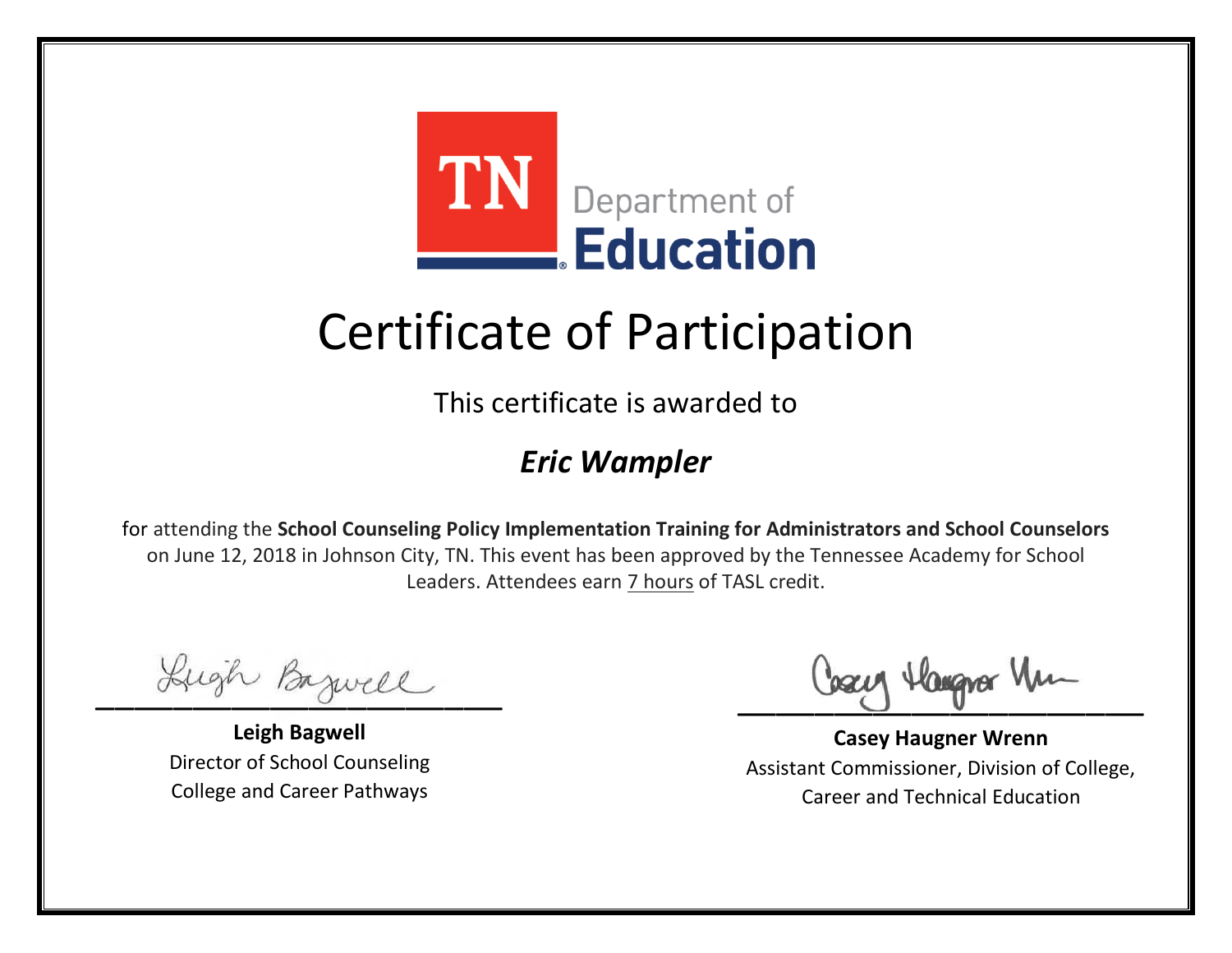

This certificate is awarded to

### *Jim Wernke*

Lugh Bazwell

**Leigh Bagwell** Director of School Counseling College and Career Pathways

Losey Hangra Um

**Casey Haugner Wrenn** Assistant Commissioner, Division of College, Career and Technical Education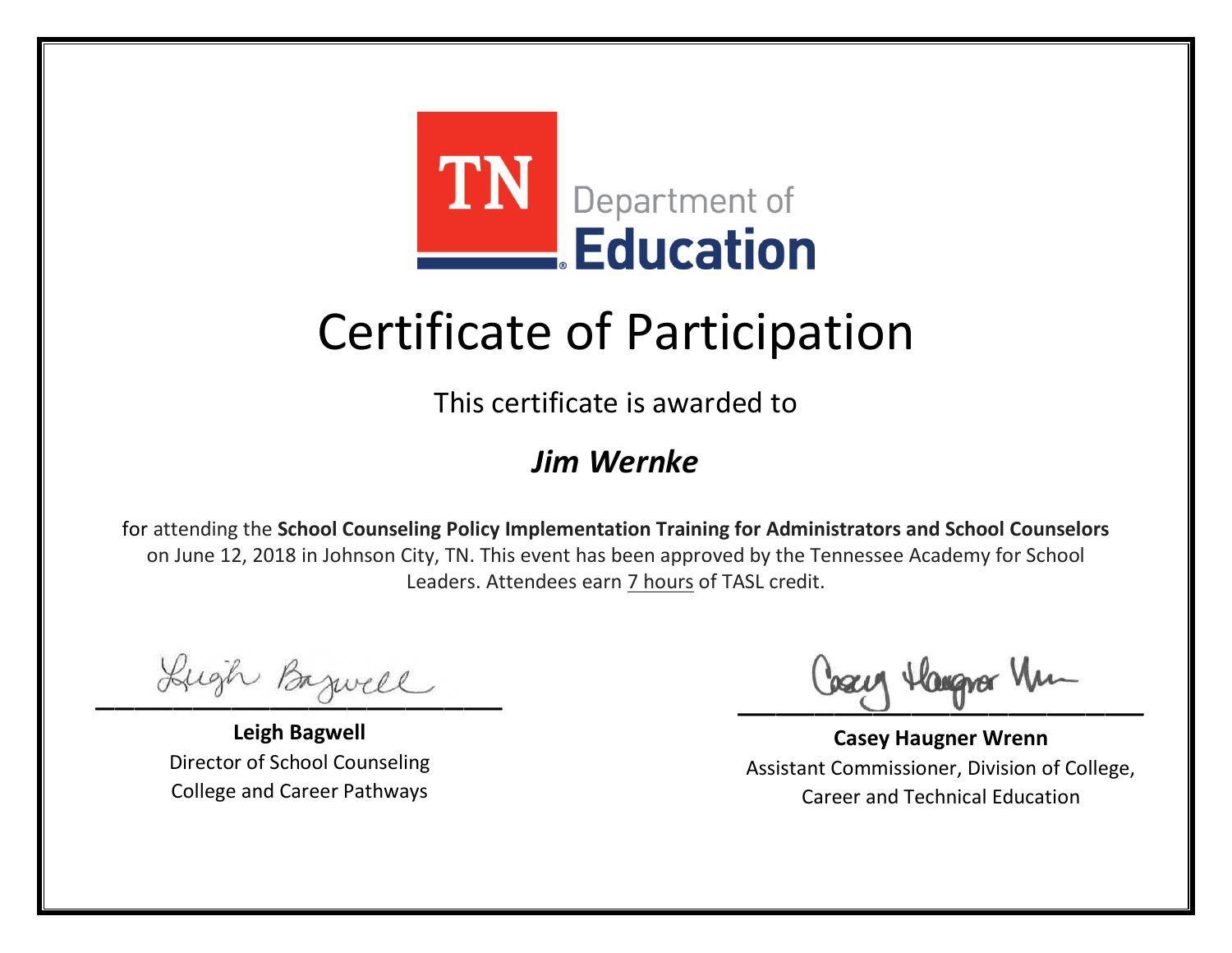

This certificate is awarded to

### *Peggy Wright*

Lugh Bazwell

**Leigh Bagwell** Director of School Counseling College and Career Pathways

Losey Hangra Um

**Casey Haugner Wrenn** Assistant Commissioner, Division of College, Career and Technical Education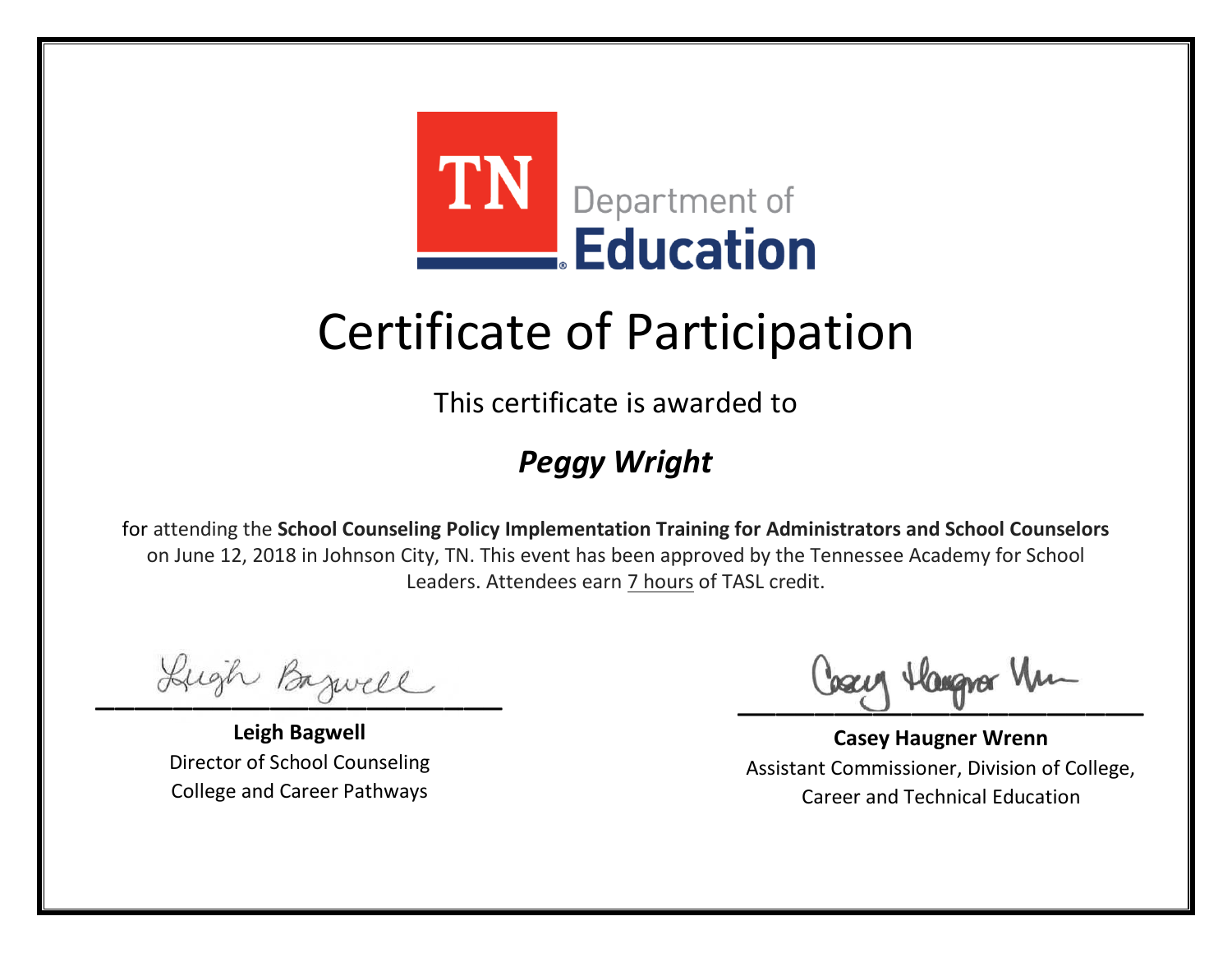

This certificate is awarded to

### *Emogene South*

Lugh Bazwell

**Leigh Bagwell** Director of School Counseling College and Career Pathways

Losey Hangra Um

**Casey Haugner Wrenn** Assistant Commissioner, Division of College, Career and Technical Education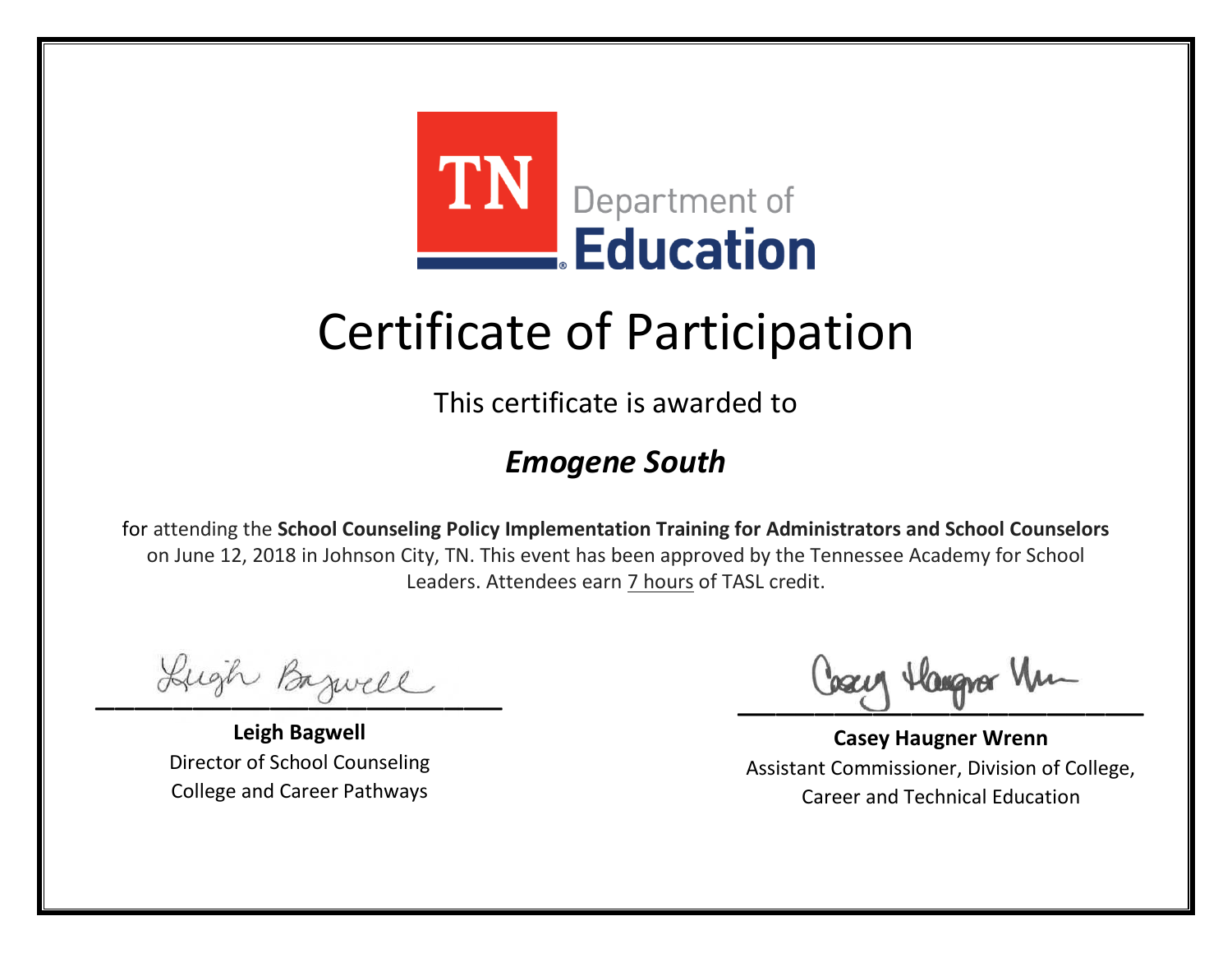

This certificate is awarded to

### *Melinda Bone*

Lugh Bazwell

**Leigh Bagwell** Director of School Counseling College and Career Pathways

Losey Hangra Um

**Casey Haugner Wrenn** Assistant Commissioner, Division of College, Career and Technical Education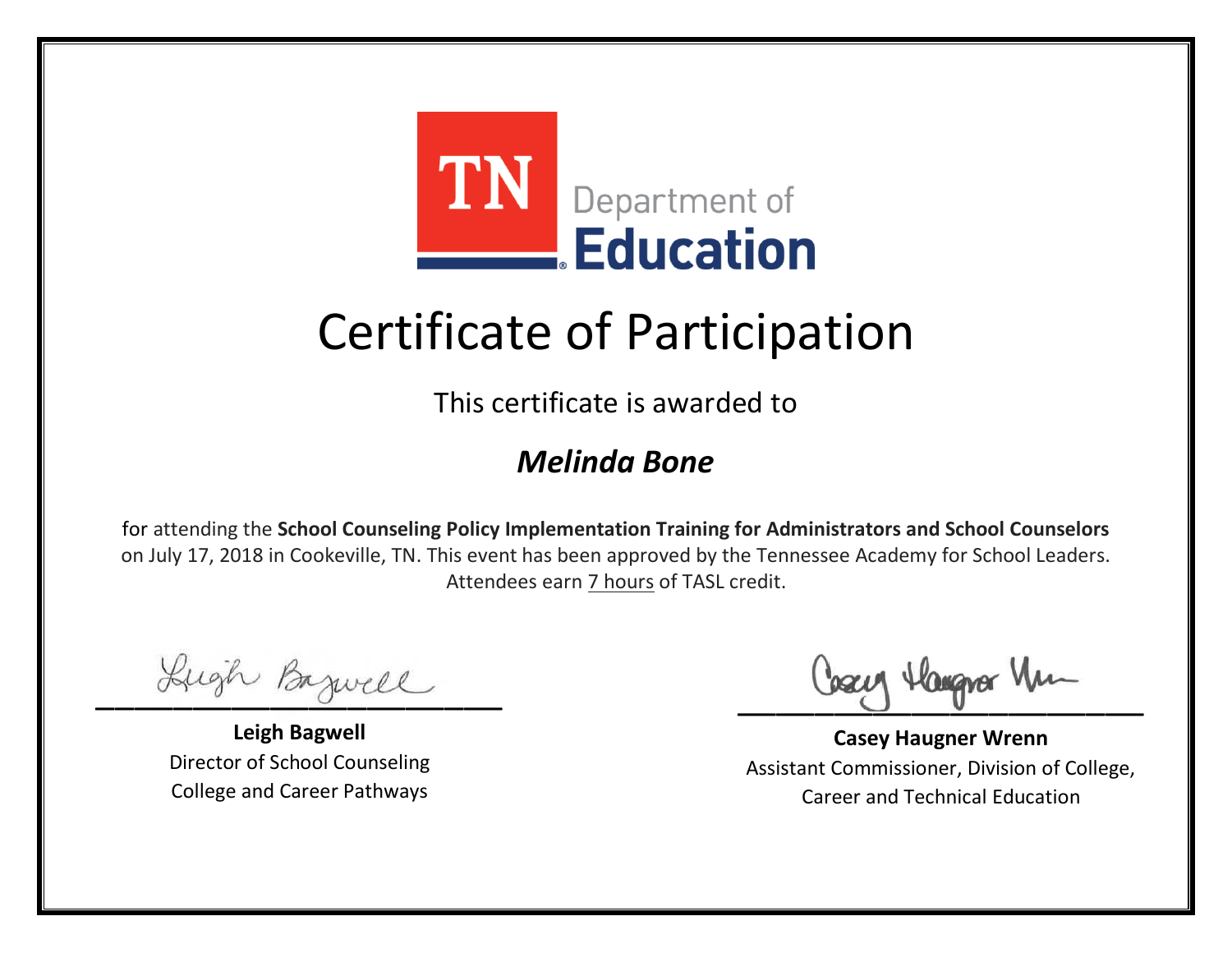

This certificate is awarded to

#### *Pamela Cowan*

Lugh Bazwell

**Leigh Bagwell** Director of School Counseling College and Career Pathways

Losey Hangra Um

**Casey Haugner Wrenn** Assistant Commissioner, Division of College, Career and Technical Education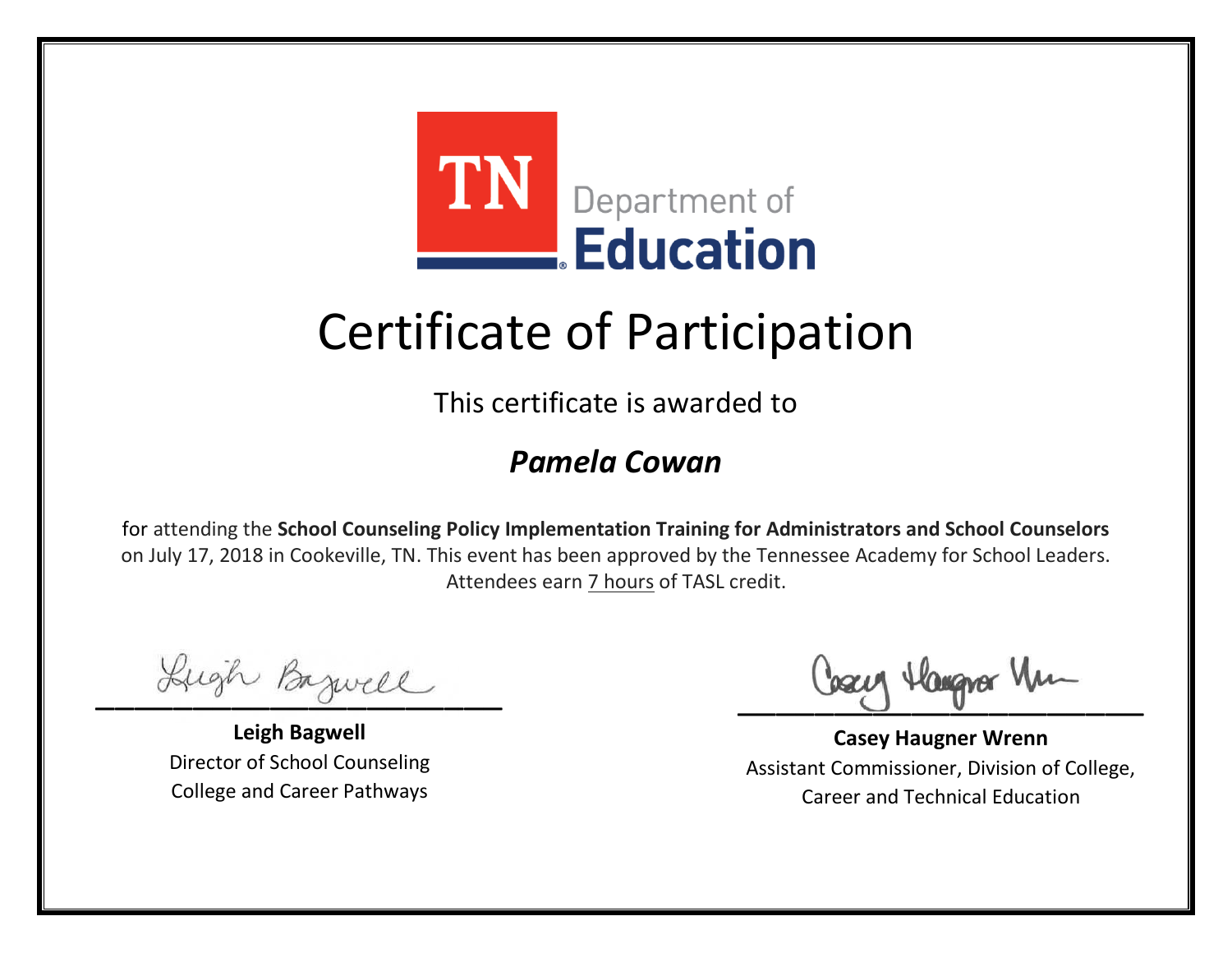

This certificate is awarded to

### *Beverly Crouch*

Lugh Bazwell

**Leigh Bagwell** Director of School Counseling College and Career Pathways

Losey Hangra Um

**Casey Haugner Wrenn** Assistant Commissioner, Division of College, Career and Technical Education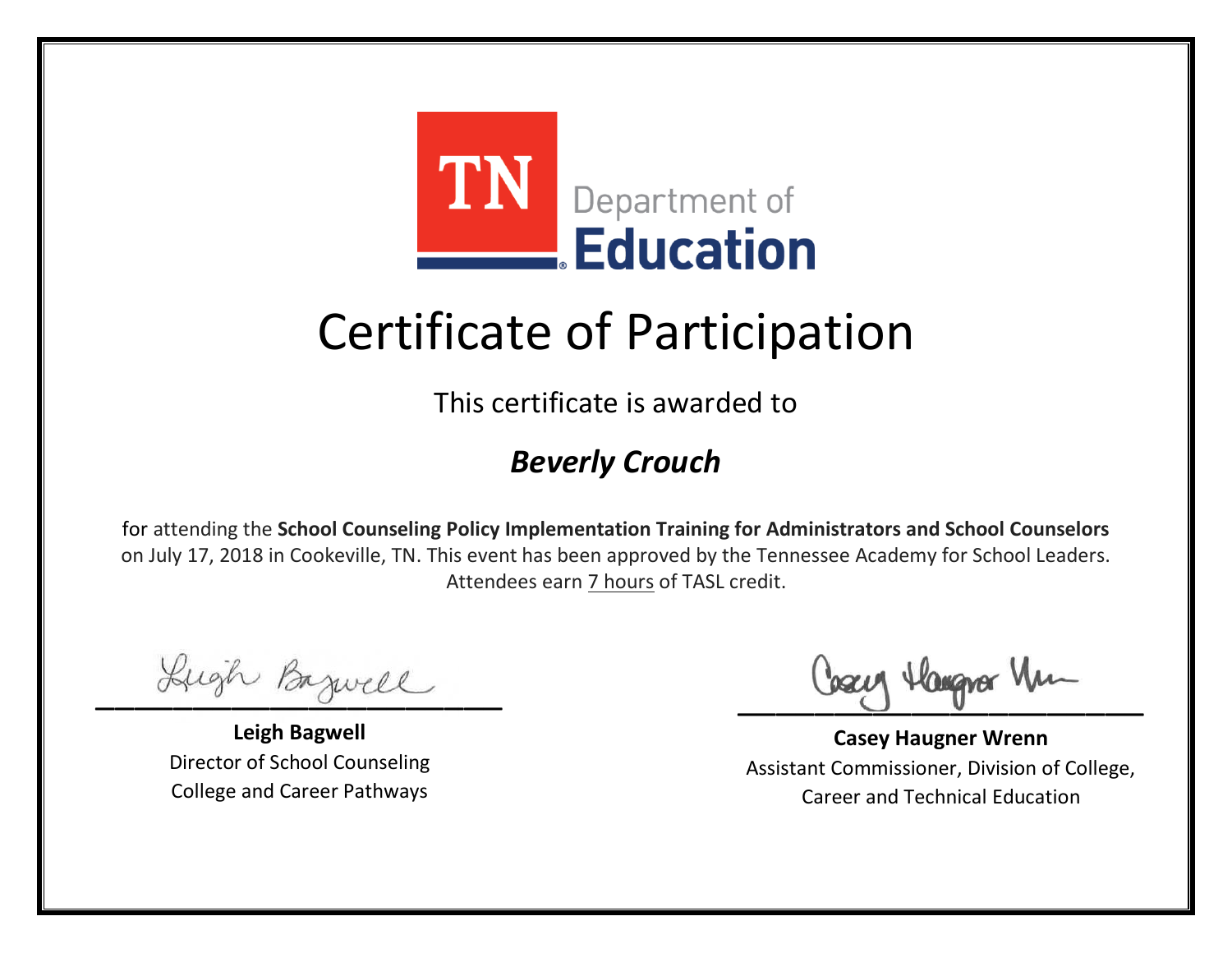

This certificate is awarded to

### *Kim Dial*

Lugh Bazwell

**Leigh Bagwell** Director of School Counseling College and Career Pathways

Losey Hangra Um

**Casey Haugner Wrenn** Assistant Commissioner, Division of College, Career and Technical Education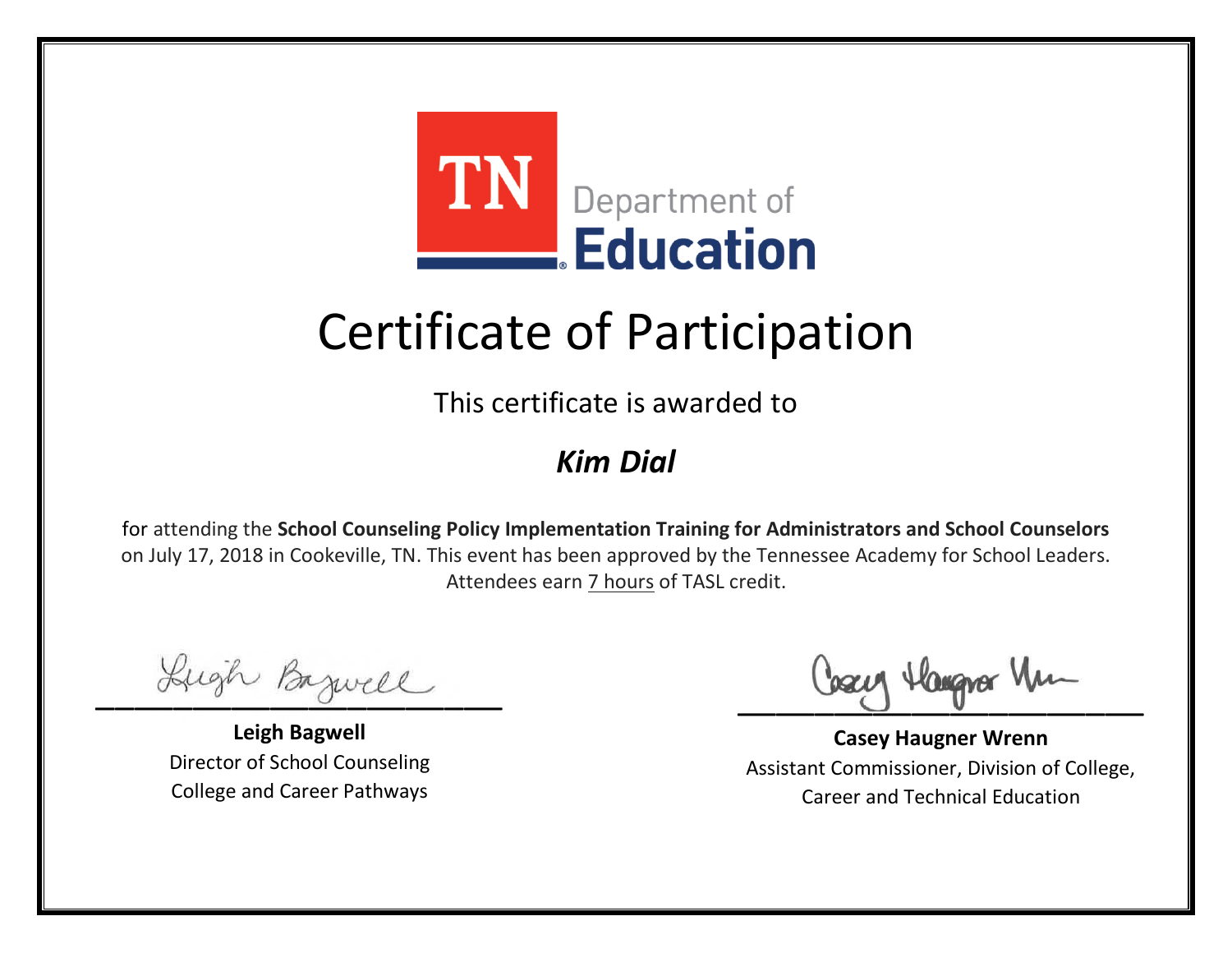

This certificate is awarded to

#### *Jason Horne*

Lugh Bazwell

**Leigh Bagwell** Director of School Counseling College and Career Pathways

Losey Hangra Um

**Casey Haugner Wrenn** Assistant Commissioner, Division of College, Career and Technical Education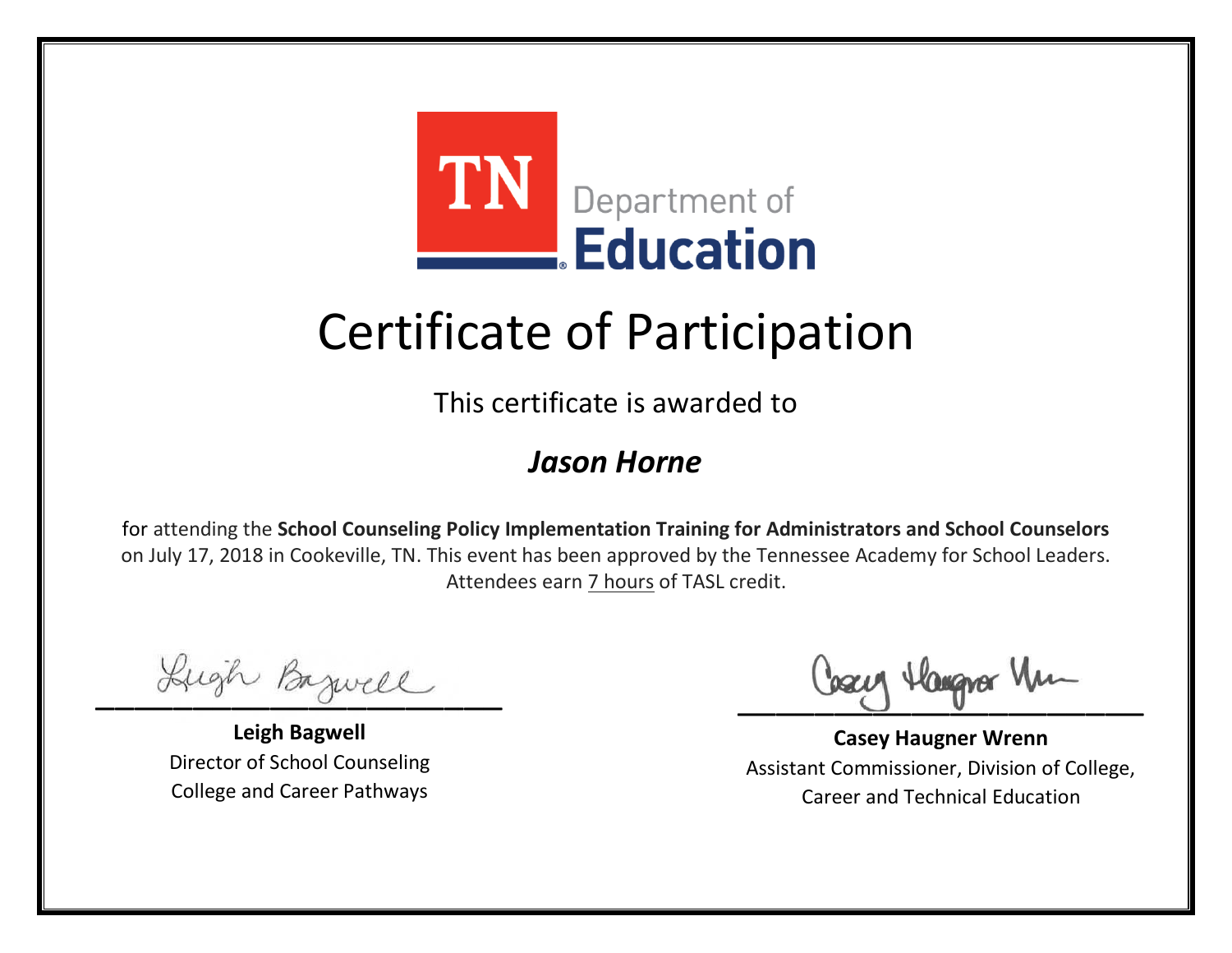

This certificate is awarded to

#### *Michelle Lewis*

Lugh Bazwell

**Leigh Bagwell** Director of School Counseling College and Career Pathways

Losey Hangra Um

**Casey Haugner Wrenn** Assistant Commissioner, Division of College, Career and Technical Education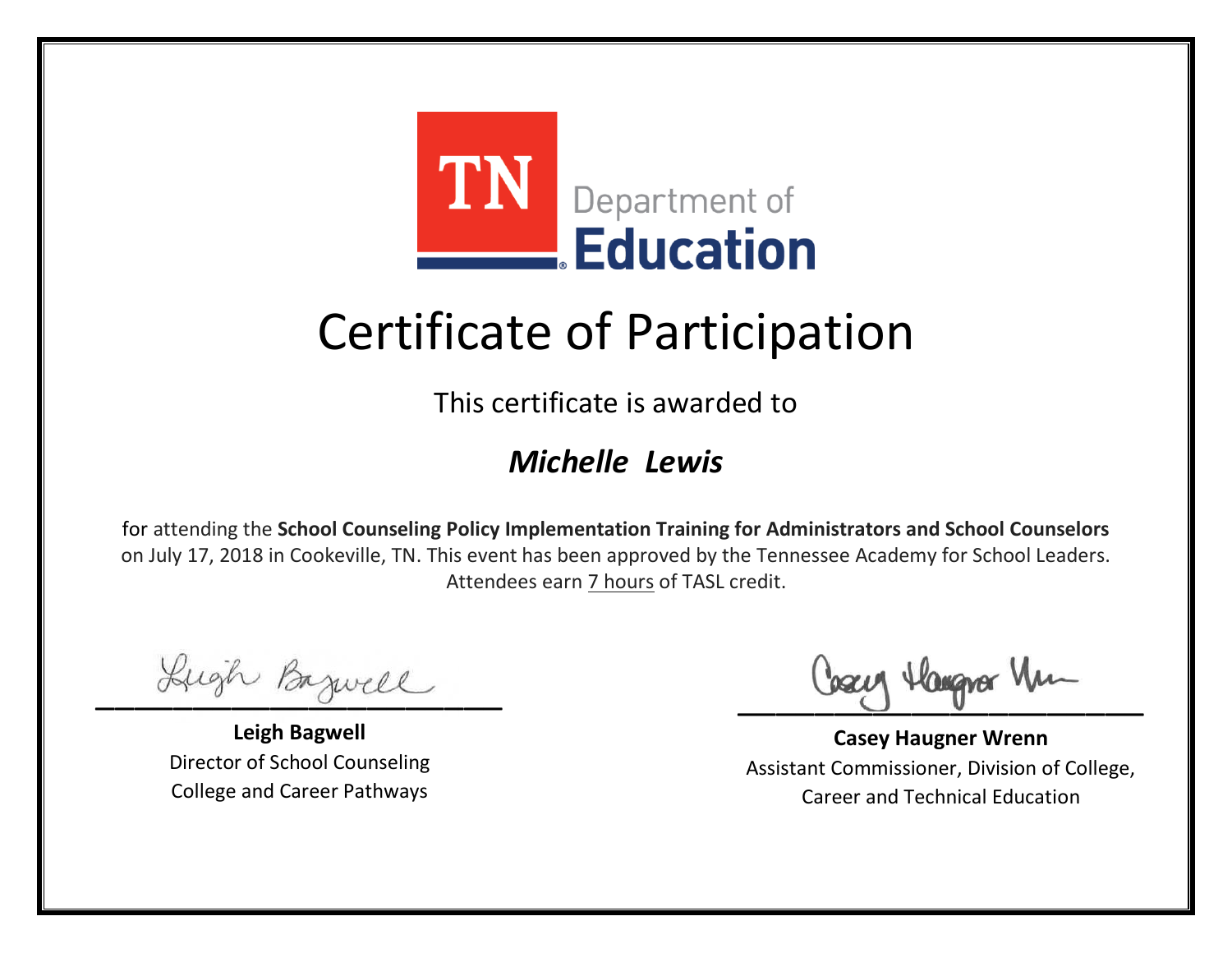

This certificate is awarded to

### *William Maddox*

Lugh Bazwell

**Leigh Bagwell** Director of School Counseling College and Career Pathways

Losey Hangra Um

**Casey Haugner Wrenn** Assistant Commissioner, Division of College, Career and Technical Education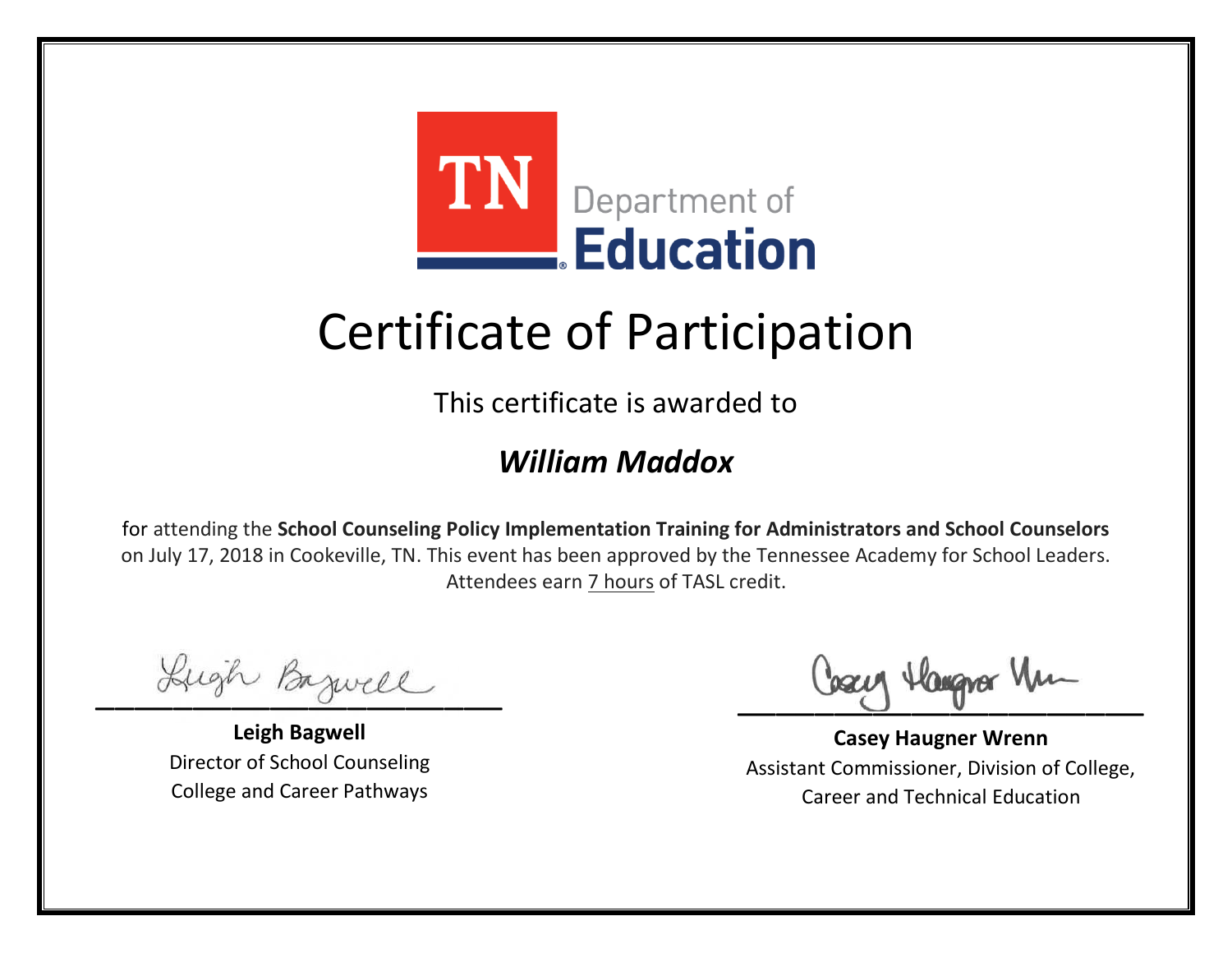

This certificate is awarded to

#### *Bonnie Patterson*

Lugh Bazwell

**Leigh Bagwell** Director of School Counseling College and Career Pathways

Losey Hangra Um

**Casey Haugner Wrenn** Assistant Commissioner, Division of College, Career and Technical Education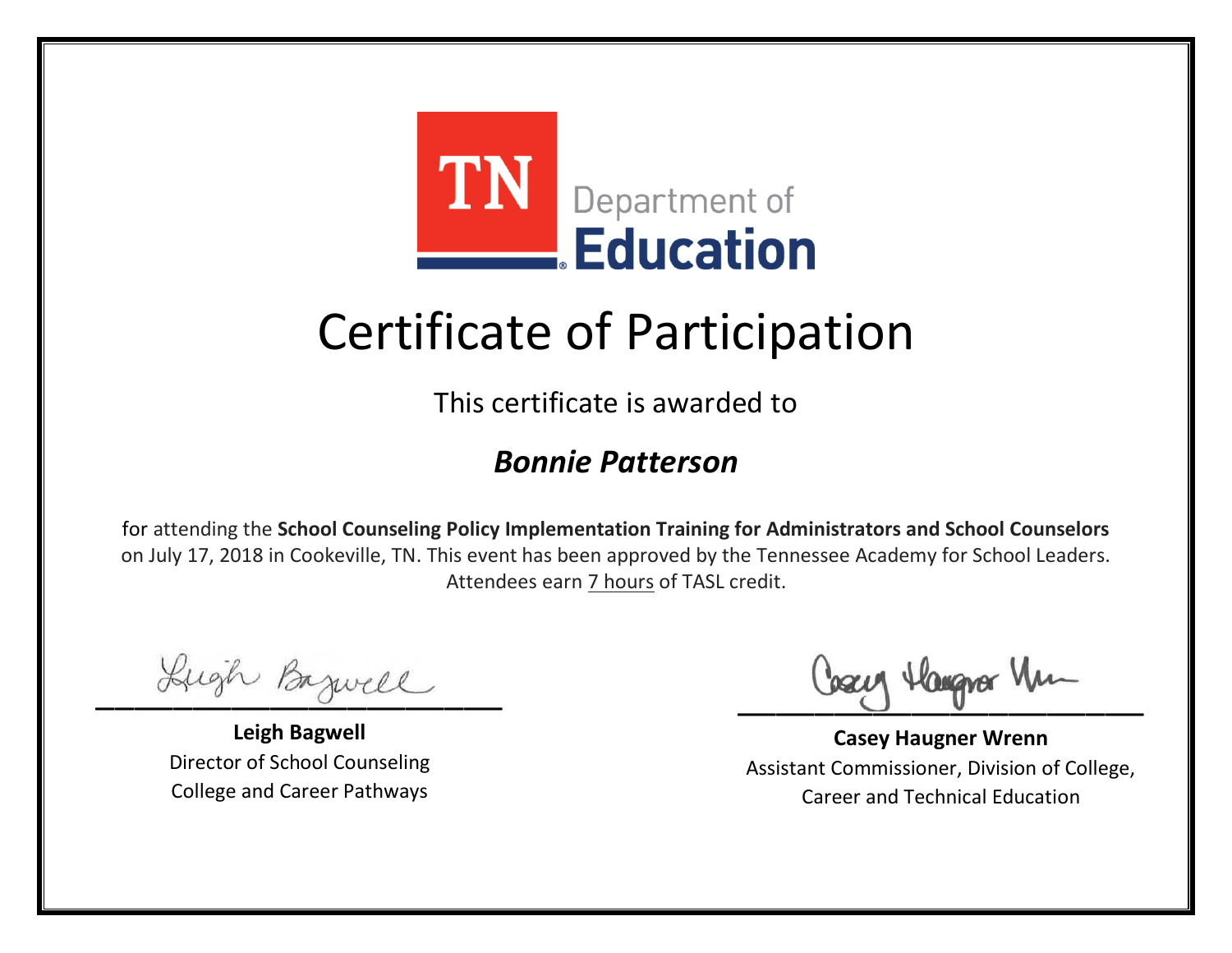

This certificate is awarded to

### *Kelly Smith*

Lugh Bazwell

**Leigh Bagwell** Director of School Counseling College and Career Pathways

Losey Hangra Um

**Casey Haugner Wrenn** Assistant Commissioner, Division of College, Career and Technical Education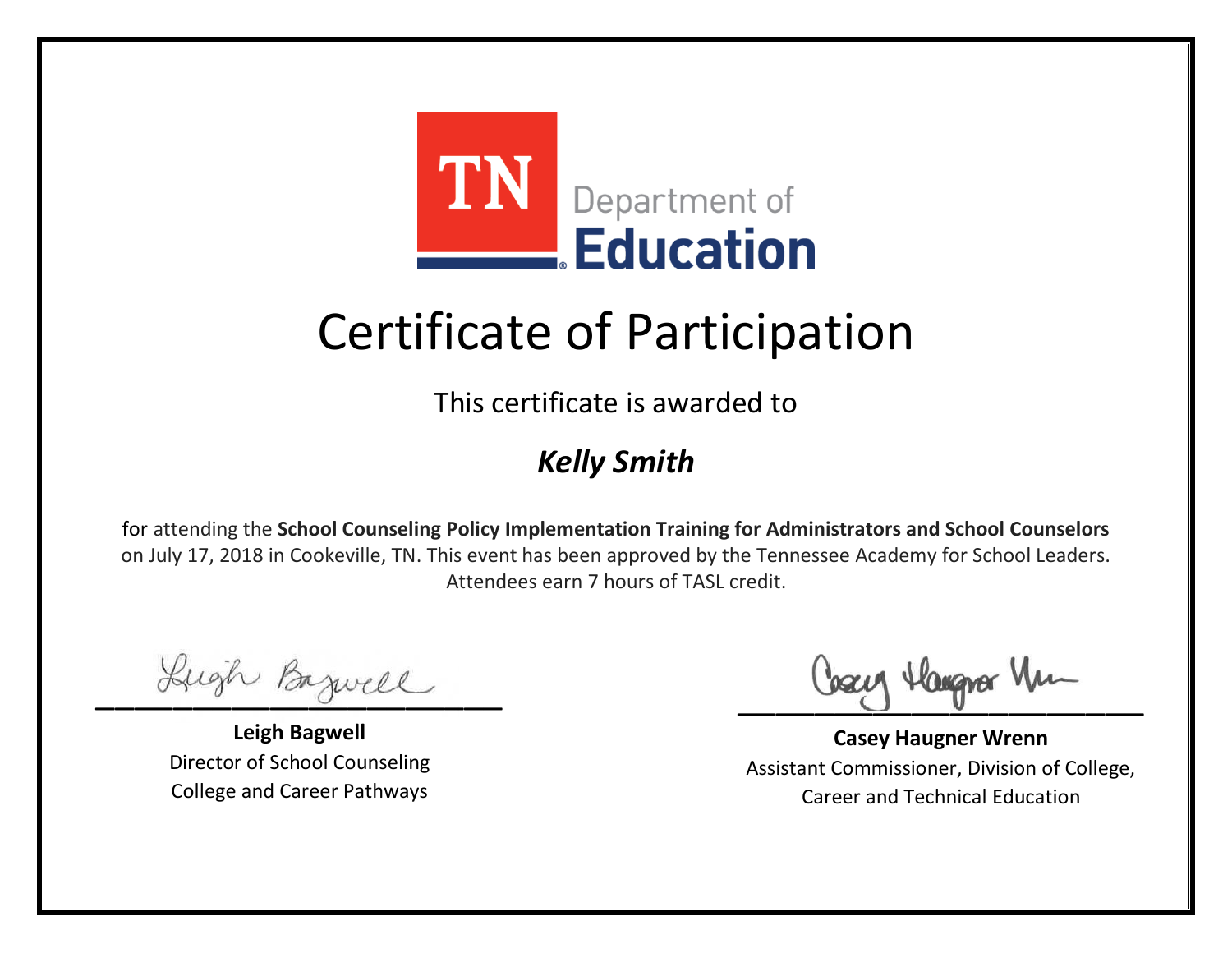

This certificate is awarded to

### *Gretchen Thomas*

Lugh Bazwell

**Leigh Bagwell** Director of School Counseling College and Career Pathways

Losey Hangra Um

**Casey Haugner Wrenn** Assistant Commissioner, Division of College, Career and Technical Education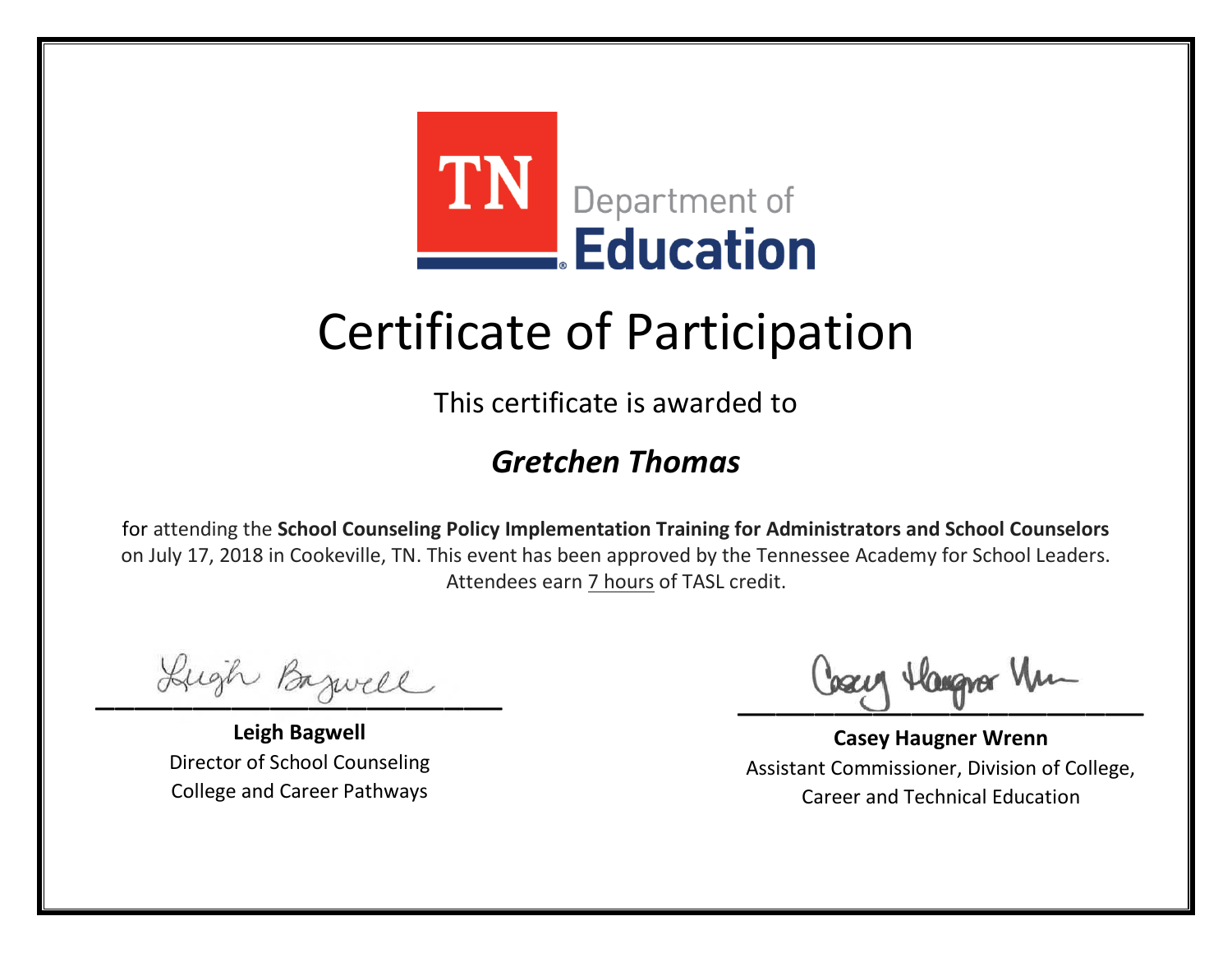

This certificate is awarded to

### *Tina Turner*

Lugh Bazwell

**Leigh Bagwell** Director of School Counseling College and Career Pathways

Losey Hangra Um

**Casey Haugner Wrenn** Assistant Commissioner, Division of College, Career and Technical Education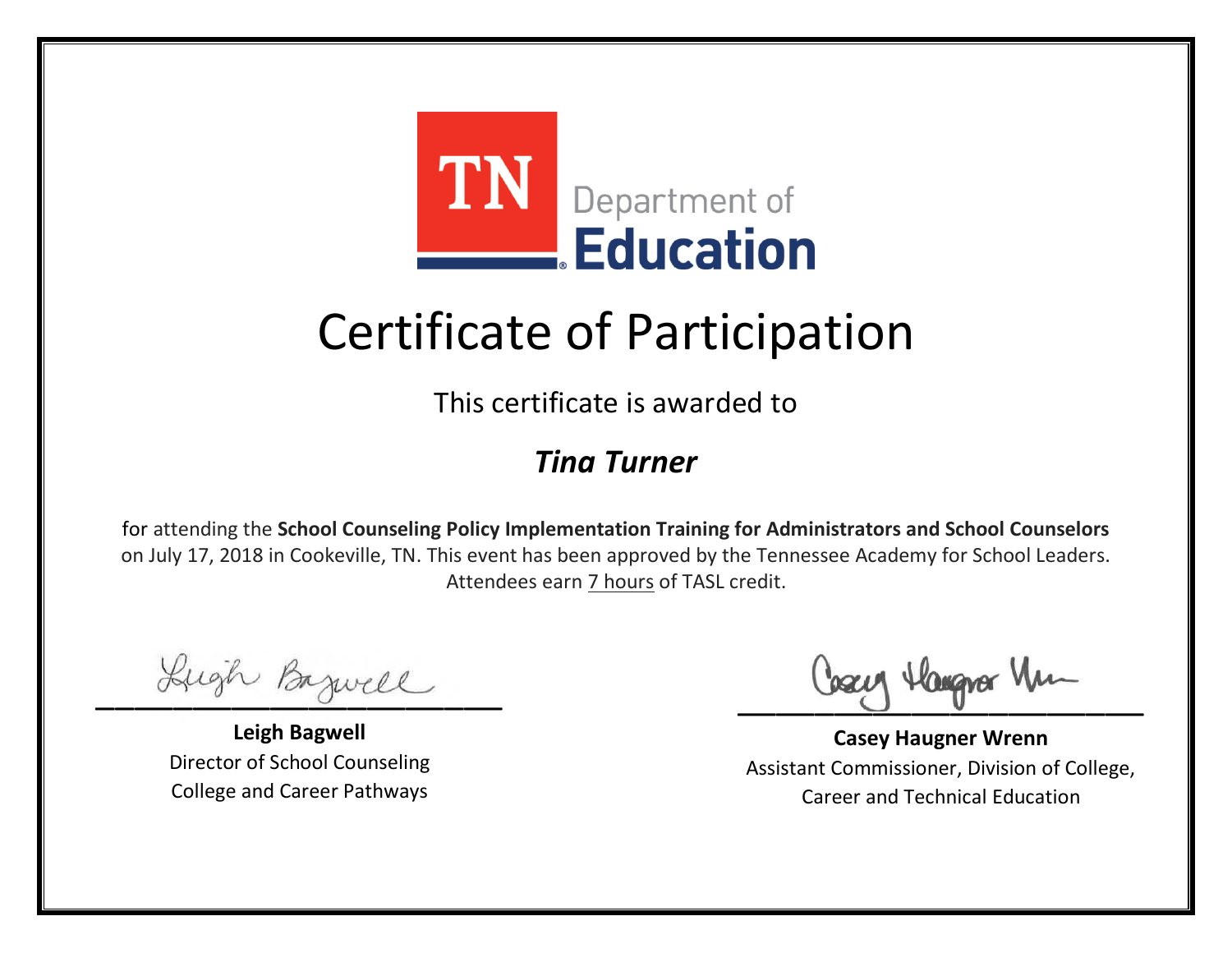

This certificate is awarded to

#### *Jamie Wheeler*

Lugh Bazwell

**Leigh Bagwell** Director of School Counseling College and Career Pathways

Losey Hangra Um

**Casey Haugner Wrenn** Assistant Commissioner, Division of College, Career and Technical Education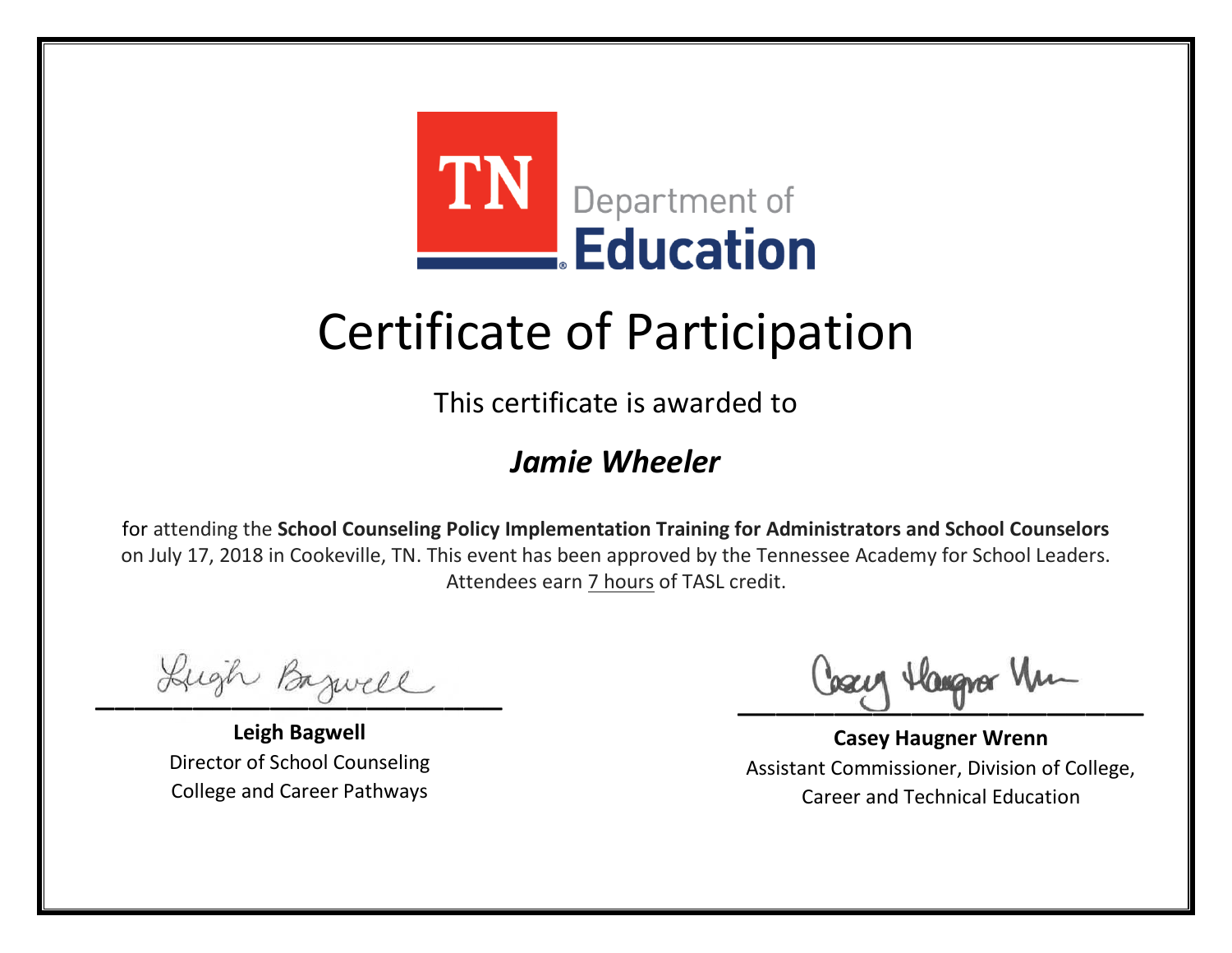

This certificate is awarded to

### *Deborah Adorante*

Lugh Bazwell

**Leigh Bagwell** Director of School Counseling College and Career Pathways

Losey Hangra Um

**Casey Haugner Wrenn** Assistant Commissioner, Division of College, Career and Technical Education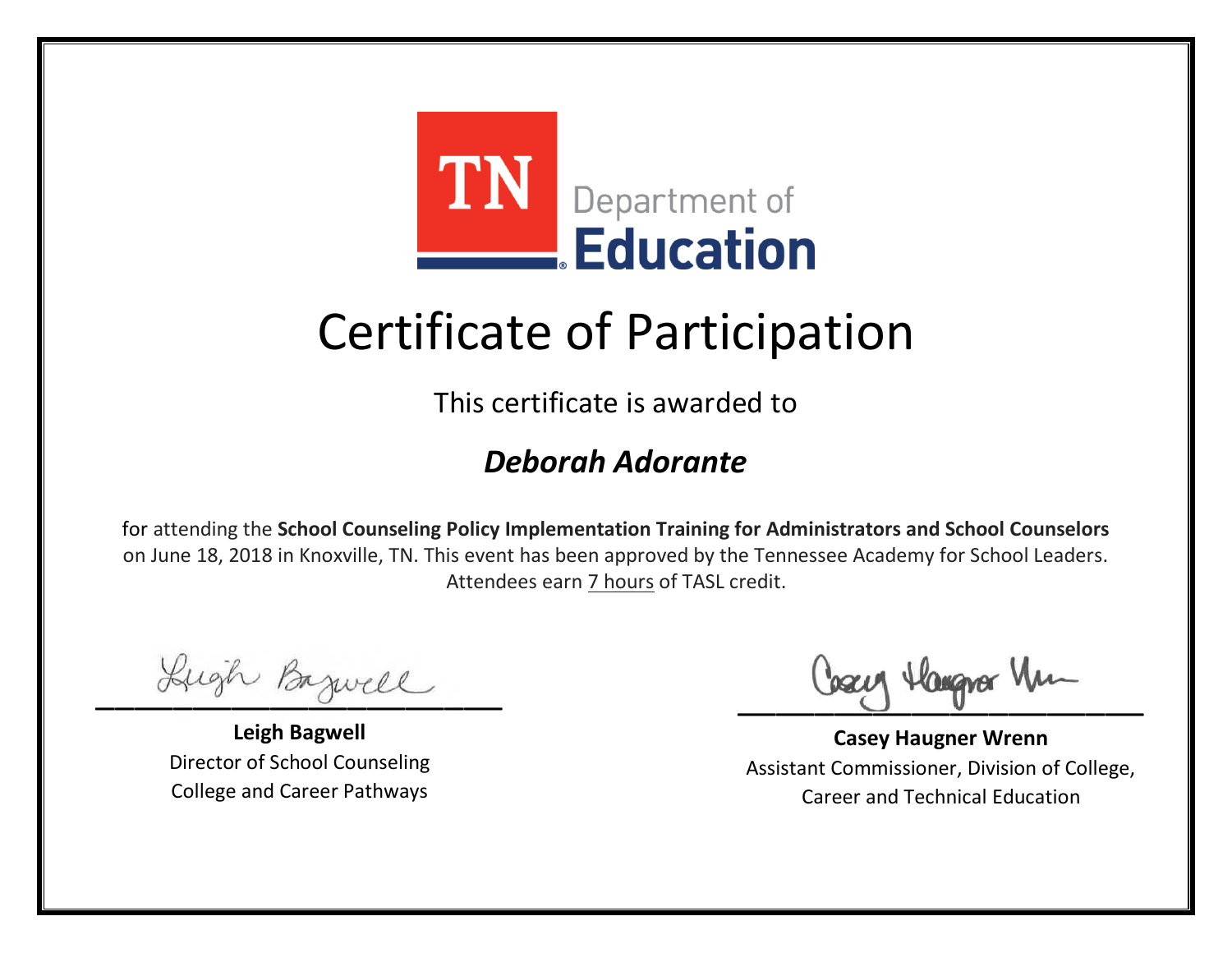

This certificate is awarded to

### *Brenda Arwood*

Lugh Bazwell

**Leigh Bagwell** Director of School Counseling College and Career Pathways

Losey Hangra Um

**Casey Haugner Wrenn** Assistant Commissioner, Division of College, Career and Technical Education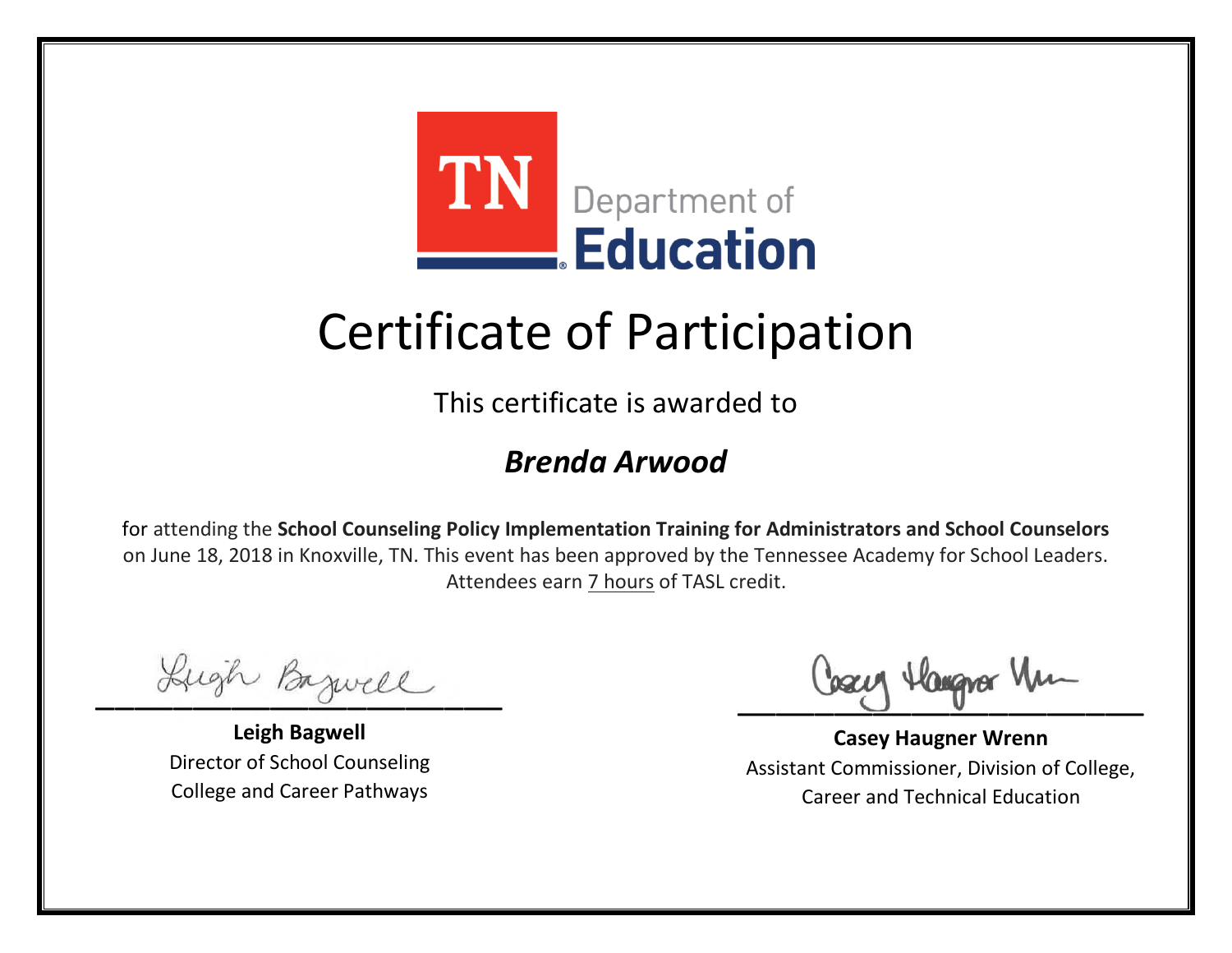

This certificate is awarded to

### *Becky Ashe*

Lugh Bazwell

**Leigh Bagwell** Director of School Counseling College and Career Pathways

Losey Hangra Um

**Casey Haugner Wrenn** Assistant Commissioner, Division of College, Career and Technical Education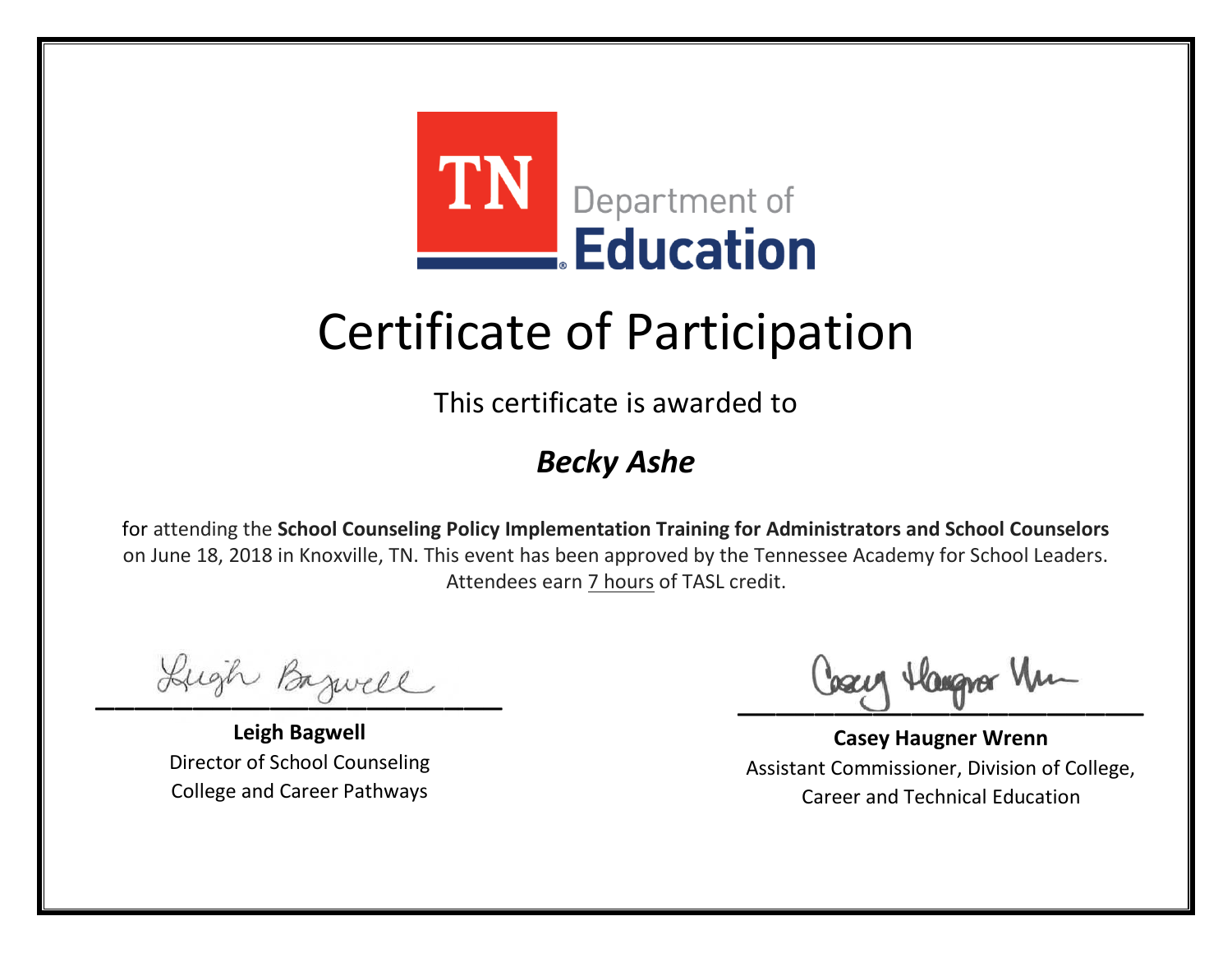

This certificate is awarded to

### *William Baldwin*

Lugh Bazwell

**Leigh Bagwell** Director of School Counseling College and Career Pathways

Losey Hangra Um

**Casey Haugner Wrenn** Assistant Commissioner, Division of College, Career and Technical Education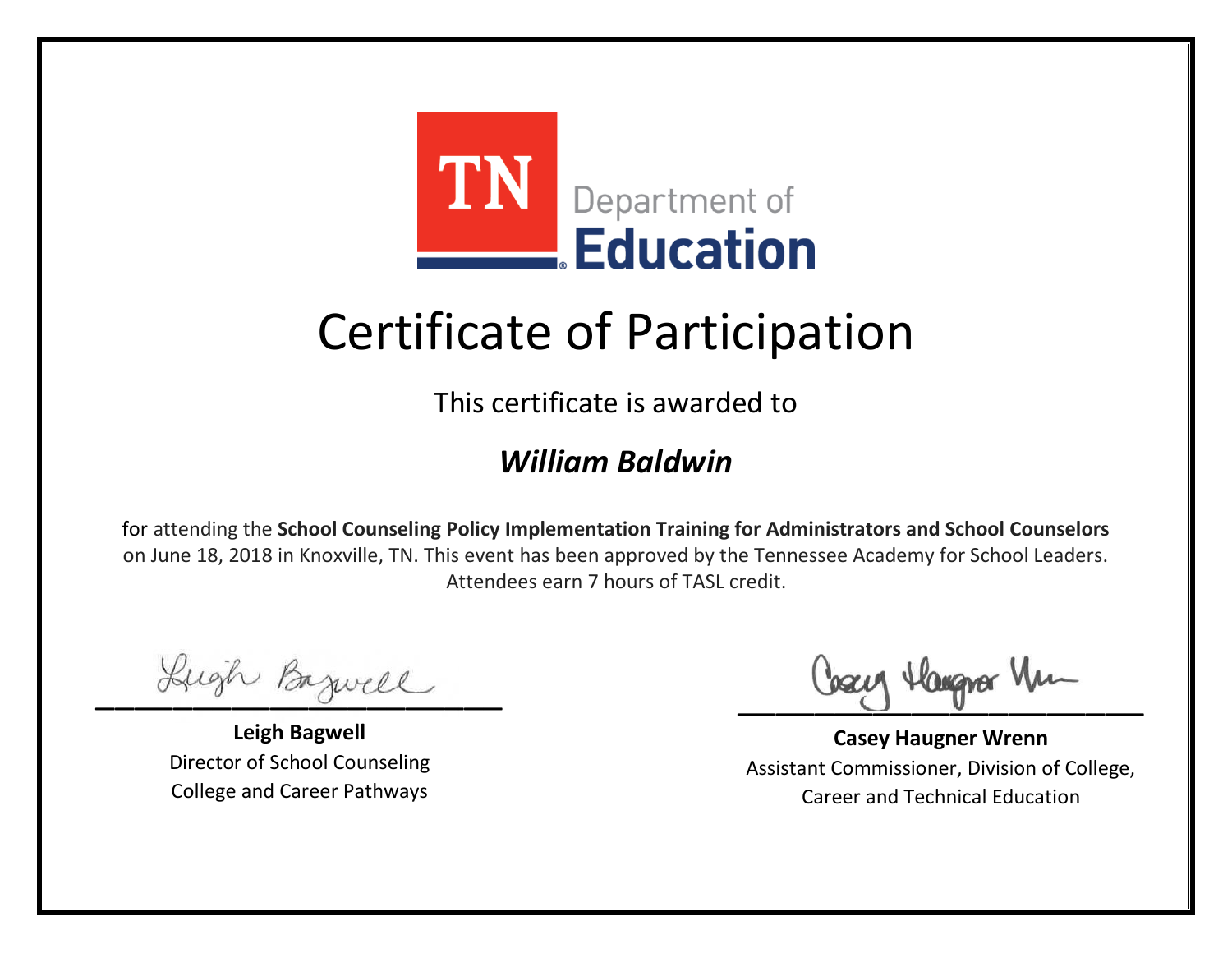

This certificate is awarded to

### *Ginny Boles*

Lugh Bazwell

**Leigh Bagwell** Director of School Counseling College and Career Pathways

Losey Hangra Um

**Casey Haugner Wrenn** Assistant Commissioner, Division of College, Career and Technical Education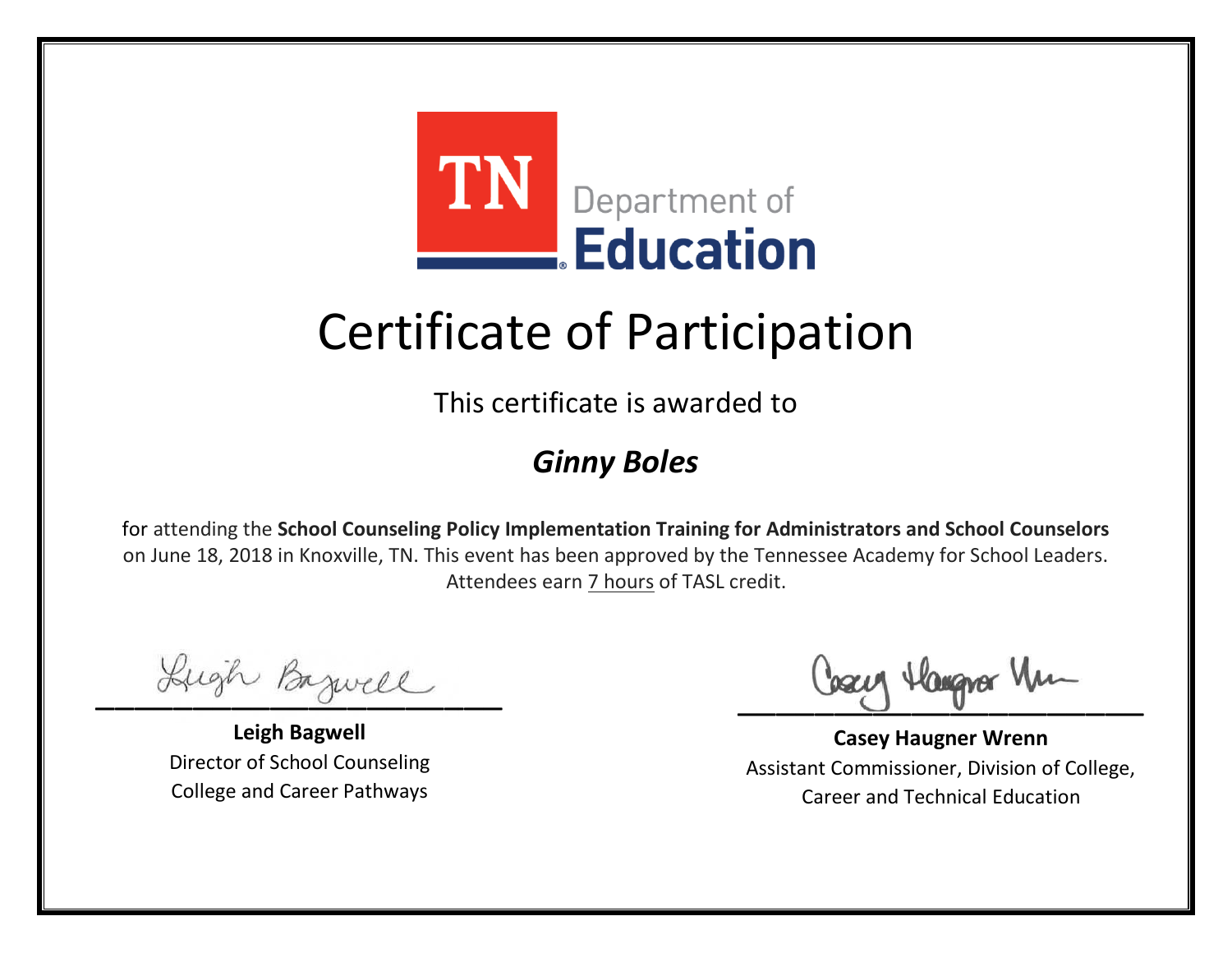

This certificate is awarded to

#### *Meagan Booth*

Lugh Bazwell

**Leigh Bagwell** Director of School Counseling College and Career Pathways

Losey Hangra Um

**Casey Haugner Wrenn** Assistant Commissioner, Division of College, Career and Technical Education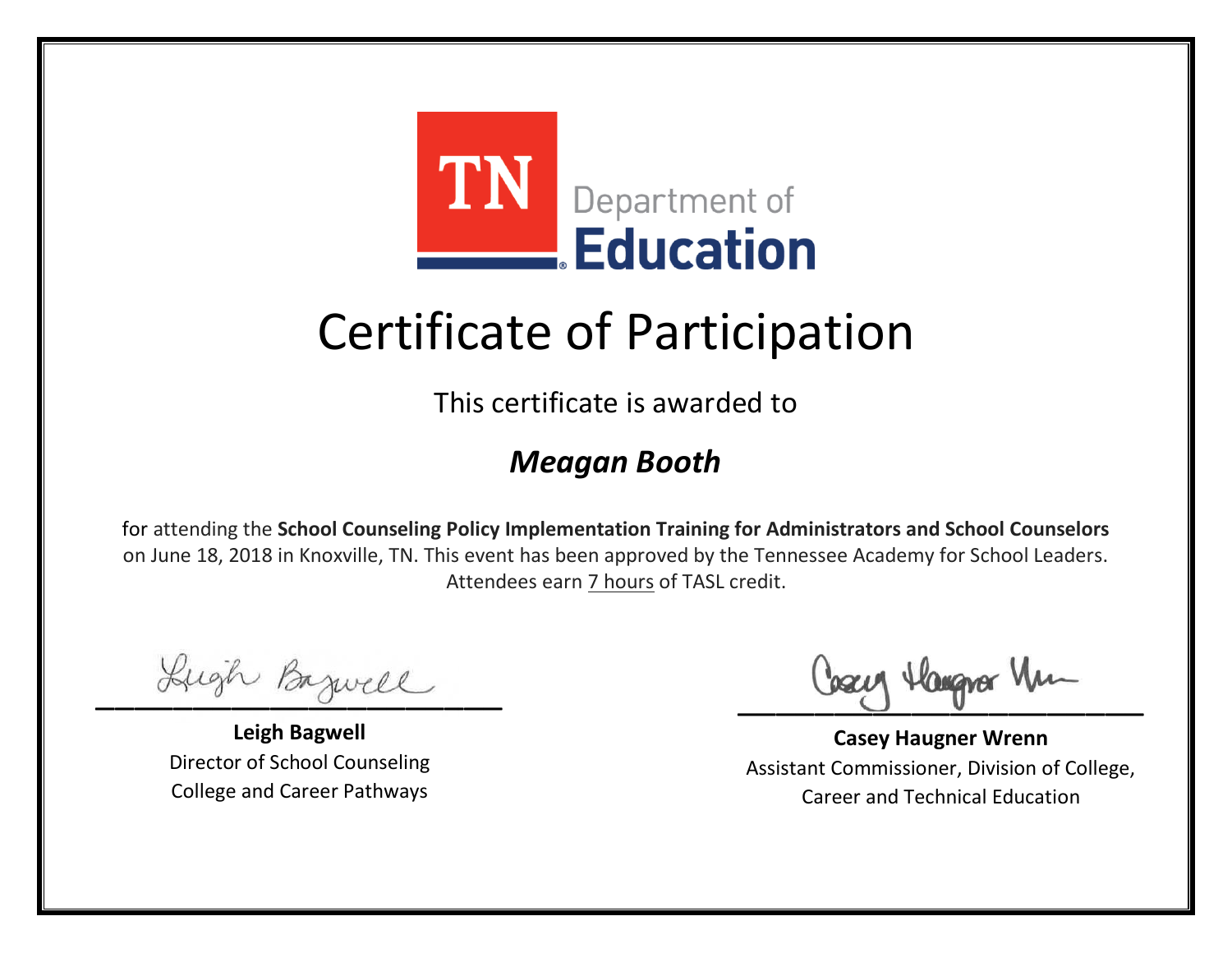

This certificate is awarded to

### *Rod Crockett*

Lugh Bazwell

**Leigh Bagwell** Director of School Counseling College and Career Pathways

Losey Hangra Um

**Casey Haugner Wrenn** Assistant Commissioner, Division of College, Career and Technical Education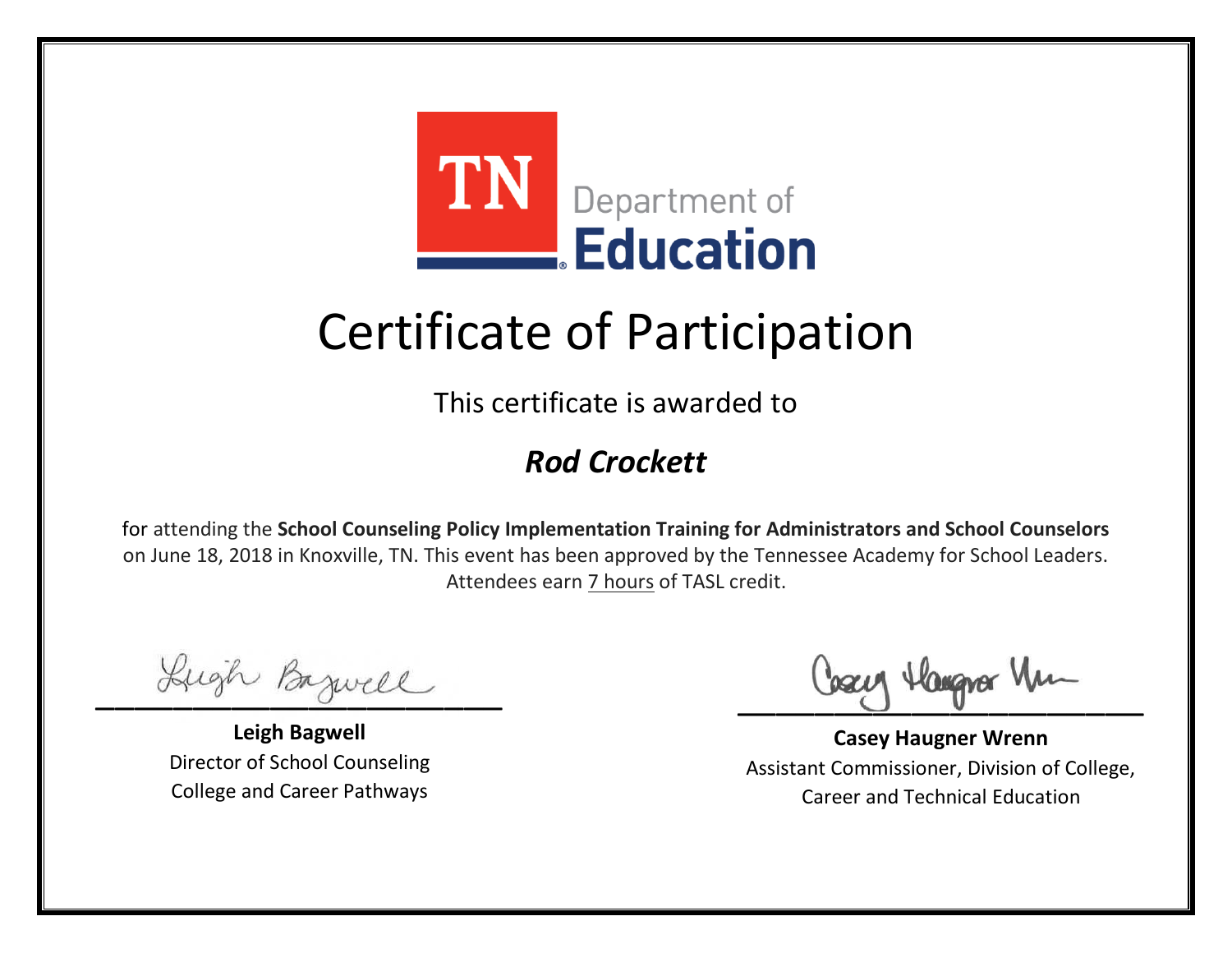

This certificate is awarded to

### *Bryan Douglas*

Lugh Bazwell

**Leigh Bagwell** Director of School Counseling College and Career Pathways

Losey Hangra Um

**Casey Haugner Wrenn** Assistant Commissioner, Division of College, Career and Technical Education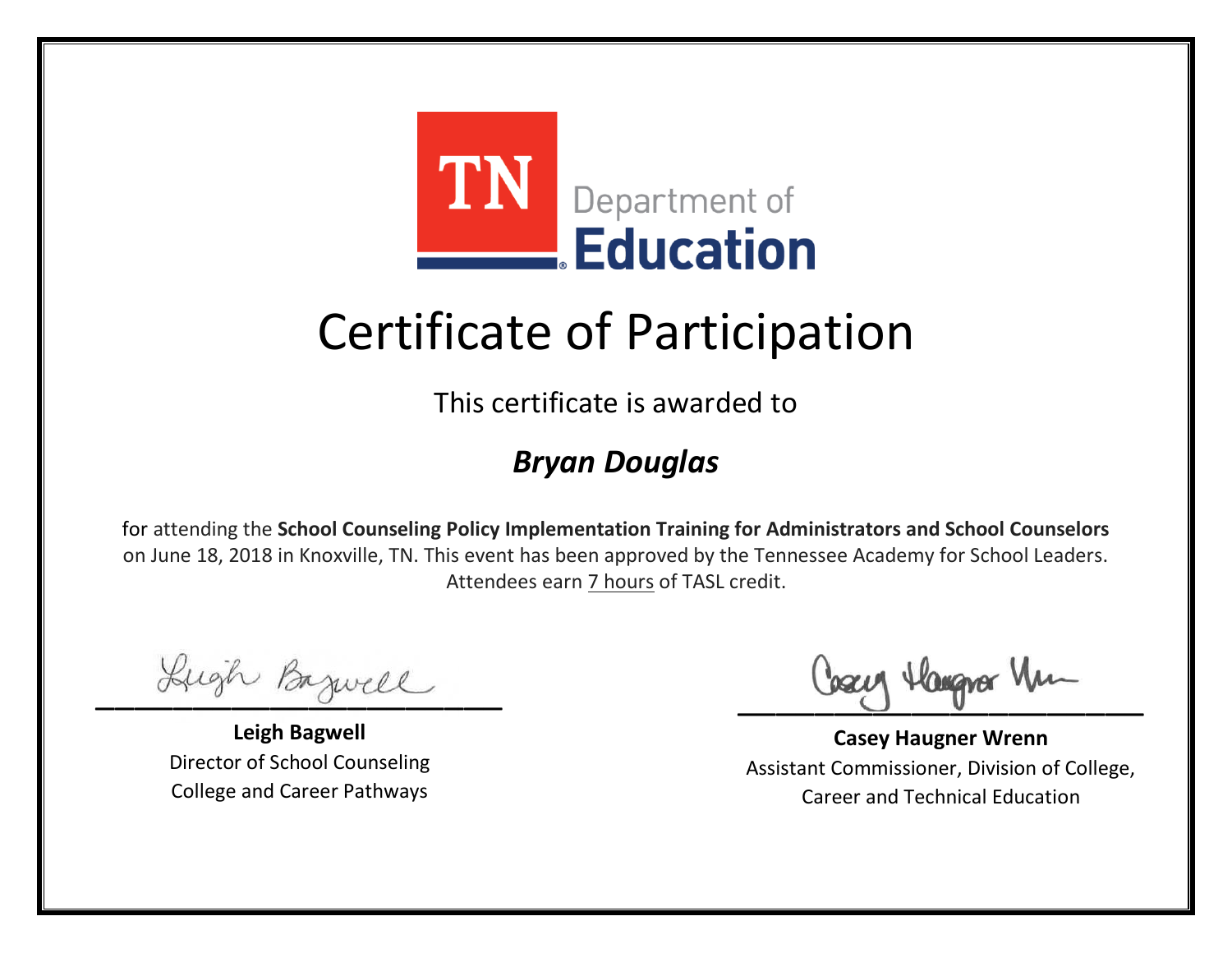

This certificate is awarded to

### *Cassandra Dowd*

Lugh Bazwell

**Leigh Bagwell** Director of School Counseling College and Career Pathways

Losey Hangra Um

**Casey Haugner Wrenn** Assistant Commissioner, Division of College, Career and Technical Education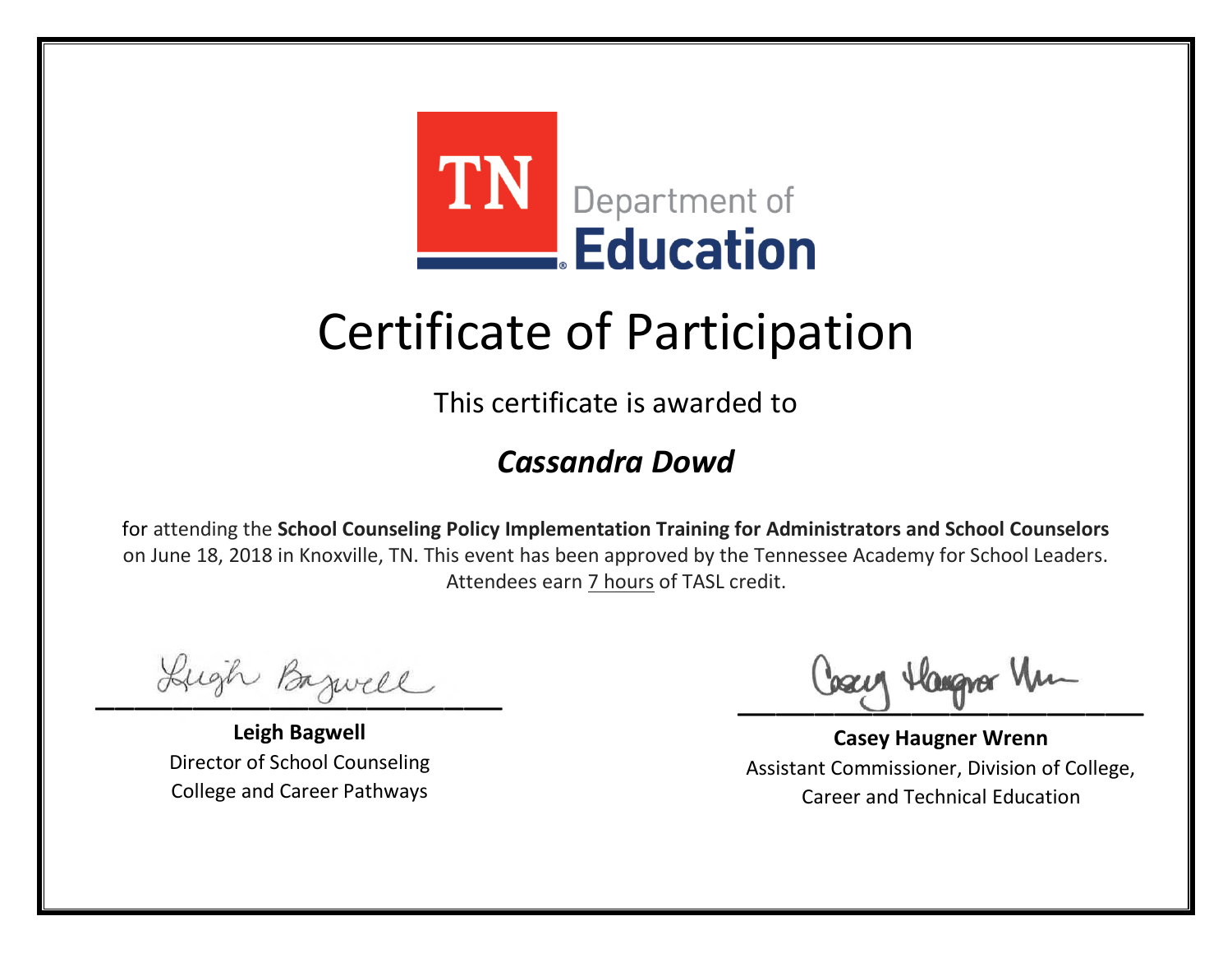

This certificate is awarded to

### *Christy Edmonds*

Lugh Bazwell

**Leigh Bagwell** Director of School Counseling College and Career Pathways

Losey Hangra Um

**Casey Haugner Wrenn** Assistant Commissioner, Division of College, Career and Technical Education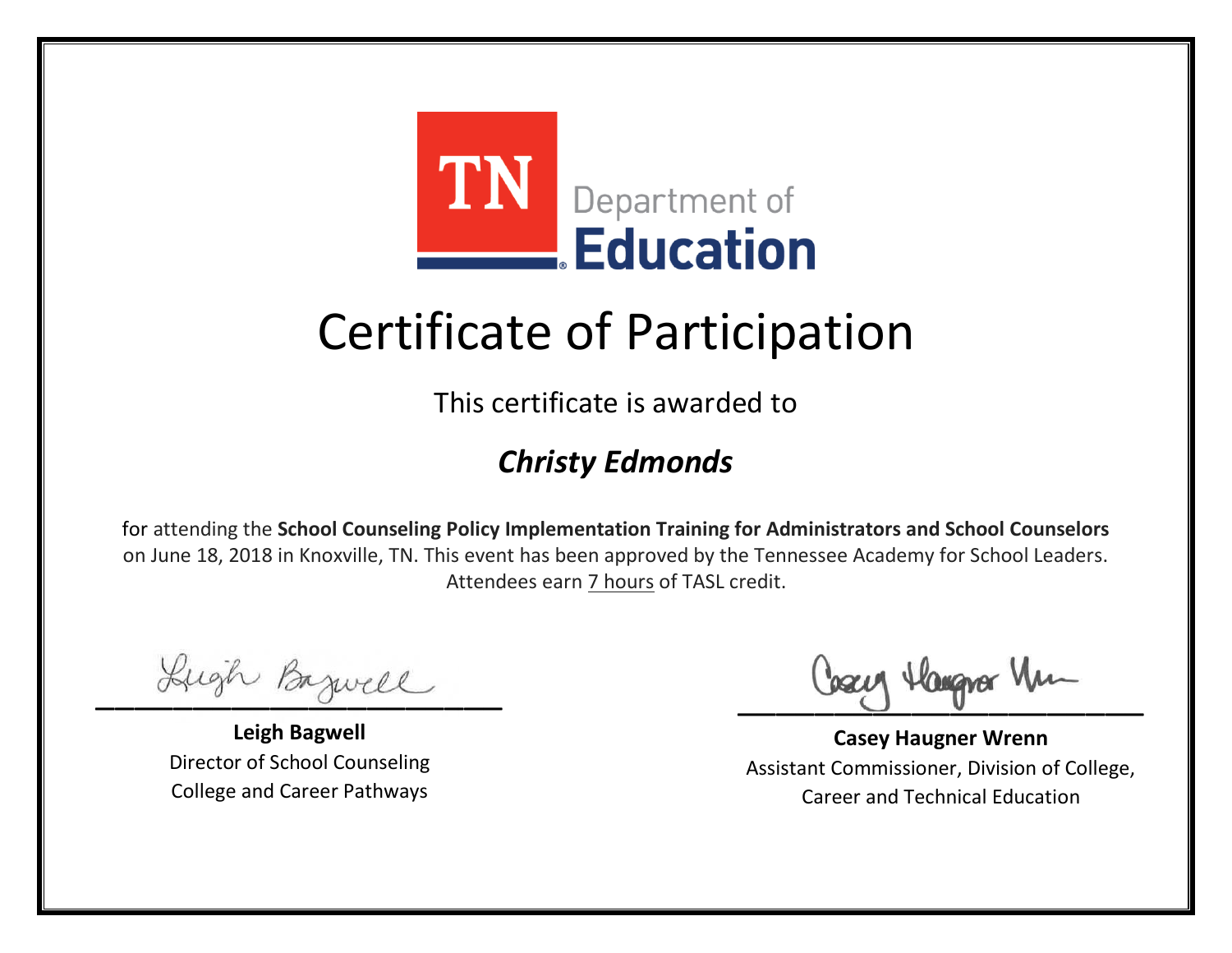

This certificate is awarded to

### *Amanda Edsell*

Lugh Bazwell

**Leigh Bagwell** Director of School Counseling College and Career Pathways

Losey Hangra Um

**Casey Haugner Wrenn** Assistant Commissioner, Division of College, Career and Technical Education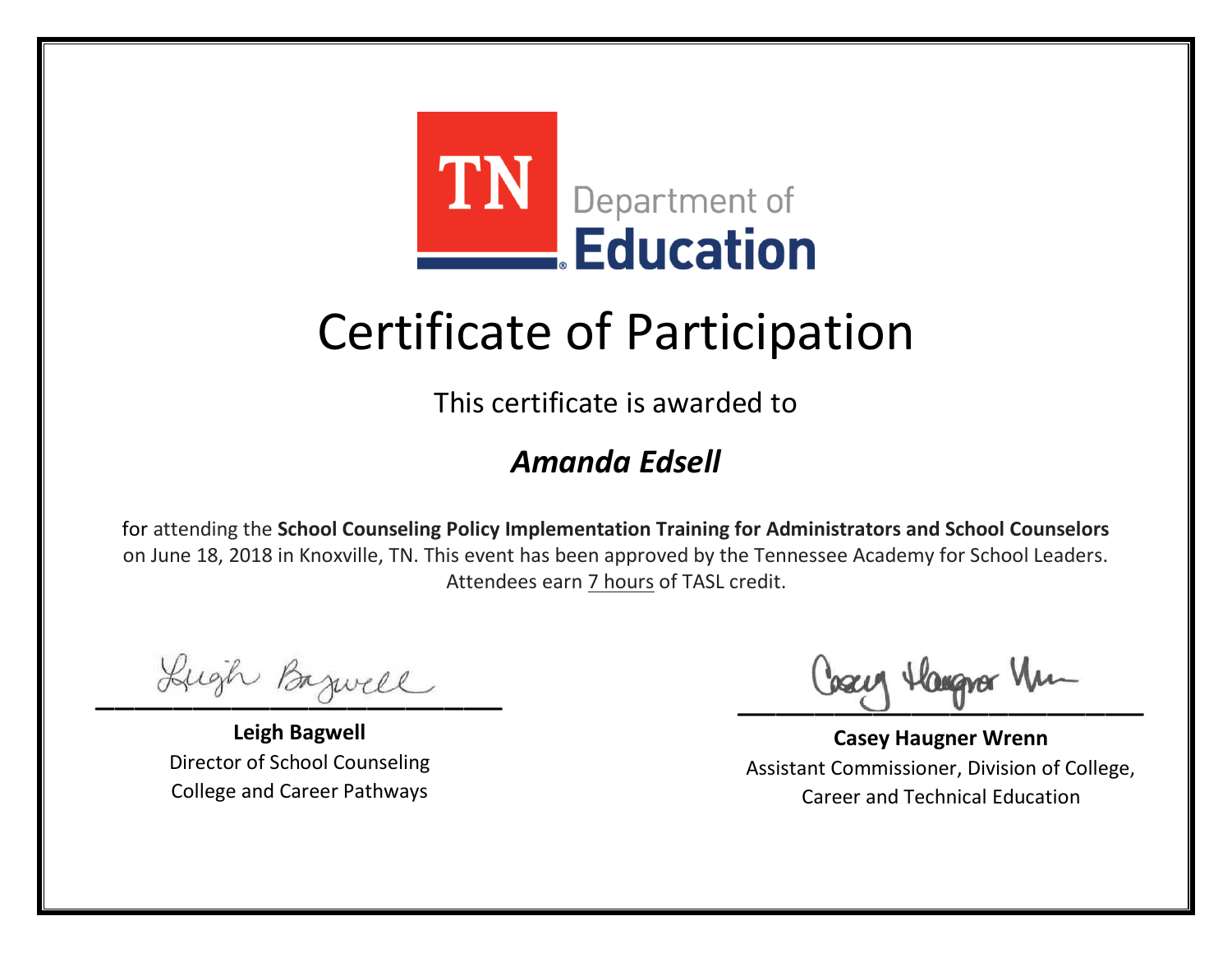

This certificate is awarded to

### *Staci Gray*

Lugh Bazwell

**Leigh Bagwell** Director of School Counseling College and Career Pathways

Losey Hangra Um

**Casey Haugner Wrenn** Assistant Commissioner, Division of College, Career and Technical Education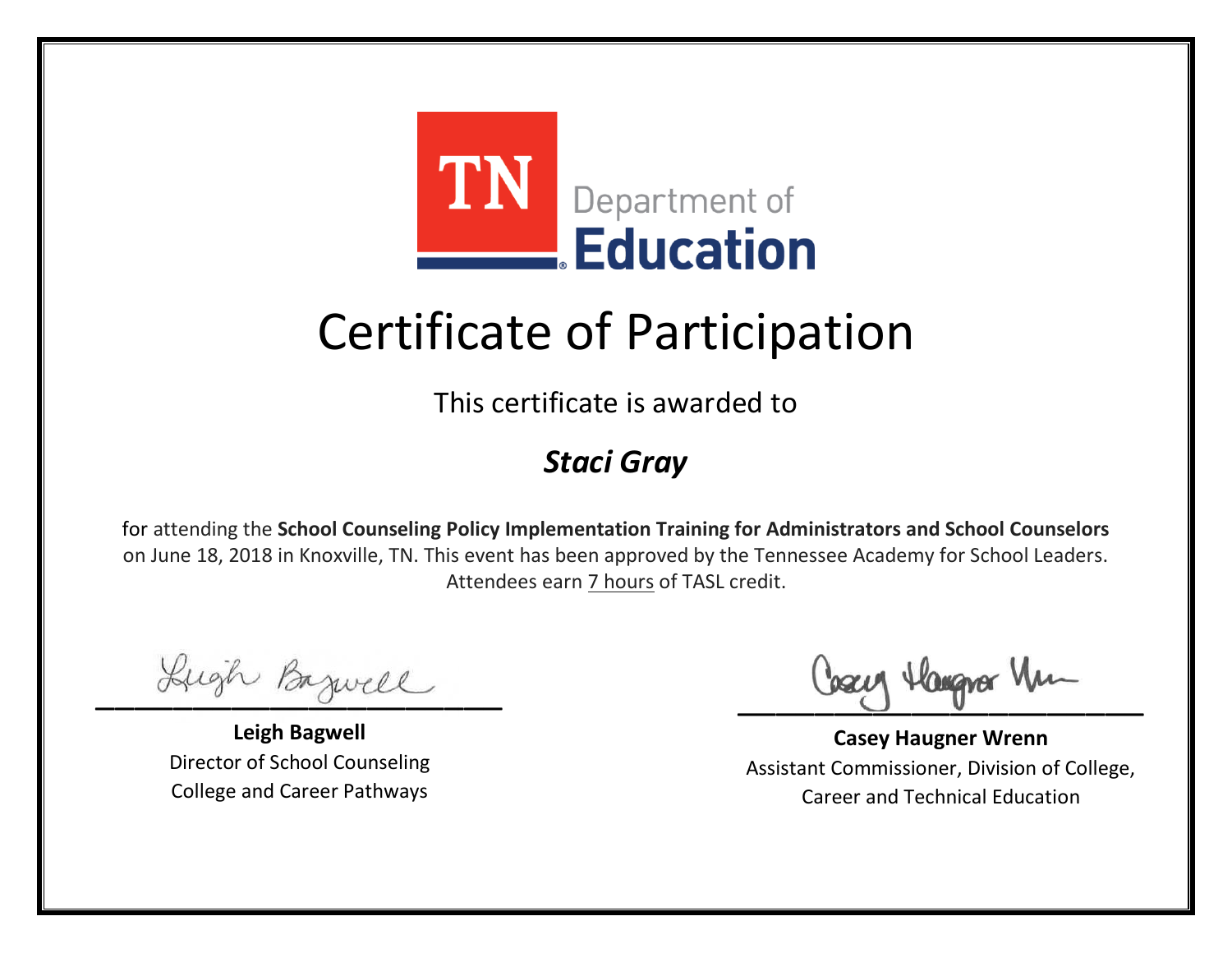

This certificate is awarded to

### *Laicee Hatfield*

Lugh Bazwell

**Leigh Bagwell** Director of School Counseling College and Career Pathways

Losey Hangra Um

**Casey Haugner Wrenn** Assistant Commissioner, Division of College, Career and Technical Education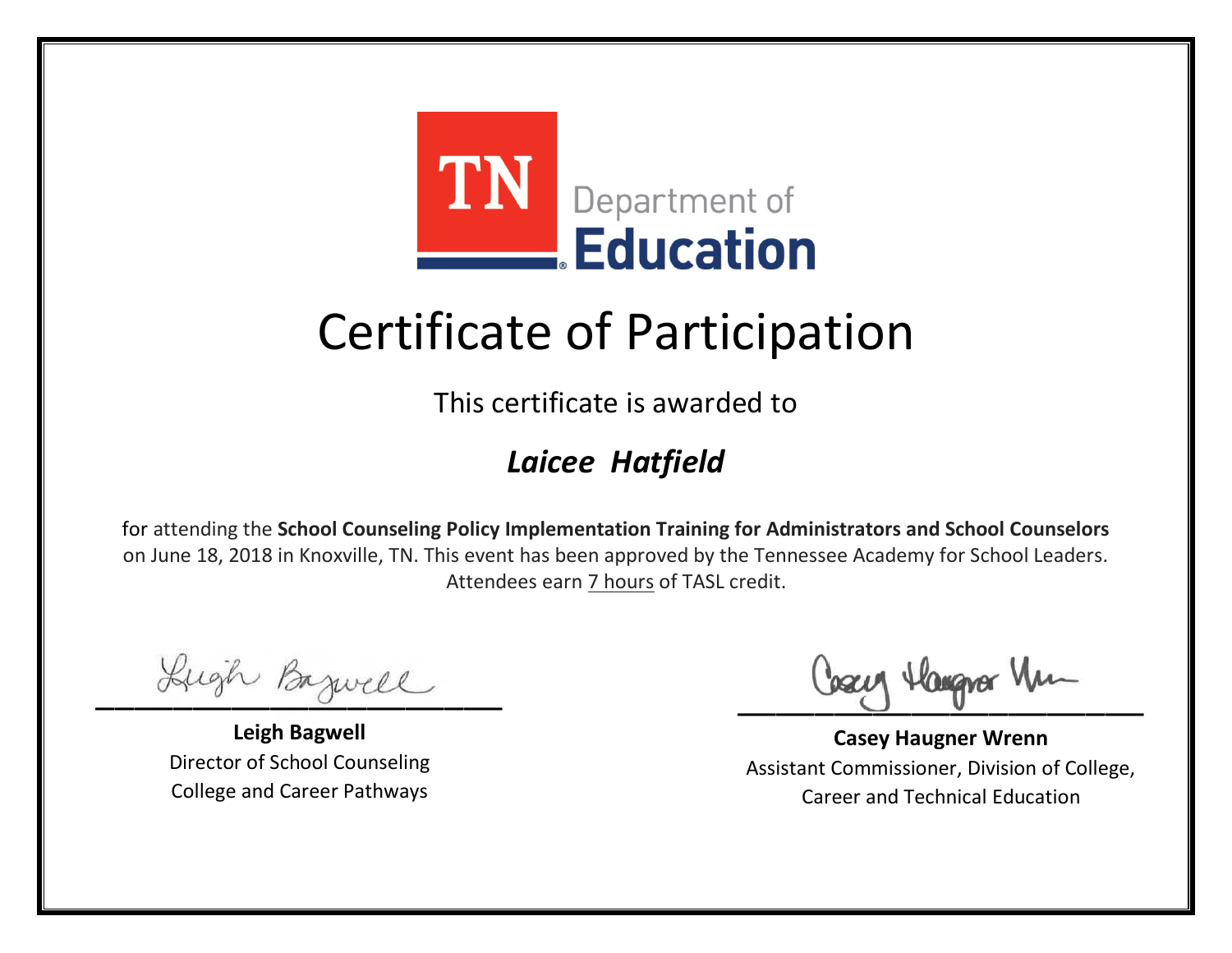

This certificate is awarded to

### *Sherry Hensley*

Lugh Bazwell

**Leigh Bagwell** Director of School Counseling College and Career Pathways

Losey Hangra Um

**Casey Haugner Wrenn** Assistant Commissioner, Division of College, Career and Technical Education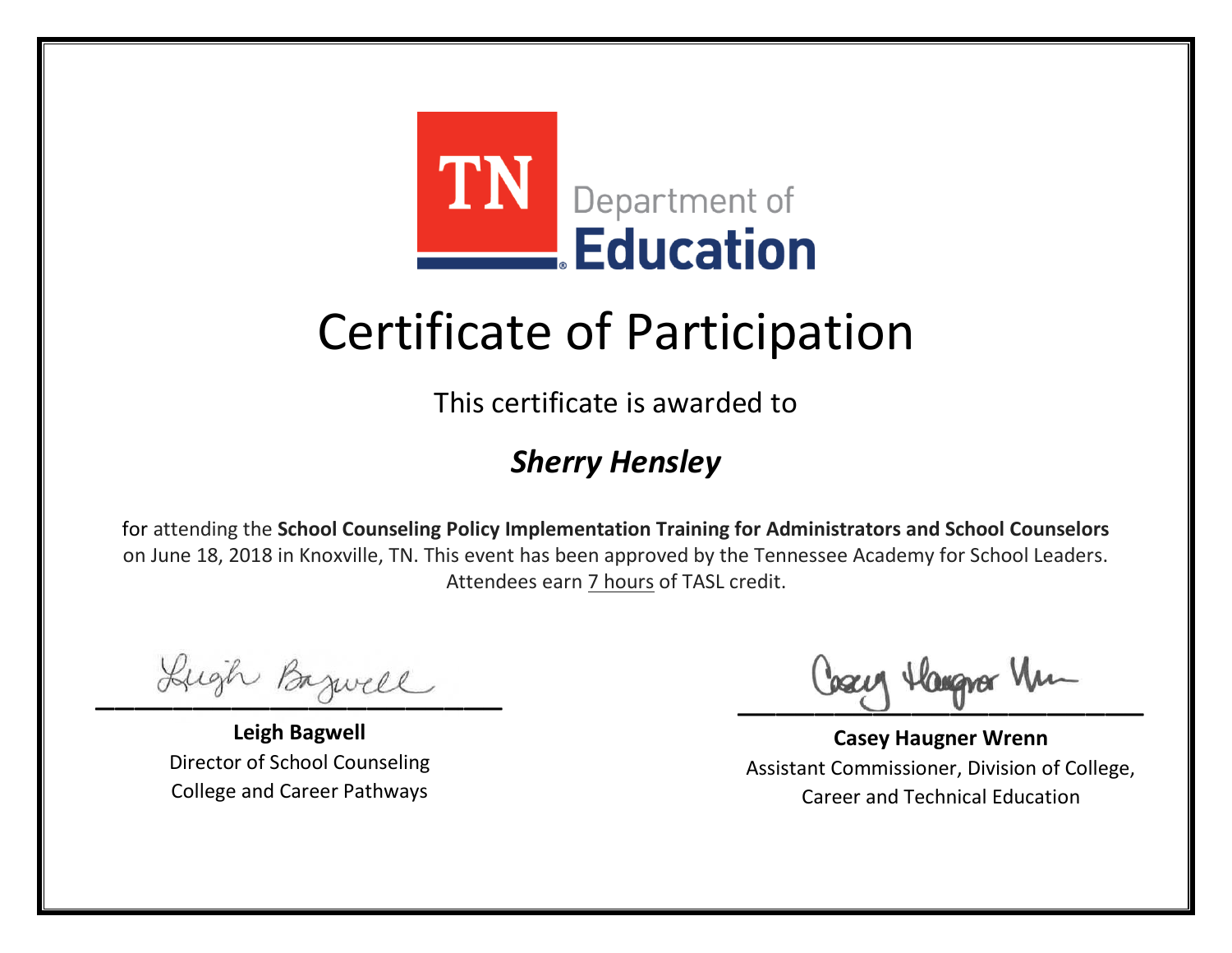

This certificate is awarded to

#### *Susan Howard*

Lugh Bazwell

**Leigh Bagwell** Director of School Counseling College and Career Pathways

Losey Hangra Um

**Casey Haugner Wrenn** Assistant Commissioner, Division of College, Career and Technical Education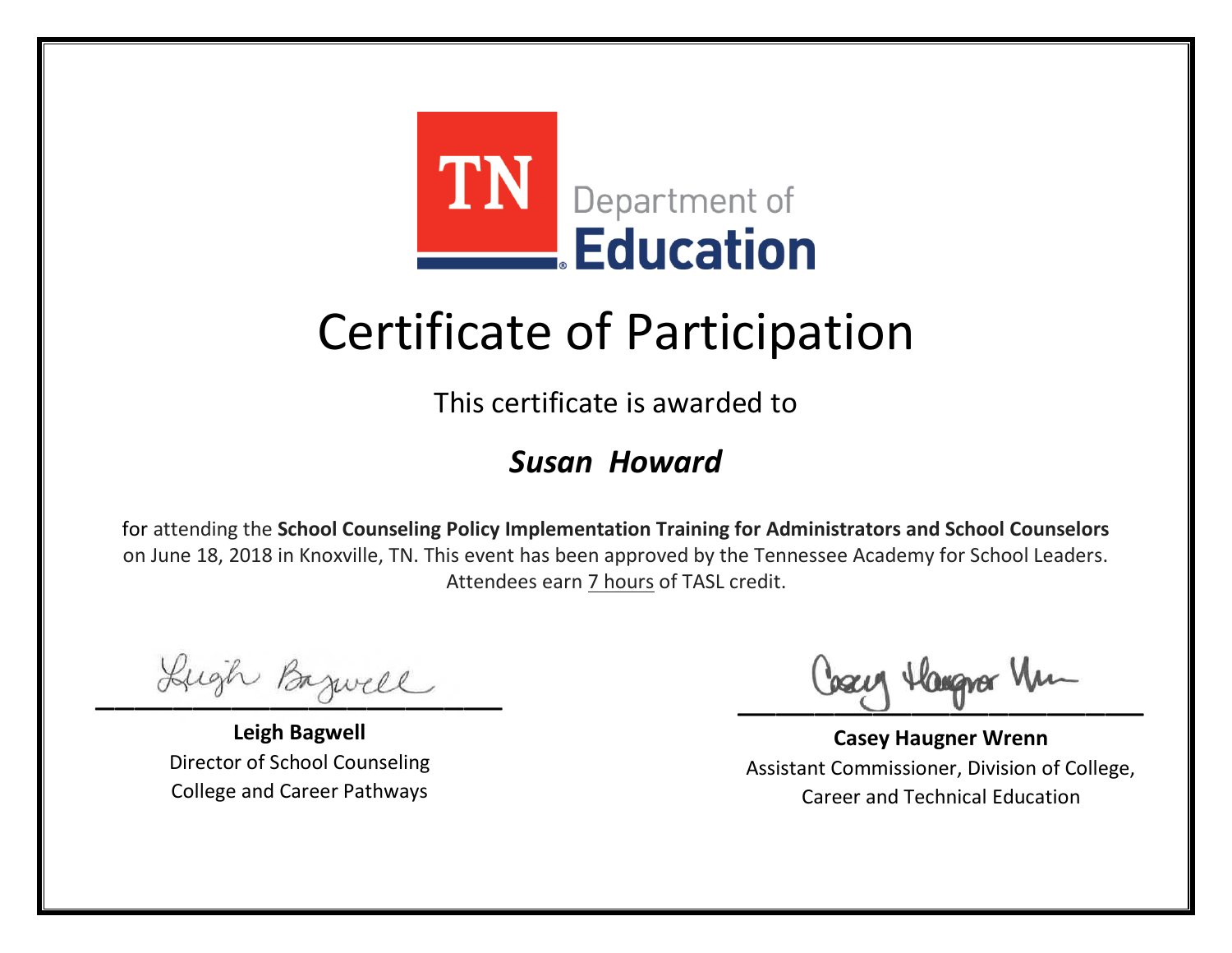

This certificate is awarded to

#### *Julie Humphress*

Lugh Bazwell

**Leigh Bagwell** Director of School Counseling College and Career Pathways

Losey Hangra Um

**Casey Haugner Wrenn** Assistant Commissioner, Division of College, Career and Technical Education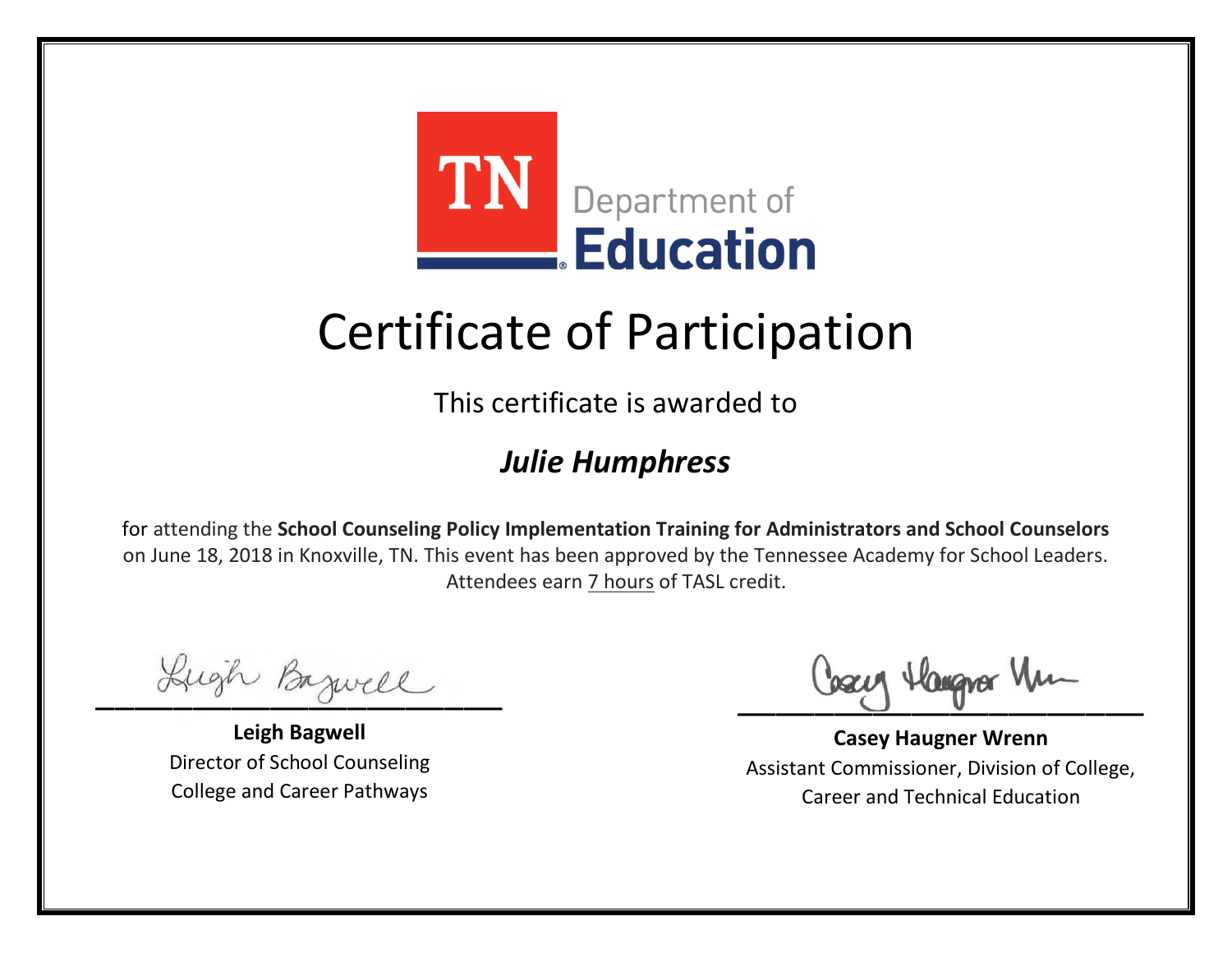

This certificate is awarded to

### *Lance Lay*

Lugh Bazwell

**Leigh Bagwell** Director of School Counseling College and Career Pathways

Losey Hangra Um

**Casey Haugner Wrenn** Assistant Commissioner, Division of College, Career and Technical Education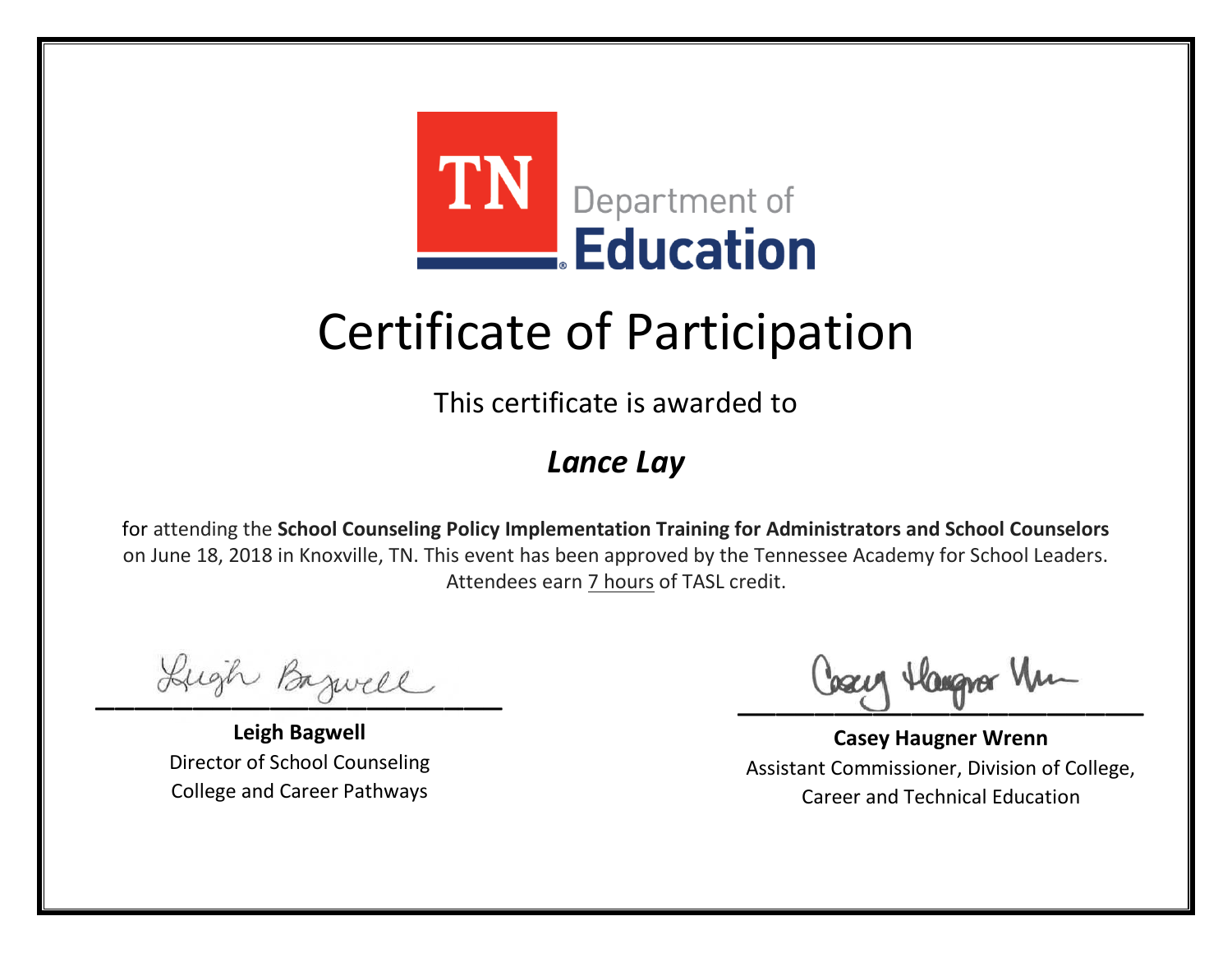

This certificate is awarded to

### *Karey Lowdermilk*

Lugh Bazwell

**Leigh Bagwell** Director of School Counseling College and Career Pathways

Losey Hangra Um

**Casey Haugner Wrenn** Assistant Commissioner, Division of College, Career and Technical Education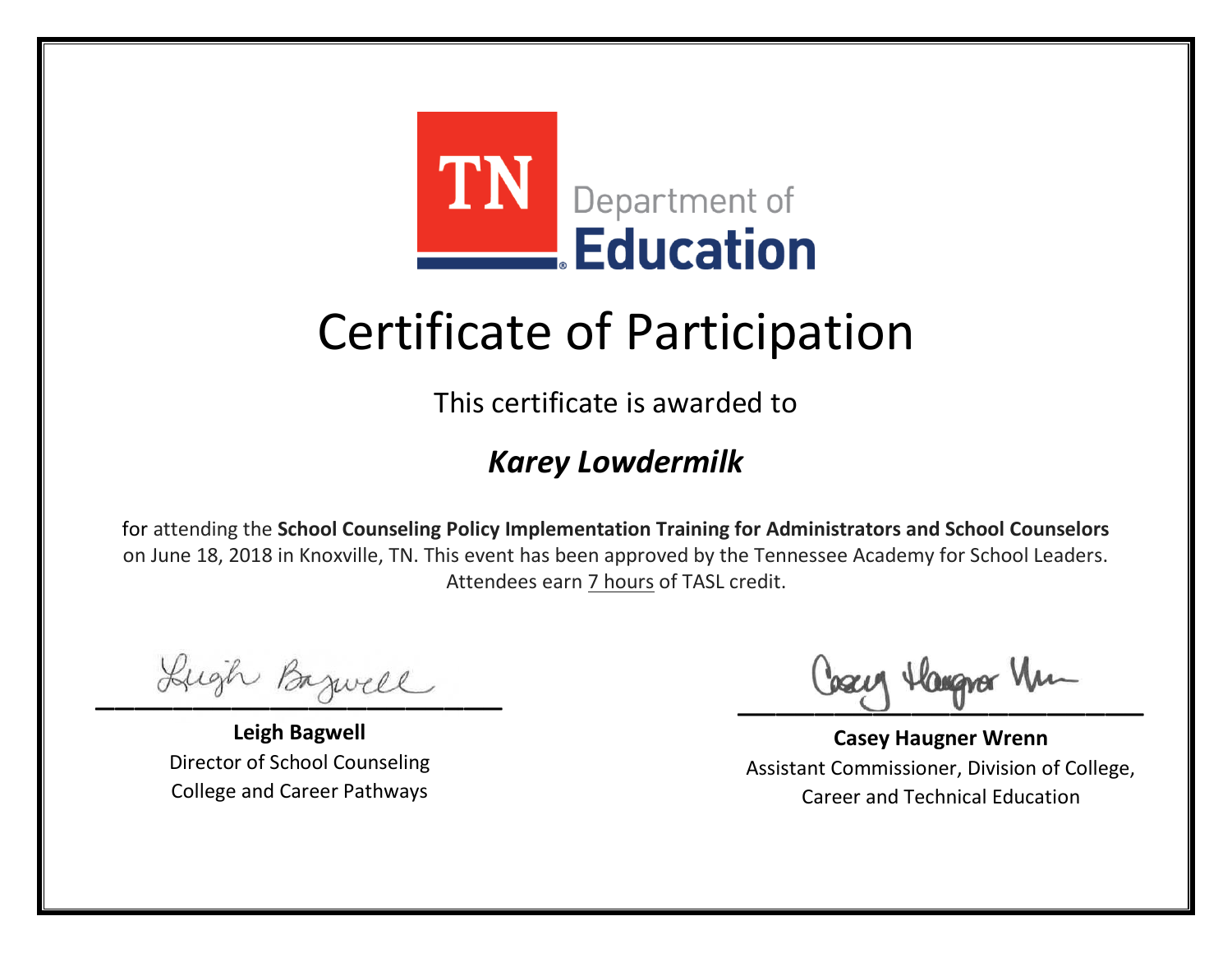

This certificate is awarded to

#### *Pam Messer*

Lugh Bazwell

**Leigh Bagwell** Director of School Counseling College and Career Pathways

Losey Hangra Um

**Casey Haugner Wrenn** Assistant Commissioner, Division of College, Career and Technical Education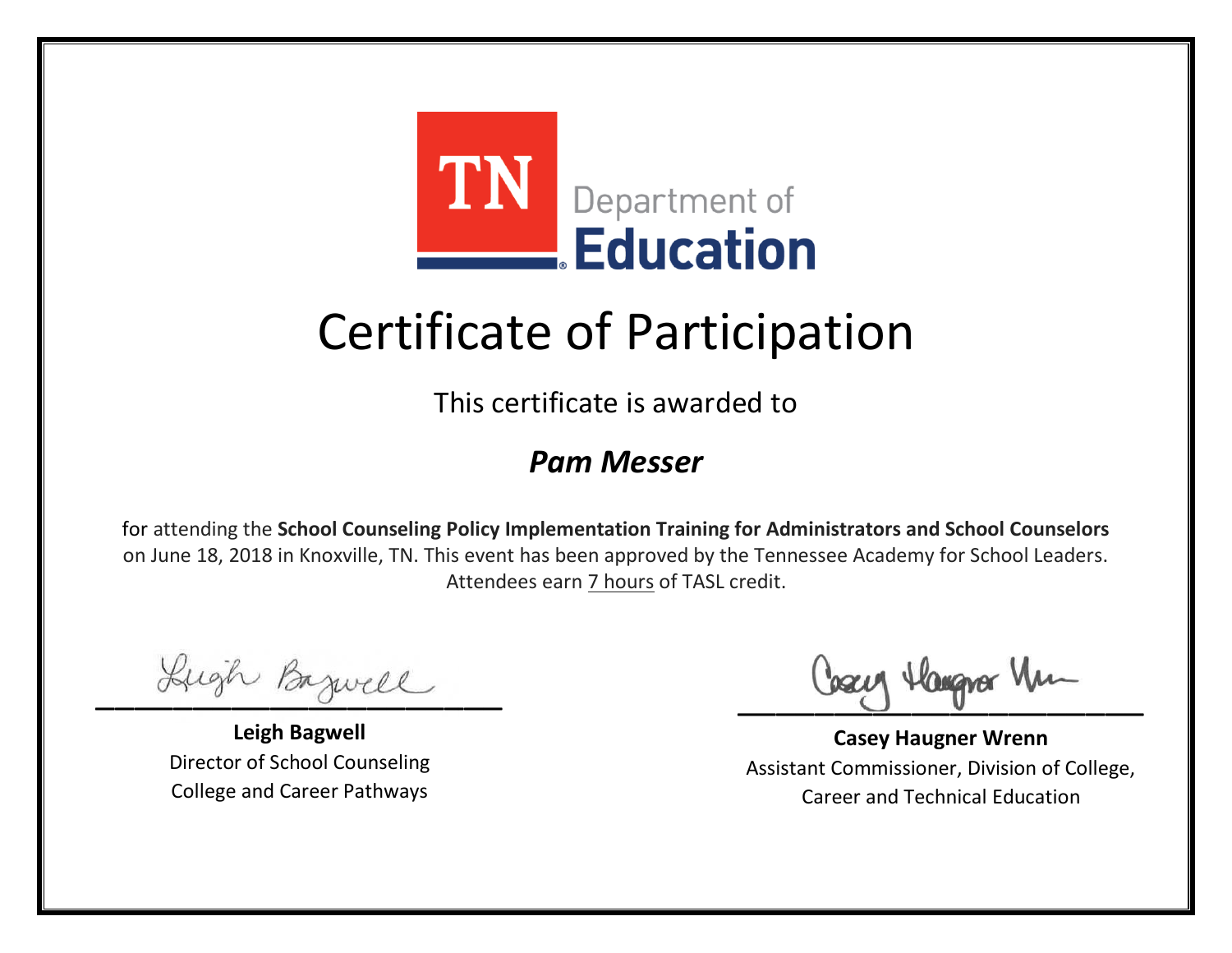

This certificate is awarded to

### *Carmen Murphy*

Lugh Bazwell

**Leigh Bagwell** Director of School Counseling College and Career Pathways

Losey Hangra Um

**Casey Haugner Wrenn** Assistant Commissioner, Division of College, Career and Technical Education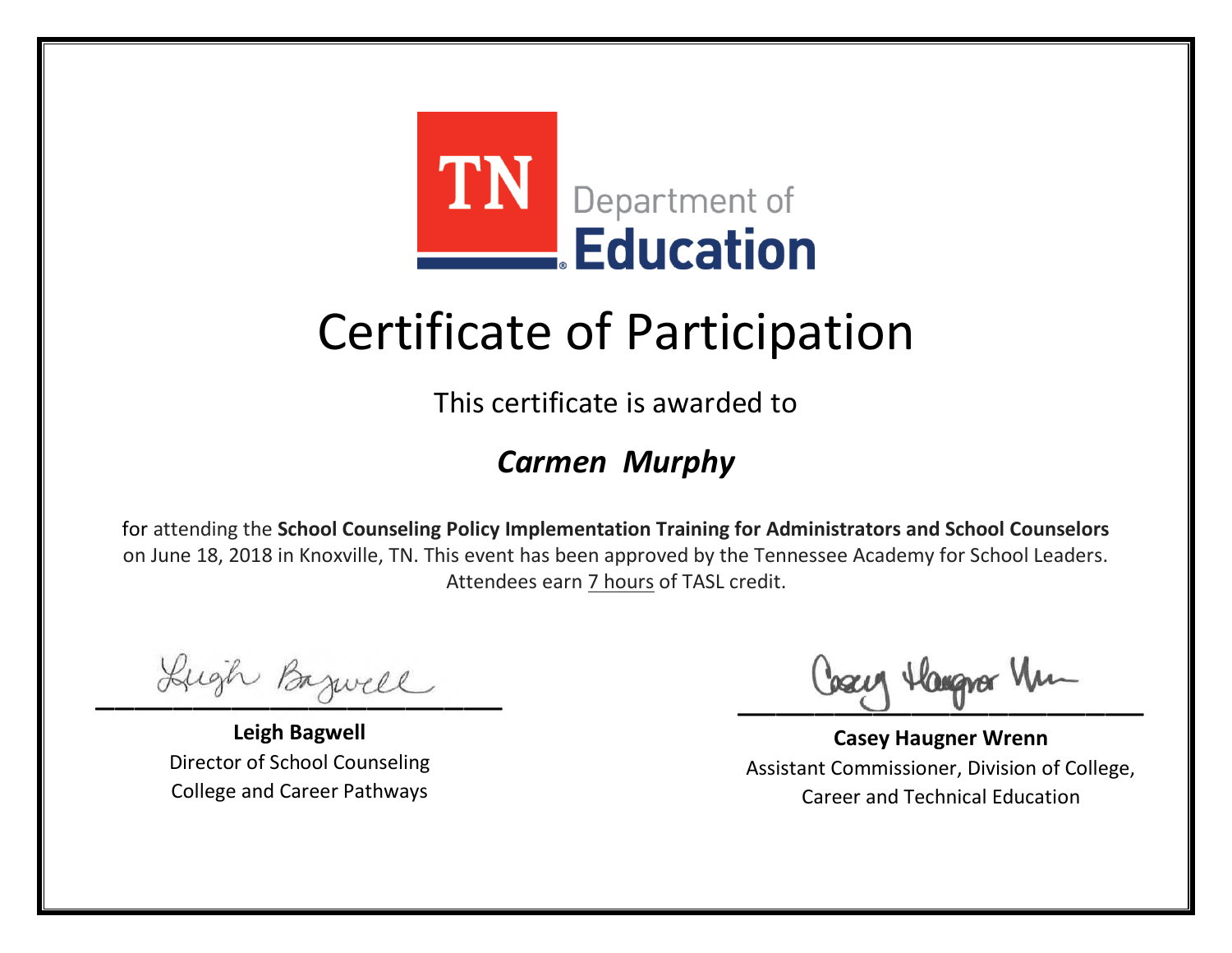

This certificate is awarded to

### *Terry Nieporte*

Lugh Bazwell

**Leigh Bagwell** Director of School Counseling College and Career Pathways

Losey Hangra Um

**Casey Haugner Wrenn** Assistant Commissioner, Division of College, Career and Technical Education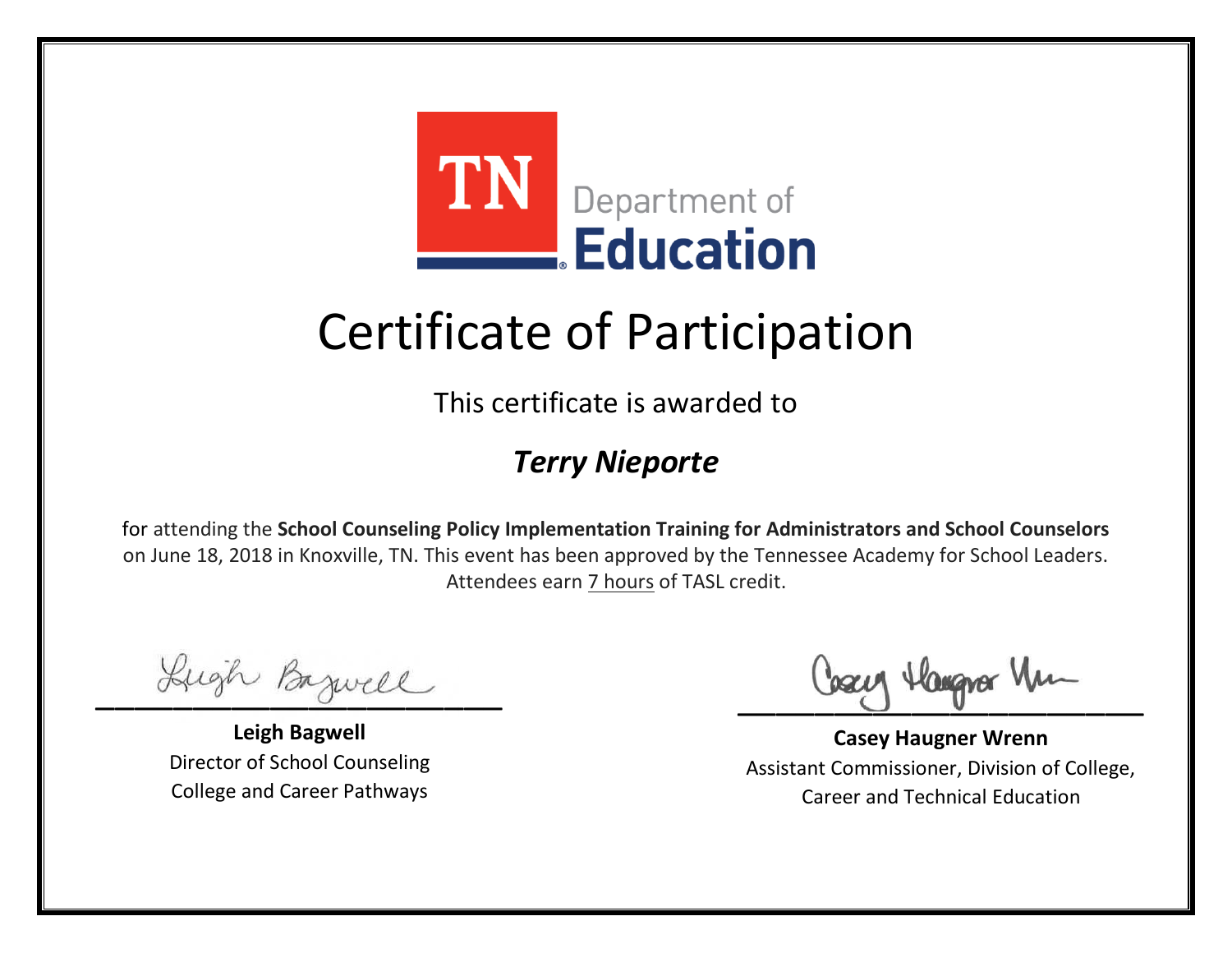

This certificate is awarded to

#### *Robbie Norman*

Lugh Bazwell

**Leigh Bagwell** Director of School Counseling College and Career Pathways

Losey Hangra Um

**Casey Haugner Wrenn** Assistant Commissioner, Division of College, Career and Technical Education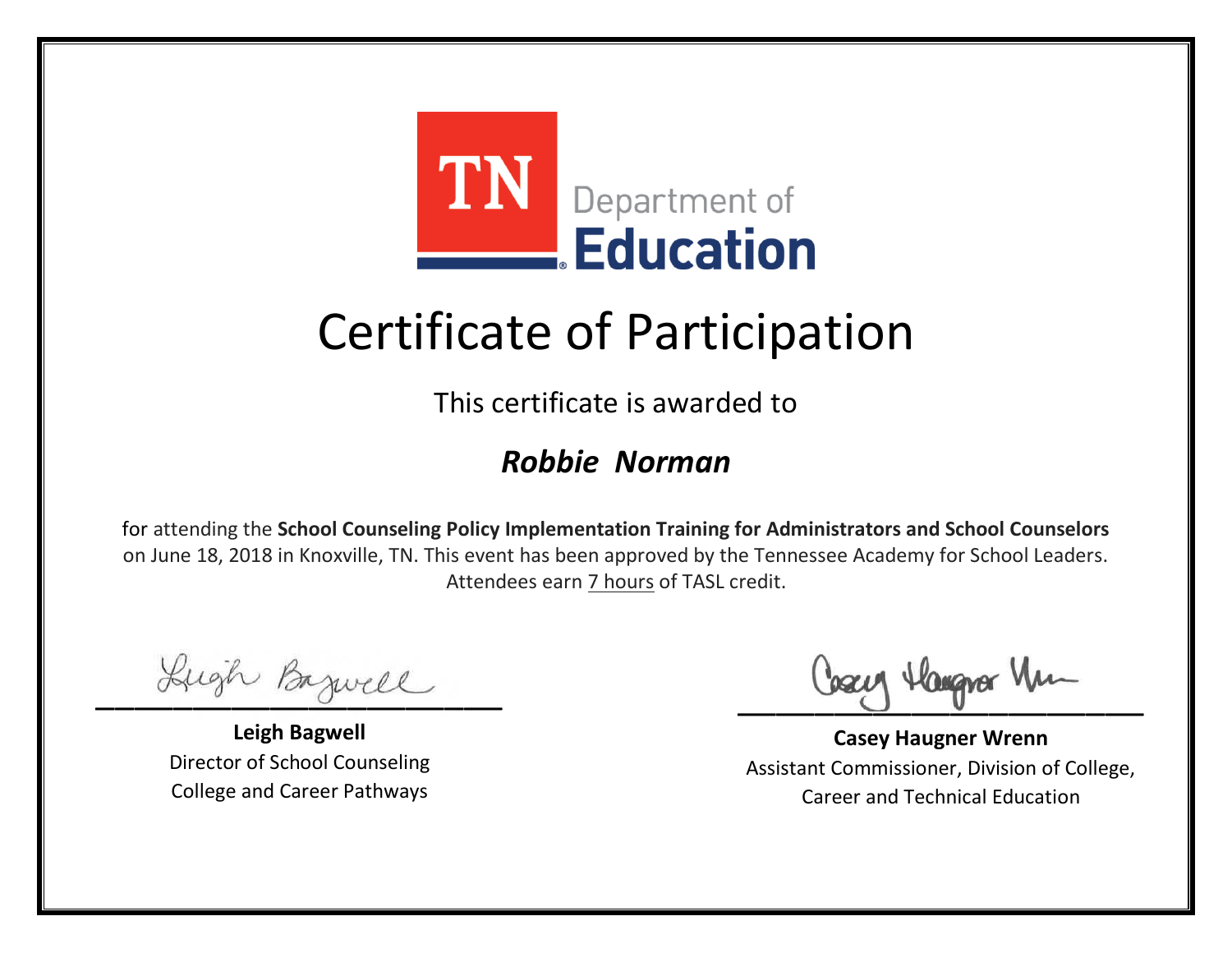

This certificate is awarded to

### *Sallee Reynolds*

Lugh Bazwell

**Leigh Bagwell** Director of School Counseling College and Career Pathways

Losey Hangra Um

**Casey Haugner Wrenn** Assistant Commissioner, Division of College, Career and Technical Education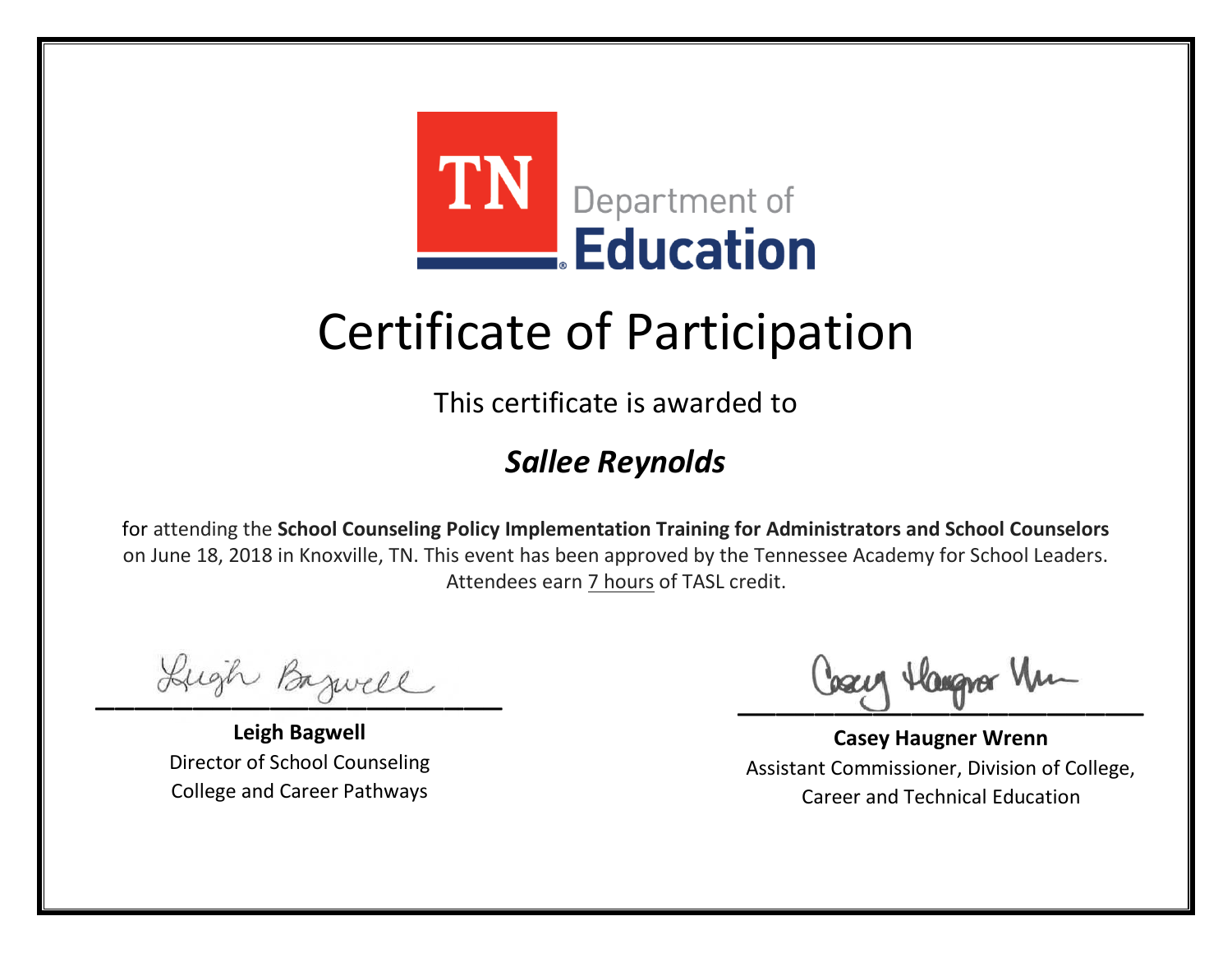

This certificate is awarded to

#### *Jessica Rittenhouse*

Lugh Bazwell

**Leigh Bagwell** Director of School Counseling College and Career Pathways

Losey Hangra Um

**Casey Haugner Wrenn** Assistant Commissioner, Division of College, Career and Technical Education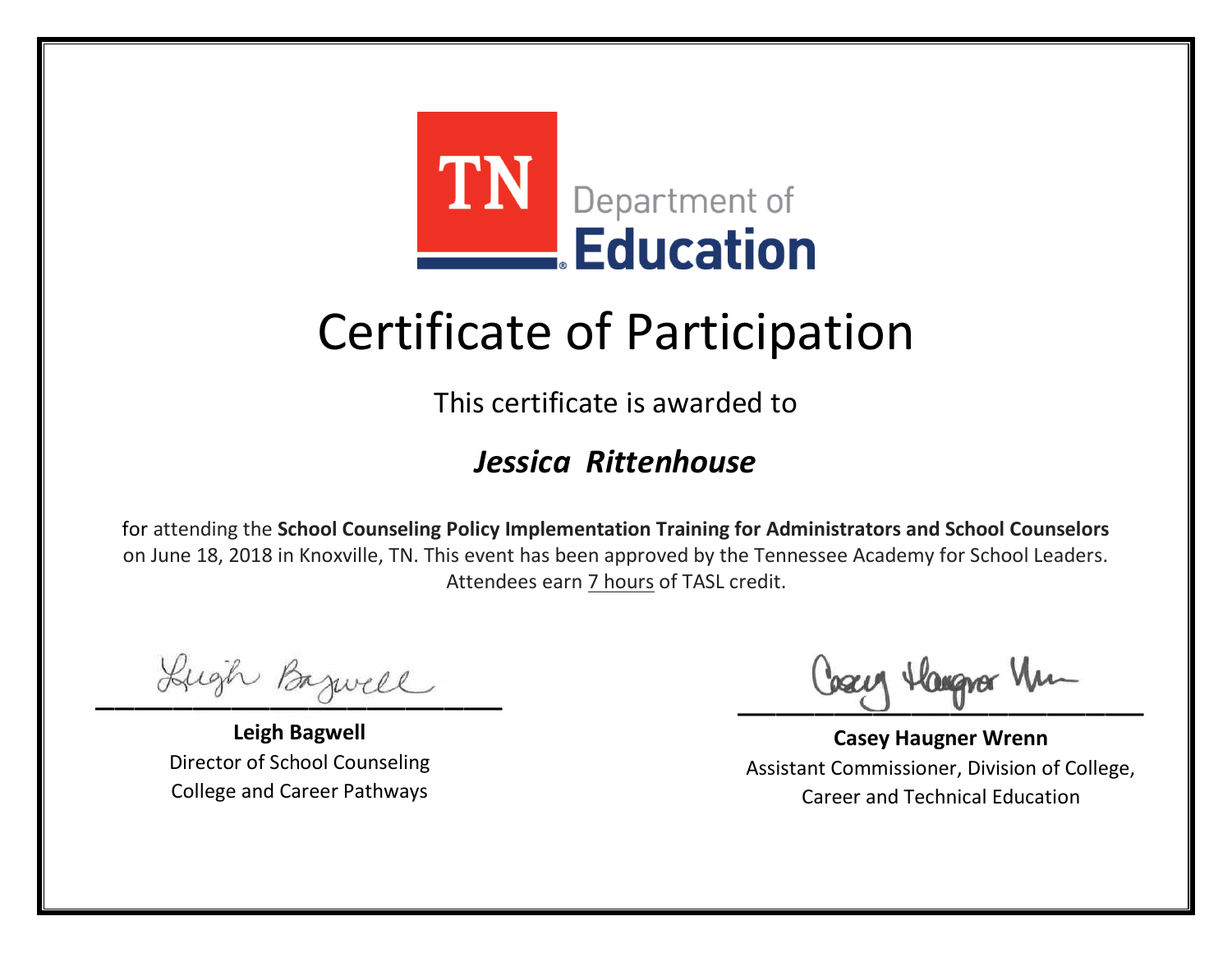

This certificate is awarded to

### *Elizabeth Rose*

Lugh Bazwell

**Leigh Bagwell** Director of School Counseling College and Career Pathways

Losey Hangra Um

**Casey Haugner Wrenn** Assistant Commissioner, Division of College, Career and Technical Education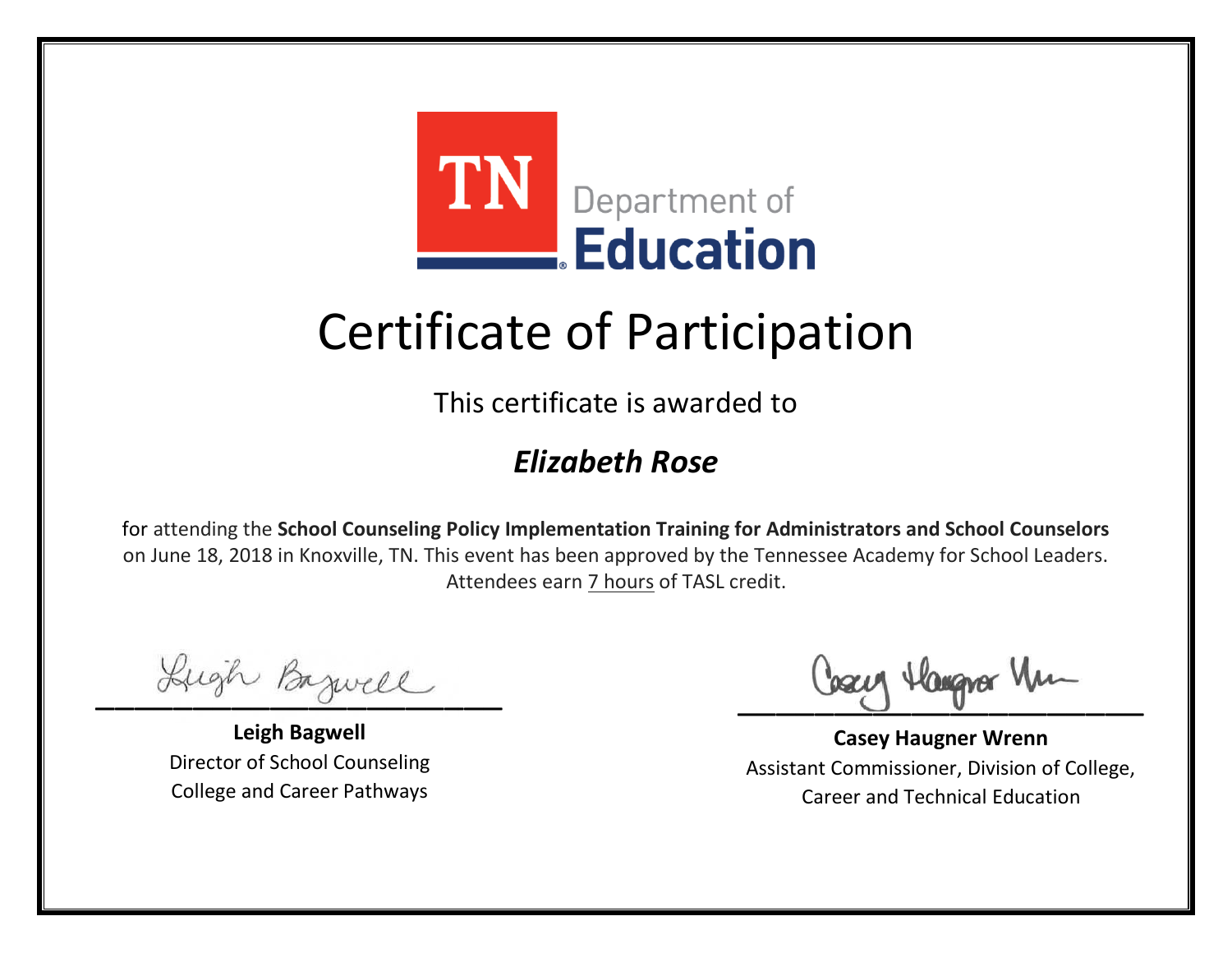

This certificate is awarded to

### *Mandy Schneitman*

Lugh Bazwell

**Leigh Bagwell** Director of School Counseling College and Career Pathways

Losey Hangra Um

**Casey Haugner Wrenn** Assistant Commissioner, Division of College, Career and Technical Education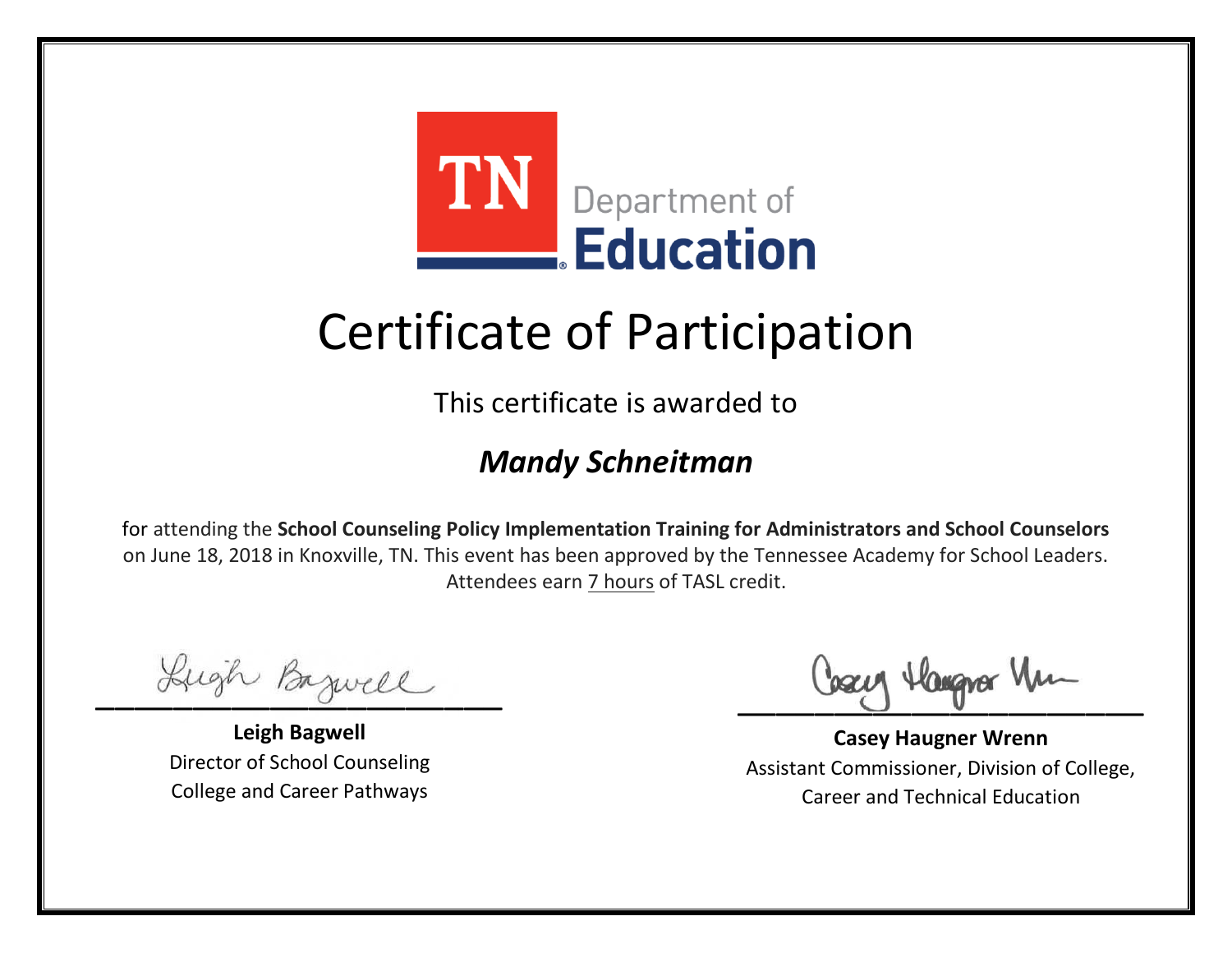

This certificate is awarded to

### *Joy Sherrod*

Lugh Bazwell

**Leigh Bagwell** Director of School Counseling College and Career Pathways

Losey Hangra Um

**Casey Haugner Wrenn** Assistant Commissioner, Division of College, Career and Technical Education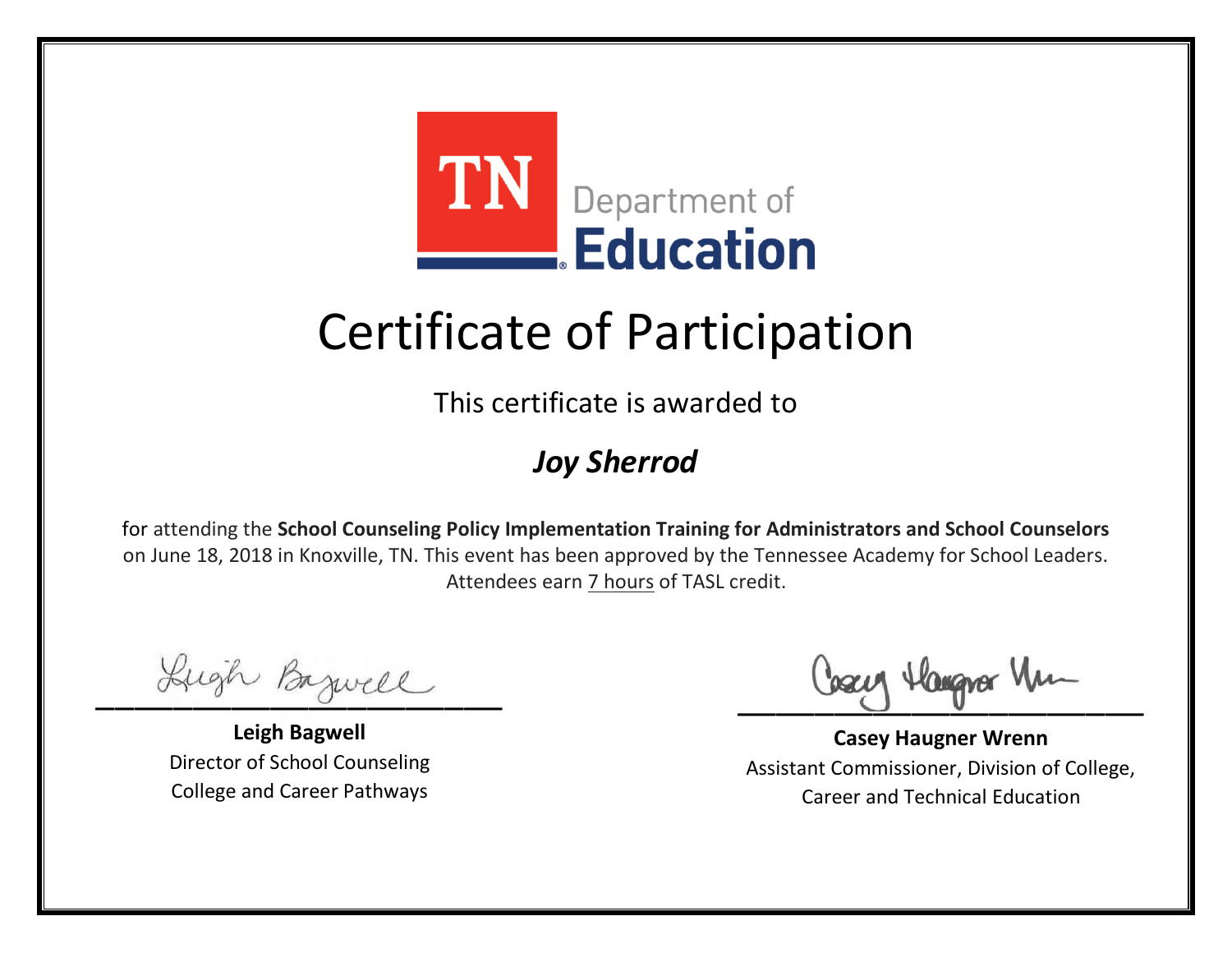

This certificate is awarded to

### *Michael Short*

Lugh Bazwell

**Leigh Bagwell** Director of School Counseling College and Career Pathways

Losey Hangra Um

**Casey Haugner Wrenn** Assistant Commissioner, Division of College, Career and Technical Education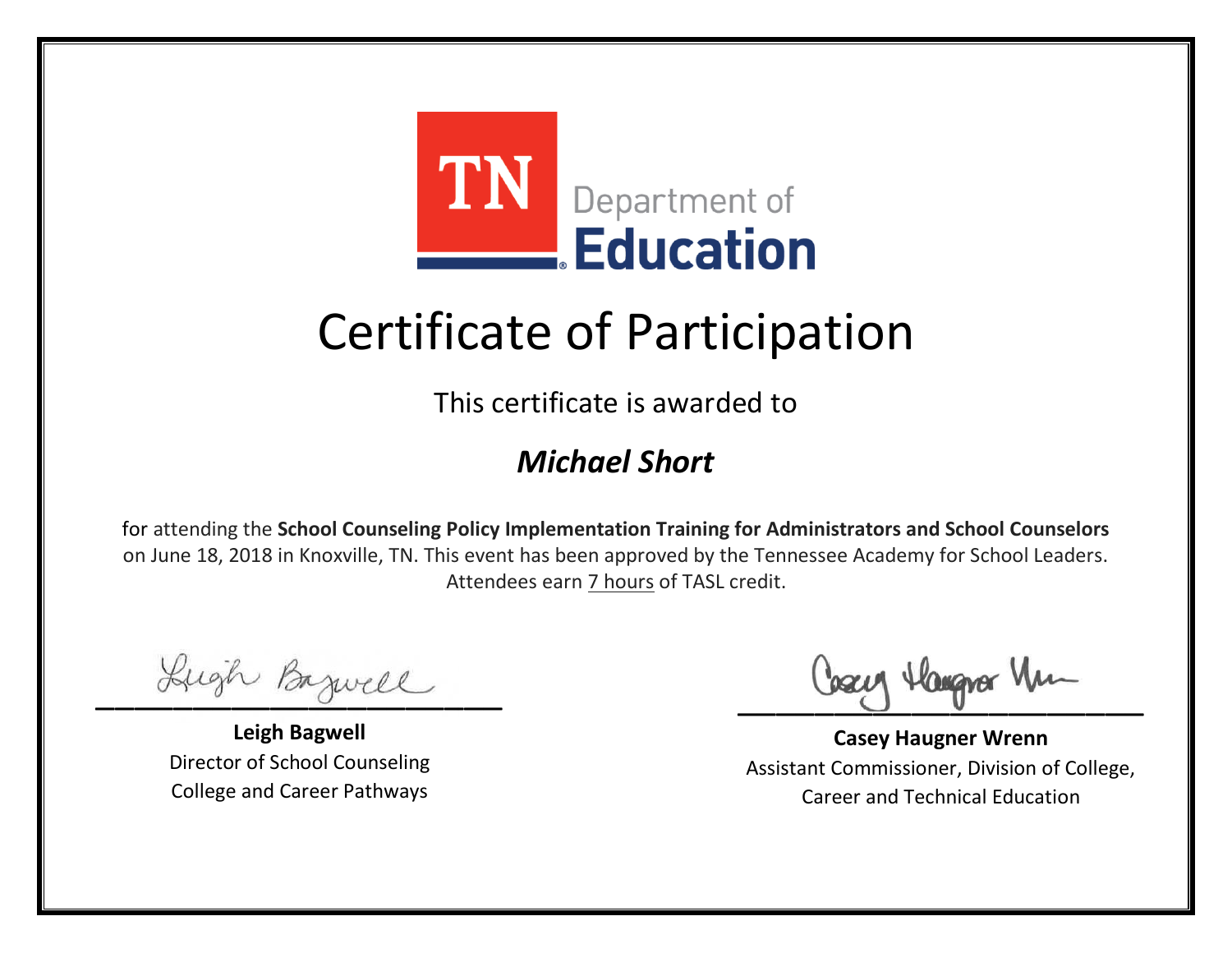

This certificate is awarded to

### *Julia Smith*

Lugh Bazwell

**Leigh Bagwell** Director of School Counseling College and Career Pathways

Losey Hangra Um

**Casey Haugner Wrenn** Assistant Commissioner, Division of College, Career and Technical Education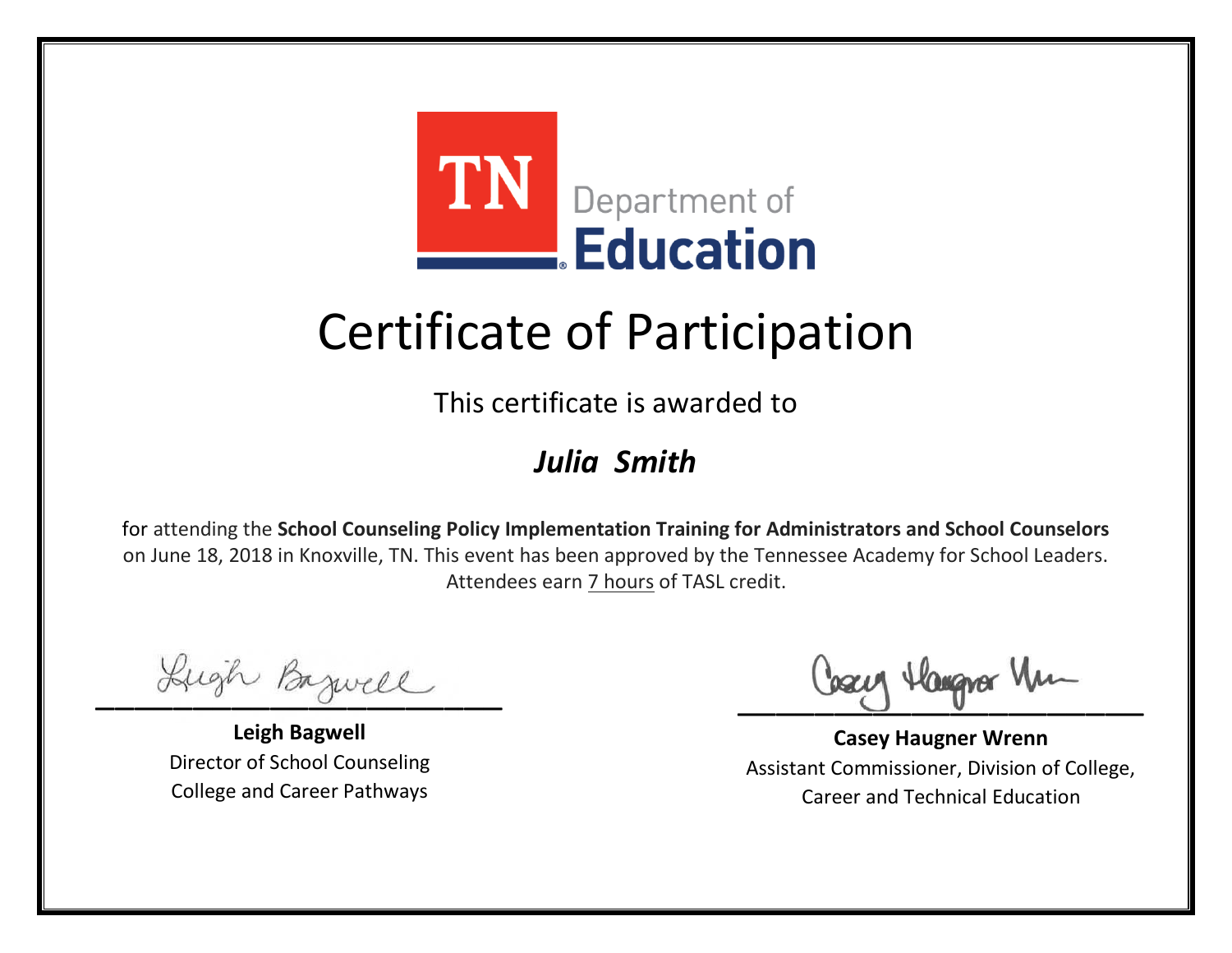

This certificate is awarded to

### *Michael Toth*

Lugh Bazwell

**Leigh Bagwell** Director of School Counseling College and Career Pathways

Losey Hangra Um

**Casey Haugner Wrenn** Assistant Commissioner, Division of College, Career and Technical Education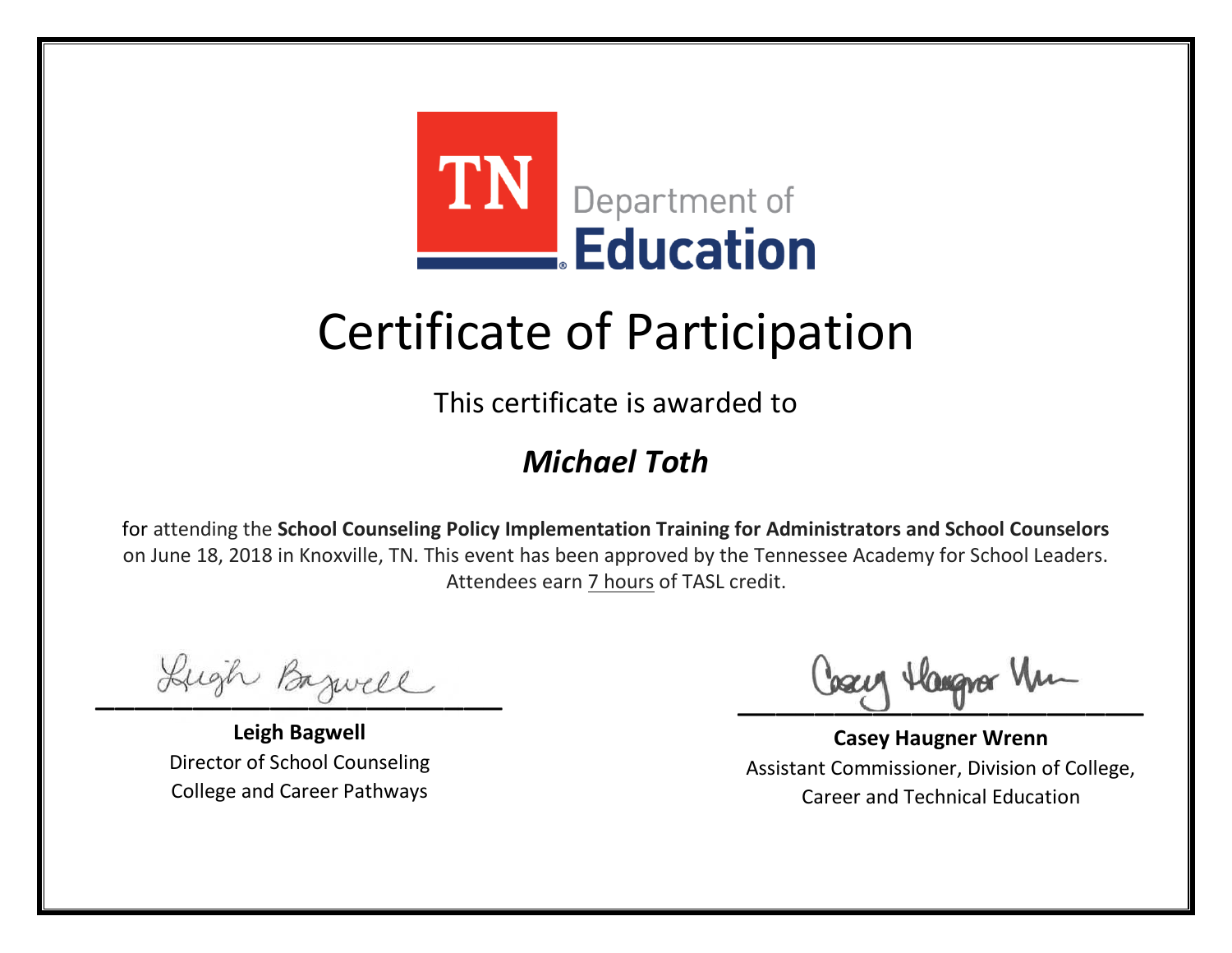

This certificate is awarded to

#### *Thomas Watson*

Lugh Bazwell

**Leigh Bagwell** Director of School Counseling College and Career Pathways

Losey Hangra Um

**Casey Haugner Wrenn** Assistant Commissioner, Division of College, Career and Technical Education